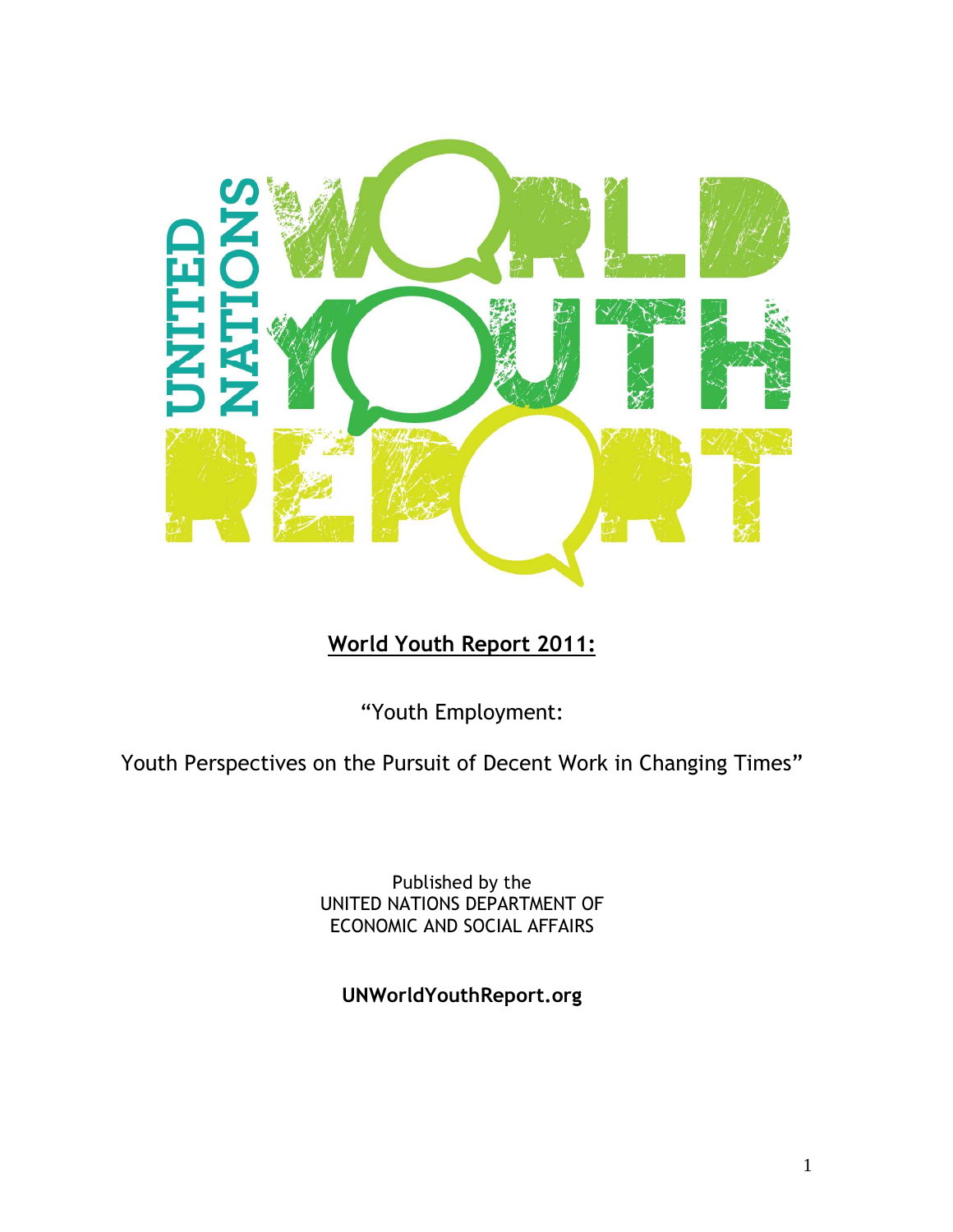#### **World Youth Report 2011**

# *Youth Employment: Youth Perspectives on the Pursuit of Decent Work in Changing Times*

### **DESA**

The Department of Economic and Social Affairs of the United Nations Secretariat is a vital interface between global policies in the economic, social and environmental spheres and national action. The Department works in three main interlinked areas: (i) it compiles, generates and analyses a wide range of economic, social and environmental data and information on which Member States of the United Nations draw to review common problems and to take stock of policy options; (ii) it facilitates the negotiations of Member States in many intergovernmental bodies on joint courses of action to address ongoing or emerging global challenges; and (iii) it advises interested Governments on the ways and means of translating policy frameworks developed in United Nations conferences and summits into programmes at the country level and, through technical assistance, helps build national capacities.

#### **Note**

The designations employed and the presentation of the material in this publication do not imply the expression of any opinion whatsoever on the part of the Secretariat of the United Nations concerning the legal status of any country or territory or of its authorities, or concerning the delimitations of its frontiers. The term "country" as used in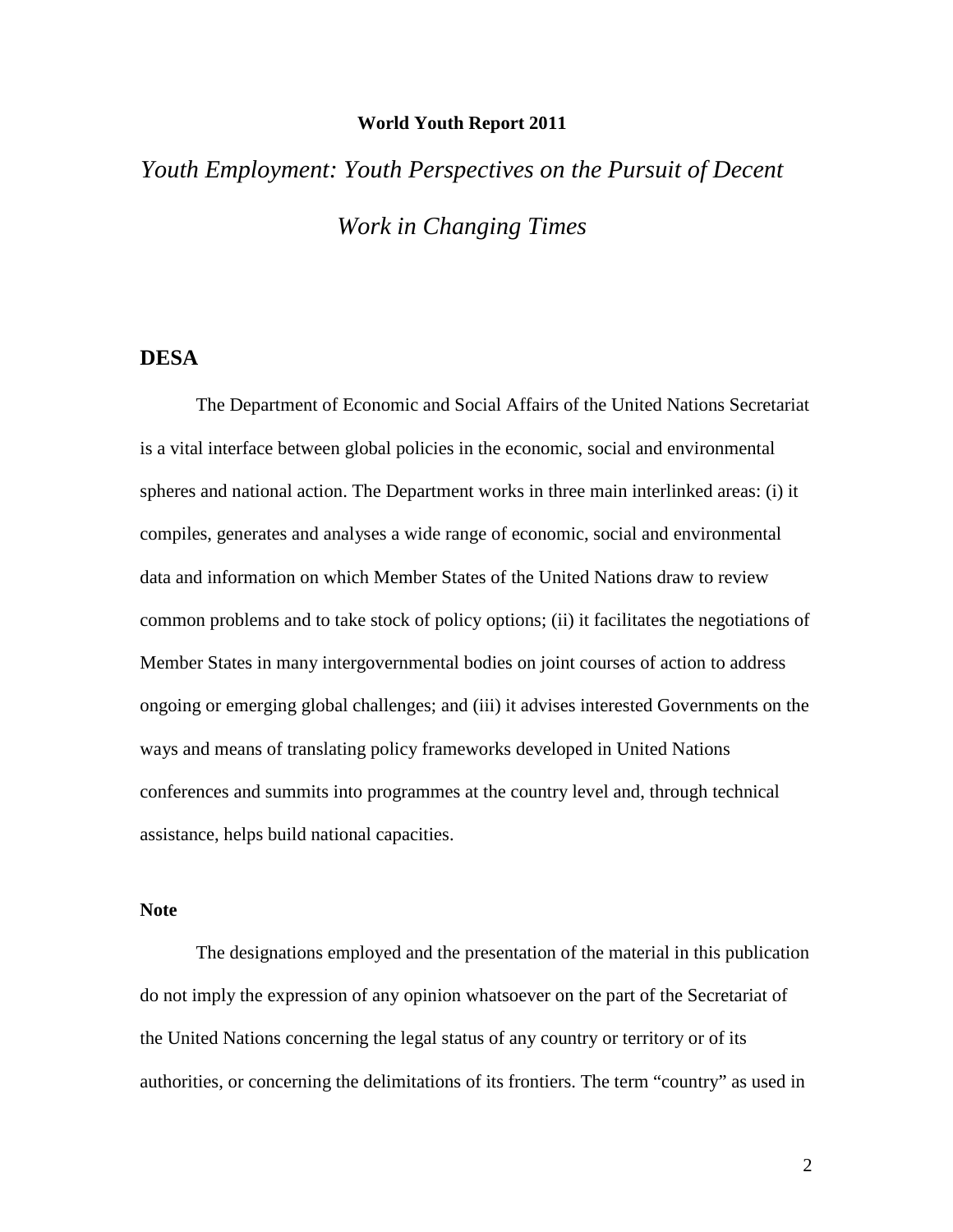the text of the present report also refers, as appropriate, to territories or areas. The designations of country groups in the text and the tables are intended solely for statistical or analytical convenience and do not necessarily express a judgment about the stage reached by a particular country or area in the development process. Mention of the names of firms and commercial products does not imply the endorsement of the United Nations.

ST/ESA/338 United Nations publication Copyright © United Nations, 2011 All rights reserved

**The World Youth Report 2011***, Youth Employment: youth perspectives on the pursuit of decent work in changing times***, was developed as an online interactive resource. This print version is not intended to replace the e-publication, available at <http://www.unworldyouthreport.org>. Although it provides the substantive content of the Report, it does not contain some of the electronic features of the original online version.**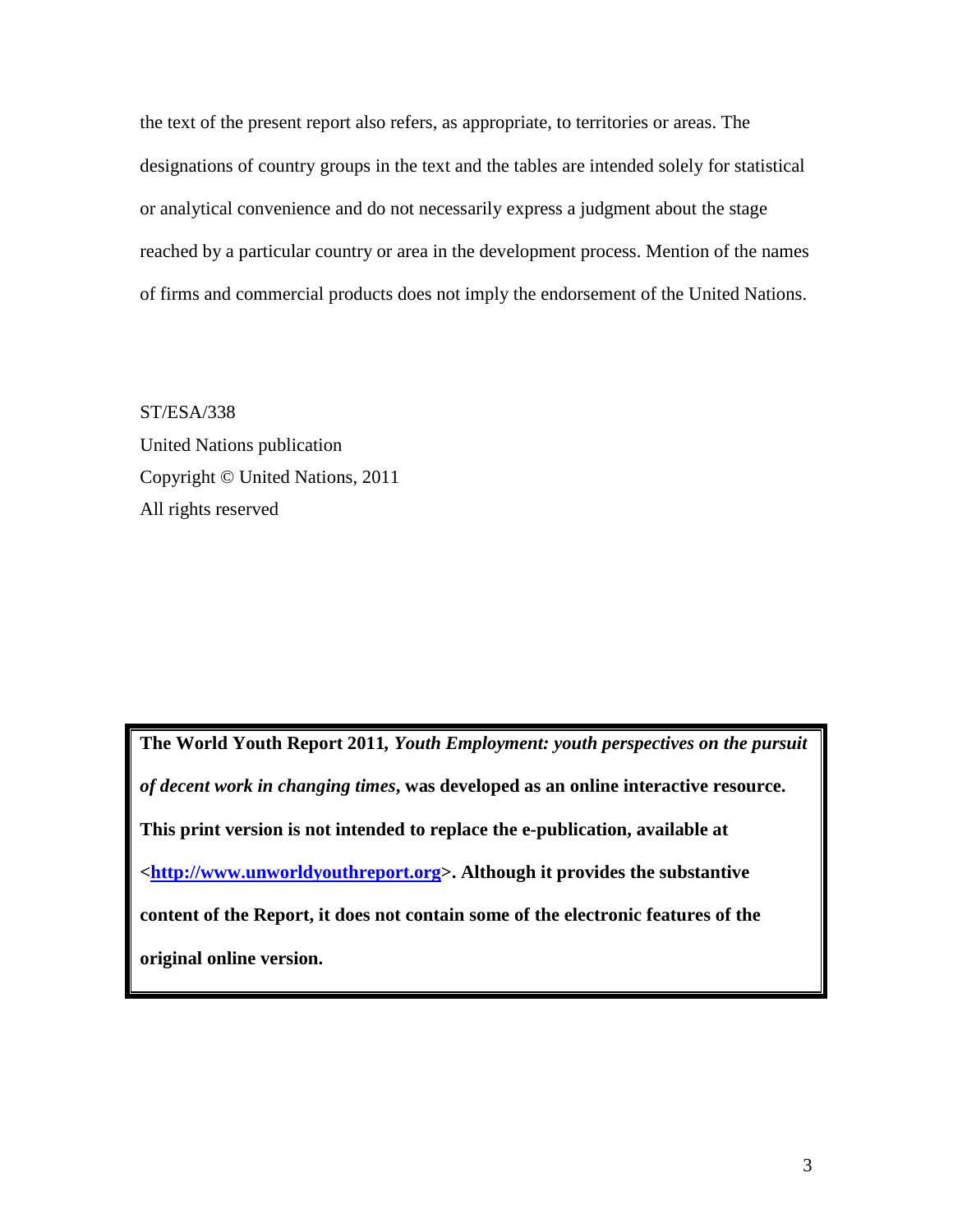### **Technical notes**

In this publication, unless otherwise indicated, the term "youth" refers to all those between the ages of 15 and 24, as reflected in the World Programme of Action for Youth. The term "young people" may be used interchangeably with the word "youth."

The United Nations Secretariat cannot independently verify all details contained in the comments posted to its 11 October–7 November 2011 e-discussion on youth employment (available from http://www.un.org/esa/socdev/unyin/onlinediscussion/index.html) which are reproduced, directly or indirectly, herein.

Comments posted to the e-discussion on youth employment which are directly quoted in the present publication may have been altered by the United Nations Secretariat for clarity and grammatical purposes.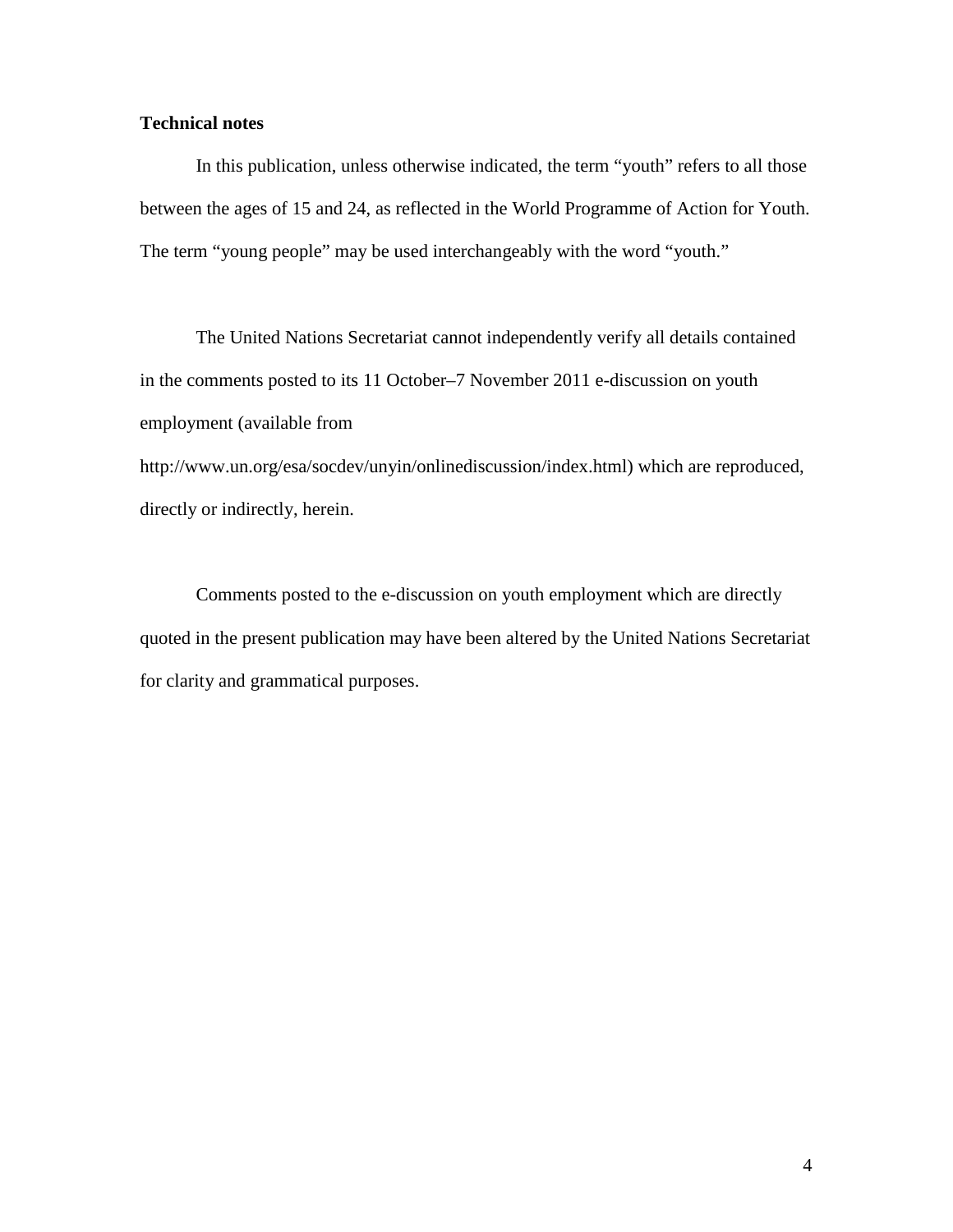#### **Acknowledgements**

The United Nations Department of Economic and Social Affairs is grateful for the many contributions received to the 11 October-7 November 2011 e-discussion on youth employment from young people and representatives of youth-led organizations around the world, who enabled each other as well as viewers of the e-discussion to learn from their views and experiences. The Department wishes to convey special thanks to Ms. Sarah Huxley, who ably led the moderation of the e-discussion, prepared material for the present report, and provided significant overall support to the development of the *World Youth Report 2011*. The Department also appreciates the efforts of the following distinguished weekly moderators of the e-discussion: Mr. Sergio Andrés Iriarte Quezada, International Labour Organization (Week 1); Ms. Maria Cavatore, Plan International (Week 2); Professor Julian D. May, Ms. Kathleen Diga and the team at the University of KwaZulu-Natal, the United Nations Academic Impact hub on poverty (Week 3); and Mr. Luis David Sena, Youth Delegate of the Dominican Republic to the United Nations (Week 4).

The Department of Economic and Social Affairs is pleased to thank several resource volunteers who provided valuable support throughout the e-discussion: Mr. Nikola Panduric; Mr. Saji Prelis; Ms. Kirthi Jayakumar; Mr. Marcelo Renjel; Ms. Steffi Jochim; Mr. Amadou Moctar Diallo; Ms. Lara Kaplan; Ms. Hira Hafeez; and Mr. Eddie Ombagi. The Department would like to further recognize the following participants for their commitment in contributing to the e-discussion: Seabe, age 23, from Botswana; Yasmyn, age 24, from Guadeloupe; Loubna, age 23, from Morocco; and Ayshah, age 26,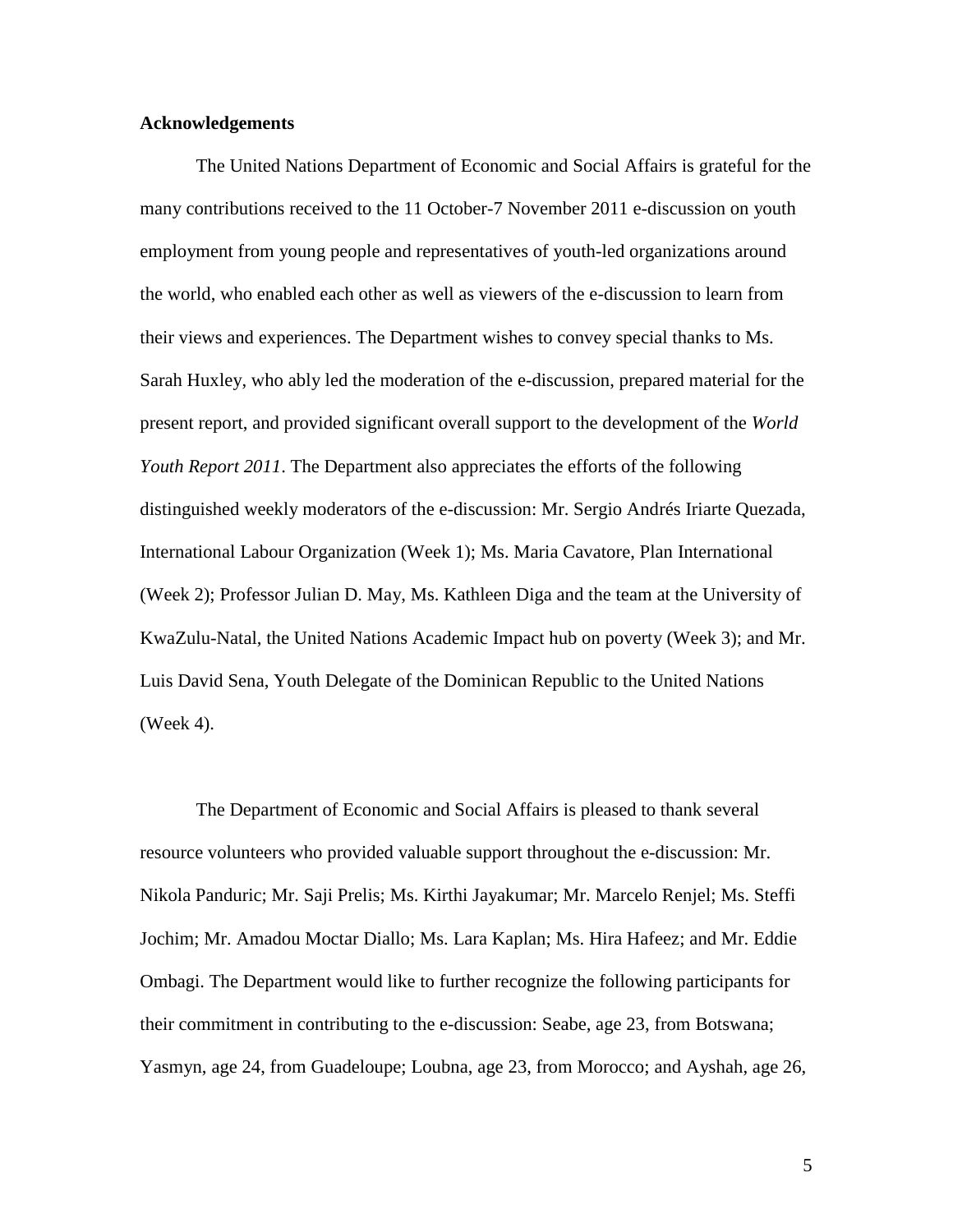from Kenya. The Department is additionally grateful to the following participants for sharing their case studies: Yasmyn, age 24, from Guadeloupe; Emad, age 28, from Egypt; Hira, age 23, from Pakistan; Enass, age 25, from Jordan; and Loubna, age 23, from Morocco.

The United Nations Department of Economic and Social Affairs appreciates the support provided by the United Nations Academic Impact to the e-discussion on youth employment. The Department also extends special thanks to Ms. Monique Coleman, United Nations Youth Champion, and Mr. Ronan Farrow, Special Advisor on Global Youth Issues to the United States Secretary of State, for engaging with young people on youth employment issues via Twitter as special features of the e-discussion.

The United Nations Department of Economic and Social Affairs wishes to thank the following for their photo contributions: Mr. Adrian Fisk, of the iSpeak Global project, and 7 Billion Actions, a global movement for all humanity led by the United Nations Population Fund; Ms. Mia Collis; the International Labour Organization; the United Nations Development Programme; the United Nations Educational, Scientific and Cultural Organization; and several young participants in the e-discussion, including Lara, Maria, Michael, Nikola, Shahbaz, Ayshah, Nady, Abhimanyu, Amadou, Carolina, Efehi, Kirthi, and Nduta.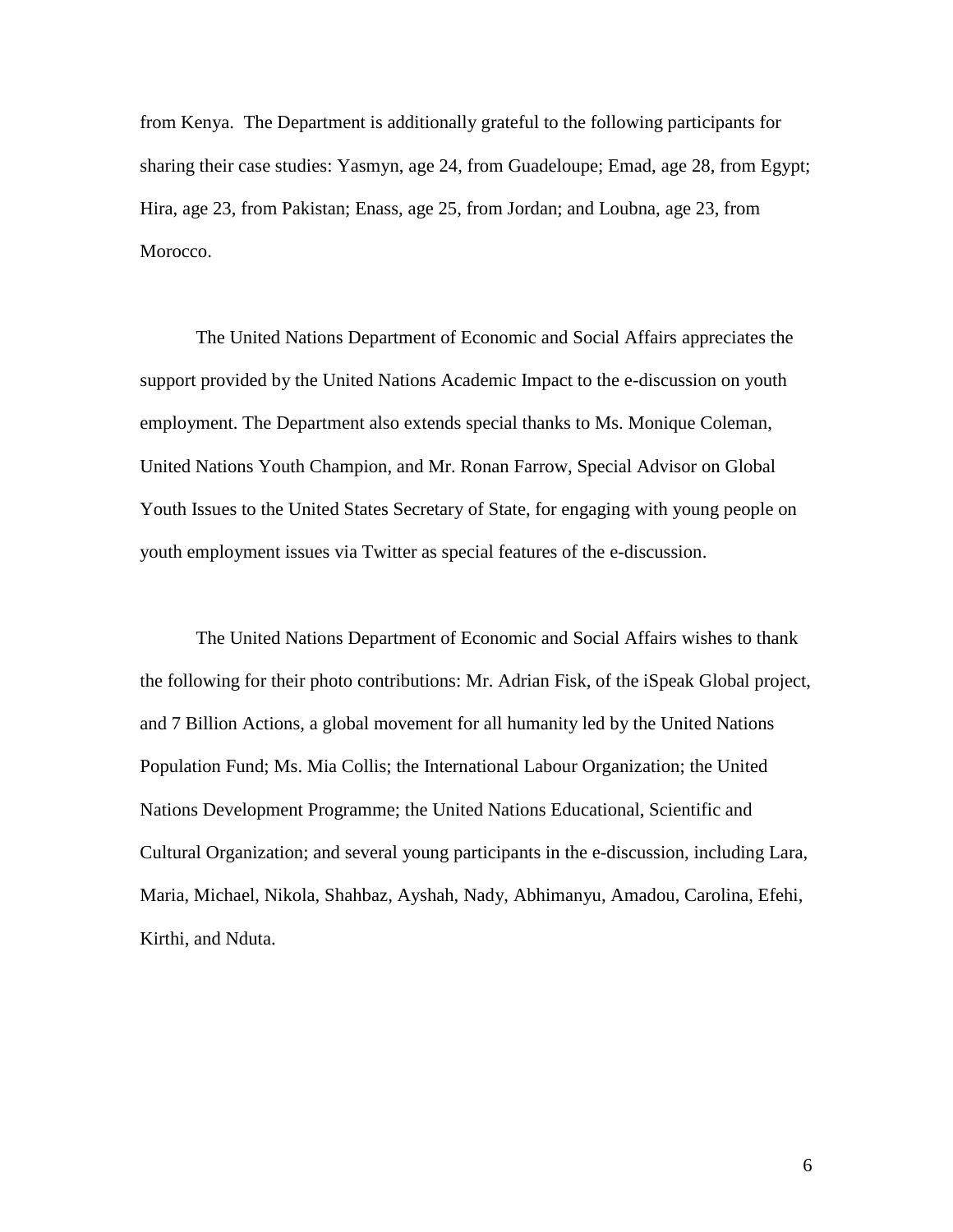## **Contents**

| Chapter I: Employment & Youth: the situation of young people in the labour market and |
|---------------------------------------------------------------------------------------|
|                                                                                       |
|                                                                                       |
|                                                                                       |
|                                                                                       |
|                                                                                       |
|                                                                                       |
|                                                                                       |
|                                                                                       |
|                                                                                       |
|                                                                                       |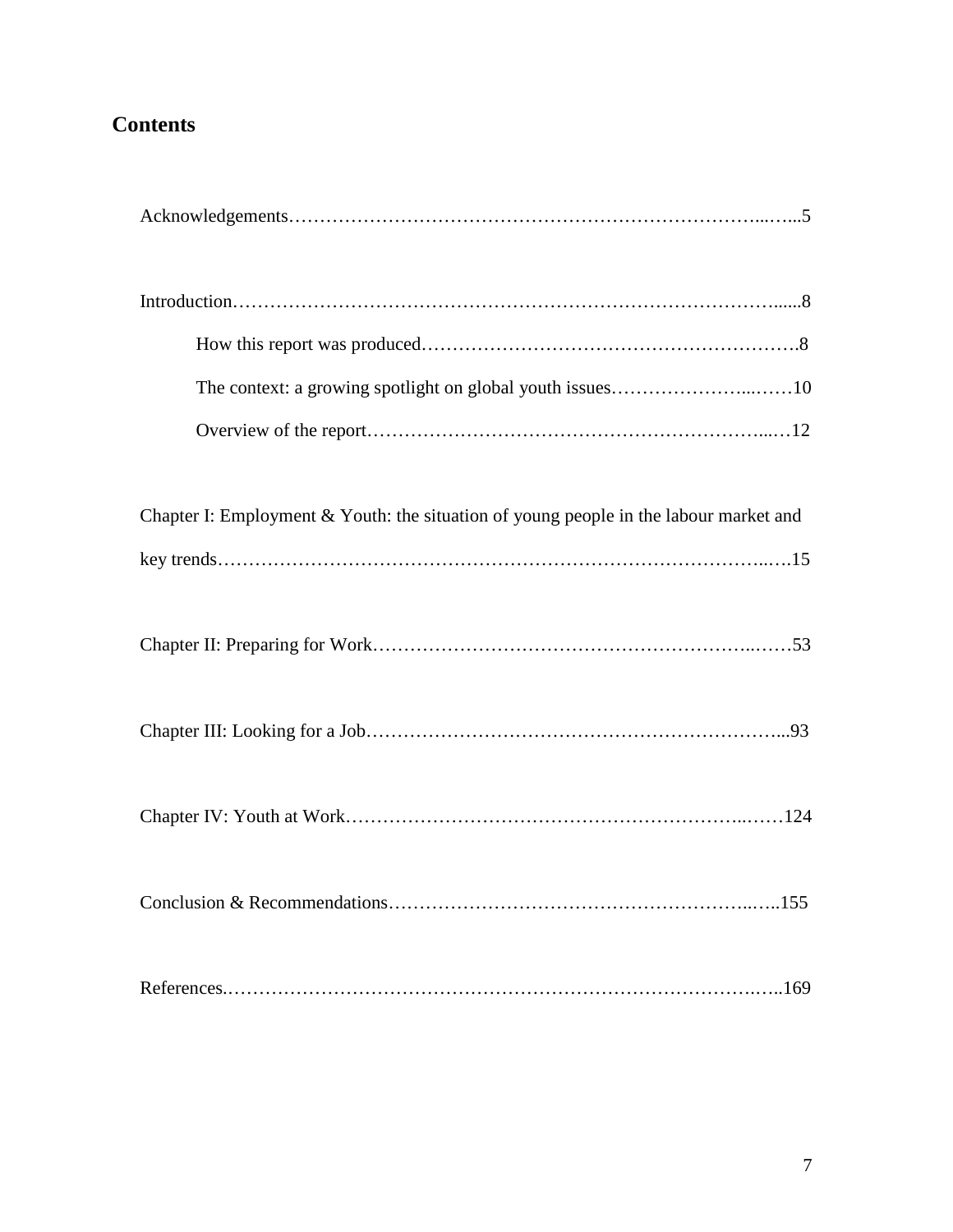### **Introduction**

#### **How this report was produced**

The present report is largely based on an e-discussion with young people and representatives of youth-led organizations on the transition from schools and training institutions into the world of work. The online consultation, intended to contribute directly to this report, took place from 11 October to 7 November 2011 using the IntenseDebate commenting platform on the website of the United Nations Department of Economic and Social Affairs (UNDESA). Participants were requested to share their own views, experiences and recommendations on preparing for, entering, and remaining active in the labour force. Throughout each week, one broad theme was explored − corresponding to a chapter of the present report − from a social lens and through diverse perspectives. UNDESA invited the participation of young people aged 15 to 30 − taking into account both the United Nations Secretariat's definition of youth and many local cultural contexts and understandings − as well as representatives of youth-led organizations, although the e-discussion was accessible to all. The e-discussion was conducted mainly in the English language, but participants were also invited to post comments in the French and Spanish languages. Many posts were translated on a volunteer basis, and Google Translate was also made available on the platform.

The United Nations Department of Economic and Social Affairs (UNDESA) additionally welcomed contributions in the form of postings, votes and uploads of photos, videos and other resources related to the theme of youth employment onto the United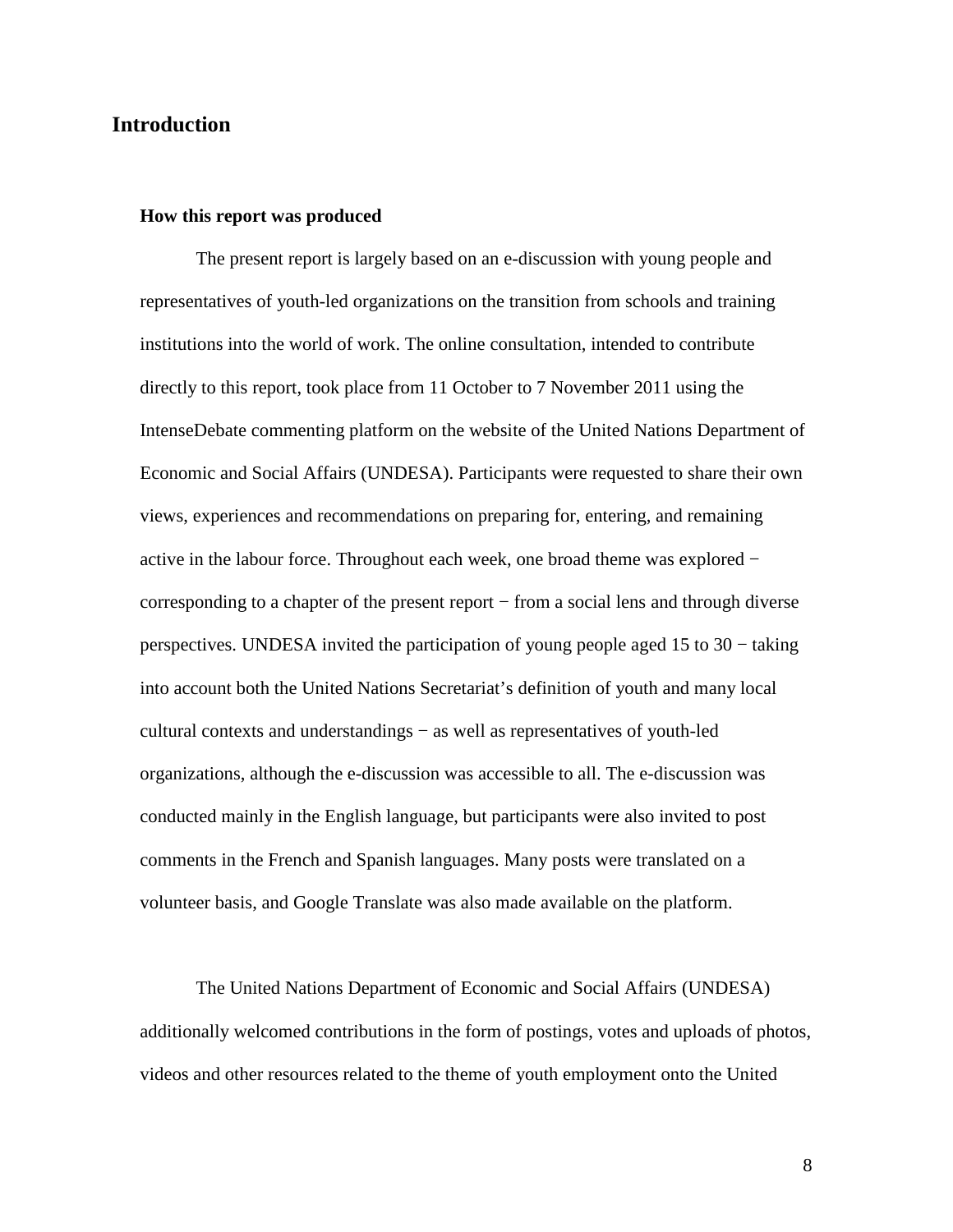Nations International Year of Youth Facebook page as well as messages (tweets) to the Twitter account of the United Nations Focal Point on Youth.

The United Nations Department of Economic and Social Affairs (UNDESA) engaged a consultant, Ms. Sarah Huxley, to manage and serve as lead moderator of the ediscussion as well as to prepare several chapters of the present report. Throughout the ediscussion, UNDESA and Ms. Huxley were also generously supported by volunteer weekly moderators as well as several volunteer resource persons.

The e-discussion was actively promoted by the United Nations Department of Economic and Social Affairs (UNDESA) and other members of the United Nations Interagency Network on Youth Development, UN Academic Impact, and other partners and volunteers, including among civil society networks and through social media channels.

As the *World Youth Report 2011* is based mainly on contributions to the ediscussion, it must be acknowledged that the report may not accurately reflect the average views of young people or the range of diversity among youth. Extensive outreach efforts were made to reach as many young people as possible, paying due attention to geographic, age, gender and other considerations, with information on participation in the e-discussion. Additionally, the "ways of working" contained on the e-discussion platform reminded participants to value and respect one another's thoughts and opinions, and requested that, where possible, participants assist young people without access to a computer or internet services to also participate in the e-discussion.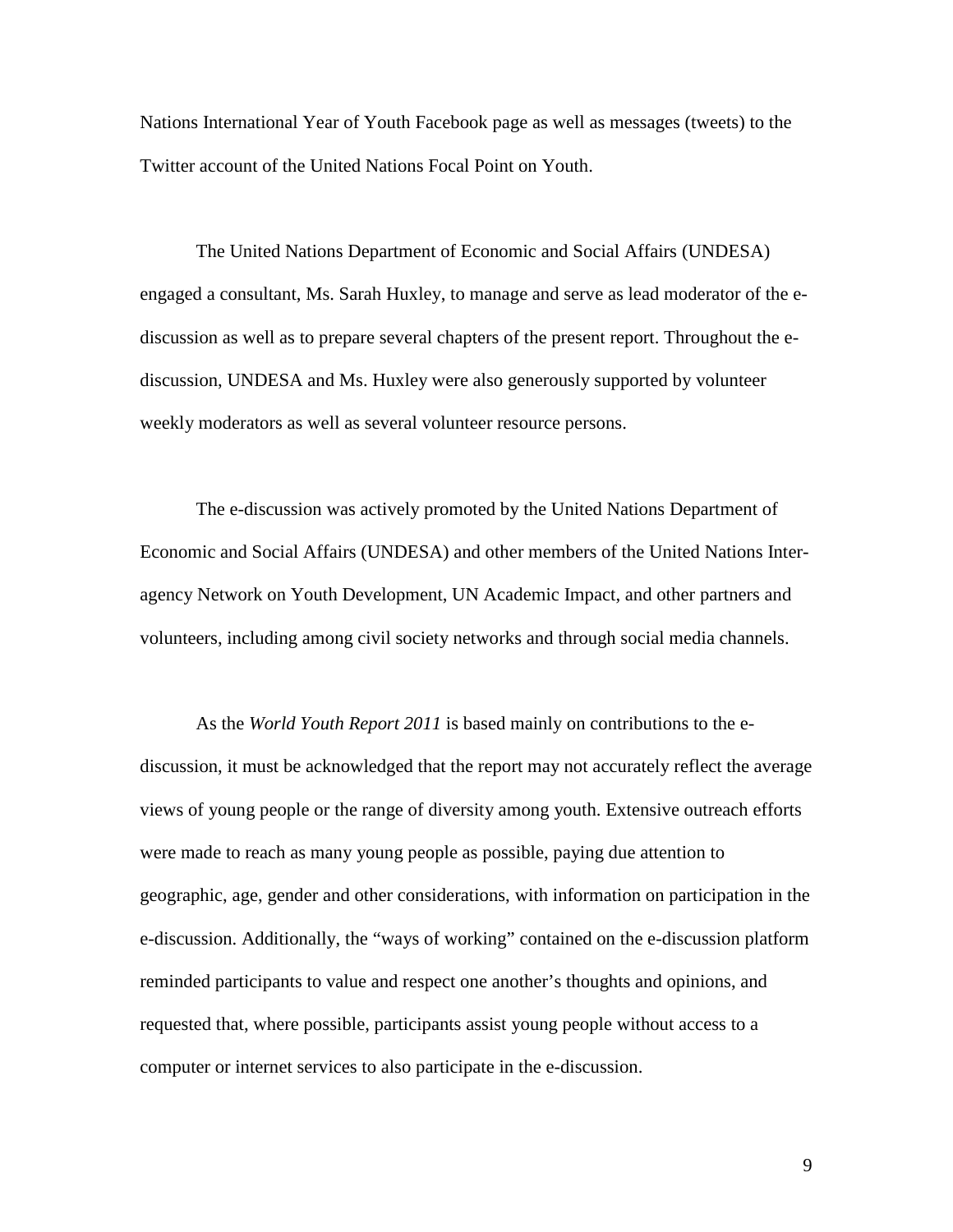*The World Youth Report is a biennially recurring publication of the United Nations (see resolution E/2007/26).* 

#### **The context: a growing spotlight on global youth issues**

The transition of young people into work marks a critical period in the life cycle. It signifies a crucial stage of independence, the application of academic learning, and social and economic productivity, as well as sets the stage for an individual's potential in terms of earning capacity, job options and the possibility of advancement. In effect, the manner in which a young person enters the work force influences his or her life-long employment experiences. When and how this transition occurs further impacts the wellbeing of that person as well as his/her relationships with family, friends, community and society.

With less experience and fewer skills than many adults, young people often encounter particular difficulty accessing work. The global youth unemployment rate, which has long exceeded that of other age groups, saw its largest annual increase on record in 2009; at its peak, 75.8 million young people were unemployed (International Labour Organization, 2011b, pp. 1-2). Even after finding work, young workers continue to confront job instability, few opportunities for skills development and advancement, and joblessness. They are more likely to be in vulnerable jobs, which can further adversely affect their future livelihood and income prospects. In fact, young people make up a disproportionate number of the world's working poor. Data on the working poor,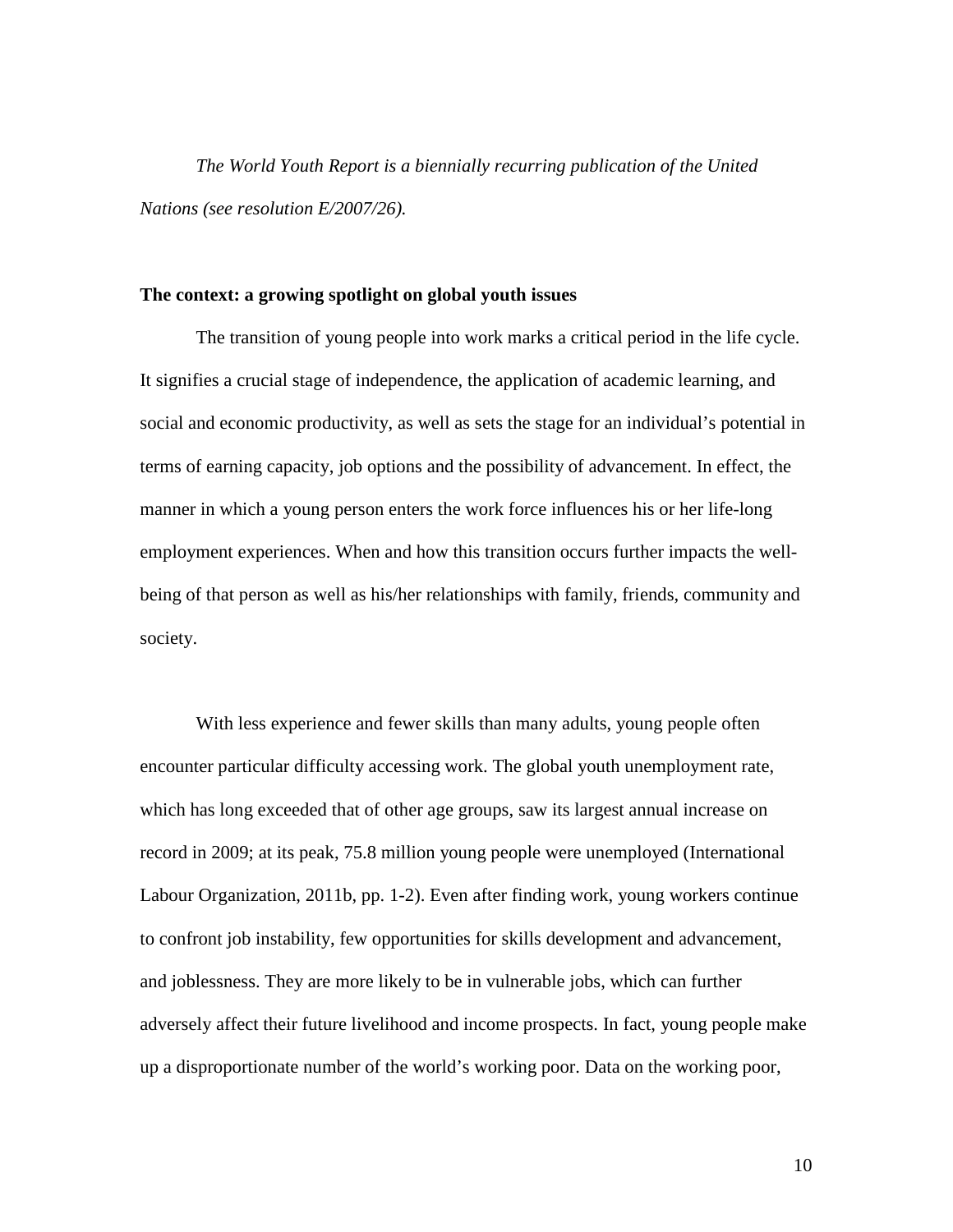many of whom work in the informal economy, is limited. However, where data is available, "…youth accounted for 23.5 per cent of the total working poor, compared with only 18.6 per cent of non-poor workers" (ibid., p. 5).

The employment scenario for young people has been worsened by the lingering global economic crisis, and the current situation of youth employment poses an urgent challenge with long-term implications for both young people and society. At the same time, not since 1995 -- when Member States of the United Nations adopted *the World Programme of Action for Youth to the Year 2000 and Beyond* -- has there been such a spotlight directing the international community's attention to global youth issues. Young people's employment concerns were one of the central issues highlighted during the International Year of Youth (August 2010-August 2011), which culminated in a High-Level Meeting of the General Assembly on Youth in July 2011. The outcome document of the High-Level Meeting clearly identifies youth employment as a critical challenge that requires an urgent response by Governments as well as the international community.

In some cases, the challenge of youth employment is driven by fears of civil unrest. There is no doubt that one of *the* contributing factors to the recent Arab Spring uprisings is the disturbingly high levels of youth unemployment in the Middle East and North Africa region. The total youth unemployment rate in 2010 was 25.5 per cent in the Middle East and 23.8 per cent in North Africa. Female youth unemployment in these regions was particularly striking, at 39.4 per cent in the Middle East and 34.1 per cent in North Africa (ibid., p. 10). Yet, for most stakeholders, the focus on youth employment is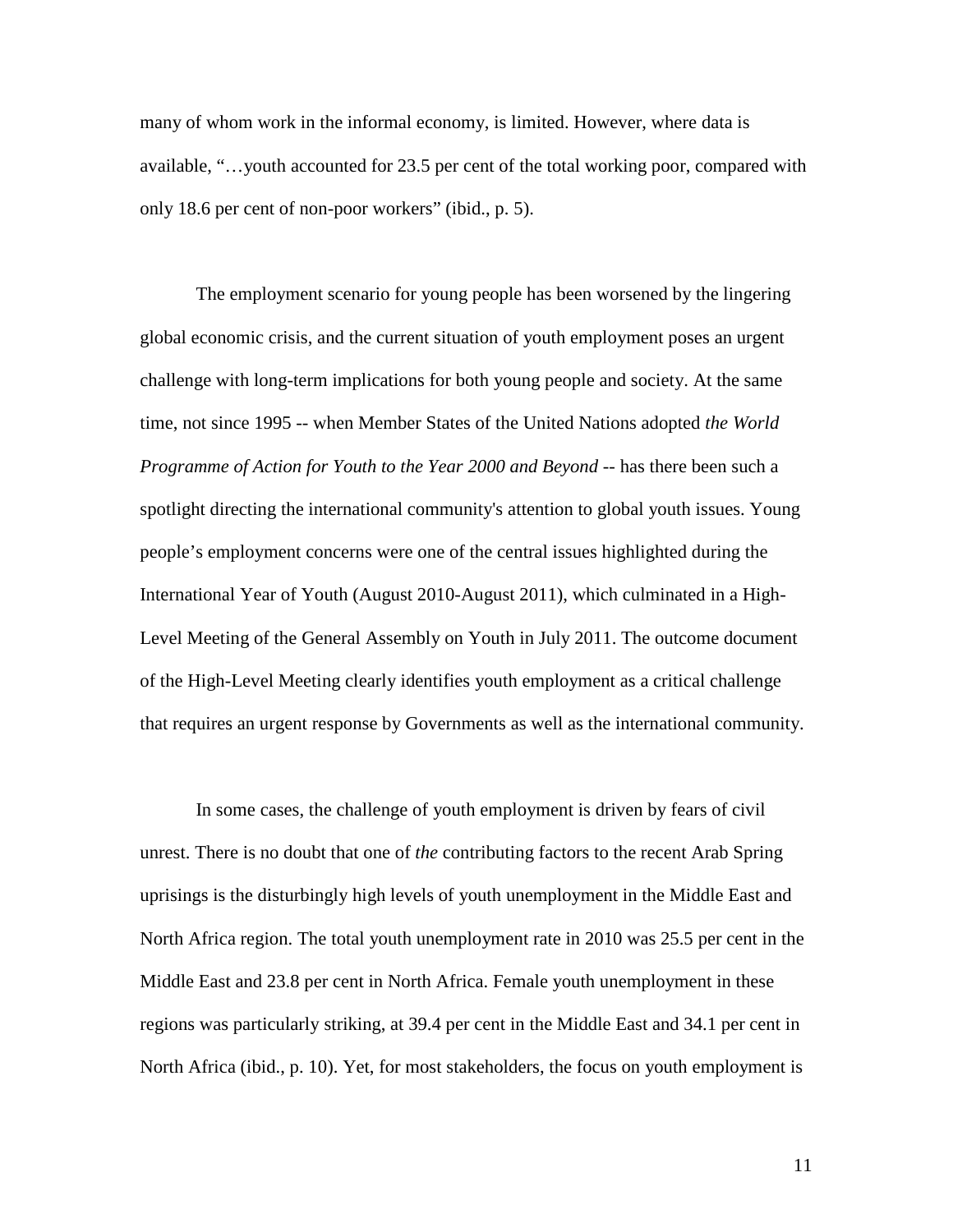fundamentally shaped by such questions as: How do we and our societies create, enable and champion young people's participation in local and global economies in a meaningful and dynamic way? How do we foster, nurture and let flourish the capabilities of each young person in our society?

This online interactive report aims to shed light on some of these complex questions. Yet it also enables young people from around the globe to share, challenge, discuss and debate: What are young people themselves doing to address these challenges? Where and how are young people succeeding in employment? What more can Governments do to help young people prepare for the transition from education to work? How can youth themselves become more active in decision-making processes, such as developing relevant curricula?

#### **Overview of the report**

Chapter I introduces the status of young people in the labour market and youth employment trends. It provides a snapshot of key youth employment-related demographics, highlighting the critical role of youth employment in social development. The chapter also considers positive and negative trends across countries in various stages of development to illustrate the state of youth employment world-wide.

Chapter II explores education, as the foundation for working life, with focus on views regarding educational quality and utility. Vocational education, life skills and entrepreneurship are highlighted. The chapter examines what some schools are doing,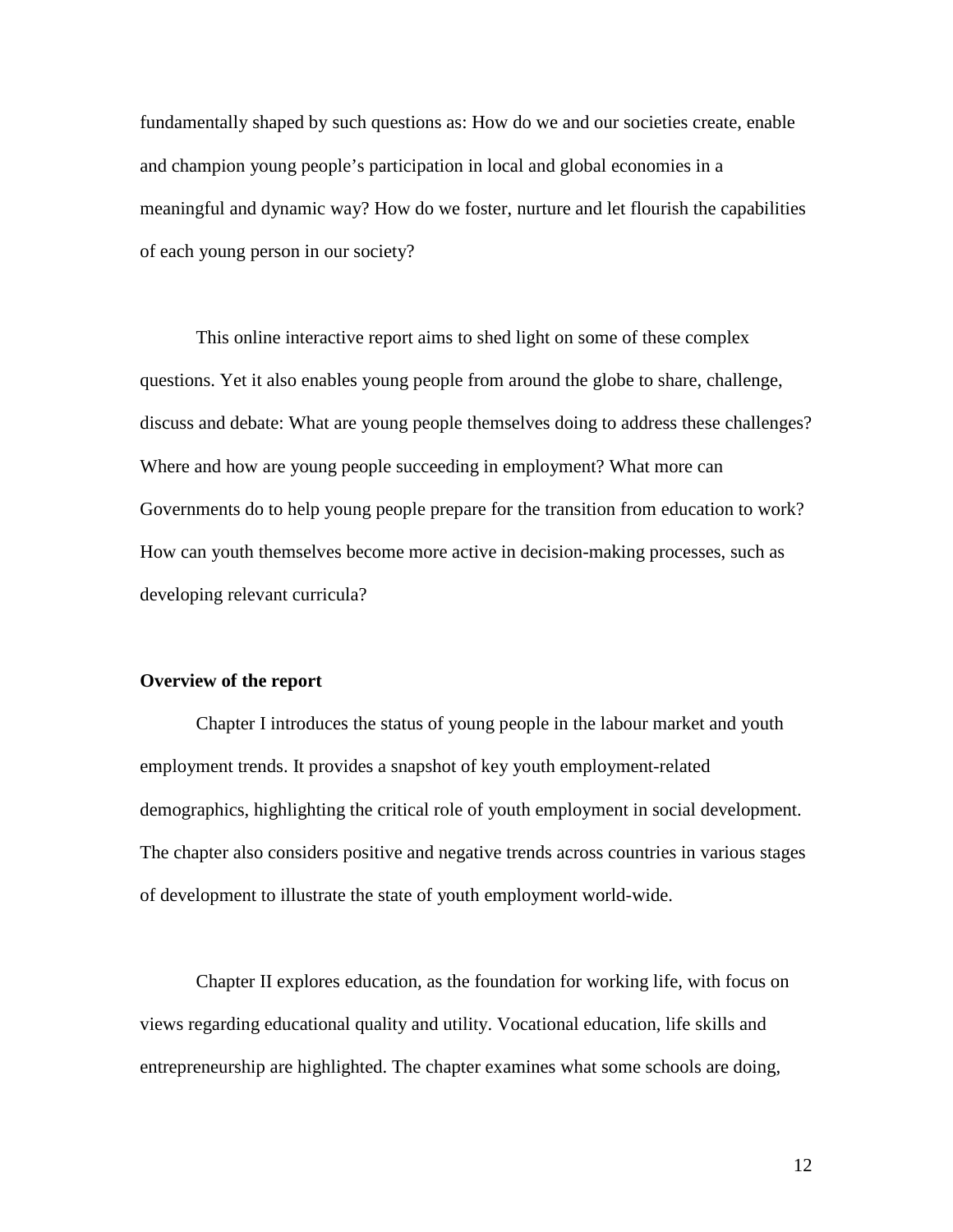and what more can be done, to help young people transition to work. It considers ways for educational systems to be more responsive to the changing needs of economies and societies, and labour markets in particular. It also looks at ways in which young people may hold policymakers and decision-makers accountable for fulfilling the right to quality education.

Chapter III focuses on the transition of young people into work, particularly the search for a first job. It examines the availability among youth of information on labour markets and job seeking, and explores various mechanisms and tools to inform and advise young people, from networking to subsidized employment programmes. The chapter also looks into potential emerging areas of opportunity for young people.

Chapter IV explores the quality and conditions of jobs held by youth, and how young people's working situation interacts with their family and home lives. It addresses high rates among youth of underemployment, participation in the informal economy, vulnerable employment, wages and working conditions. The chapter also examines how a lack of decent work opportunities can influence family life, social processes such as marriage and fertility, as well as health and well-being.

Young people themselves are crucial stakeholders in the pursuit of decent and productive work for all. They are rights-holders and active participants in society, in addition to representing the future global workforce; often times, they are also pioneers. Yet, too frequently, their voices go unheard and their positive and negative experiences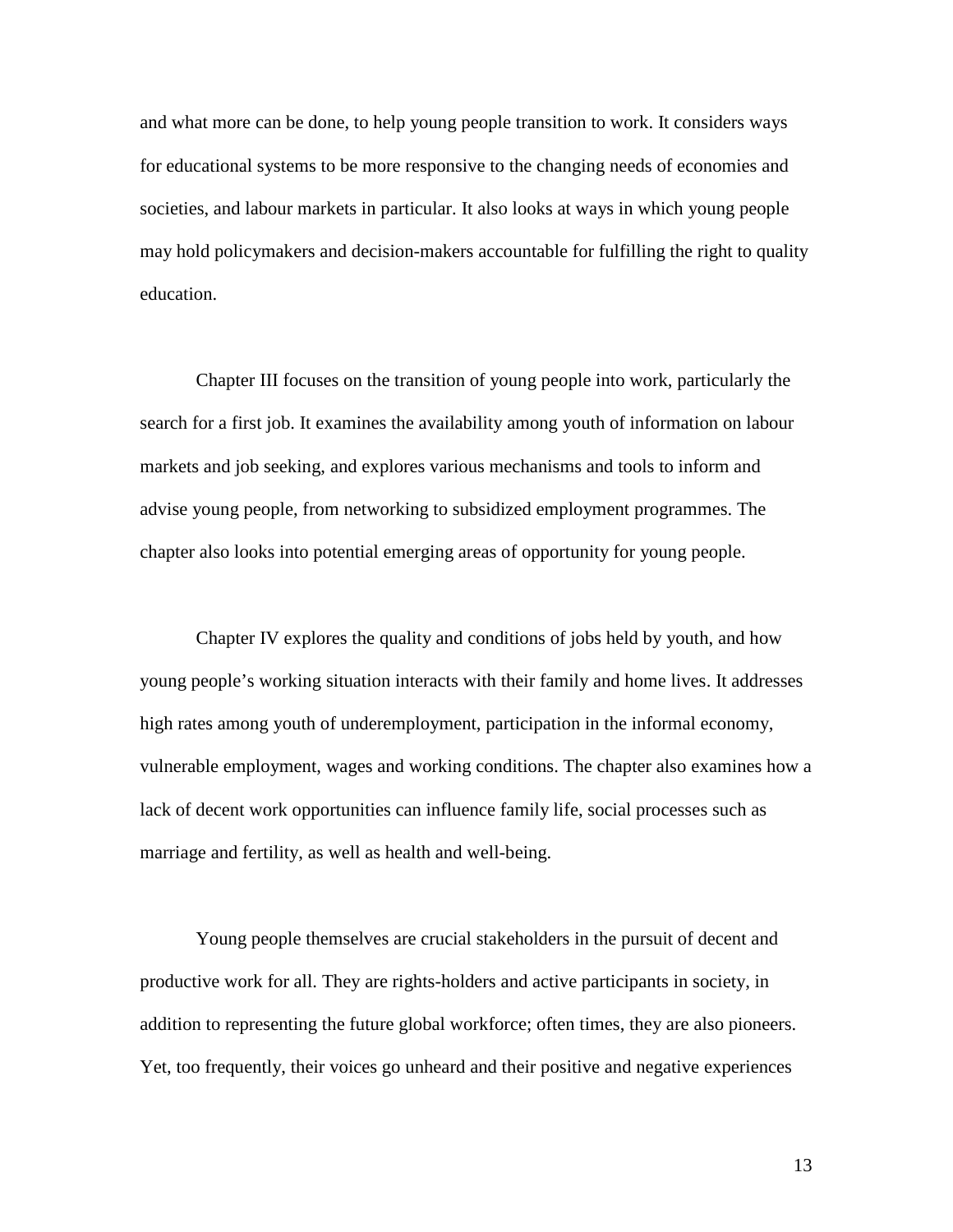and viewpoints unshared, particularly with decision-makers. The present report takes heed of calls by Member States, youth-led and youth-focused organizations, young people and others to bring young people's voices into fora where youth issues are discussed and acted upon. Therefore, the *World Youth Report 2011* is intended above all to explore youth employment issues mainly through the words of young people themselves around the world.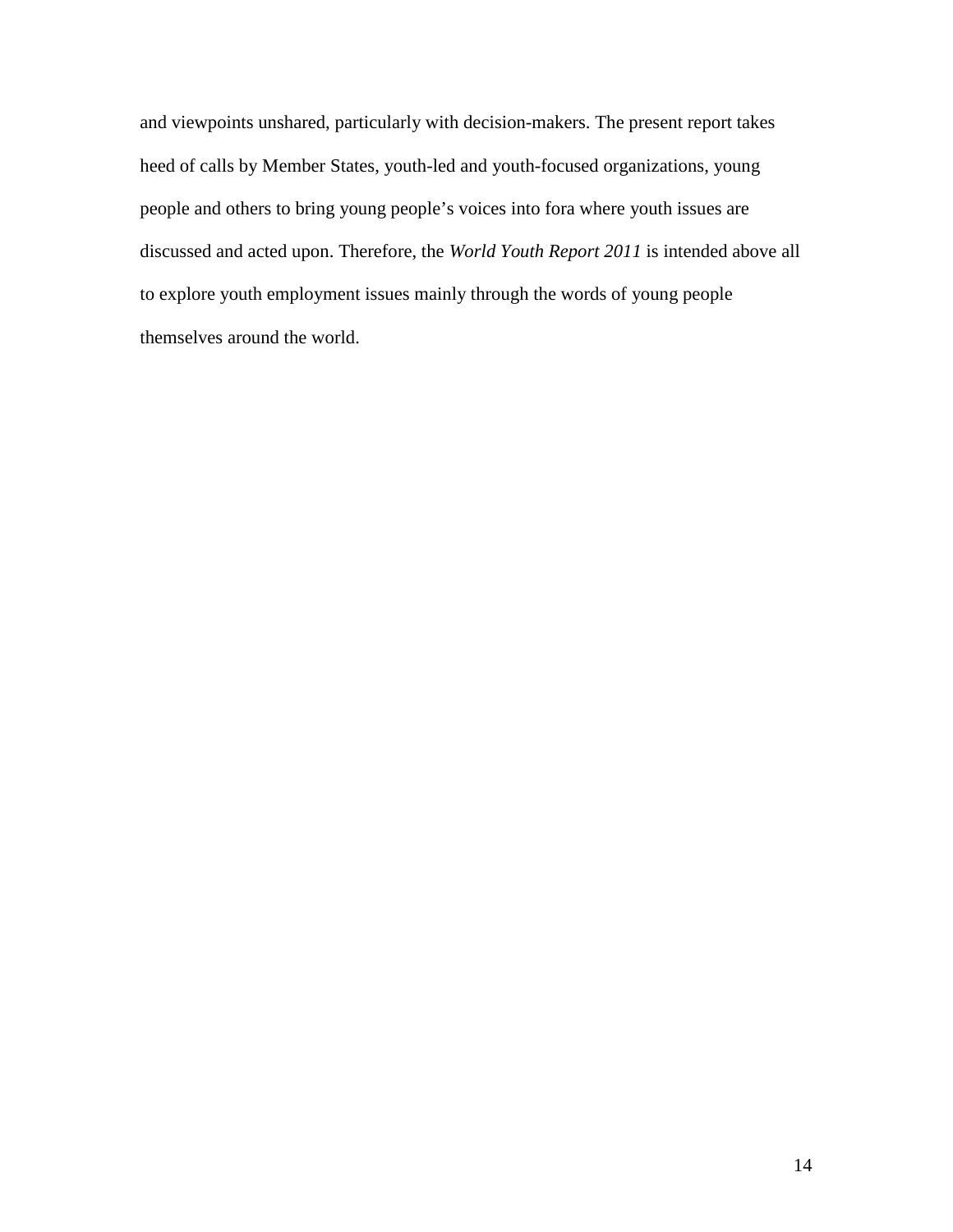# **Chapter I: Employment & Youth: the situation of young people in the labour market and key trends**

## **Growing gaps in decent work for young people in the aftermath of the global economic crisis**

Across regions, young people are disproportionately affected by unemployment, underemployment, vulnerable employment and working poverty. Even during periods of economic growth, many economies have been unable to absorb large youth populations into the labour market. In recent years, however, the global financial and economic crisis has further hit young people particularly hard in the developed world.

# **"Decent work" defined** According to the International Labour Organization, "decent work" refers to the overall aspirations of people in their working lives. It consists of four pillars: job creation, rights at work, social protection and social dialogue, with gender equality as a cross-cutting objective. Source: International Labour Organization

World-wide, rates of young people's participation in the labour force have been in decline. Between 1998 and 2008, the youth labour force participation rate fell from 54.7 to 50.8 per cent (International Labour Organization, 2010, p. 3). In 2009, against a total global unemployment rate of 6.3 per cent (International Labour Organization, 2011a, p. 12), the global youth unemployment rate peaked at 12.7 per cent, representing 75.8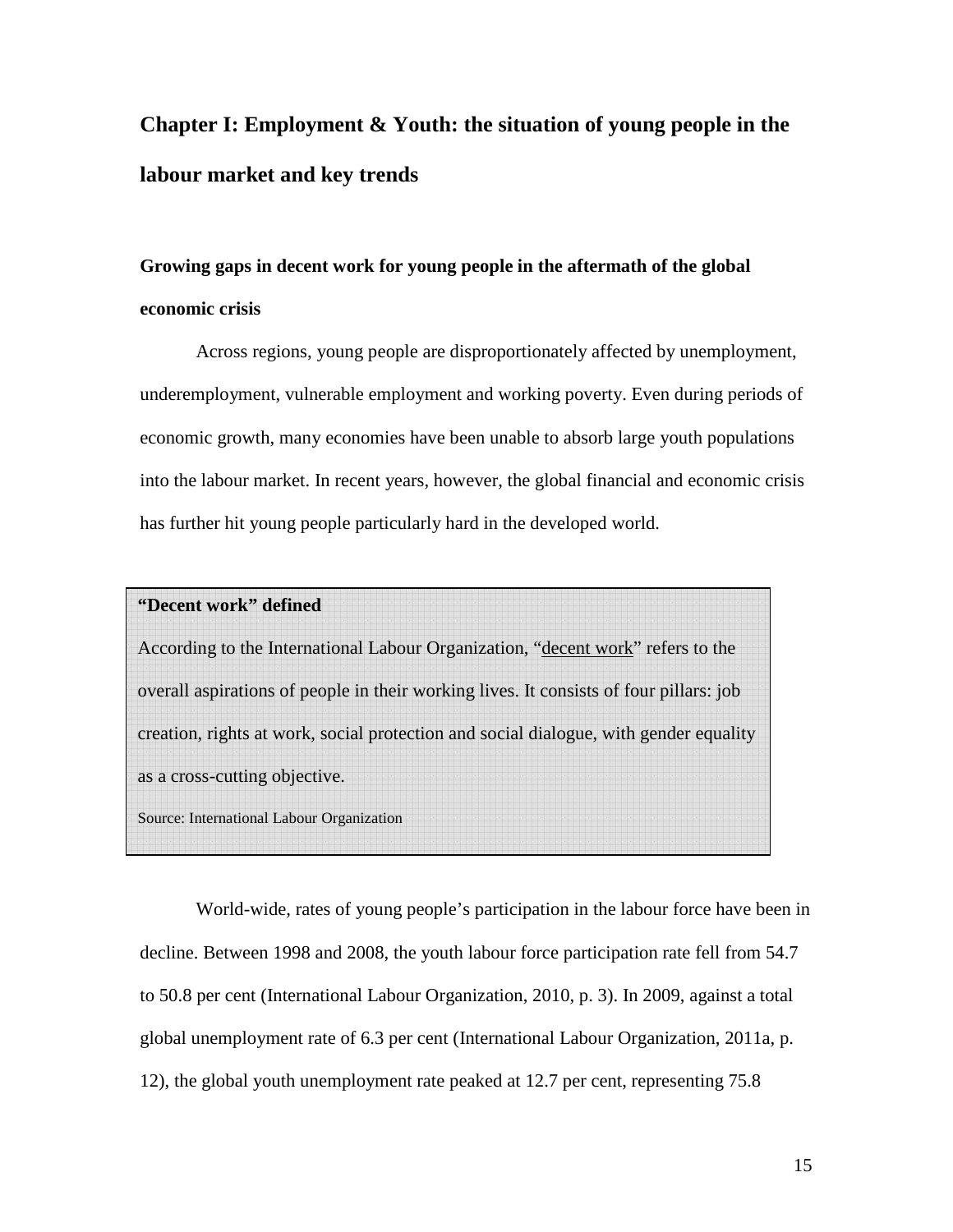million unemployed youth, marking the largest annual increase over the 20 years of available global estimates (International Labour Organization, 2011b, p. 4). Youth unemployment rates are significantly higher than adult rates in all geographic regions, though with considerable variation. In 2010, the global youth unemployment rate remained at 12.6 per cent (despite a marginal reduction in the absolute number of jobseeking youth), dramatically overshadowing the global adult unemployment rate of 4.8 per cent (International Labour Organization, 2011a and United Nations, Department of Economic and Social Affairs, Population Division, 2011). Declines in youth labour force participation rates may indicate that young people are instead engaged in full-time schooling or training. However, in parallel with recent high unemployment rates, they more likely suggest that many young people have stopped looking for work, and that, were they to continue to seek work, actual unemployment rates would rise even further.

There are several reasons for this. During economic downturns, young people are often the "last in" and the "first out" – the last to be hired, and the first to be dismissed. Young workers have less work experience than older workers, which is highly valued by employers. This issue has particularly severe implications for the school to work transition, the period when young people enter the labour market to look for their first job. Employment is often associated with young people's entry into adulthood and independence, and is of course vital as a source of income for individuals and families.

Young people often face extended periods of joblessness and many become discouraged. They may stop seeking employment opportunities and decide to drop out of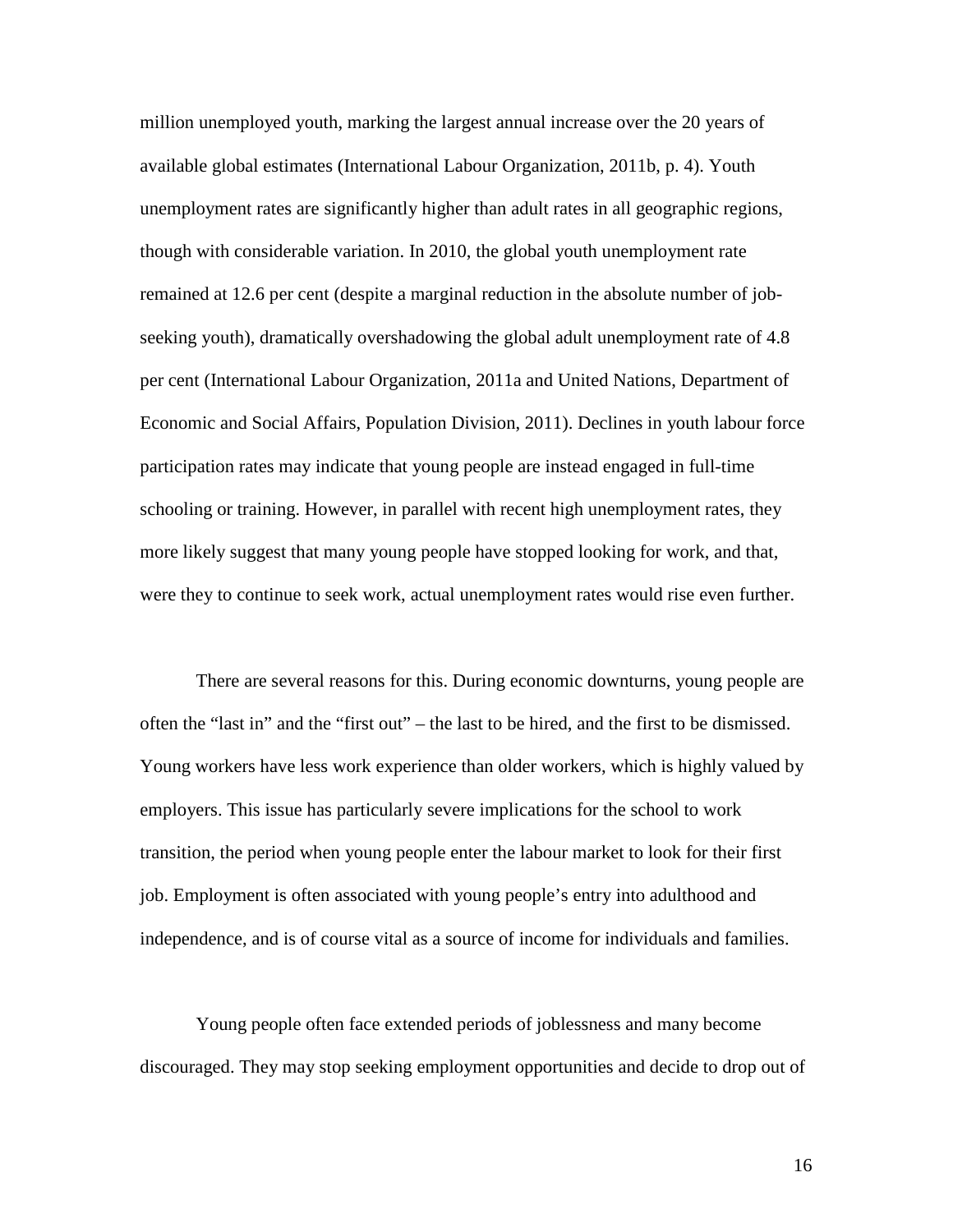the labour market altogether (at which point they are no longer defined as officially unemployed). Many choose to "hide out" in educational institutions, and others engage in volunteer work. They seek to build knowledge, experience or new skills while they wait for better job opportunities. Some may accept multiple part-time jobs in order to try to piece together an adequate income. Several countries have seen recent increases both in part-time youth employment as well as time-related youth underemployment, which indicates that an individual would like to have more working hours than s/he currently does (International Labour Organization, 2011b, p. 4). In some cases, youth are simply inactive – neither at work or in school. Young people who live in extreme poverty, however, cannot afford to be inactive, go back to school or "hide out". They simply have to find some way of making a living, often accepting low-paid and poor quality jobs, especially in the informal economy. The challenge is to bring them to the formal sector or to rewarding self-employment.

#### **The situation of youth employment: trends and young people's views**

From 11 to 17 October (Week I) 2011, the United Nations e-discussion on youth employment was open to all to share views and discuss the overall situation of young people in the labour market as well as key trends in youth employment. There were more than 300 comments posted by young people world-wide. Participation was particularly high from the African region. The e-discussion, which solicited the views of young people aged 15 to  $30<sup>1</sup>$  as well as those of representatives of youth-led organizations, received comments during week I from young men and women between the ages of 16

<sup>&</sup>lt;sup>1</sup> This is taking into account both the United Nations definition of youth (15- to 24-year-olds) and many local cultural contexts and understandings.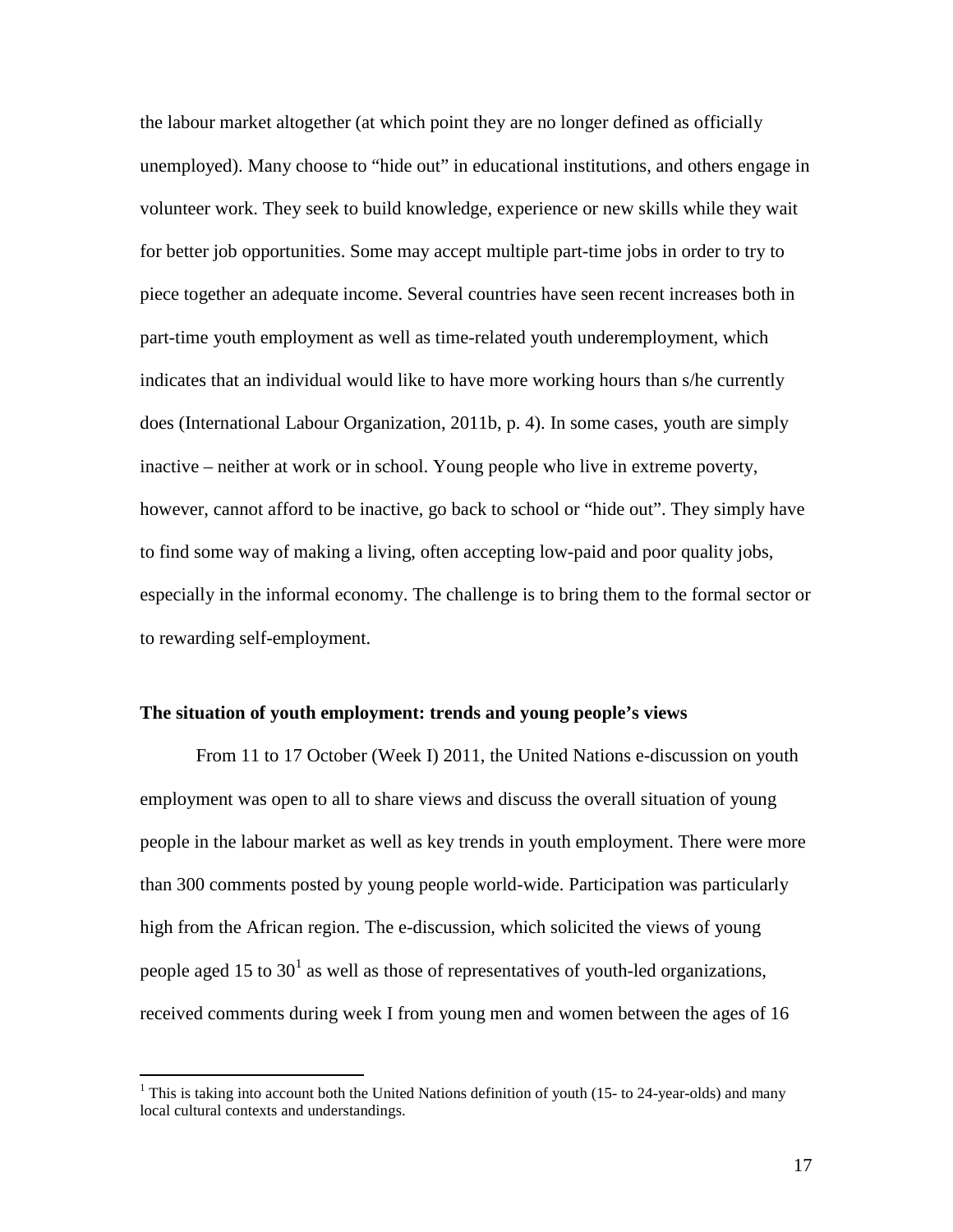and 30. In addition, more than 700 people accessed and viewed the platform during the week.

This chapter provides an overview of the global situation of young people in the labour market together with comments from young people stemming from actual experience and observations. It presents data and analysis of current youth employmentrelated research and aims to identify and briefly explore youth employment trends and issues across regions with different levels of development. In addition, the chapter provides highlights of views of young people from around the world. In large part, young people's contributions to the e-discussion align with and corroborate the prevailing research that describes significant challenges to decent work for young people. More importantly, however, their contributions illustrate these challenges on a personal level and capture how they are experienced from the perspective of youth themselves. As will become evident as the chapter progresses, young people have a lot to say on the matter of youth employment which reveals remarkable and valuable insight.

#### **Youth unemployment, underemployment and vulnerable employment**

#### *What the research shows:*

The need to provide more and better jobs for young people exists across countries. However, youth employment challenges tend to differ in developed and developing economies. The developed world has been most significantly affected by youth unemployment spikes due to the global economic crisis, and its core challenge is the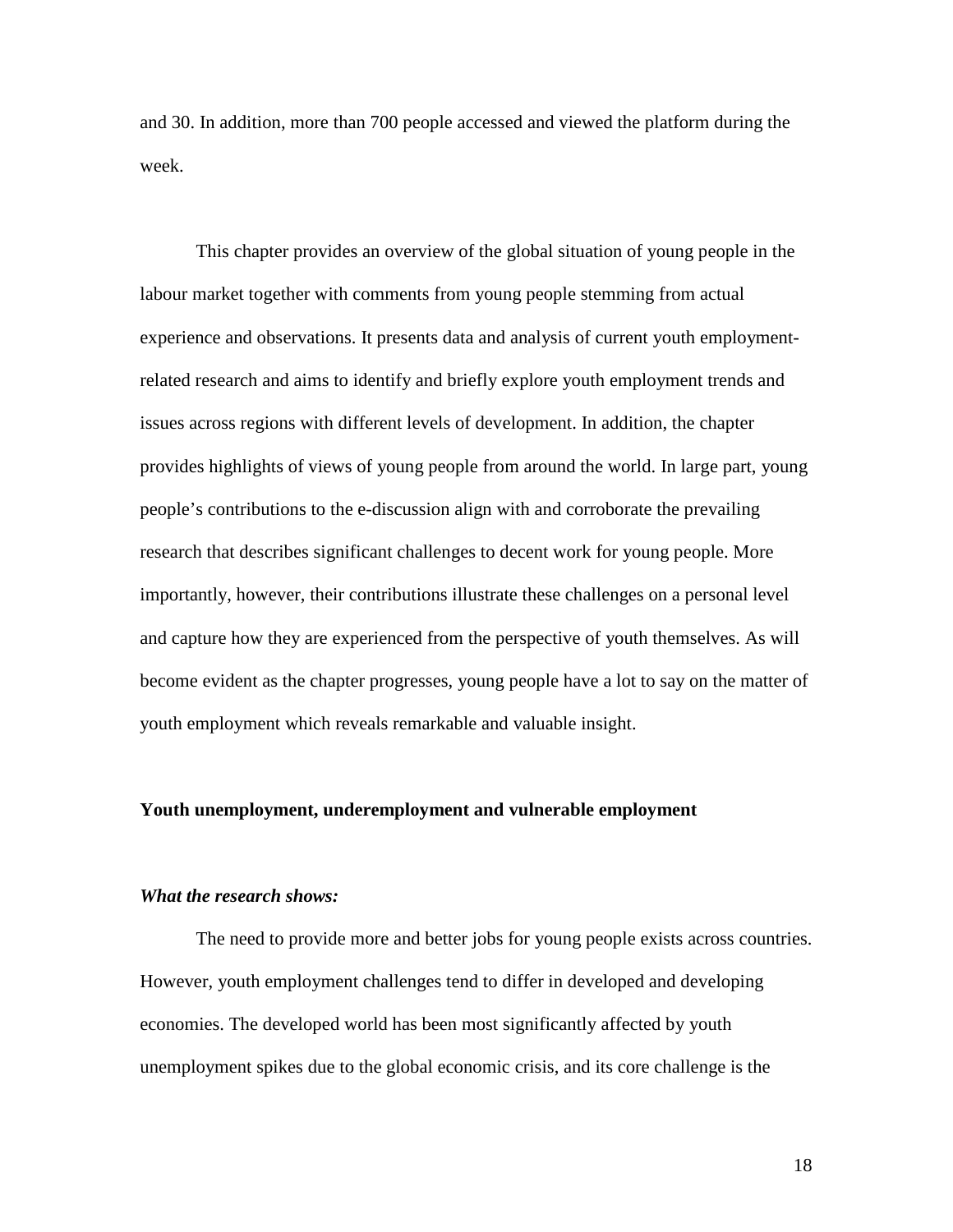provision of work opportunities for young people who are entering the labour market. Yet the developing countries are home to 87 per cent of the world's youth, who are often underemployed and working in the informal economy under poor conditions. The core challenge for these countries is to not only generate new employment opportunities for young people, but to also improve the quality of all jobs available to them.

In the Middle East and North Africa, a region which has made progress in educational levels among girls and boys, approximately 25 per cent of young people of working age are unemployed (ibid., p. 10). It is important to note that in low-income economies, young people have limited or no social safety nets on which to fall back, so that few young people can afford to stay out of work. For this reason, the unemployment rate does not capture the full extent of difficulties facing young people in developing economies, where youth are more likely to accept any job.

 Youth unemployment has continued to worsen in the developed economies, where rates were higher in 2009 than at any time since measurement began in 1991 (ibid., p. 2). Several countries of the European Union saw record-high rates of youth employment in 2011: 48.9 per cent in Spain and 45.1 per cent Greece (European Commission, 2011). In November 2011, the number of unemployed youth in the United Kingdom reached a record high of 1 million (Allen, 2011). In some of these countries, long-term unemployment rates are far higher among youth than adults. Moreover, in the countries of the Organization for Economic Cooperation and Development (OECD), 12.6 per cent of the youth population – representing 22.3 million young people – were inactive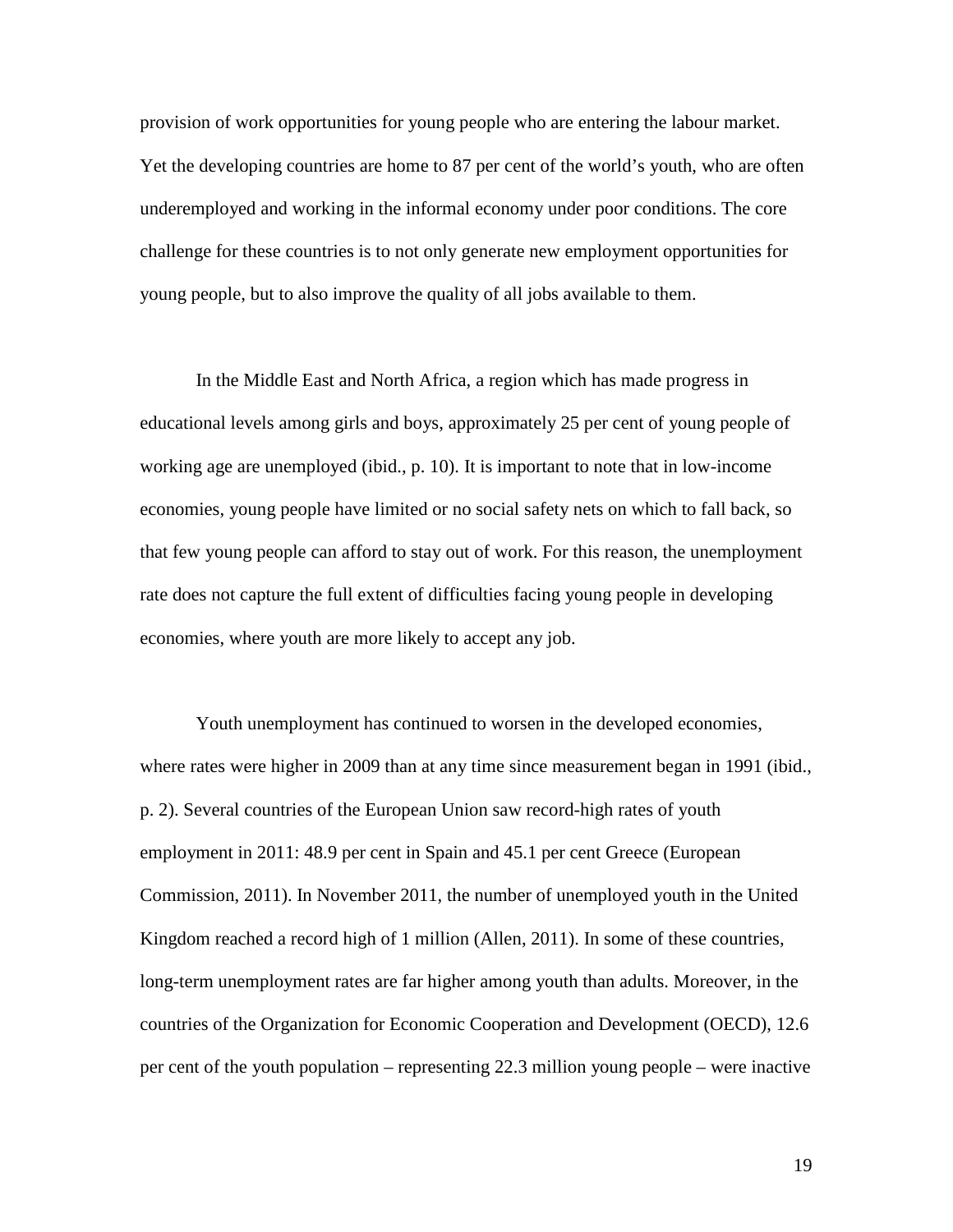in the fourth quarter of 2010, neither in jobs nor in education or training, leaving them increasingly vulnerable to exclusion from the labour market (Organization for Economic Cooperation and Development, 2011).

A delayed transition from school to work – which may involve a period of unemployment or extended time in school – can have long-term adverse effects. Such a delay leads to erosion of skills, which may result cumulatively in lower life-time earnings. The longer youth remain disconnected, the more difficult it is to support their integration into the labour market. Yet, although temporary and part-time work can help young workers to enter the labour market, they also risk leading to persistent job insecurity. Similarly, a lack of decent work opportunities means that many young people, particularly in developing countries, end up working in low-paid and unsafe jobs which provide no prospects for development.

Young people in all regions are more likely than adults to be unemployed or to work in vulnerable employment. They are at greater risk of earning lower wages in a lowproductivity job, working in unsafe or risky conditions, working below their skill or educational level, working long hours or fewer hours than needed, holding a temporary job, having few or no prospects for advancement and/or lacking job stability. Such disadvantages among youth in the work force also mean that many young workers lack bargaining power and are poorly positioned to organize towards improving their situation. Young women are particularly likely to be underemployed and in vulnerable jobs (International Labour Organization, 2010, pp. 17-23).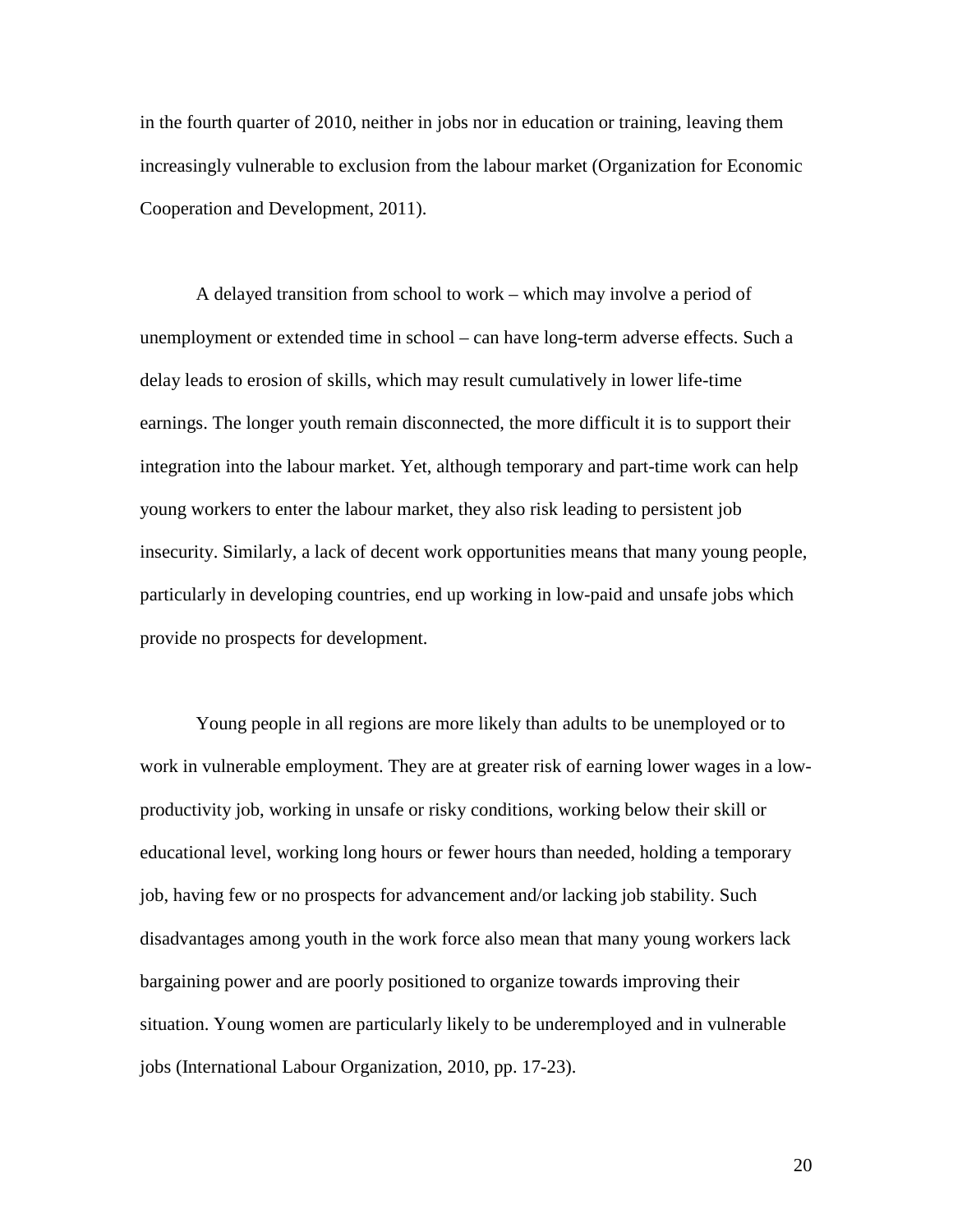Despite important gains in education among young women, their employment outcomes continue to lag behind those of young men. Globally, in 2010, 56.3 per cent of young males participated in the labour force, against 40.8 per cent of young females (International Labour Organization, 2011b, p. 10). Where young women do participate in the labour market, they generally confront greater challenges in accessing jobs than do young men, i.e. they face higher unemployment compared to their male counterparts. When employed, they are also more likely to be in traditionally female occupations and unstable, part-time and lower-paid jobs. In several parts of the world, there remain significant gaps between young men's and young women's earnings. For instance, the hourly earnings of young women aged 15 to 24 are only 82 per cent and 84 per cent of men's in sub-Saharan Africa and East Asia and the Pacific, respectively. In some regions, however, young women are closing the wage gap with men faster than are older women due to their expanded access to educational opportunities over the last several years (World Bank, 2010). The recent economic crisis reduced the unemployment gap between young males and young females in most developed regions. In some of these countries, male-dominated industries were harder hit by the crisis (e.g. building construction).

#### **Young people in the informal economy and among the working poor**

Most young workers in developing countries are in the informal economy, which includes unpaid family work to which young people often contribute (International Labour Organization, 2010, p. 3). Work in the informal economy does not provide access to entitlements such as health insurance, social security and other social protection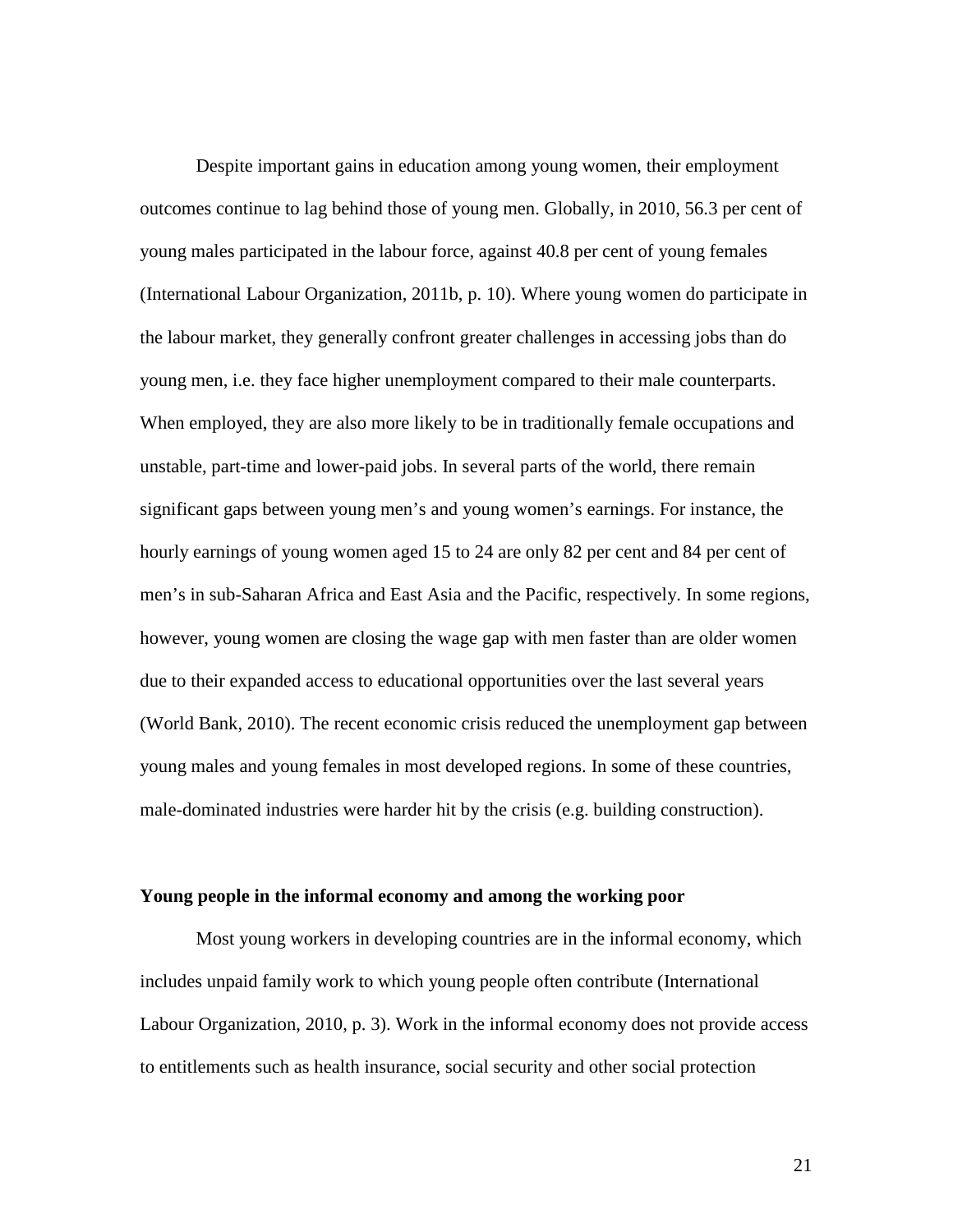measures. Workers tend to lack job and income stability such that any misfortune, for example, poor health or a natural disaster, can quickly lead to unemployment and falling into – or deeper into – poverty. Evidence points to increased rates of participation in the informal economy following the onset of the global economic crisis. An analysis of employment trends in six Latin American countries found that in 2009, up to 82.4 per cent of young people between the ages of 15 and 19 were employed in the informal economy, up from 80.8 per cent in 2007, and compared to 50.2 per cent of adults between the ages of 30 and 64 (International Labour Organization, Regional Office for Latin America and the Caribbean, 2009, p. 52). $2$ 

Informal employment falls outside the reach of government regulation, and is therefore more susceptible to exploitative conditions. In fact, the period between 2004 and 2008 saw a 20 per cent rise in the number of young people between the ages of 15 and 17 who were engaged in hazardous work – work that is harmful to their health and personal development. In 2008, nearly half of young workers in that age group were in such employment, which affects more than twice as many boys as girls (International Labour Organization, International Programme on the Elimination of Child Labour, 2011, pp. 7-9).

 2 Cited in International Labour Organization (2010). *Global Employment Trends for Youth: Special issue on the impact of the global economic crisis on youth*. Geneva: International Labour Office, p. 39.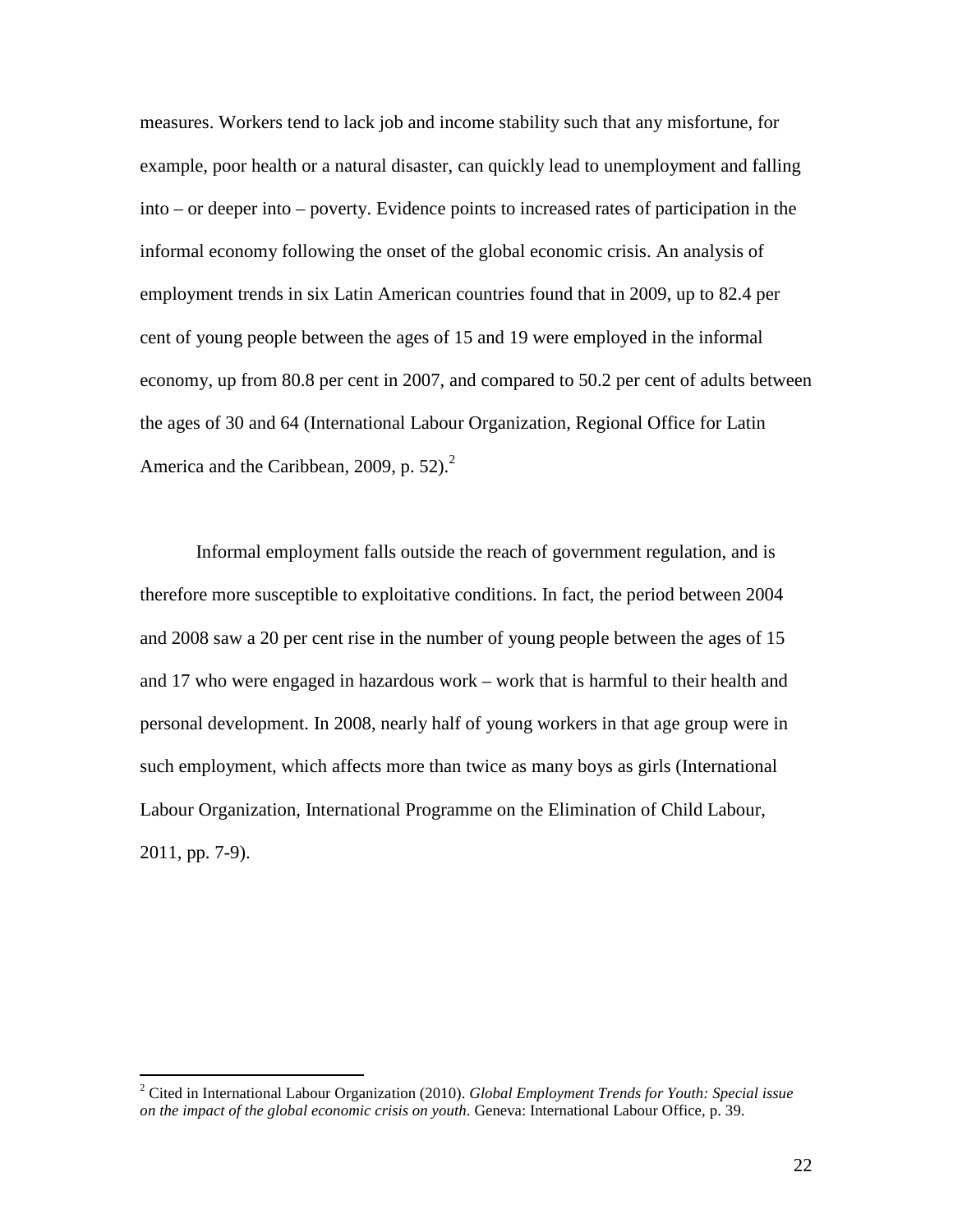## **"Working poverty" defined:**

A measure of people who work but live in households in which income/expenditure is less than US\$1.25 per person a day. Source: International Labour Organization

About 152 million young workers live in households that are below the poverty line of the equivalent of US\$1.25 per day – comprising 24 per cent of the total working poor (International Labour Organization, 2010, p. 26). Working poverty thus affects approximately twice the number of young people world-wide than does unemployment, despite the alarming rate of youth unemployment. Many of the working poor are engaged in agricultural work in countries and regions where unemployment rates are relatively low, such as in South Asia, East Asia and sub-Saharan Africa, yet where there is limited access to social protection. Young workers who are trapped in working poverty – who represent 28.1 per cent of all young workers, globally (ibid.) – may be unable to pursue an education that could offer them better quality employment opportunities in the future. Without such opportunities, prospects for a better life for them and their children remain dim.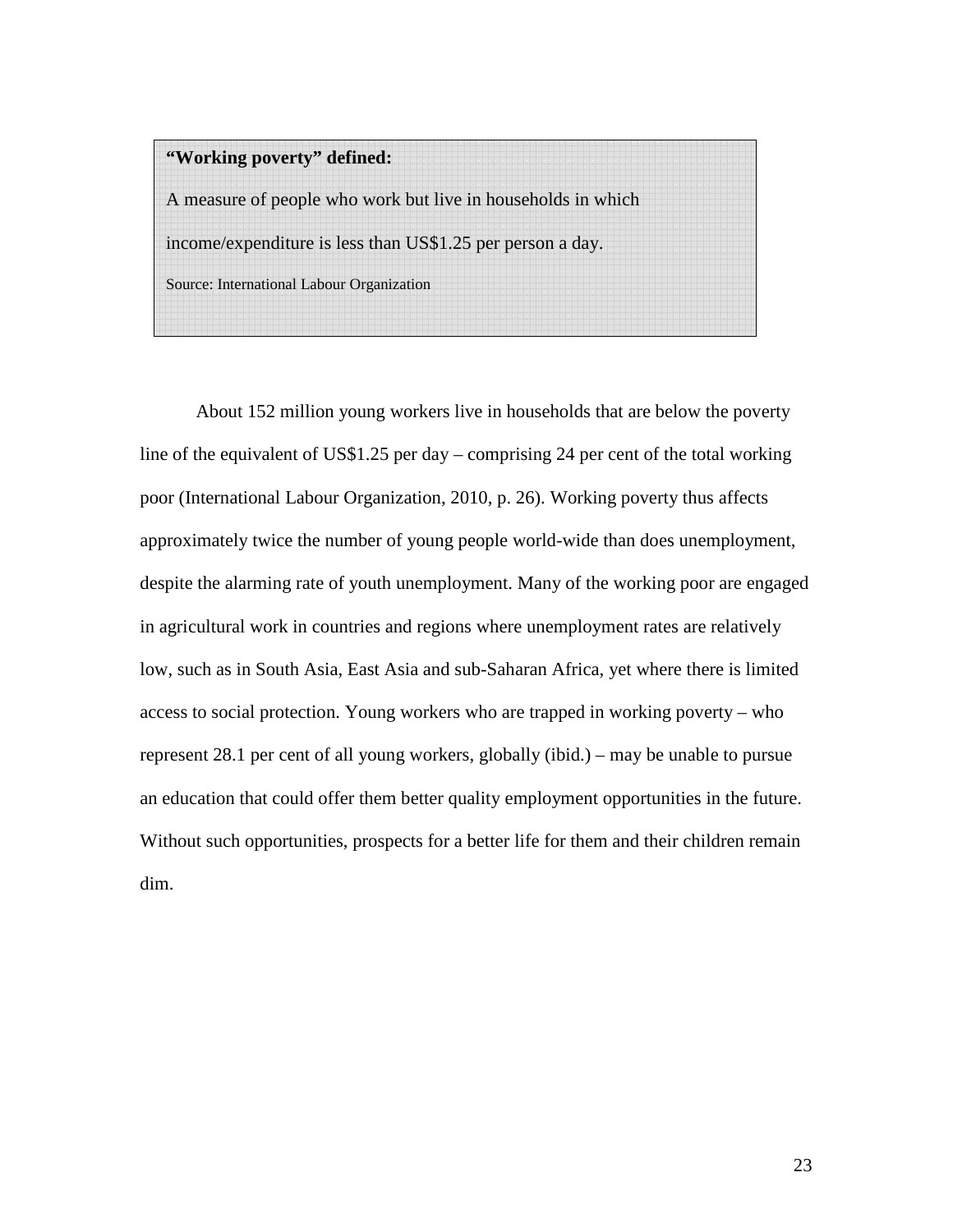#### *What young people say:*

**What are the important positive and negative employment trends among youth that you have observed in your community/country?** 

#### Regional/geographical challenges

• Young people from several regions echoed the research revealing that young people are disproportionately affected by employment challenges. Nikola**,** 24, a young man from Croatia who works with the Croatian Youth Network, wrote about his country: "The situation is currently really bad… The overall unemployment rate has risen [...since] 2008, and resulted in 283,667 registered unemployed persons. This is in a country with 4,290,612 people…Generally speaking, the youth unemployment rate rose much faster than the overall unemployment rate…you have a high number of skilled and trained people in the labour market with experience, and employers would normally first employ those people with experience rather then young inexperienced youths."

A large number of participants expressed frustration with such growing job competition due to high unemployment, resulting in what they feel are unattainable job requirements. This was described clearly by Georgina, 25, from the United Kingdom: "The job market in the [United Kingdom] UK is becoming increasingly competitive. In the past, a Bachelor's degree was enough to set one apart in certain employment sectors. Nowadays, young graduates are expected to possess a Master's in addition to several years of work experience in order to obtain an entry level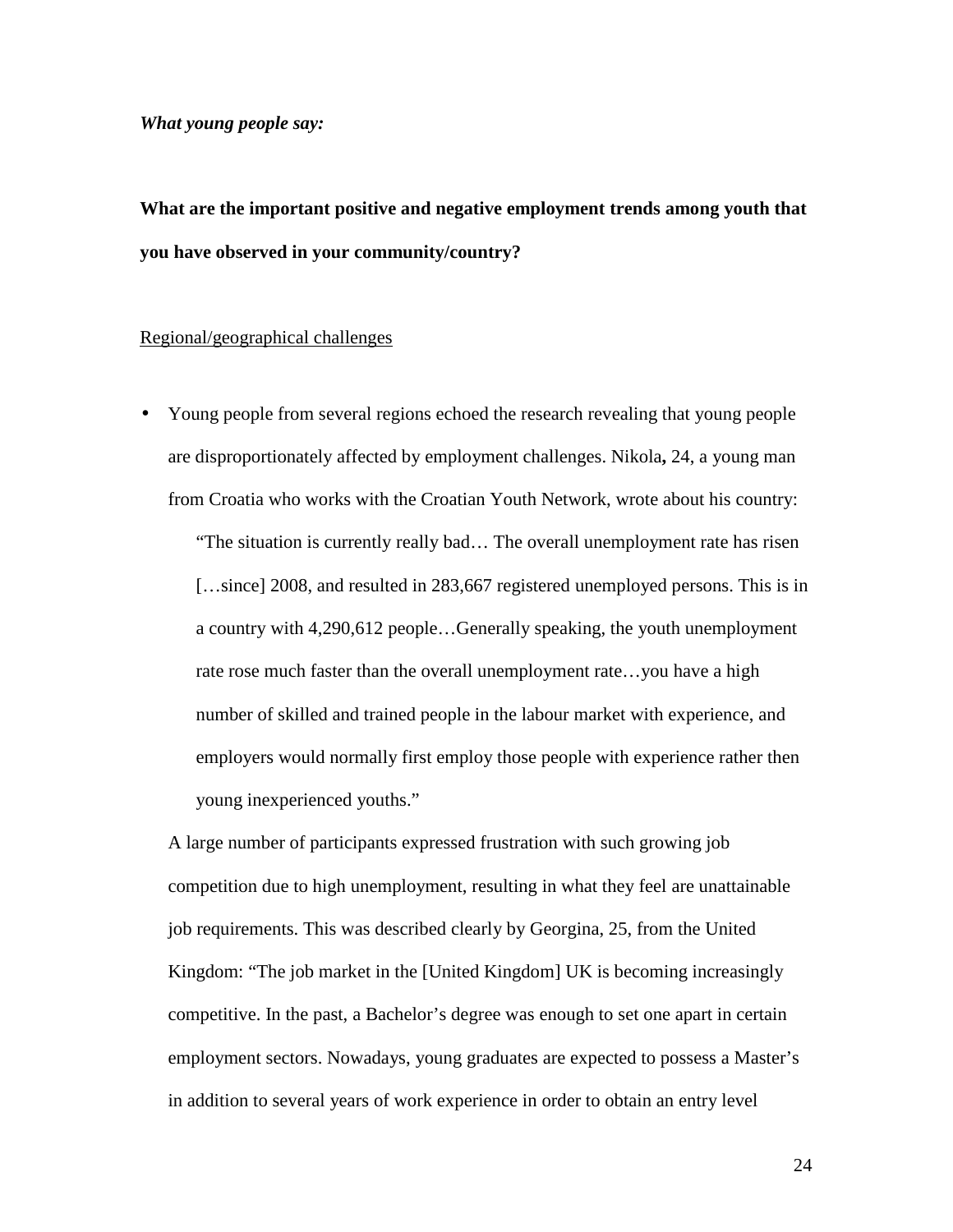position." To this, Parth, a 24-year-old male from India, added a concern shared by many participants, that those young people who are able to find a job must take it at: "an extremely low salary. Some employers are using this as an opportunity to exploit youth."

- Lody, 25, from Cambodia, shared her view of the reasons for higher unemployment among youth than adults in her country: "…lack of quality of education, […lack of] skills among students and job seekers, skills mismatch between what students have acquired in schools and the skills needed by employers, lack of networking at the workplace, poor work experience and workplace skills, etc." These reasons were frequently cited by many other participants. Amadou, 24, from Senegal, working with AFRIC'Action, pointed out the irony of such factors given that today's generation of young people is in fact the most educated.
- The severity of young people's precarious and insecure work situation, and the frustration it is causing, was captured by Leo, a 28-year-old from Spain:

"Currently, 20 per cent of our [total] active population is unemployed. We can blame the economic crisis, our Government, or our economic structure….youth is particularly affected. We finished our studies and we jumped into a job market full of insecurities...Jobs for young people are miserable in Spain. If you find one you are more than lucky, but then problems start: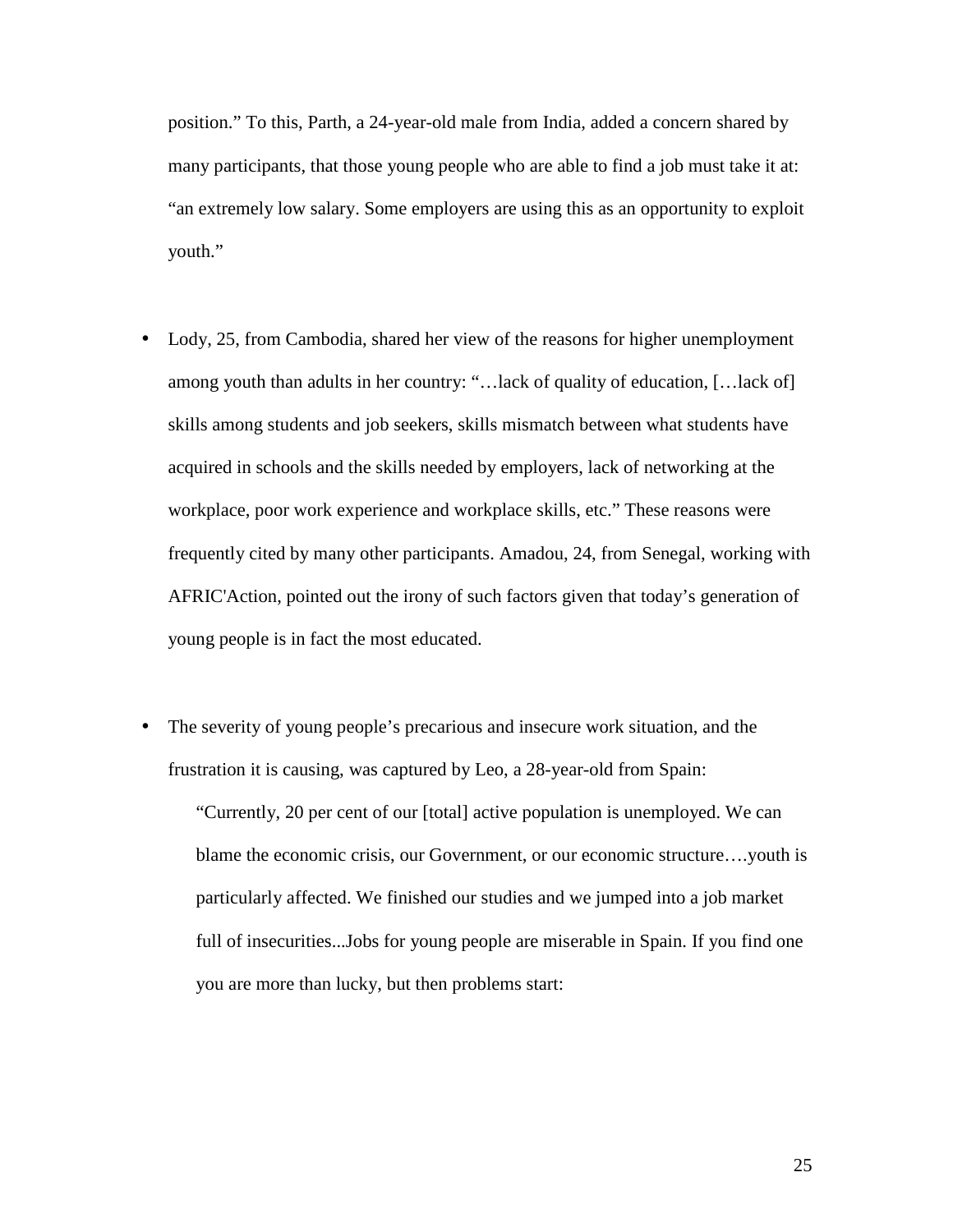- They want you to be young, smart, have five years of undergraduate education, a Master's degree, three languages, four years of experience, etc…but they pay you around 850 euros per month.

- Because of the economic crisis, companies try to reduce costs and increase productivity at the same time. Productivity is transformed into stress [for] the employee. The employee [is] constantly afraid because of the threat of losing her/his job.

- Contracts are very restrictive – normally, [there are] six to 12 months on probation. Within that time the employer can fire anyone without giving more explanation than: 'your services are not required anymore in order to fulfil our objectives.' Young people have this kind of contract and that's the reason why they cannot even pay for their own houses, because banks don't give loans if you have unstable contracts.

- So, when one almost reaches the end of the probation period…Surprise!!!!! You are fired…"

• Contributors from developing countries, and in particular from Africa, mentioned that corruption and preferential family and political connections pose a disadvantage to most youth, as only those people who are well placed in society appear to have access to decent jobs. Walter, 18, from Lagos, Nigeria believes that: "In Nigeria, the main cause of unemployment is corruption, which is having a negative effect on virtually all sectors in my country." Similarly, Thulani from Zimbabwe expressed: "It is a very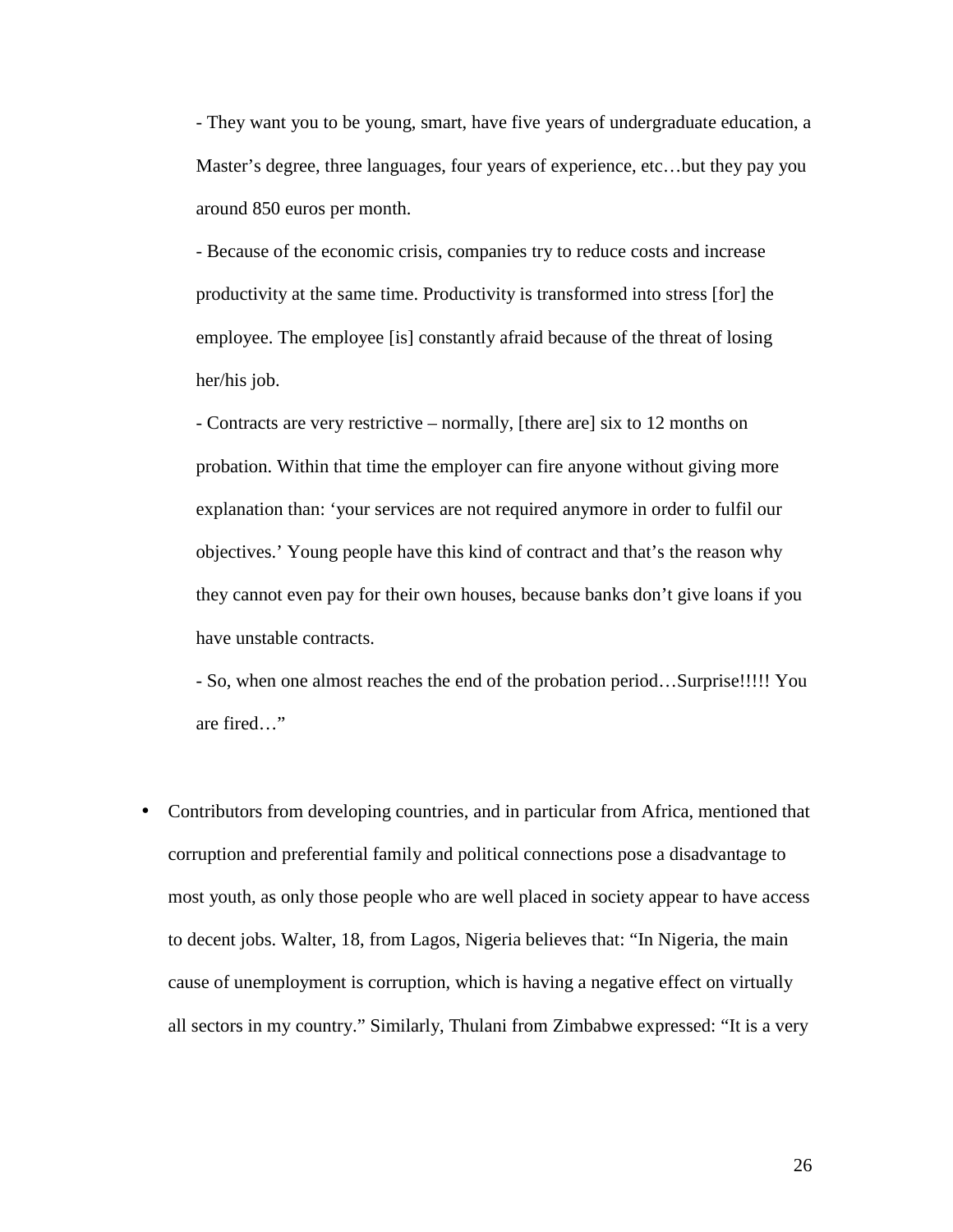unfortunate situation that those who benefit are those who have political connections with dominant political parties."

• Although Anna, 30, from Kenya, found that the government sector offered better working conditions to youth than the private sector, she appealed for more action on the parts of both Government and youth to improve the youth employment situation:

"Young people in the labour market in Kenya is a critical issue. Young people are exploited and subjected to very harsh working conditions, poor pay, and too large work loads. Sometime I feel pity, yet […there is] nothing I can do about it, most companies are foreign owned and private. The government side, as much as people criticize, I would testify that it offers better packages to young people, and even job security, and the working environment is favourable. It's in this spirit that we encourage the Government to open up more opportunities for young people in order for the private sector to wake up to the call. My other concern is that we young people should come out of comfort zones and start fighting for our space in all sectors of our respective countries. Rather than sit back and cry foul at our…States and Governments, we should shape our future, get into leadership positions and influence policies and decision-making organs directly."

This call was echoed by Shayla, 25, of the United States, who urged: "Youth not only need an opportunity to train to be better leaders, but also the opportunity to be leaders."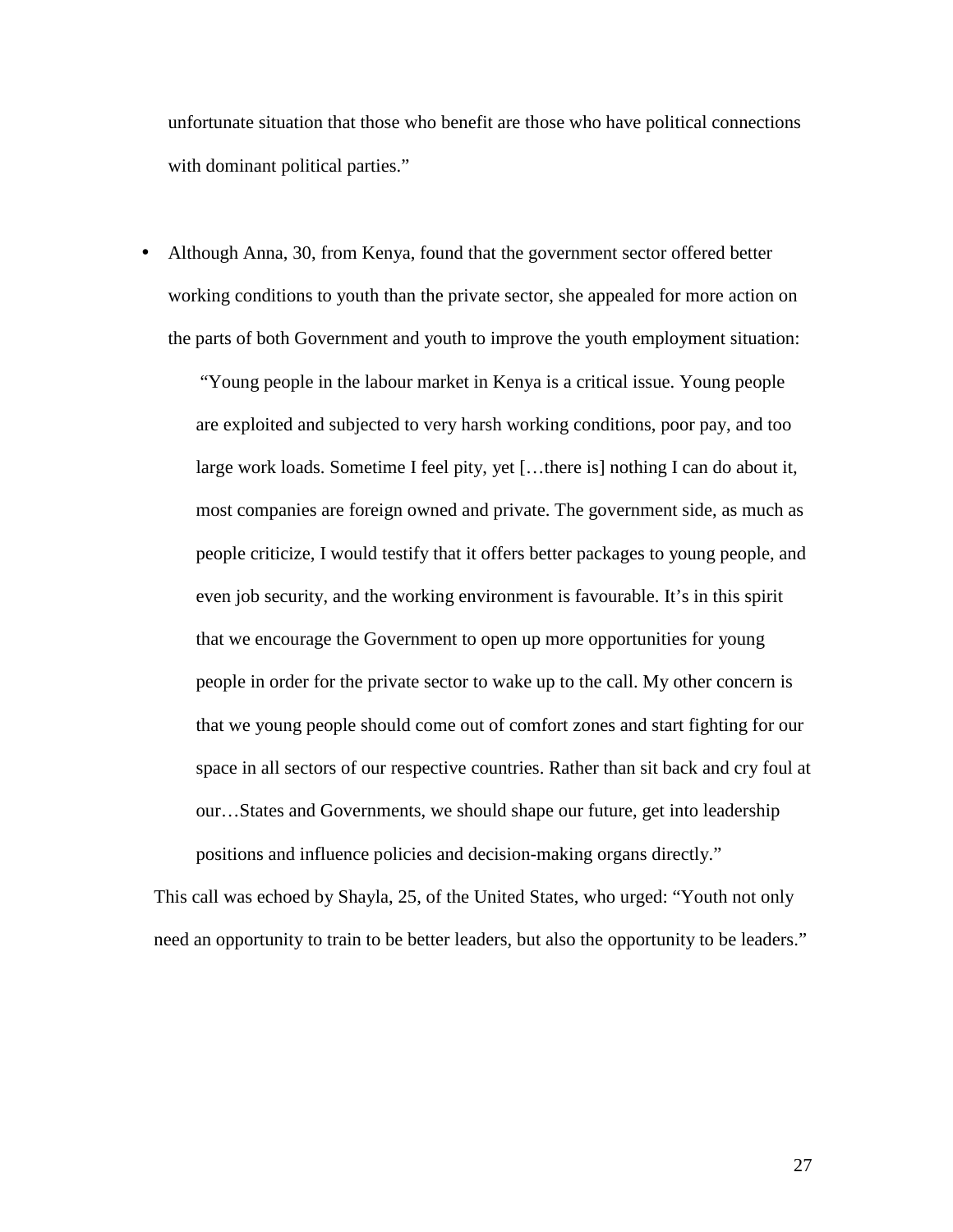#### Migration

• Participants expressed mixed views on labour migration, both internal – which, in most cases, is rural to urban – and international. Many young people viewed migration as a source of opportunity and hope, representing the "pull factors." Several experiences showed that migration can indeed lead to improved job prospects.

Internal migration is typically associated with the growth of cities and industries that is representative of national economic growth and development. Increased agricultural productivity generally reduces reliance on the agricultural sector and gives way to greater investment in and expansion of the industrial sector, which tends to be concentrated in urban areas. Therefore, although it does not always lead to decent work, rural to urban migration can be an indicator of healthy economic growth. One participant shared that those with education and skills in rural Kenya seek jobs in cities such as Nairobi and Mombasa where, in comparison to villages, resources and incomes are better and opportunities are easily available.

International migration tended to be viewed by participants as a potential solution to the effects of the economic crisis on employment. Leo, 28, from Spain wrote of his views on international migration:

"We, the youth, we are losing the hope. We try to blame others expecting that one day everything will be fine, that one day someone will knock on our door offering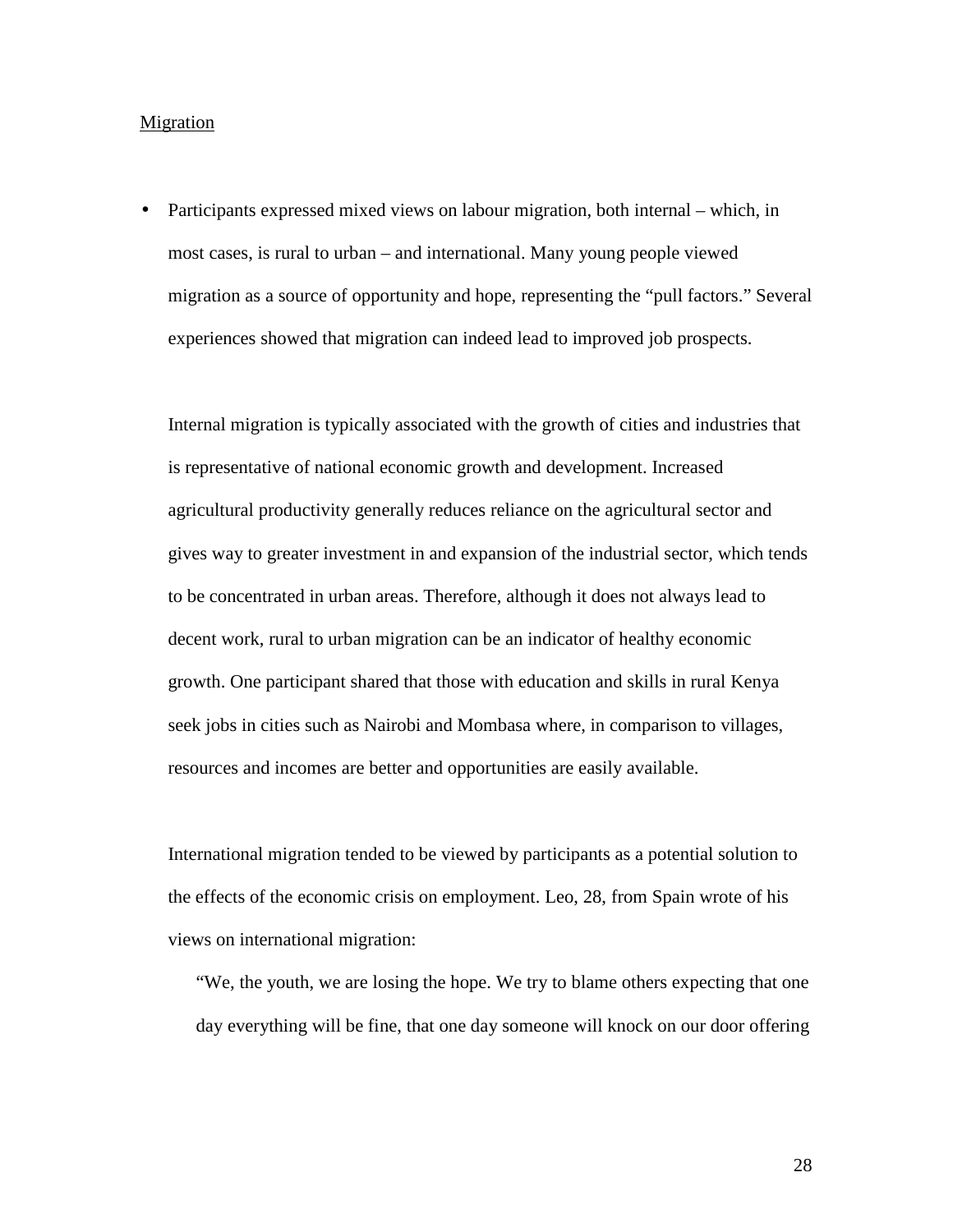us the job of our dreams…but why do we have to wait??? We need to innovate, to risk, to create, to search…why not in another country, for example?"

• At the same time, participants tended to highlight the "push" factors of internal and international migration, representing the poor conditions in young people's places of origin that lead them to consider migrating for work. They expressed concern for the long-term impacts of migration on such places of origin, which risk persistent underdevelopment. Emad, 28, from Egypt, working with Etijah, Youth & Development Consultancy Institute, illustrated these issues with particular reference to rural areas: "I grew up in a small village in the south of Egypt. When I graduated from university, I found that job opportunities were so limited and that most of the well-educated graduates leave to the Arabian Gulf countries, to big cities or to Cairo, which in turn keeps the rural regions less developed and affects the quality of life."

Sebastian from Romania conveyed a similar message regarding emigration from his country:

"Take for example Romania, where I live. It is a country where young people cannot easily settle for a job…because the country has no good policy for youth employment. There are not enough economic reasons for the young to settle in the country (salaries are too low to make a living or to finance a family), and thus they tend to go abroad for low-level, non-professional jobs that give them a better life/economic expectations. I think the Government should [develop…] policies that reward young people who start careers in their home locations, and they also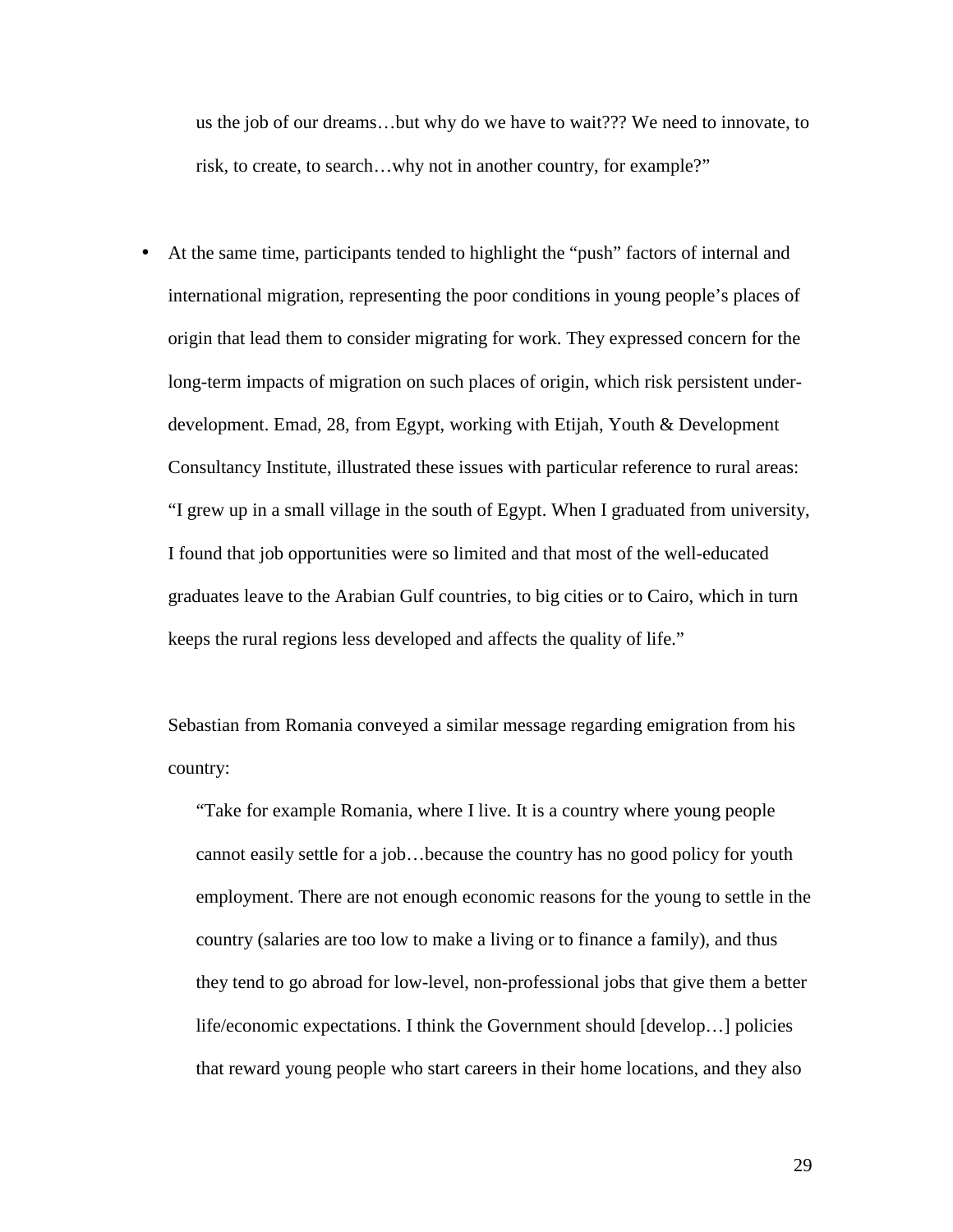should be motivated for local development. No one wants to leave home, and that is why those who get the chance to be motivated at work, not only – but at least – with money (to have a decent living), will remain and help with local development, which will lead to national development and so on."

• Other participants mentioned the difficulty they, or someone they know, were facing abroad. For instance, some young migrants have had to accept jobs with low salaries and for which they were overqualified because their university degrees were not accepted in the host country. Joseph from Latvia also pointed to the effects of migration on families:

"My brother and his family migrated to [the United Kingdom] UK and now they have found a 'normal life'...Now I see them not more than once a year. But I am happy for them."

• "Brain-drain" is also a concern for youth, for example the rural to urban migration from the Out Islands to the capital city/island in the Bahamas and externally to larger countries. The issues was also identified in Nepal, about which Ashesh wrote: "In a poor economy like Nepal, there is an acute shortage of skilled youths…Unemployment of the skilled ones is pushing them to the long queues in front of every manpower consultancy to seek jobs in foreign countries."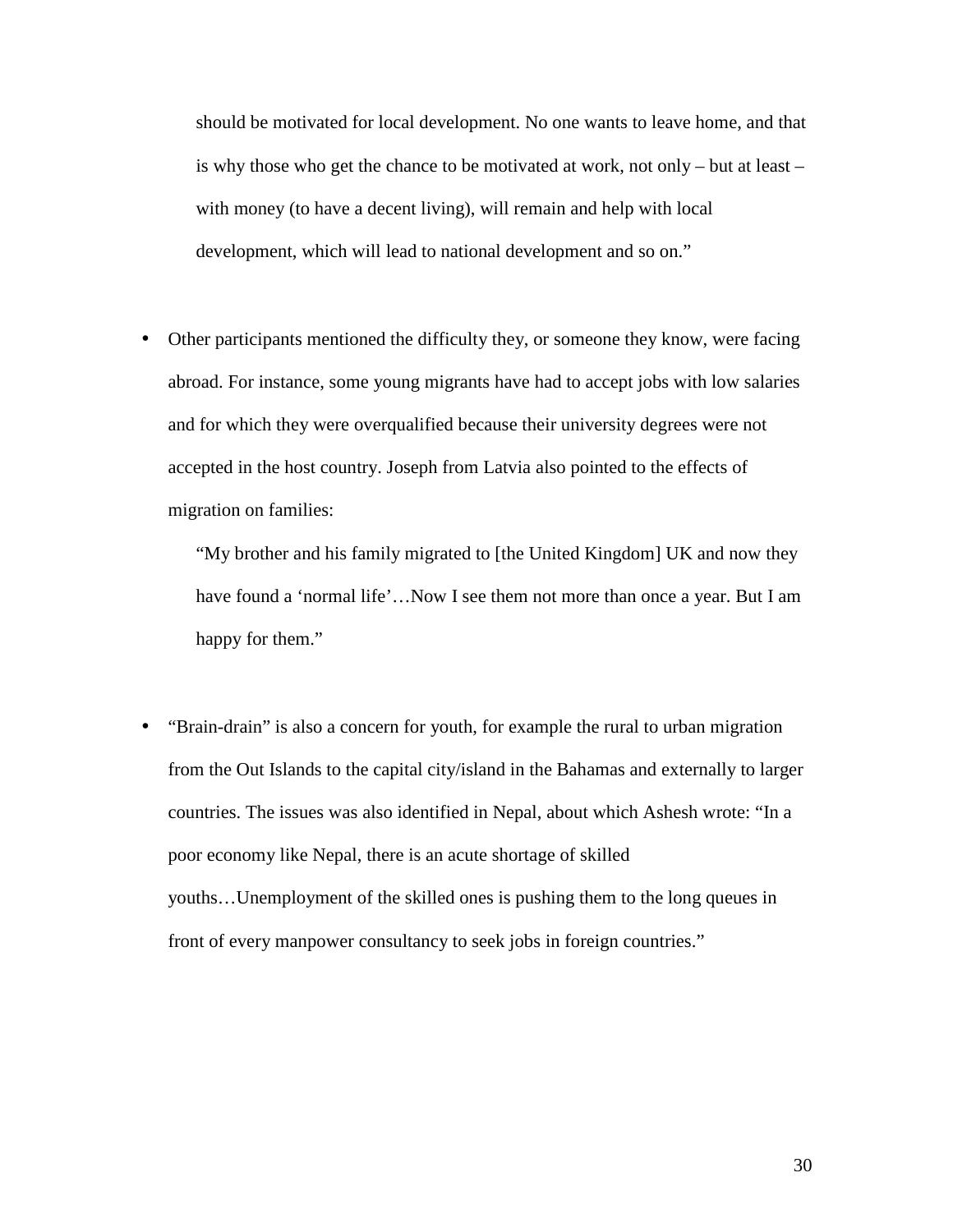#### Positive signs for youth employment

• Despite the largely negative employment landscape portrayed by participants, there were some flickers of hope. Lody, 25, from Cambodia, shared what her job meant to her:

"I have been employed with good working conditions and a decent wage. My family's living conditions are also rising. My job has changed my life, and I try my best to overcome and struggle through any challenges facing me and my family. Those challenges are high food prices, a high cost of living…and a sustainable livelihood."

However, Lody continued on to express that her: "job is somehow not secure at all, and I need to be well prepared for another job whenever I am told I will be redundant... The labour market is very competitive, so we need to earn more experience and degrees to adapt to the requirements."

• Some participants pointed to governmental or civil society programmes designed to improve young people's employment opportunities. Ayshah, 26, wrote about her town in the coastal region of Kenya, where young people are accessing organizations that provide skills training and volunteering assignments. "…Young people are engaging themselves in forming groups that will enable them…to identify job opportunities in the community... We are advocating for young people to be job creators and not job seekers."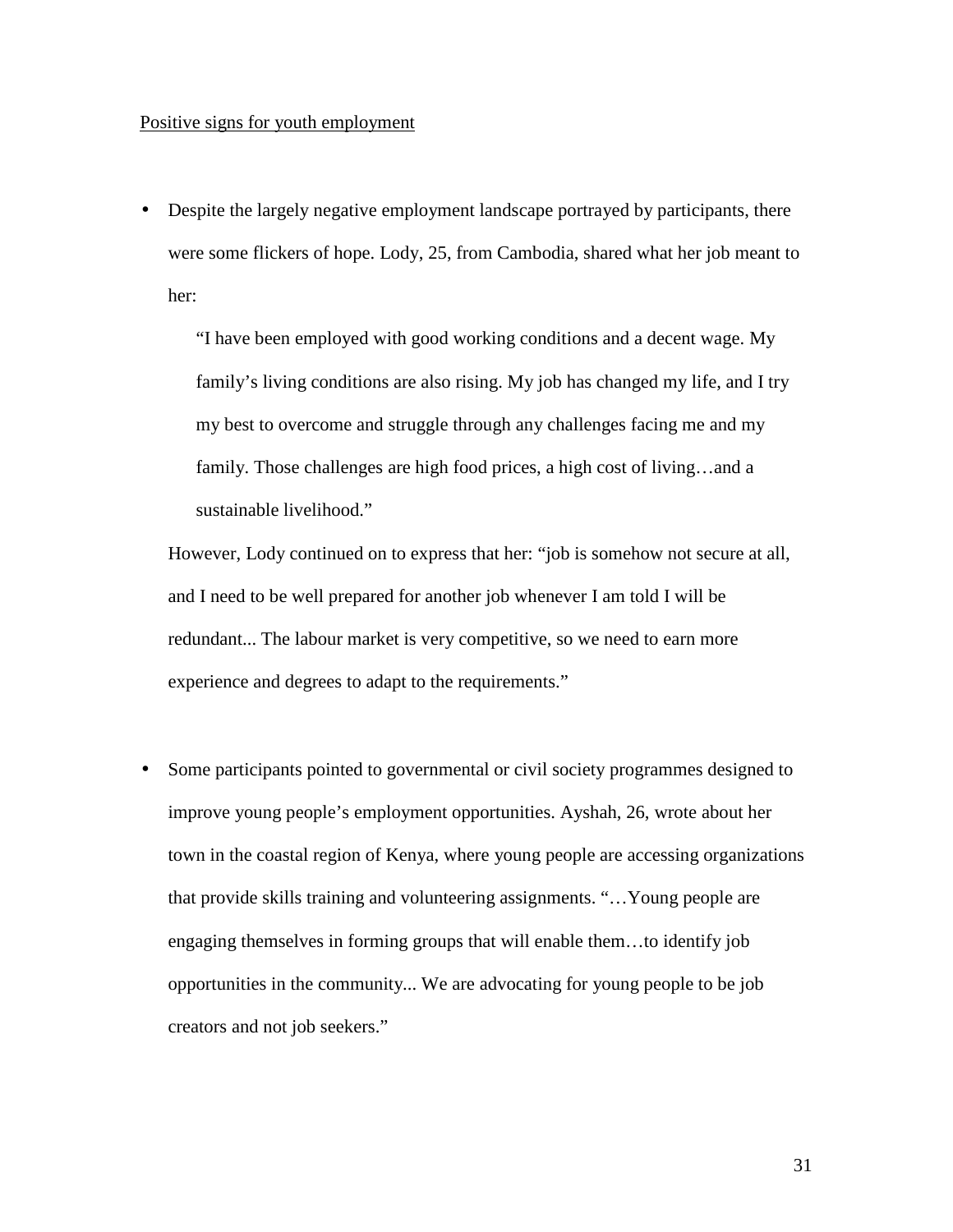• Emad, 28, from Egypt cited the recent political uprising in his country to illustrate the importance of good governance to youth empowerment:

"The revolution in Egypt, that is led by frustrated but hopeful youth, is stimulated by a long history of failure to solve the unemployment problem, corruption and human rights violations. We revolt with a hope that once we have a good governance system, Egypt will attract more investments and jobs…There is a strong connection between security and economic and social empowerment, with a young generation understanding that close relationship and fighting for securing both."

**How are young people participating and adding value to achieving decent work/jobs for all in your city/town/locality?** 

• Entrepreneurship was a recurrent theme during the week I discussions, including with regard to contributing or adding value to the achievement of decent work. Young people pursue entrepreneurship either out of preference or, increasingly, out of necessity in cases where they are unable to find other work. Several participants strongly felt that youth entrepreneurship is a promising solution to rising or persistent unemployment. There were many calls for greater opportunities to develop skills that are needed for entrepreneurial activities, including in schools. Hawawu, a 27-year-old woman from Ghana, stated:

"What we need is to be able to develop our entrepreneurial skill and abilities, so that instead of us waiting to be employed, we can create jobs for ourselves and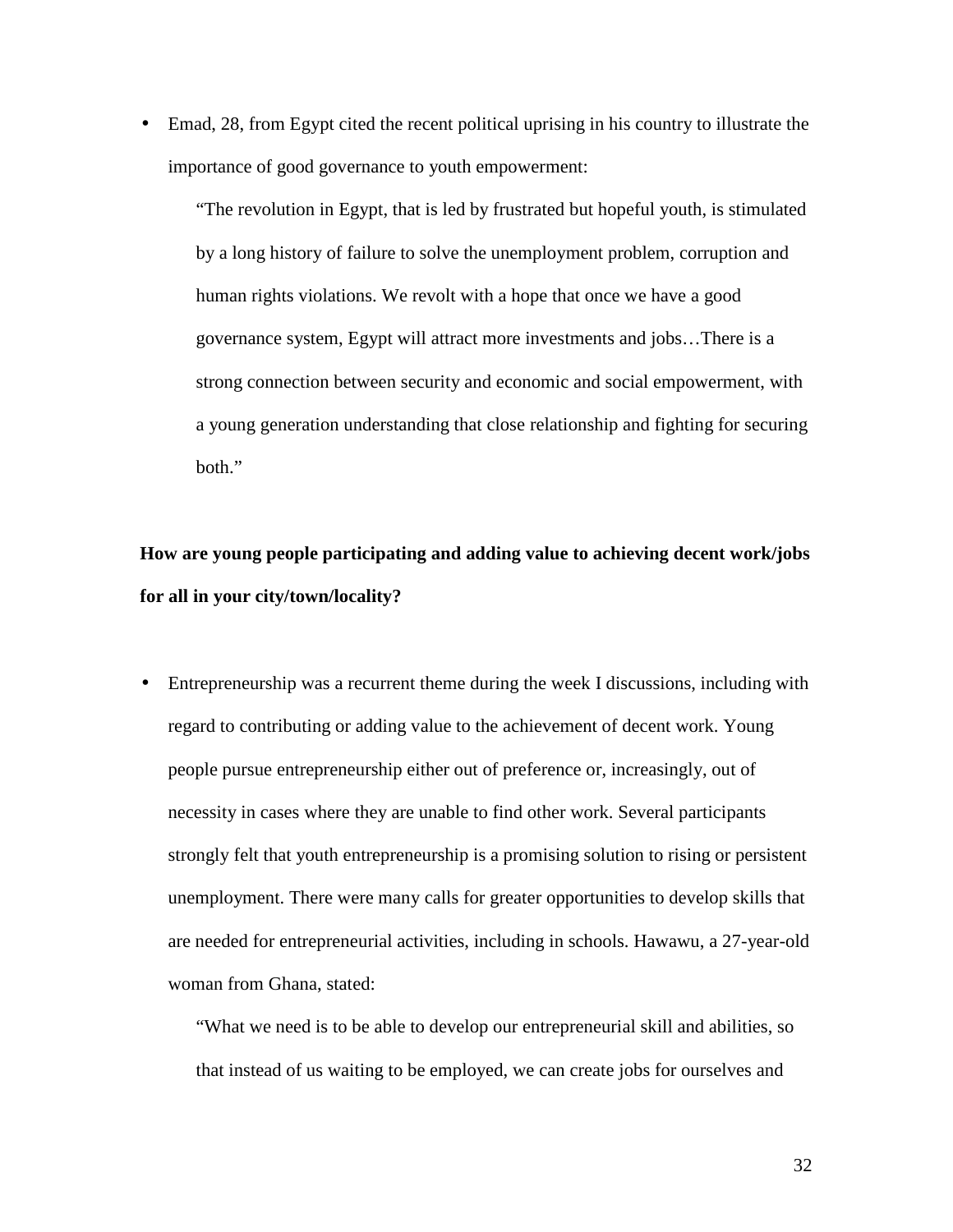employ others, too… entrepreneurship alone might be the solution; other skill development areas such as vocational, technical and business skills could [also] be exploited. Further, our educational curricula must be designed to bridge the gap already created by our system of education, especially in Africa."

#### On the upside…

Many participants remarked that, in recent years, the number of successful youth entrepreneurs has risen. Positive examples of youth entrepreneurship were cited in several countries, including the Bahamas, Kenya and Cambodia. In some cases, such as the Young Entrepreneurs Association of Cambodia, young entrepreneurs gather together and share their experiences and lessons learned.

#### On the downside…

• Ayshah, 26, from Kenya also pointed out that "not everybody is an entrepreneur." Participants acknowledged that some aspects of entrepreneurial talent, such as risktaking, cannot be developed with training or resources. They indicated that it is very difficult to create a new business from scratch, including due to the sometimes limited availability of credit among young people as well as to a lack of trust and confidence in them. In fact, most participants who were themselves young entrepreneurs mentioned that they had inherited their business from their parents. In this way, it remains a family business and is thus considered self-employment. Given the risks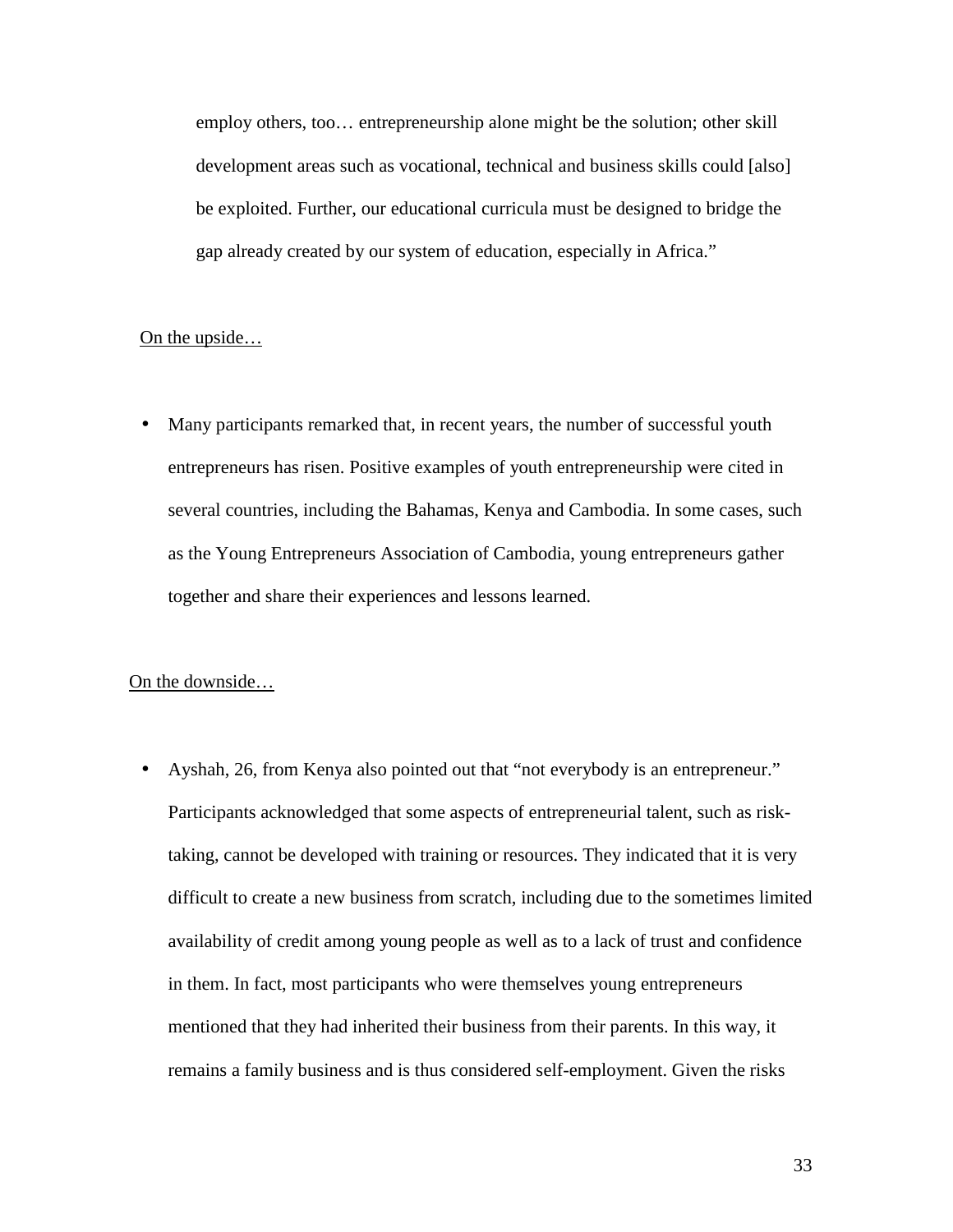inherent to entrepreneurship, and recognizing that it does not always lead to decent and productive work, self-employment – in the words of Nikola, 24, from Croatia – may be viewed as "*one* of the solutions."

• Frank, 26, from the United States, with the organization, World Faith, shared a cautiously optimistic view of youth entrepreneurship:

"I'd be interested in hearing more about how we can encourage youth entrepreneurship in the face of a bad economy. Historically, entrepreneurship has created new employment opportunities, but in the current economy, there are external factors, like industry protections, and internal factors, like high student debt, that seem to be curtailing the entrepreneurial instinct."

#### Final insights…

- In many cases, participants rather commented on their frustration with not being able to contribute more towards decent work. Jasmin, 17, from Malaysia observed during the e-discussion that there seemed to be "more negative employment trends…than positive. I'm sure everyone here hopes for better." Others remarked that it should be easier for young people to find work, earn respect and live decently.
- Numerous comments shared by participants revealed a sense of neglect on the part of Governments to the youth employment challenge, and worried about the implications for young people's potential. Sandra from Slovenia wrote: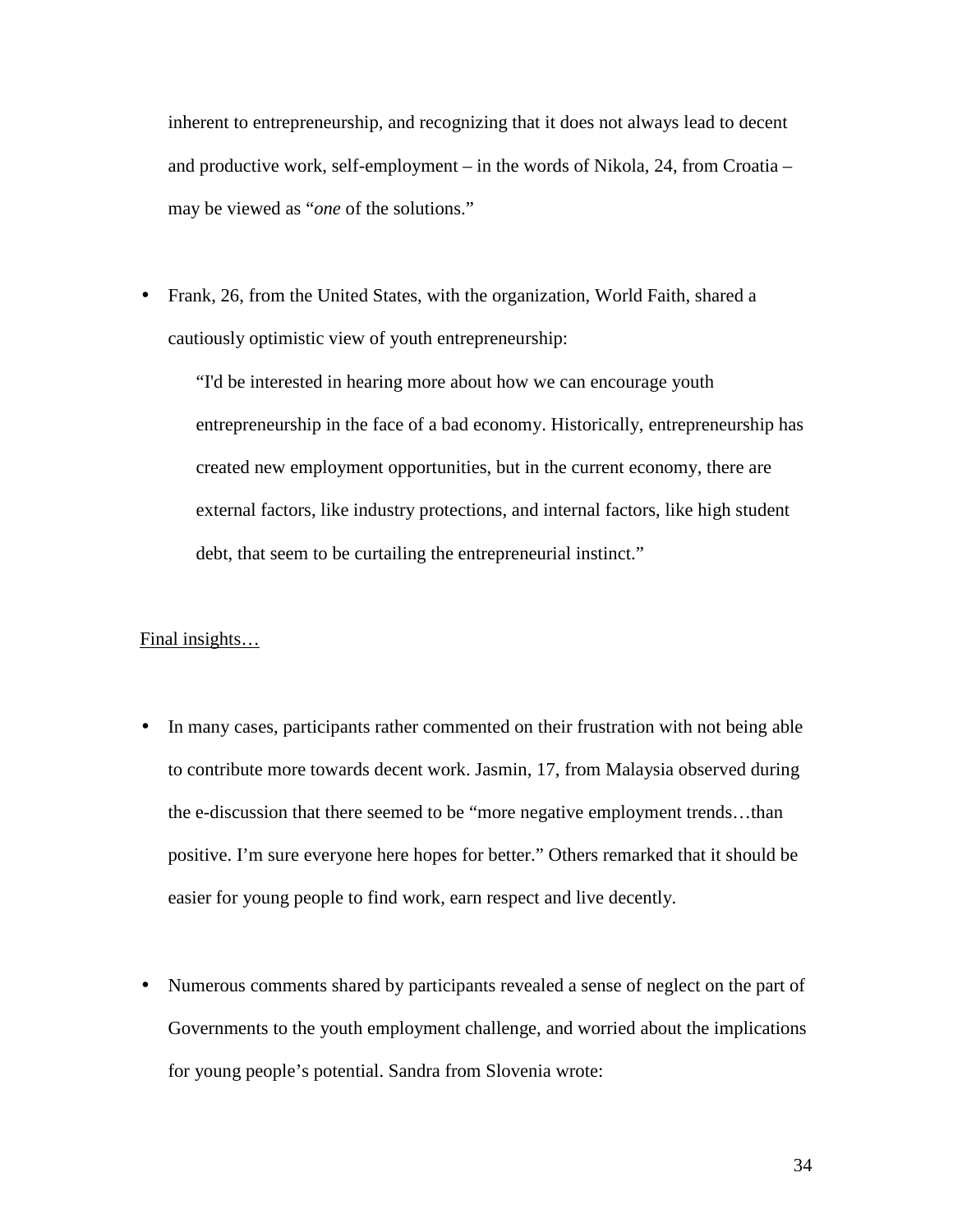"…everything seems good on paper, but unfortunately…Governments don't do a lot to implement ideas...just think about how many young people there are in the world with huge potential, who could actually implement so many ideas but because of some reason the chances are not given to us... It's like they are not interested in making the situation better..."

#### **What are the up-and-coming areas for youth employment in your country?**

- The sector in which participants continue to find the greatest employment opportunities is that of information and communications technologies (ICTs). Some of the countries where jobs in ICT were referenced included Senegal, Latvia and Nigeria. Youssoupha, 23, from Senegal informed that: "The young who have studied [information technology] IT, engineering, teaching and health don't face a lot of employment problems after graduation...the market lacks a workforce in these domains, so graduating in them offers you a great chance to have a job."
- Enock, 29, shared that in his country of Uganda: "Right now, we have very high unemployment among young college graduates with degrees in everything from health to technology. Trends seem to be in health-related fields, environmental studies and green development (energy)."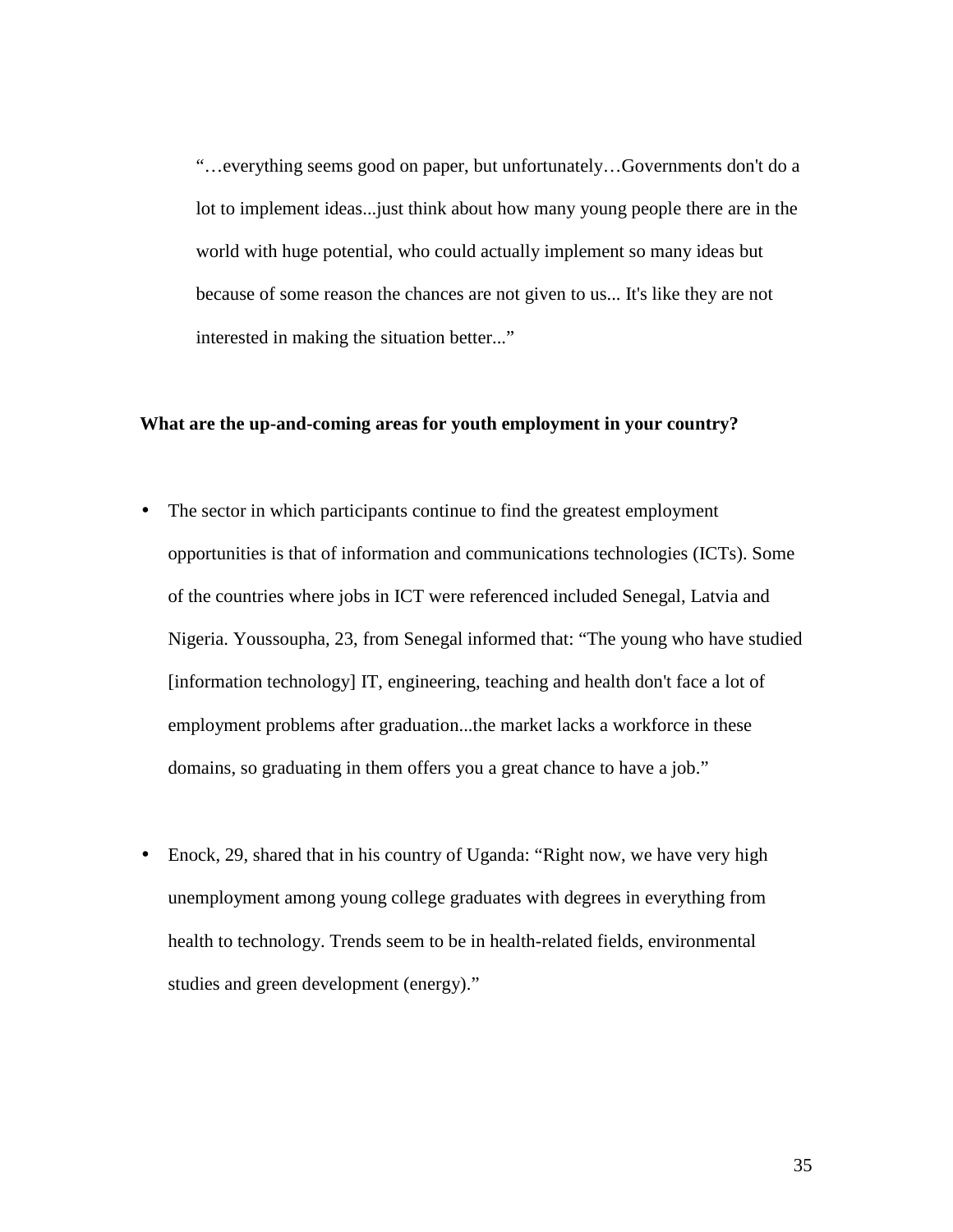• Participants expressed growing interest in the topic of green jobs. One young woman observed that many young people embrace the concept of "going green." Some, however, are hesitant to engage in this sector because it is an emerging one, despite its potential as an area for job creation. Paulo, 26, a volunteer with YMCA, shared the example of his country:

"Brazil discovered the pre-salt in its coast, and needs green technology to […extract it] and to avoid environmental problems. As we [also] have one of the biggest forests in the world, youth and young students from some universities are preparing for the [expansion of…] green jobs to increase our employment and youth employment rates."

• Zakita from the Bahamas observed growth in the area of eco-tourism in his country: "As the main industry that we depend on, finding ways to attract people to the Bahamas in a sustainable way while having a better appreciation of nature and the environment is something that has gained credibility."

#### **Youth employment challenges also present social risks**

Decent work deficits have a range of social and other implications. Increasingly, young people are moving to cities or migrating to countries with greater job opportunities, separating from their families and social support networks (International Labour Organization, 2011a, p. 6). Along with migration comes a risk of exploitation and trafficking, particularly among vulnerable youth. Lack of decent work additionally affects well-being, frequently creating frustration and discouragement, which risk triggering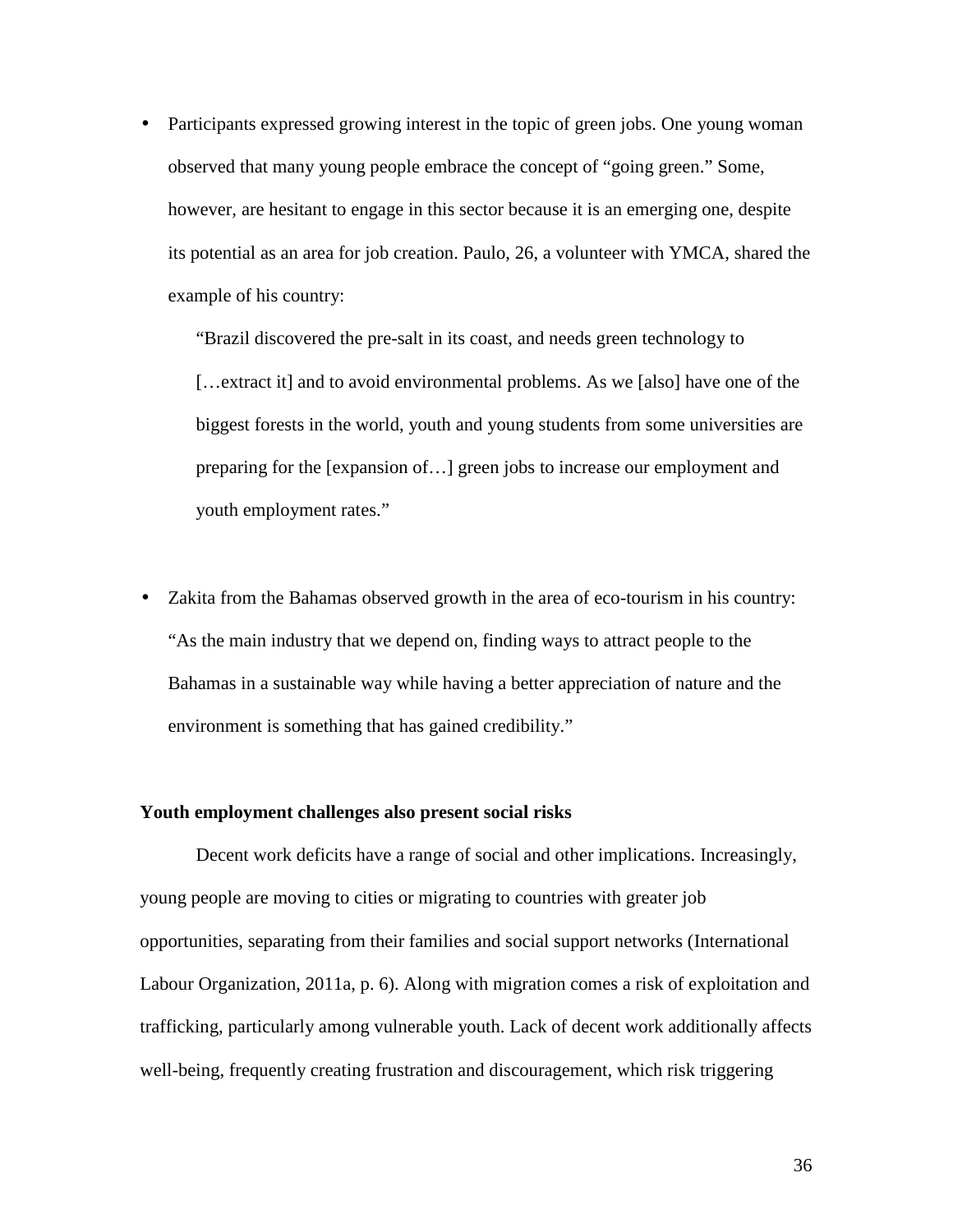more severe mental health problems such as depression, strained family relations, and even contributing to anti-social behaviours such as drug abuse (International Labour Organization, 2010, p. 2). Poor working conditions also lead to a variety of minor to serious physical and mental health issues.

Youth employment challenges further influence social institutions and processes such as marriage and parenthood for young people. In response to their employment situation, there is some evidence that young people are delaying marriage and pregnancy, adjusting family size and assuming increased caregiving responsibilities. Many young people are also moving back home with family or sharing homes to cut expenses.<sup>3</sup>

# *What young people say:*

# **Youth employment and well-being – what have been the positive/negative impacts of your job on your family life?**

• The linkages between youth employment and a country's social, economic as well as political health were aptly highlighted in the post-conflict context of Sierra Leone by Bob, who works with the National Secondary School News Network Youth Desk:

"The employment of youth…has positive implications for economic growth, political stability and national security. On the other hand, youth unemployment has negative implications likely to result in economic downturns, political

<sup>&</sup>lt;sup>3</sup> This has recently been observed in the Middle East and North African region, in the United States and in the Republic of Korea. See Chamie, 2011; Kim, 2011; and Stobbe, 2011.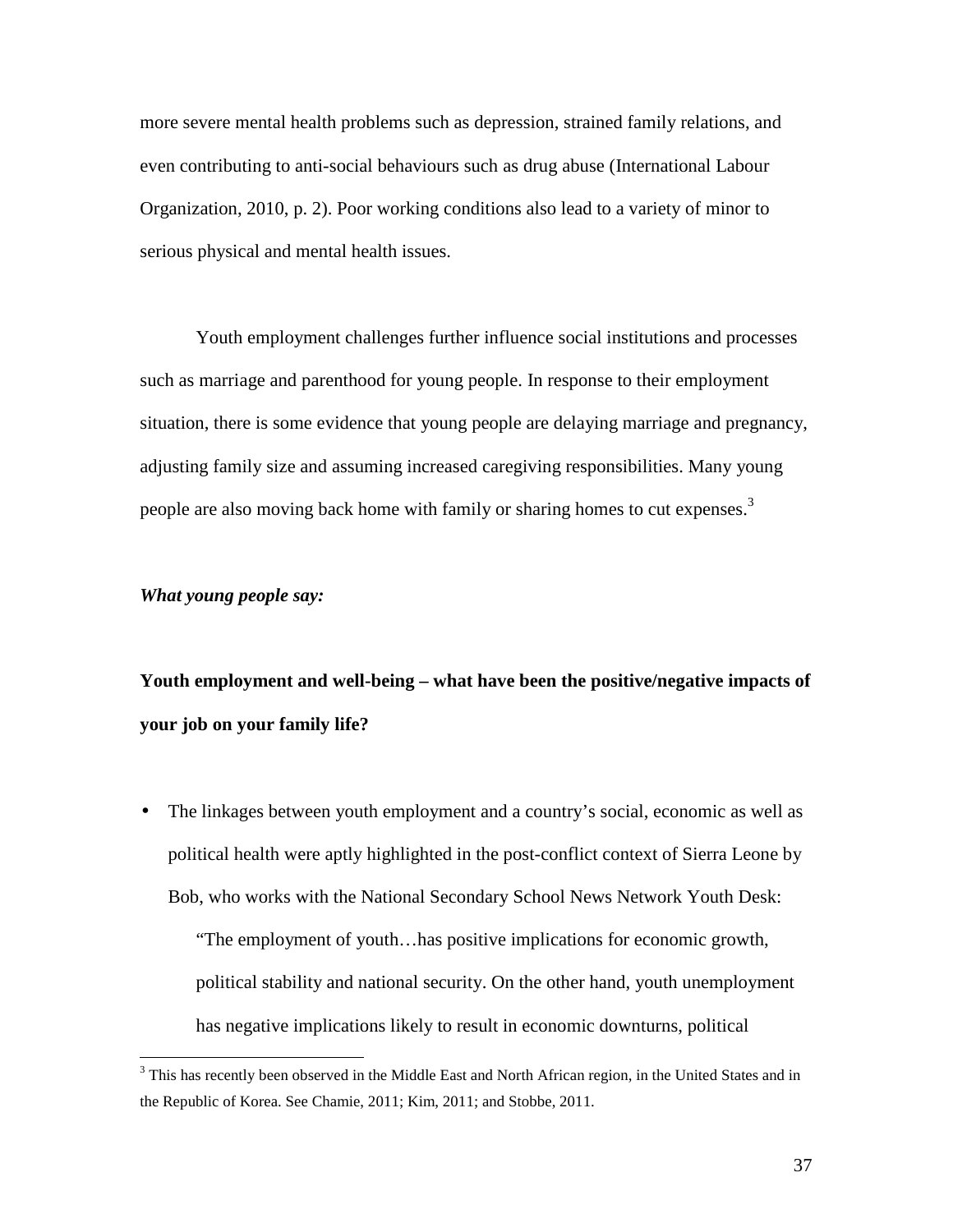instability, national insecurity and a high possibility of reversals in peace gains since the war ended in 2002. Understanding the state of Sierra Leone's youth in terms of employment is therefore crucial to assessing the direction in which Sierra Leone is heading in peace gains and the transition from fragility to development."

• Participants widely identified the benefits of employment with independence in terms of leaving the home of their parents or other caregivers, both out of a sense of responsibility and with a view towards the possibility of starting a new family. They shared a common concern that high rates of unemployment "discourage people from getting married because they won't have enough means to build a family – meaning enough money for health, paying government taxes, having children and taking care of their needs" (Loubna, 23-year-old female, Morocco).

Another participant further expressed the desire to support his future children without total reliance on government social assistance.

• Joseph pointed out that in his country of Latvia, young people can find jobs, but: "…with the minimal salary – 230 euros that is standard for 40 per cent of vacancies – it is impossible to live normally, because you even cannot afford to rent a flat; maybe it is enough to rent a room, but a person needs to buy food, clothes, etc. And you cannot afford a child, to make a family. That's why many people aged 18-25 leave our country. …I want to live like a person." Andrew painted a similar – yet even more stark – picture of the situation in his country, Rwanda: "The employment of most youth in developing countries has little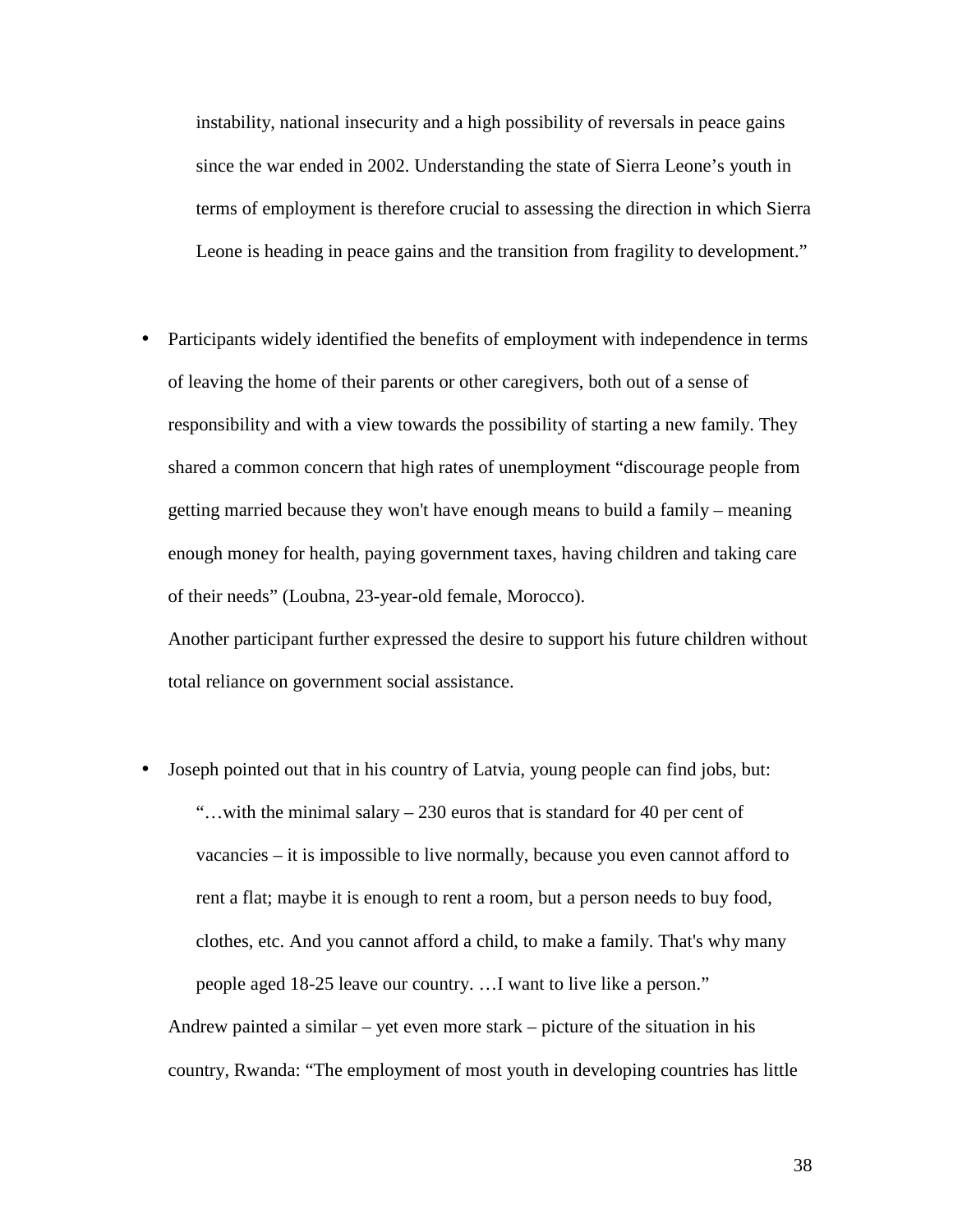impact on their lives, because most of the youth come from poor families; when one gets a job…the starting of a new family becomes a problem. Secondly, youth depend on low-paid jobs which may not allow them to meet all [of their] basic needs."

• Amadou, 24, from Senegal revealed that while young men in his country prefer to have a job before marriage because they are expected to be providers, and are getting married later in life, educated young women are also choosing to do the same "…because they want to be more independent. Personally, I think the same. I don't want to get married until I am financially independent. It could have negative effects on a couple's well-being."

# **Vote corner: When you are looking for a job, will you choose a job based on your individual dreams or on the wishes of your family? Why?**

Participants cast their votes on the International Year of the Youth Facebook page. The results were:

- \* Individual dreams (91 per cent of votes)
- \* Wishes of the family (9 per cent of votes)

Below is a selection of responses from Facebook and Twitter: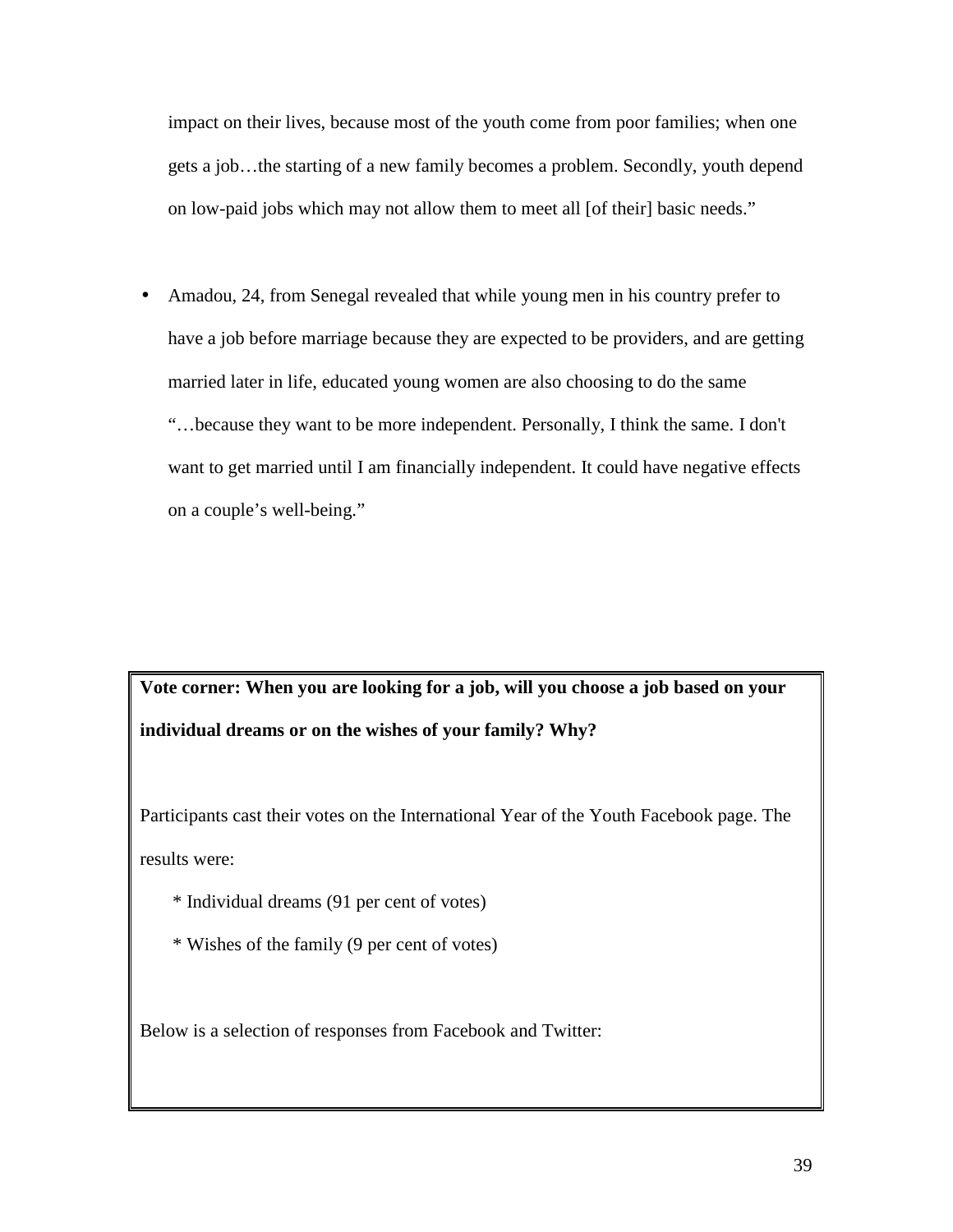Facebook:

Amel E.-B. answers "It is on my individual dreams not to the wishes of my family, but my family is in the centre of dreams and interests..."

Charles E. B. says "individual dreams definitely as the passion you have can allow you to grow while enhancing all efforts better."

Twitter:

@UNpYouth "I would choose my dream job because by living and fulfilling my dreams, I would not live in emptiness and regret it later in life."

@UNpYouth "Balance of both. I would only do something I love, but as a pretty trad[itional] Chinese, I'm consciously aware of looking after family."

# **Young people are a diverse social group…**

#### *What the research shows:*

Young workers are not a homogenous group. There are certain social groups that face distinct disadvantages which, intersecting with the social exclusion experienced by youth, broaden the challenge of their finding opportunities for decent work. In general, young women have more difficulty in securing decent work opportunities; in 2010, the global unemployment rate for young females was 12.9 per cent, compared with 12.5 per cent for young males. Unemployment rates for young women in the Middle East and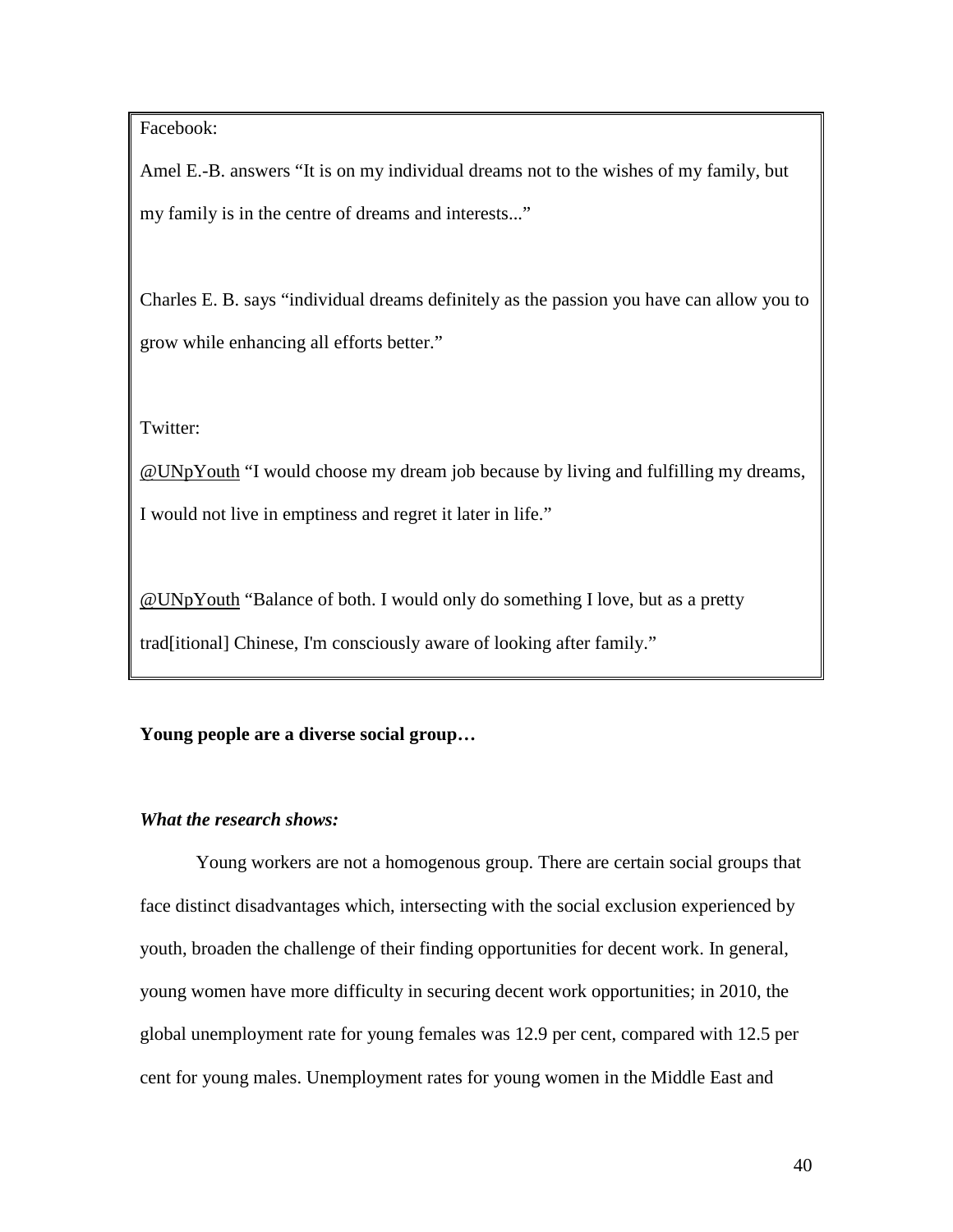North Africa are nearly twice as high as those of young men; almost 40 per cent of all young women in the Middle East were unemployed in 2010. By contrast, in the developed economies and the European Union and in East Asia, young men have experienced slightly higher unemployment rates than young women (International Labour Organization, 2011b, p. 10).

The very young in most countries also face difficulty in securing decent work opportunities. Unemployment rates among ethnic minorities tend to be higher. Indigenous youth and youth with disabilities often deal with multiple forms of discrimination and face major specific obstacles when seeking employment. The level of education itself can be a factor leading to unemployment depending on the economic conditions prevailing in a country. In developed countries, unemployment is higher among less educated people, while in developing countries, unemployment tends to be high among more educated youth, leading to the problem of educated unemployment (International Labour Organization, 2010, p. 21).

### *What young people say:*

• Participants identified the most vulnerable youth as girls and young women, youth from poor families, unskilled youth and rural youth. This determination was linked to each participant's region, such as rural or urban, as well as country and cultural context. For instance, girls and young women are frequently disadvantaged in the labour market, even if change is underway and more opportunities are opening to them. Lody, 25, shared that options for youth in the labour market of her country,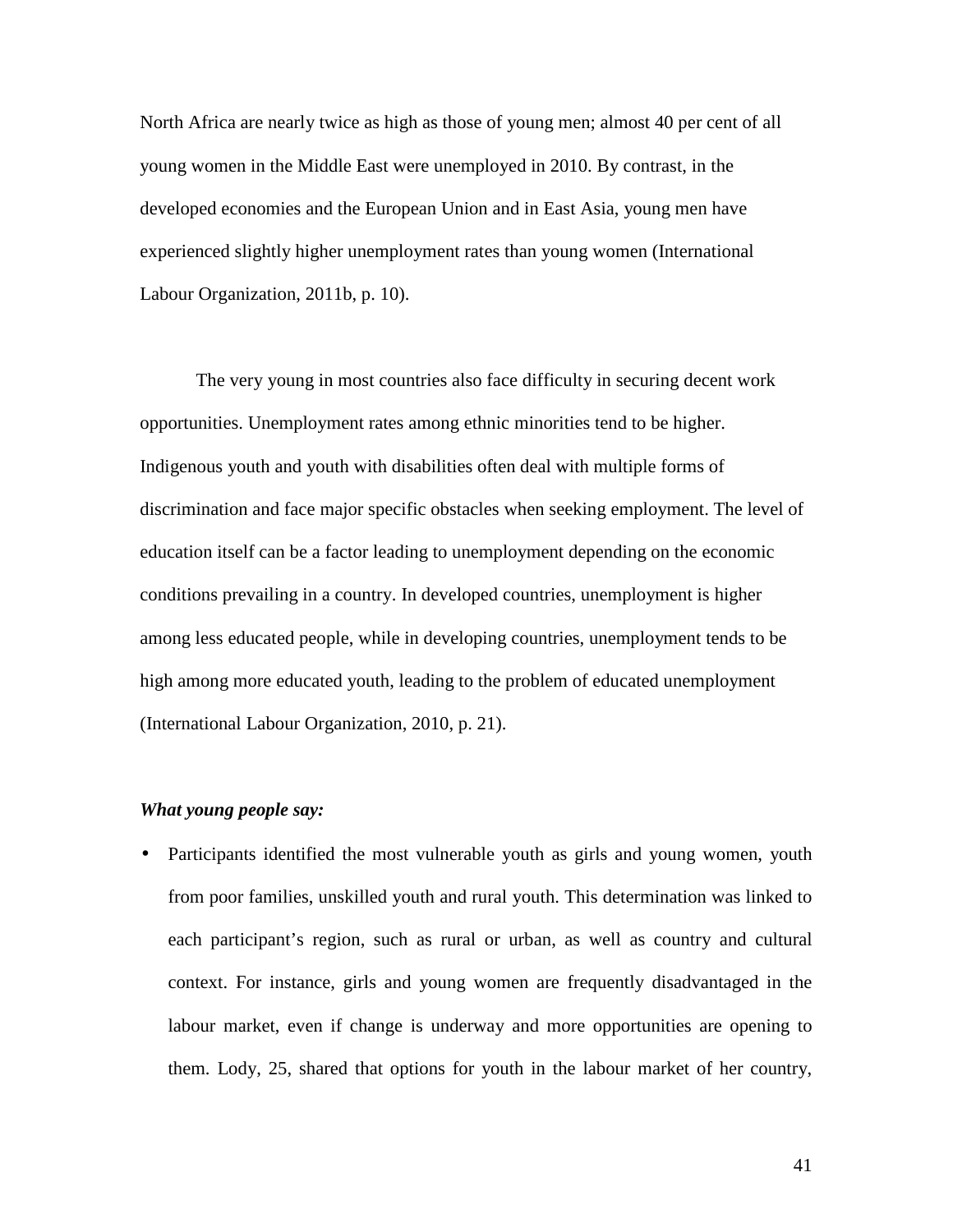Cambodia, were limited by the few industries and services of the mainly rural economy. Moreover, "Young women are doubly affected as they face not only lack of opportunities, but poor quality of work, especially in the informal segments – characterized by low wages, less secure employment, and no voice representation." However, Youssoupha, 23, from Senegal wrote that "In the past, girls were also excluded from some jobs. But in recent years, they have been more and more favoured. So in some jobs proposals we often see "female candidates are encouraged to apply..." Overall, Youssoupha observed that those:

"…who are facing a lot of difficulties in the job market are the rural youth. First of all, they are obliged to come to town if they want to have a proper education. And then as soon as they graduate they face other problems, too. Given the fact that they can't go back home and work (no jobs there), they don't have a choice but to stay in town and fill the ranks of unemployed people."

• Other groups of youth who were described by participants as marginalized from employment opportunities are young people without higher education as well as without connections to influential persons, including to access government contracts. Such groups were noted to likely be working in the informal sector. Roger from Ghana added that: "In rural Ghana, the poor and vulnerable people are the youth who are the most likely to be the landless or small landowners (owning less than three hectares of cropland), small-scale artisans and traders..."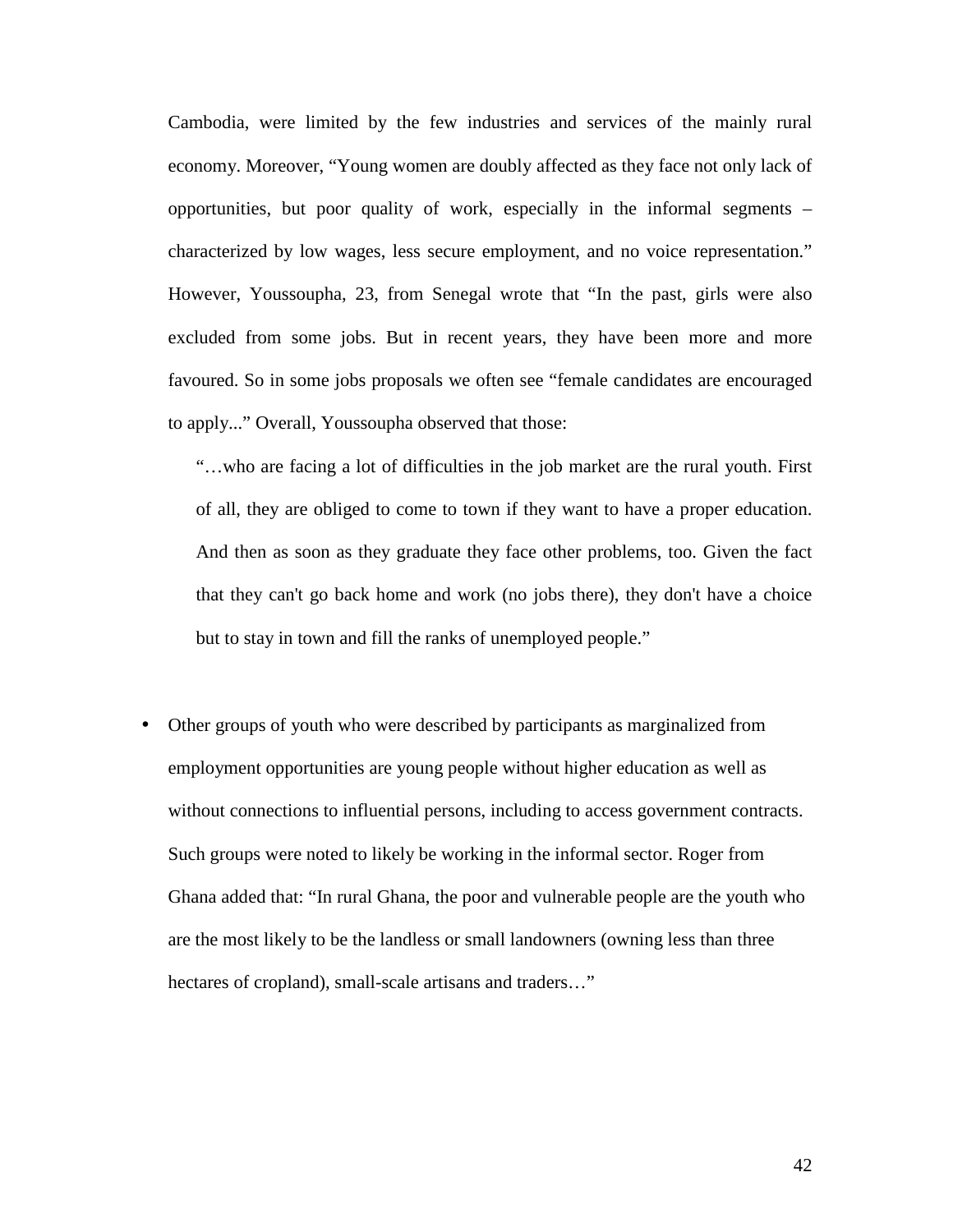• Amadou, 24, from Senegal brought participants' attention to an often overlooked group of young people:

"The marginalized are the young people living with disabilities. They face many problems in getting access to higher education because the infrastructure is not suitable to them, especially the buildings. So, when Governments build schools or universities, they should think about people with disabilities."

#### **A dim outlook for youth employment**

 Countries continue to grapple with the effects of the global economic crisis, with many overburdened by massive debt. As a result, a growing number of Governments are implementing austerity measures to reduce public spending, including in social sectors such as employment and education. Such measures involve laying off government workers and, in many cases, shrinking or even eliminating programmes that provide educational, health-related, job placement and other support and assistance to the public, particularly low-income and marginalized persons. Yet these financial cuts are occurring at precisely the same time when so many young people and other vulnerable groups of workers are most in need of social support. Moreover, there is evidence to demonstrate that austerity programmes themselves can lead to increases in unemployment levels.

 Previous economic recessions have shown that youth employment conditions recover much more slowly than resumptions of economic growth. In the 1990s, countries required an average of 11 years to restore pre-crisis lows of youth unemployment (International Labour Organization, International Institute for Labour Studies, 2010, Box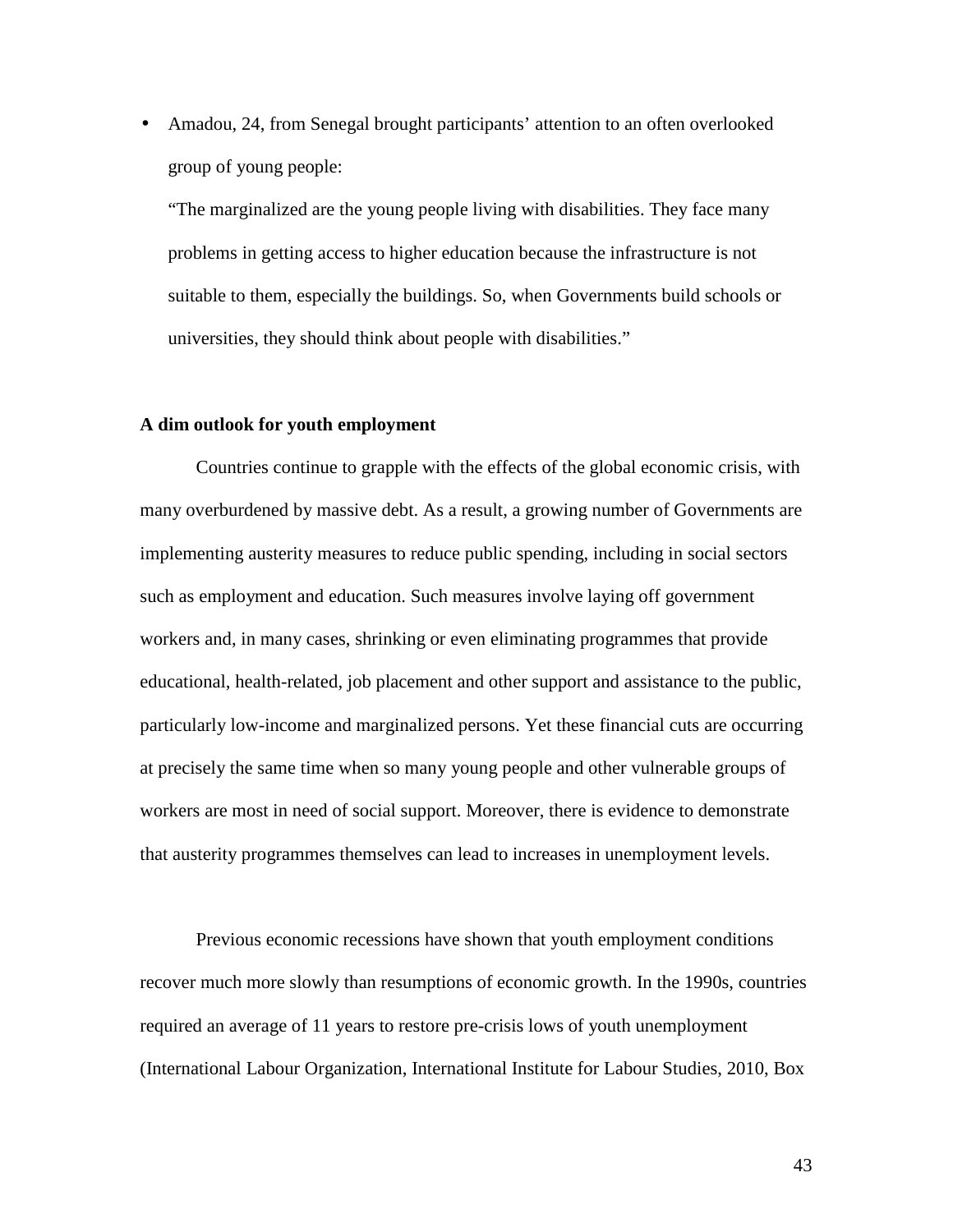1.1). Those countries that were not able to restore pre-crisis levels took, on average, 17 years to attain a partial recovery. During recovery phases, displaced workers who found new jobs generally earned lower wages. These lessons from previous crises suggest that youth employment challenges are likely to persist for some time.

#### **Conclusions**

In general terms, the comments shared by participants in the e-discussion on youth employment confirmed what is stated in various reports on the topic; young people are facing various employment challenges, reflected in insecure employment, high unemployment and other measures. Youth are broadly concerned that there are too few opportunities for decent work. They are worried about the prevalence of unemployment, inadequate and falling salaries and poor working conditions; poor quality education, lack of skills, and skills ill-adapted to labour market needs; gender and other inequalities; the risks and benefits associated with labour migration; independence and the fulfilment of aspirations for marriage and parenthood; and governmental support for improving the situation of youth employment.

 One particular aspect of young people's contributions to the e-discussion can be linked to recent social and political movements across the world: the hopelessness of youth regarding what they perceive as their countries' lack of prioritization of their concerns as well as institutional capacity to address them. Young people shared the sense that they have been left to fend for themselves. This was clearly described by Bob, 24, from Sierra Leone: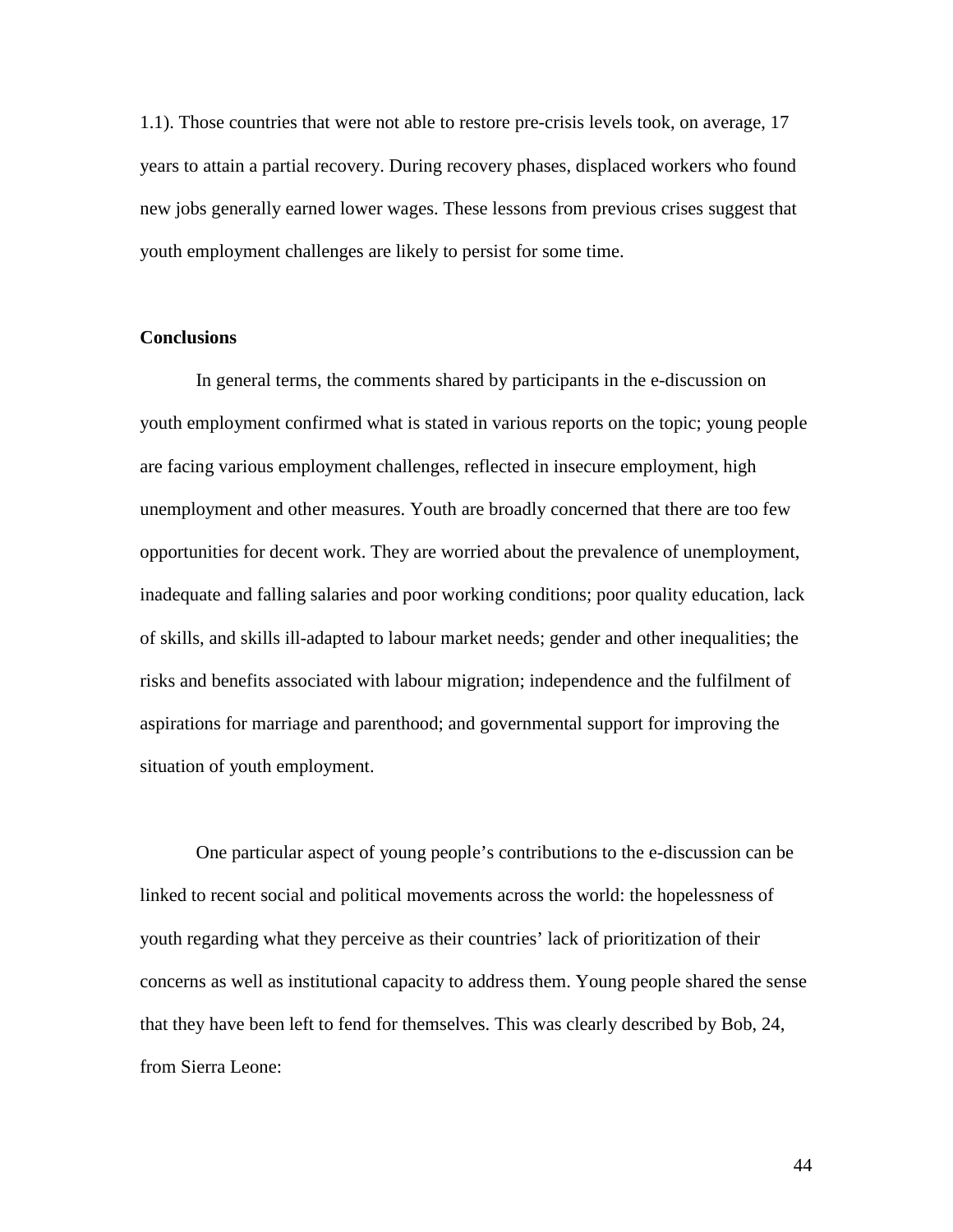"The reason for the unemployment of young people in any nation is the fact that they are not prioritized by their Government. Youth are to be seen as leaders of today in any nation for [it…] to be able to fully address the issues of development and unemployment. But instead, … [they have] always been referred to 'As the future leaders of tomorrow'. With this, youths will not be able to fully participate in designing programmes to address the unemployment rates in their countries. …The solution to this problem will only be the young people themselves, because they know their problems and, if allowed to discuss them frankly in the presence of those concerned, society will appreciate them and look out for adequate solutions..."

Participants expressed considerable frustration and, in some cases, detachment from the labour market and a loss of hope. Among the youngest of all participants, Mridula, a 16-year-old girl from India, was pessimistic about her future opportunities:

"…I'm a high school student and hence, do not need a job right now. However, I cannot close my eyes and let an issue of this magnitude go unnoticed. The youth of a country are its future. What is the use of education if we are not given a chance to put our knowledge and skills into work? I have to admit that India is one of the countries in which the youth, even those with good degrees, are unemployed. They are not given a chance to start working because employers prefer experienced men. How are we supposed to gain experience if we are not even presented with an opportunity to start working?"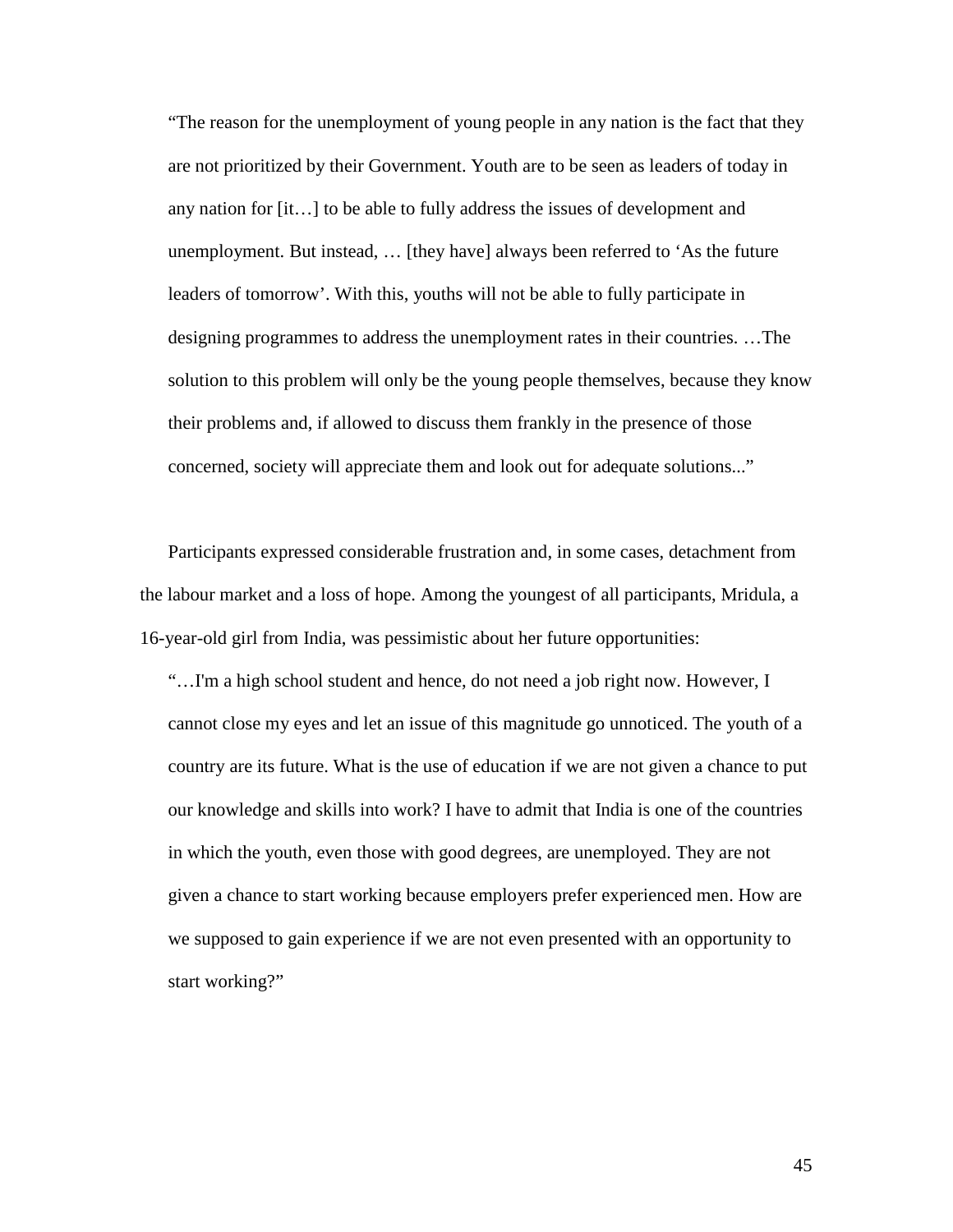Finding and motivating young people who have given up hope for a productive future is an expensive venture. Nonetheless, when the social, economic and potential political costs are considered, the alternative of doing nothing is even more expensive.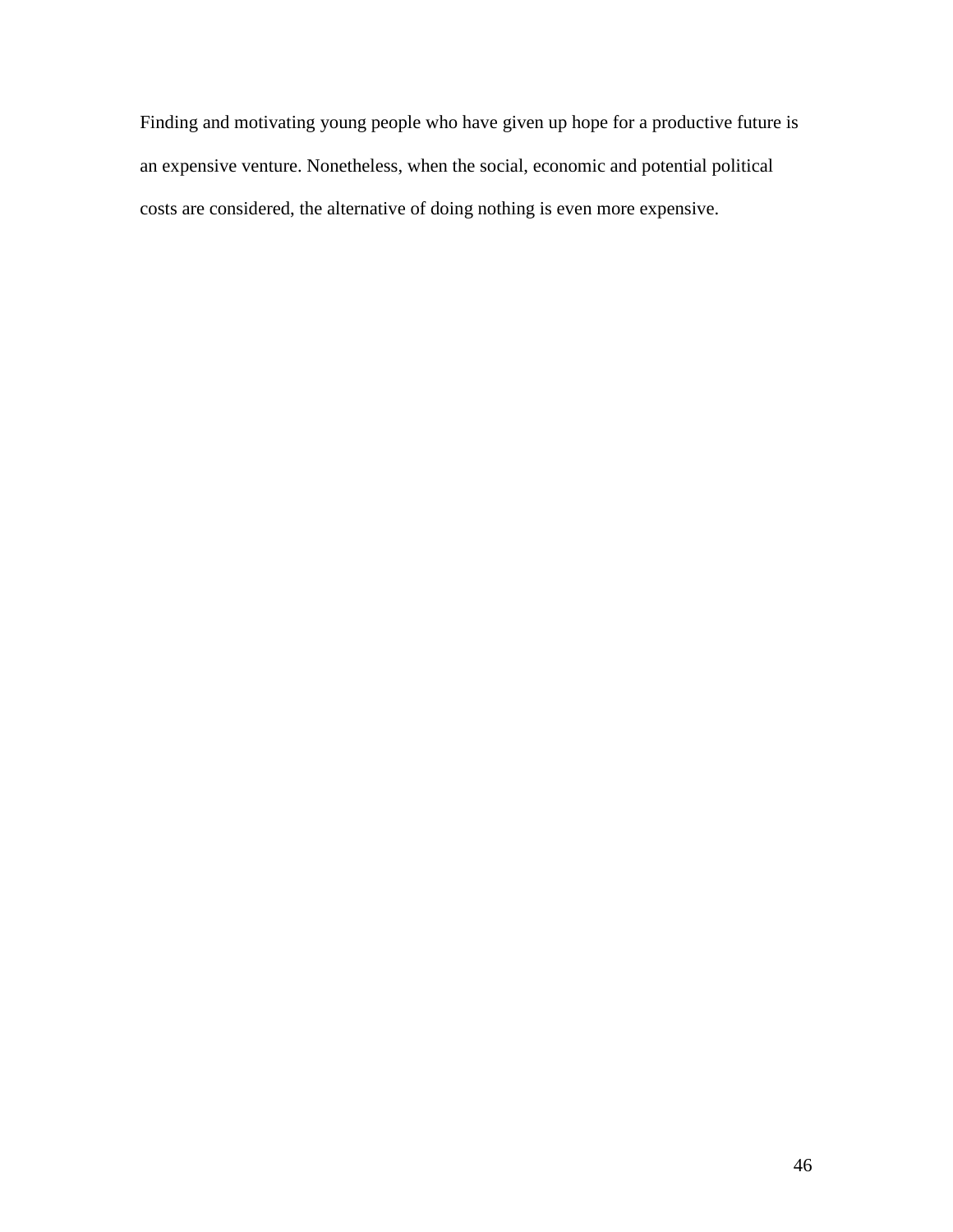# **Case study: Emad, 28-year-old man from Egypt**

Since I was 8 years old, I have had a dream to work in socio-economic development. Growing up in a small village in the south of Egypt, such a career was more like a fancy than a reachable dream.

After high school, I studied education with a vision of reform. Yet my school's main goal was to mass produce teachers, regardless of teacher quality or the market's need for them. Large numbers of unprepared teachers compete for limited temporarily positions, perpetuating a cycle of low-quality education in the public education sector. Moreover, low salaries and instability of jobs have forced most of my colleagues to take on second jobs, in addition to teaching. Not willing to be part of this cycle, I had to either change my career or, at least, to take a different route than teaching alone.

Fewer opportunities exist for work in education in the southern regions of Egypt than in Cairo and other big cities. With no access to student loans in the country, I was lucky to have the support of my family in order to go to graduate school for an advanced specialized degree. Yet the graduate programme was, again, too broad and theoretical to foresee its practical implications. However, in 2005, the Government supported a trend to prepare more information and communication technology (ICT) cadres for a demanding market by training graduate students who were willing to change their careers. In preparation for a career in developing ICT solutions for education, I decided to study software development for one year. The graduate degree and technological training and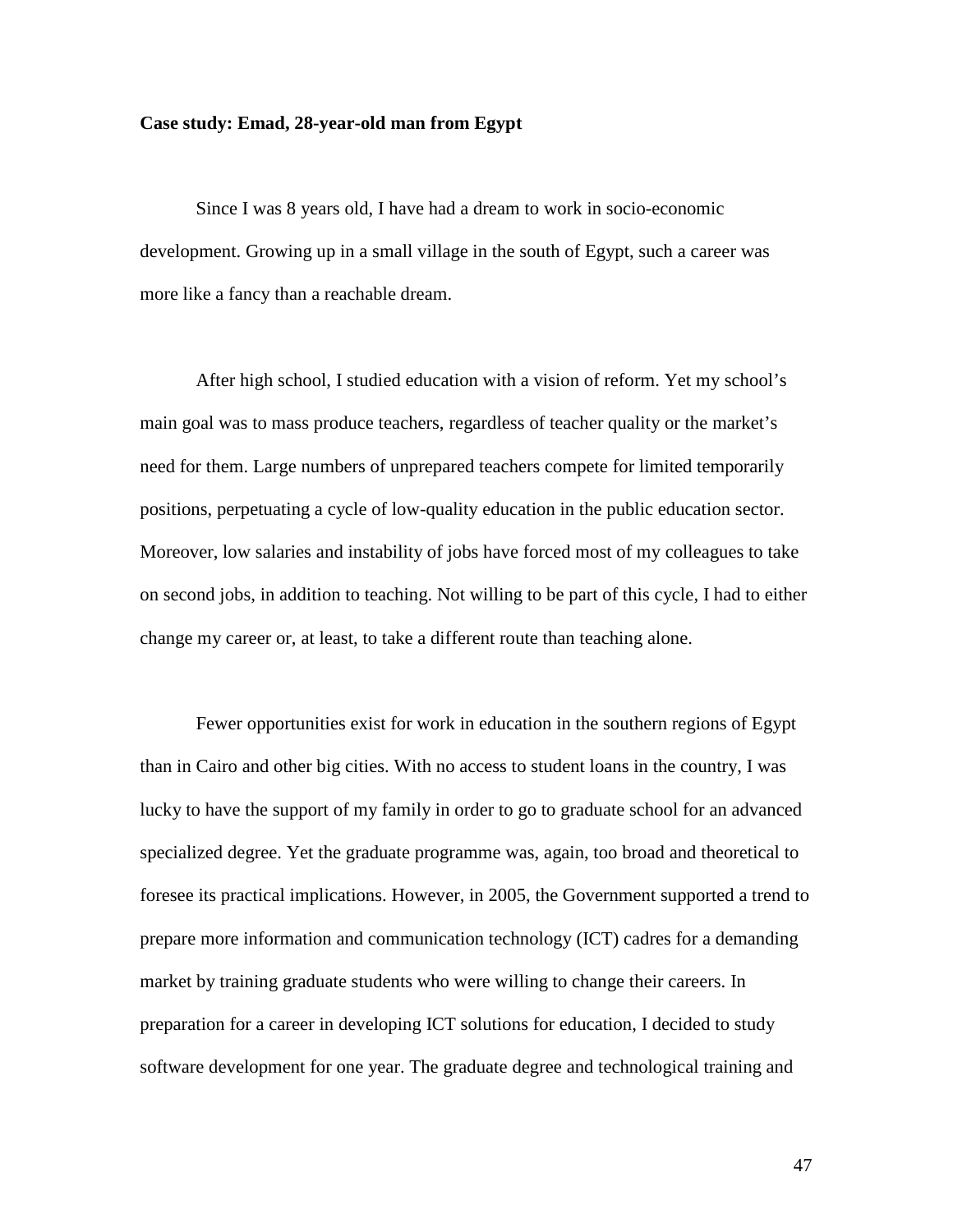certificates, together, gave me better chances for a good job than any of my undergraduate colleagues had. Unfortunately, though, I had to move from the southern village where I grew up to seek work elsewhere that matched my new skills and aspirations.

In 2008, I noticed a growing tendency to hire graduates of international schools for policymaking and other higher-level positions. For a young southern youth from an under-privileged community, it is hard to afford such high-quality education in a well recognized international graduate school, but I was fortunate to get a scholarship to study at New York University in the United States. The degree I earned from that university, as well as internship experience I gained during my studies, qualified me for a senior-level job in a youth and development consultancy institute in Egypt, allowing me to realize my dream.

Working in the development field now, it is ironic for me to see the effects of development on social movement in the south, as qualified youth migrate to metropolitan areas. Yet I also see how I can help to serve my home village and similar villages. The disparity between the South and North (in national and international scope) will continue to exist for some time, depriving a lot of youth from the South of opportunities to grow, and forcing them to take extra steps in order to be as qualified as those from the North. However, with determination, improved education, equal opportunities and guidance, southern youth can play more effective roles in developing their communities.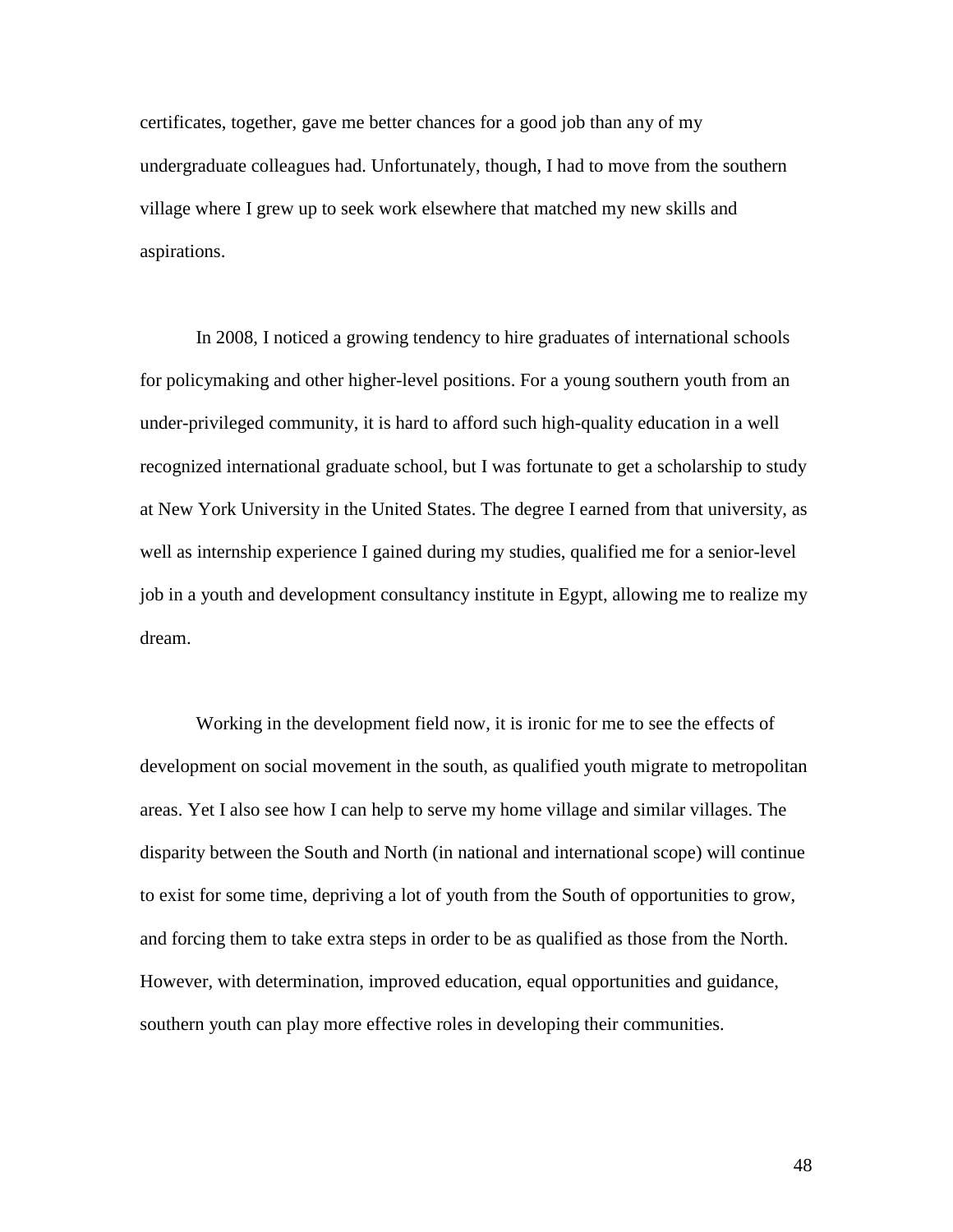Current facts about youth demographics worldwide (United Nations, Department of

Economic and Social Affairs, Population Division, 2011):

- Globally, the number of young people rose to 1.21 billion in 2010, from 461 million in 1950. The number of young people worldwide will increase only slightly by 2050, to 1.25 billion (medium variant).
- Today, the Asian region has the largest number of young people: 754 million. That number has nearly tripled since 1950.
- The African region had 205 million young people in 2010. However, that number has quintupled since 1950. By year 2100, the number is expected to increase to 505 million – such that the region will have the largest number of young people.
- The countries with the largest number of young people in 2010 include: India, China and the United States.
- The countries with the current highest percentage of young people in 2010 include: Swaziland, Zimbabwe and the Maldives.

Current facts about girls and young women (World Bank, 2010):

- Among 14- to 19-year-old girls and young women, 42 per cent in South Asia, and 26 per cent in sub-Saharan Africa, are neither studying nor in paid employment – stuck in the transition from school to work.
	- In all regions, by the age of 24, young women's labour force participation trails young men's.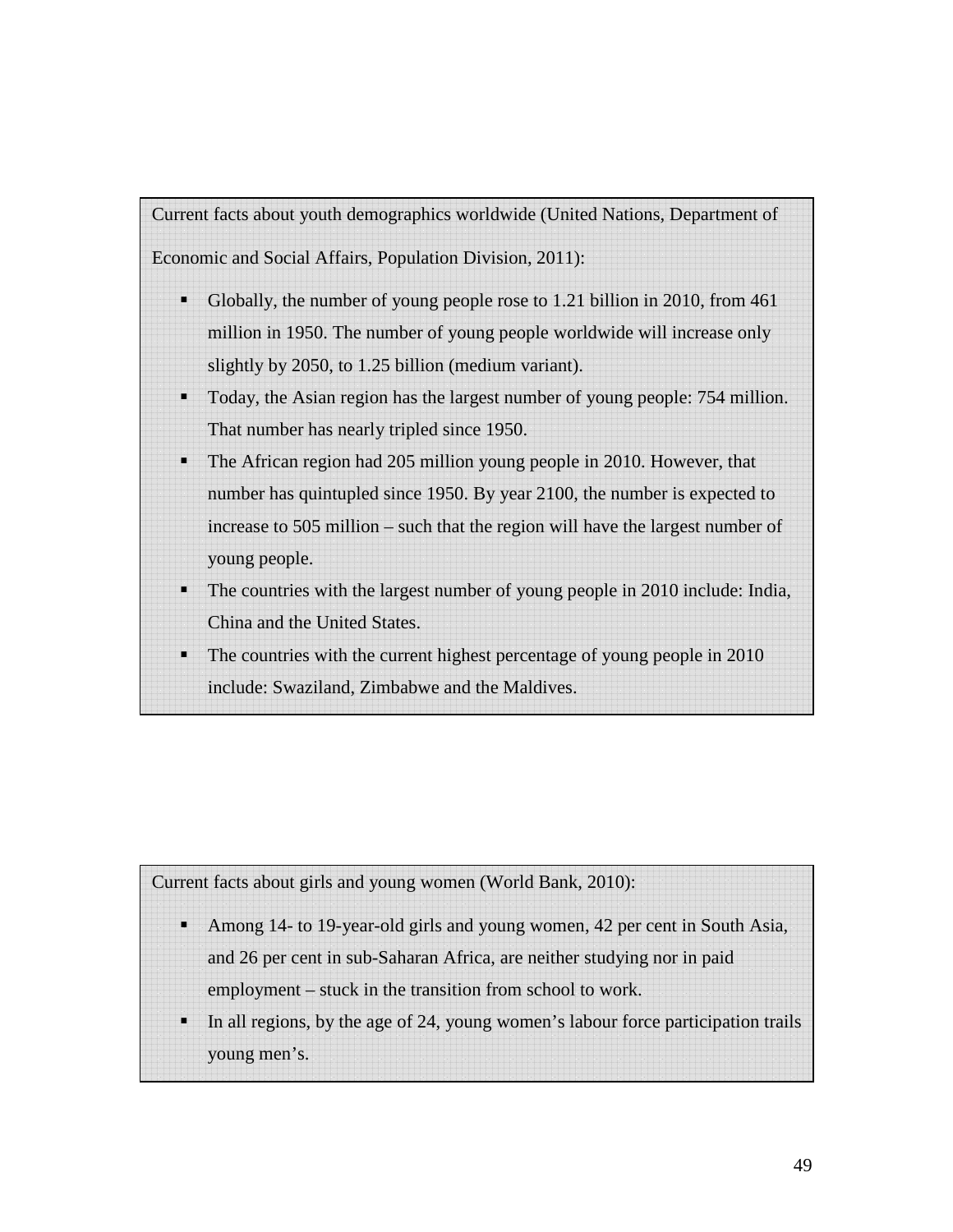# **Resources**

 United Nations, Department of Economic Affairs, Division for Social Policy and Development. Youth resources and publications.

http://social.un.org/index/Youth/ResourcesandPublications.aspx

- Youthpolicy.org. Employment. http://www.youthpolicy.org/youthwork/ http://www.youthpolicy.org/active/ | http://www.youthpolicy.org/themes/
- Network for Youth in Transitions. Employment. http://networkforyouthintransition.org/forum/categories/youth-andlivelihood/listForCategory
- Outcomes of the Hungarian Presidency European Union Youth Conference on youth employment; Budapest, 2-4 March 2011.

http://eu2011.mobilitas.hu/userfiles/file/Outcomes%20Budapest%20EU%20Youth% 20Conference.pdf

- Global Entrepreneurship Monitor http://www.gemconsortium.org/default.aspx
- **International Labour Organization. Decent work for Africa's youth.**

http://bit.ly/nxAXeT

# **Additional resources**

Coy, Peter (2011). The youth unemployment bomb. *Bloomberg Business week*, 2 February. Available from

http://www.businessweek.com/magazine/content/11\_07/b4215058743638.htm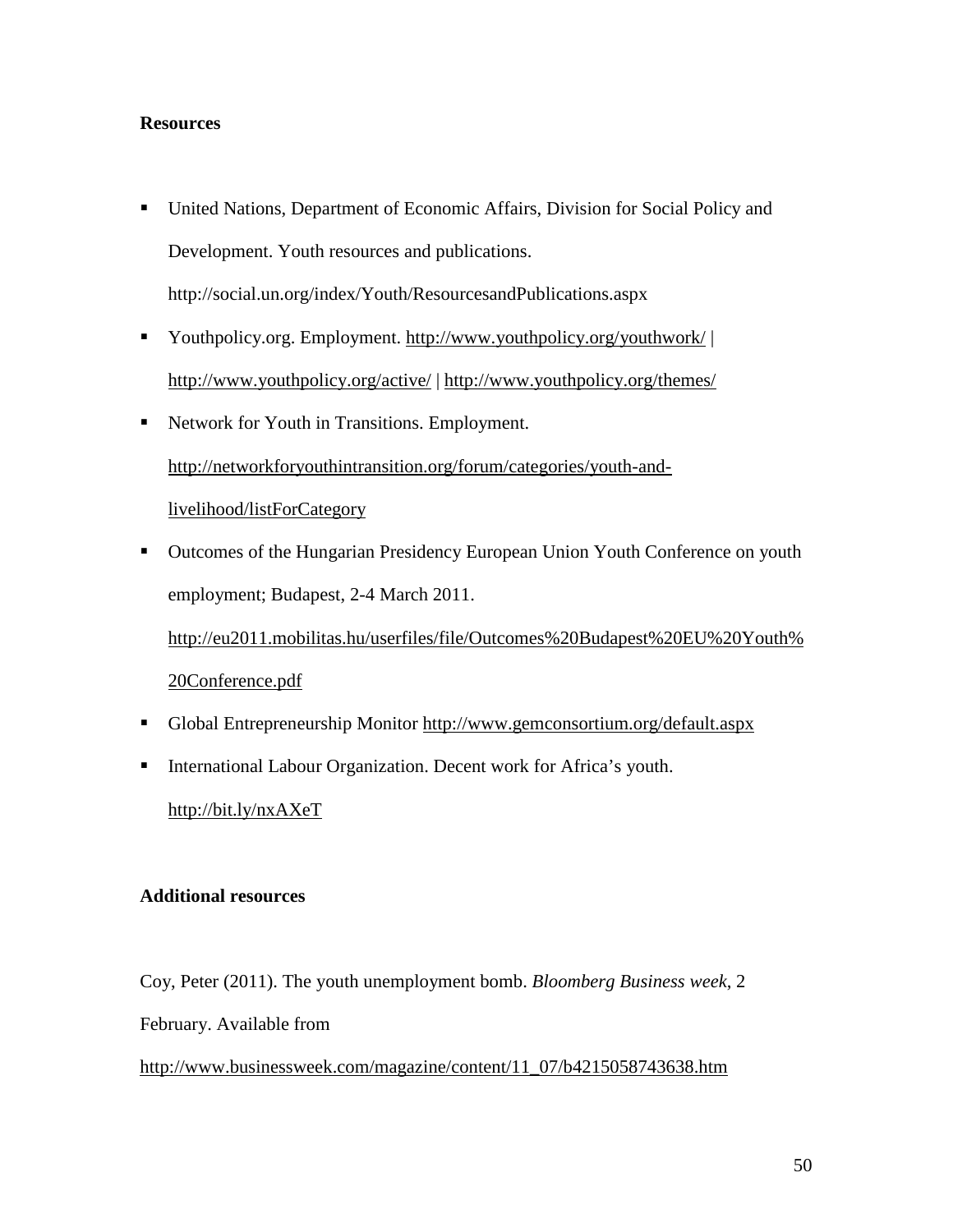Garcia, Marito and Jean Fares, Eds. (2008). Youth in Africa's labour market. Directions in Development – Human Development. Washington, D.C.: World Bank.

Ha, Byung-jin, Caroline McInerney, Steven Tobin and Raymond Torres (2010). Youth employment in crisis. Discussion Paper, No. 201. Geneva: International Labour Organization, International Institute for Labour Studies.

InterAction (2011). *Monday Developments Magazine*, vol. 29, No. 8 (August): http://www.interaction.org/document/youth-make-themselves-heard

International Labour Organization (2011). *Global Wage Report 2010/2011: Wage policies in times of crisis*. Geneva: International Labour Office.

International Labour Organization (2011). Growth, employment and decent work in the least developed countries. Report of the International Labour Office for the Fourth Conference on the Least Developed Countries, Istanbul, 9-13 May 2011.

Matsumoto, Makiko and Sara Elder (2010). Characterizing the school-to-work transitions of young men and women: Evidence from the ILO school-to-work transition surveys. Employment Working Paper, No. 51 (June). Geneva: International Labour Office.

United Nation, Economic and Social Commission for Western Asia (2010).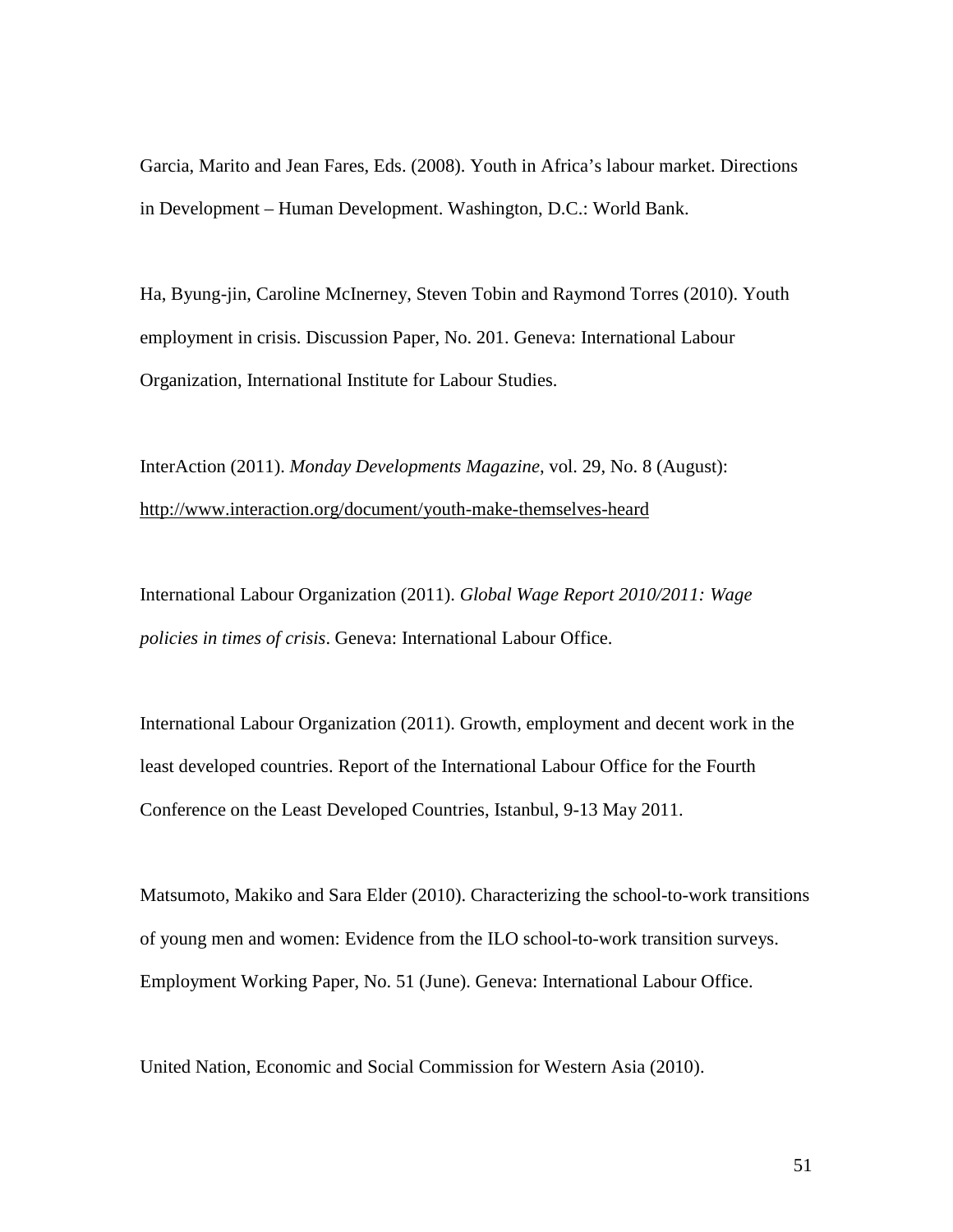Youth development in the ESCWA region: statistical profiles, national strategies and success. 14 April. Available from

http://www.escwa.un.org/information/publications/edit/upload/sdd-10-B1.pdf

World Bank (2008). The economic participation of adolescent girls and young women: why does it matter? Washington, D.C.: World Bank.

http://siteresources.worldbank.org/INTGENDER/Resources/morrison\_sabarwal08.pdf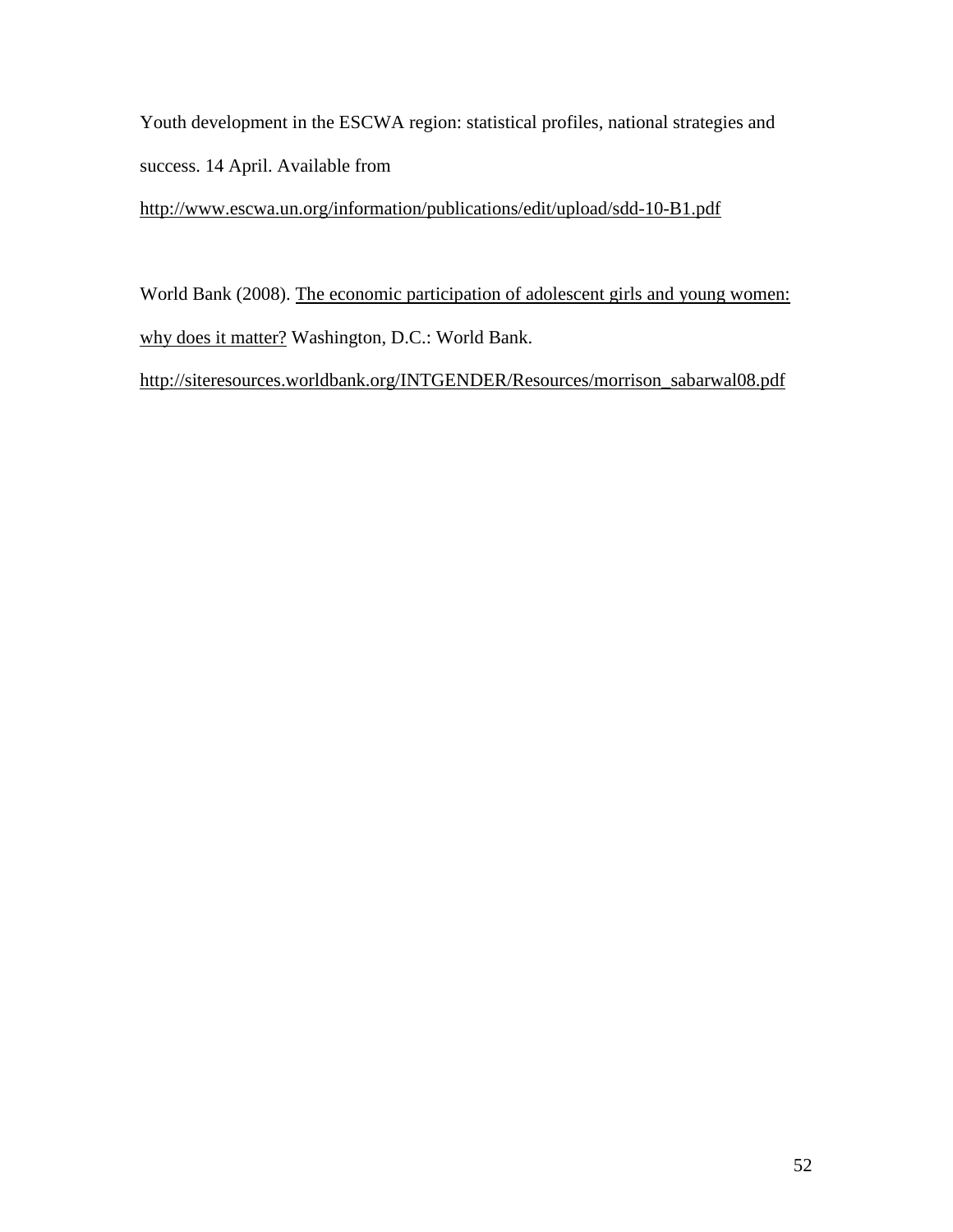# **Chapter II: Preparing for Work**

# **Relevant higher education – let's focus!**

<u>.</u>

Education can take many forms. These include: formal education (through academic mainstream schooling, including technical and vocational instruction for youth<sup>4</sup>); informal education (learning that takes place outside of institutions); special education (for those experiencing intellectual/physical disability); and non-formal education (life-relevant knowledge and skills acquired both within and outside educational institutions).

According to the United Nations Educational, Scientific and Cultural Organization, during the adolescent years it is formal education which is "the most effective base for developing learning and life skills" (United Nations, Educational, Scientific and Cultural Organization, 2011a, p. 54). Furthermore, while the number of adolescents outside the formal education system – just under 74 million in 2008 – has been declining, there are large regional variations. Secondary education suffers from particularly high levels of global inequality. Most rich countries are close to universal secondary school enrolment, while developing countries lag behind (ibid.).

<sup>&</sup>lt;sup>4</sup> While technical and vocational enrolment has increased in most regions globally, there are significant variations; with central and eastern Europe having the largest percentage (19 per cent) of secondary school students enrolled (United Nations, Educational, Scientific and Cultural Organization, 2011a).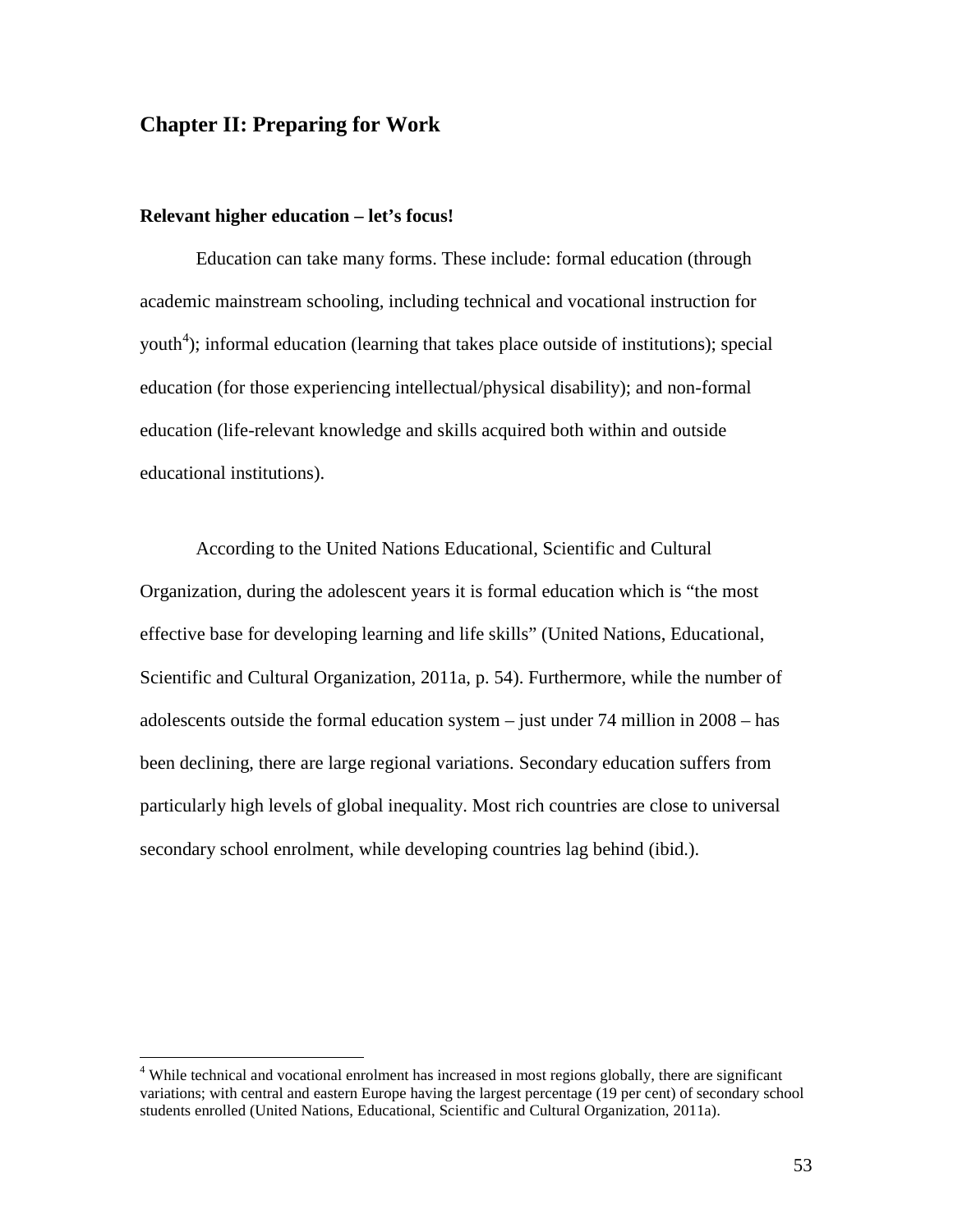# **Education for All Global Monitoring Report 2011: secondary and tertiary education statistics**

- Sub-Saharan Africa has registered rapid increases in secondary school coverage. Enrolment ratios have increased by 40 per cent since 1999 – the most rapid growth rate in the world. Mozambique has increased secondary enrolment five-fold.
- Despite these impressive increases, youth in sub-Saharan Africa are half as likely to be in secondary school as youth in the Arab States.
- Secondary school attendance and completion are strongly influenced by poverty, location and gender. People aged 23 to 27 in Cambodia from the wealthiest 20 per cent of households have secondary completion rates of 28 per cent, compared with 0.2 per cent for the same age group from the poorest households.
- Tertiary education has been expanding world-wide, with 65 million more students enrolled in 2008 than in 1999. Much of the growth has occurred in East Asia and the Pacific, with China alone increasing the number of tertiary places by more than 20 million.
- The upshot is that already large global disparities in tertiary enrolment ratios are widening.

Source: United Nations, Educational, Scientific and Cultural Organization, Institute for Statistics, Data Centre (UIS database).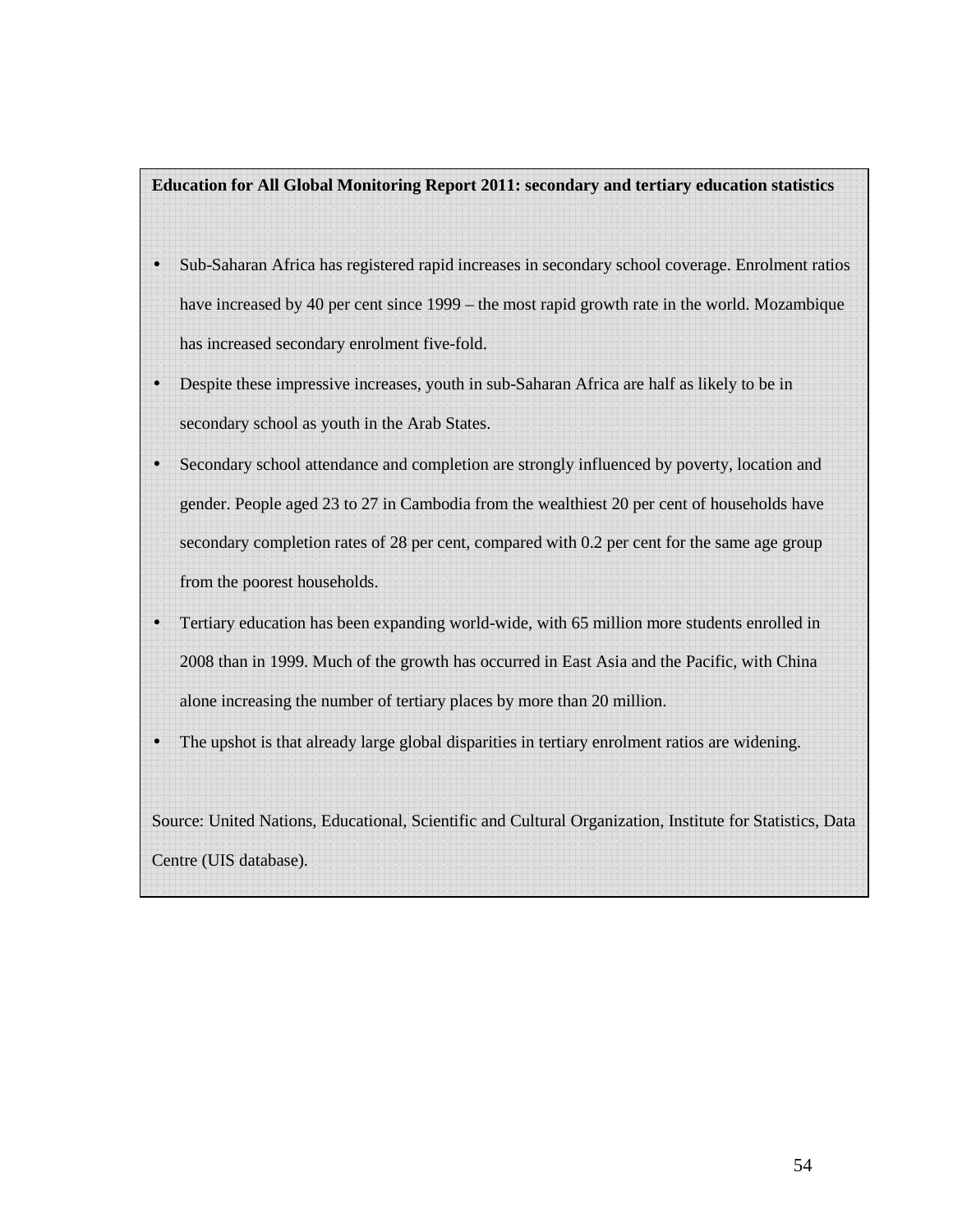Although access to formal education is extremely important, it is equally important to focus on quality; how effective it is. This is particularly significant in the increasingly skills-based global economy, where "higher [secondary/tertiary/vocational] education systems play a vital role in skills development" (ibid.). Unfortunately, here too, there are large global inequalities, and some of the gaps are widening. The *Education for All Global Monitoring Report 2011* states that, "Access to tertiary education is expanding more rapidly in richer than in poorer countries. Left unchecked, this development is likely to have major implications for future patterns of economic growth and globalization" (ibid.).

Indeed, the *Africa Youth Report 2011* (United Nations, Economic Commission for Africa, 2011) emphasizes that, "A critical analysis of the current education situation in the region has led stakeholders to believe that there seems to be an overemphasis on enrolment numbers rather than attendance and the relevance of education." This sentiment was also echoed by the majority of the participants in the e-discussion on youth employment.

High-quality multi-faceted education has a positive impact on decent jobs. This was highlighted at the  $7<sup>th</sup>$  Youth Forum of the United Nations Educational, Scientific and Cultural Organization (UNESCO) held in Paris from 17 to 20 October 2011. The 7th UNESCO Youth Forum final report (United Nations, Educational, Scientific and Cultural Organization, 2011b) acknowledges the correlation between practical education and ever evolving employment needs, whereby a recommendation for Education, no. 8, states: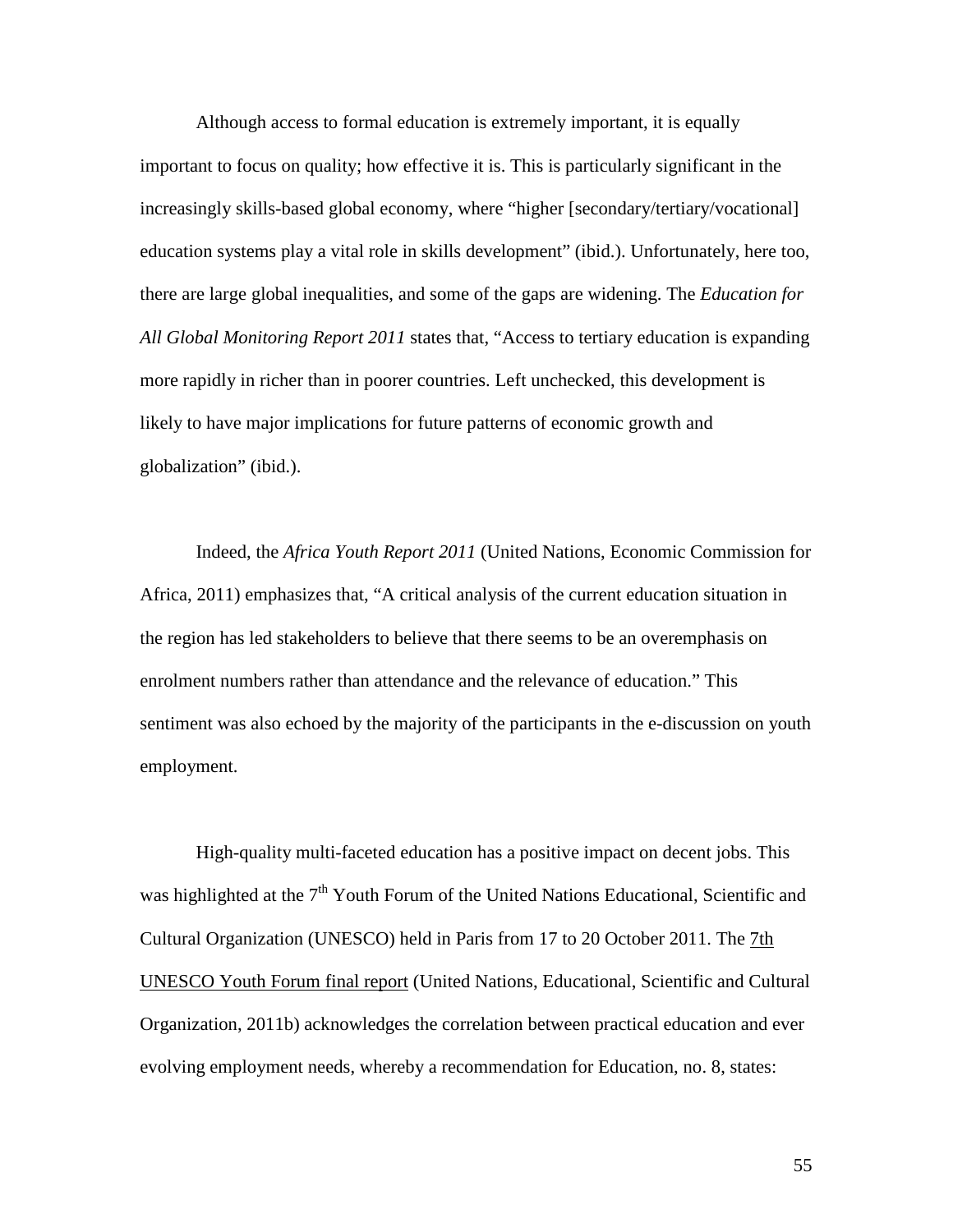"In response to employment challenges, we strongly encourage Member States to expand the scope of education by including entrepreneurial skills and training opportunities, and intergenerational partnerships for youth aligned to rapidly changing labour market needs, particularly in non-traditional fields, such as elearning."

Furthermore, the Young Foundation encouraged readers to look past the headlines and take the time to listen, understand and act. A representative of the Foundation, Gemma Rocyn-Jones, reported that:

"The key recommendations of [a 2011 publication] The Way to Work*: young people speak out on transitions to employment* [(Kahn, Abdo, Hewes and others, 2011)] were echoed…in a report on global unemployment trends by the International Labour Organization. This has called for education and training to improve its relevance to labour market needs and for broad-based partnerships between everyone who plays a role in a young person's transition to employment, including employers. Perhaps it is time for everyone to move past the headlines, stop talking at each other and start listening so that expectations and aspirations can become aligned" (Rocyn-Jones, 2011).

Indeed, this call was further echoed by participants on the e-discussion platform: let us start listening and collaborating in a meaningful way…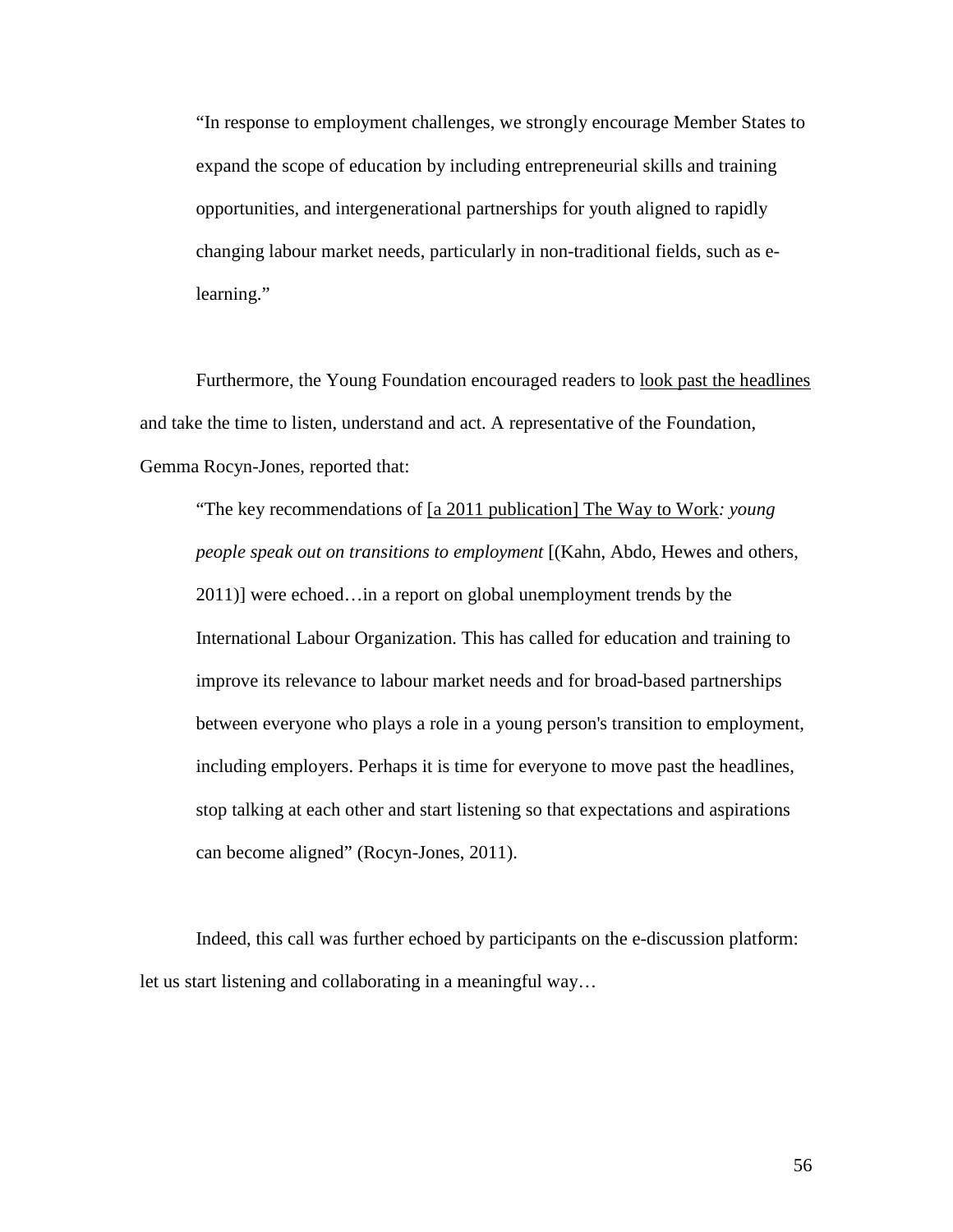#### **Wake up: quality education goes hand in hand with decent work**

From 18 to 24 October 2011, week II, the e-discussion platform was open to all to discuss the realities of how their education systems have prepared them (and their peers) to access employment. There were more than 300 comments posted by young people from more than 95 countries across the globe – including from Peru, Senegal, Kenya, Yemen and India. Although the e-discussion invited the views of young people aged 15 to  $30<sup>5</sup>$ , as well as representatives of youth-led organizations, comments during week II were received from young people between the ages of 19 and 29. Therefore, the present chapter may not capture the views of older adolescents. In addition, there were at least 845 people (ages unknown) who accessed and viewed the platform during the week.

This chapter explores education in its broadest sense, as the foundation for working life, with a focus on views regarding educational quality and relevance to labour markets. While some positive comments were shared, the overall consensus was that many educational systems and institutions around the world are still insufficiently tailored and aligned to the dynamic needs of the labour market. As Bwenje, a young Ugandan states, "instead of training young people to seek jobs, they should train students to create jobs." Click here to see a voxpop report by young people on the current employment situation in Uganda. Some of the most insightful posts on the e-discussion platform included:

<sup>&</sup>lt;sup>5</sup> This is taking into account both the United Nations definition of youth (15- to 24-year-olds) and many local cultural contexts and understandings.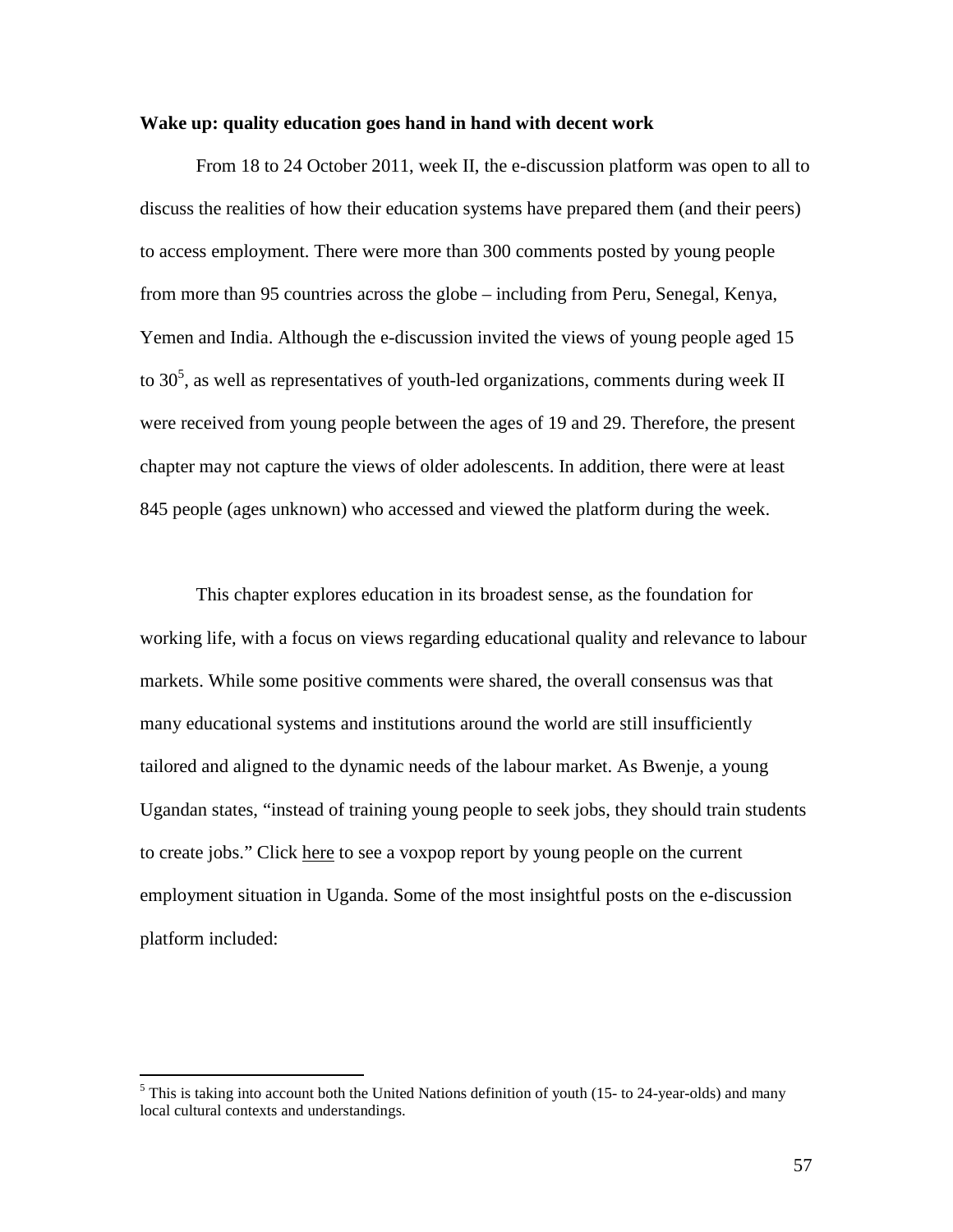#### *What young people say:*

**How well do you think that your formal academic or training institution has prepared you for decent jobs?** 

# On the upside…

- Several participants from Asia, the Caribbean and the Middle East shared positive experiences as foreign students studying at universities abroad. Yasmyn, 24, from Guadeloupe (currently studying in Canada), said that in comparison (to her home country), "young people here [in Montreal] are highly trained." Sara, from Yemen, who studied at the American University in Dubai, went further to say that she found her communication course "extremely practical and hands on." They both agreed that they felt well prepared to find a job once they completed their studies.
- Rishabh, 21, from India and several others also noted that the experience of finding a job back in their home country was, however, easier than in the country where they had studied.
- There was debate amongst young Indians as to the quality of tertiary education in their country. Kirthi, 24, from India, however, noted that as an emerging economy, India has a: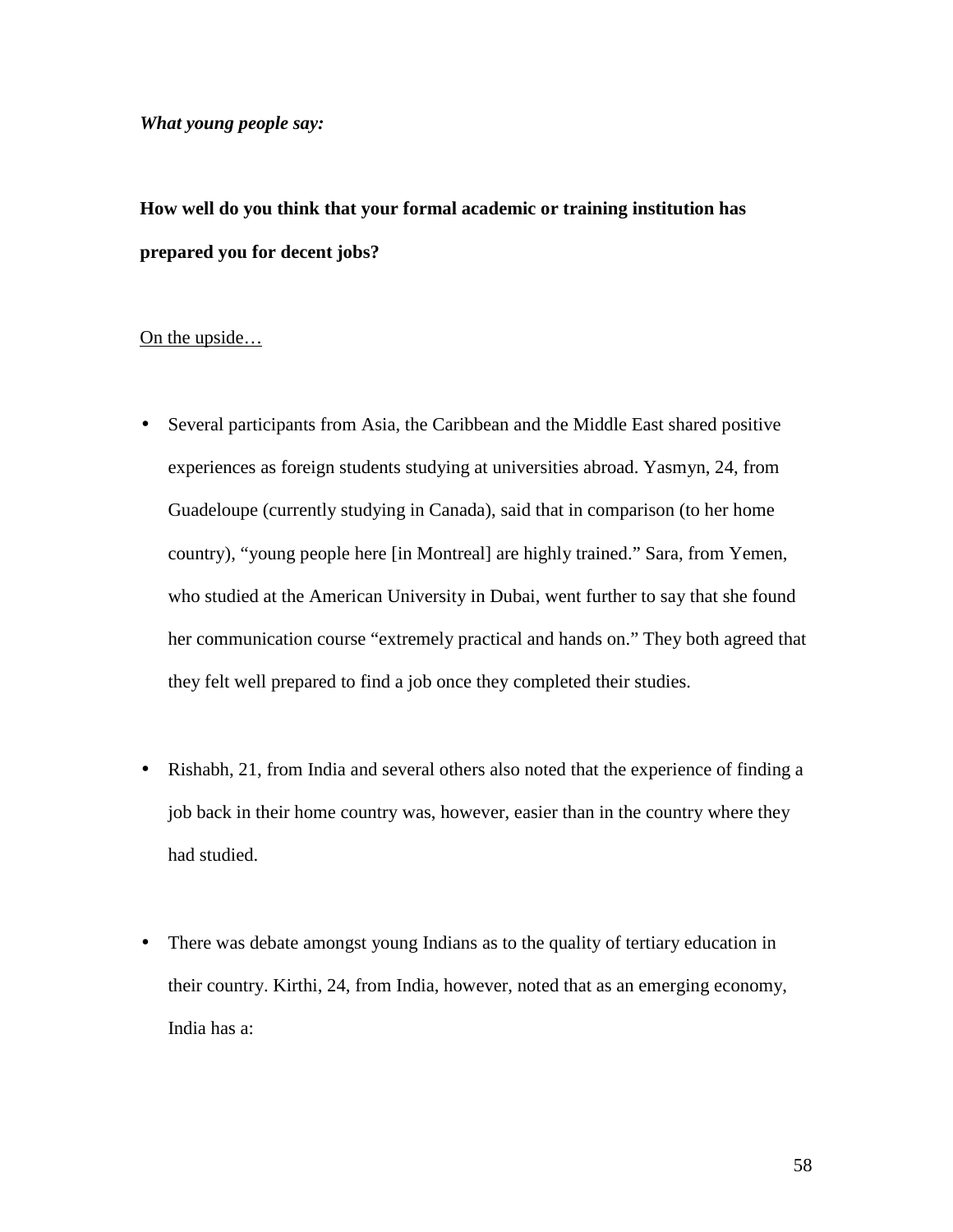"Fairly well-balanced education system…most of our colleges are well-equipped with curricula that offer both practical and theoretical knowledge, in the form of both course study and internship options that help students understand the exact demands of their chosen paths. Medical school requires a mandatory house residency that teaches students hands on. Law and engineering schools require students to take up internships."

### On the down side…

• Posts such as this one from Dayo, 26, in Nigeria were common:

"My academic training did not prepare me for paid employment at all. I cannot still believe that we were taught programming languages that were not in use any more like Pascal, Cobol, and the like (I did computer/mathematics). We had to read and pass, not read to understand and apply."

The general consensus was that "academic institutions are focused too much on theoretical learning, and not enough on practical skills" (Ivan, 26, with the Youth Section of the Union of Autonomous Trade Unions of Croatia). Ivan went on to say: "Schools are not equipping young people with some of the skills required for employment such as entrepreneurship, negotiation and networking skills. There is a lack of mentoring and guidance within schools on how to access employment. Only certain careers, such as medicine or law, seem to require practical experience to validate the final qualification."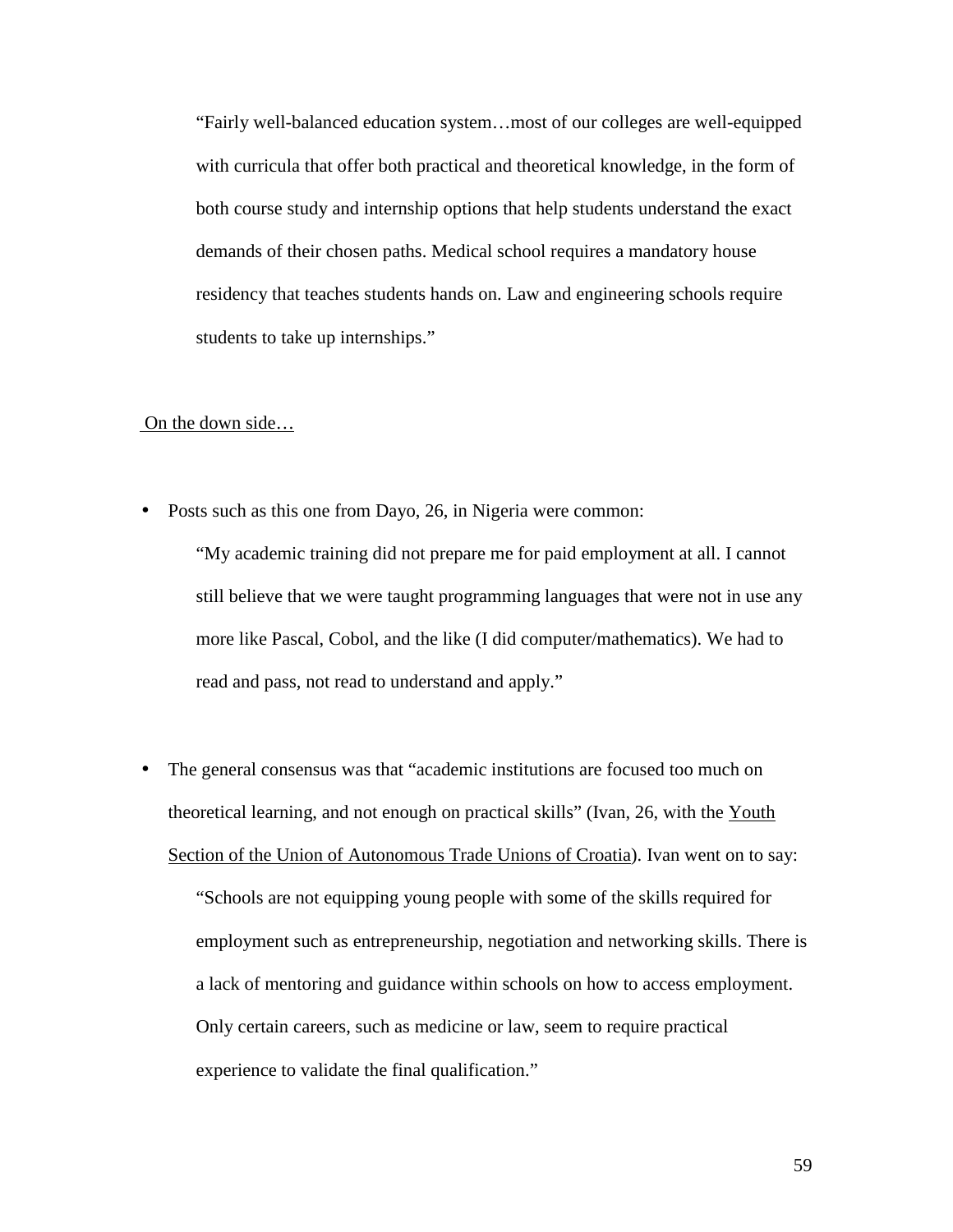• The frustration among participants was evident: Bijay, 27, from Nepal commented: "The education in Nepal is producing educated unemployed youths. For example, last year I visited a rural district, Rolpa. The youth got vocational training; house wiring for young men and sewing for females, but only 5 per cent got a job or became self employed after."

This example also illustrates the persistence of occupational sex segregation.

• Furthermore, several participants noted that the private and State employment sectors also need to collaborate more effectively with educational institutions (in order to communicate their needs). Schools and private enterprises lack coordinated and consistent linkages with each other, as Sanda\_87 commented:

"Universities are not connected and do not cooperate with national and international companies in a way that provides their students with practical education, including how to work with people from different countries." It is, however, important to note that this is not the case in all countries; one young Egyptian reported that there is a "booming trend in Egypt from private institutions that are providing trainings to match careers [with] labour market trends."

• Many participants also expressed frustration and even anger over the inequalities experienced in education systems across the globe. There remain great divides (particularly with regard to quality teaching) between private and public institutions. What is more, Emad, 28, from Egypt, working with Etijah, Youth & Development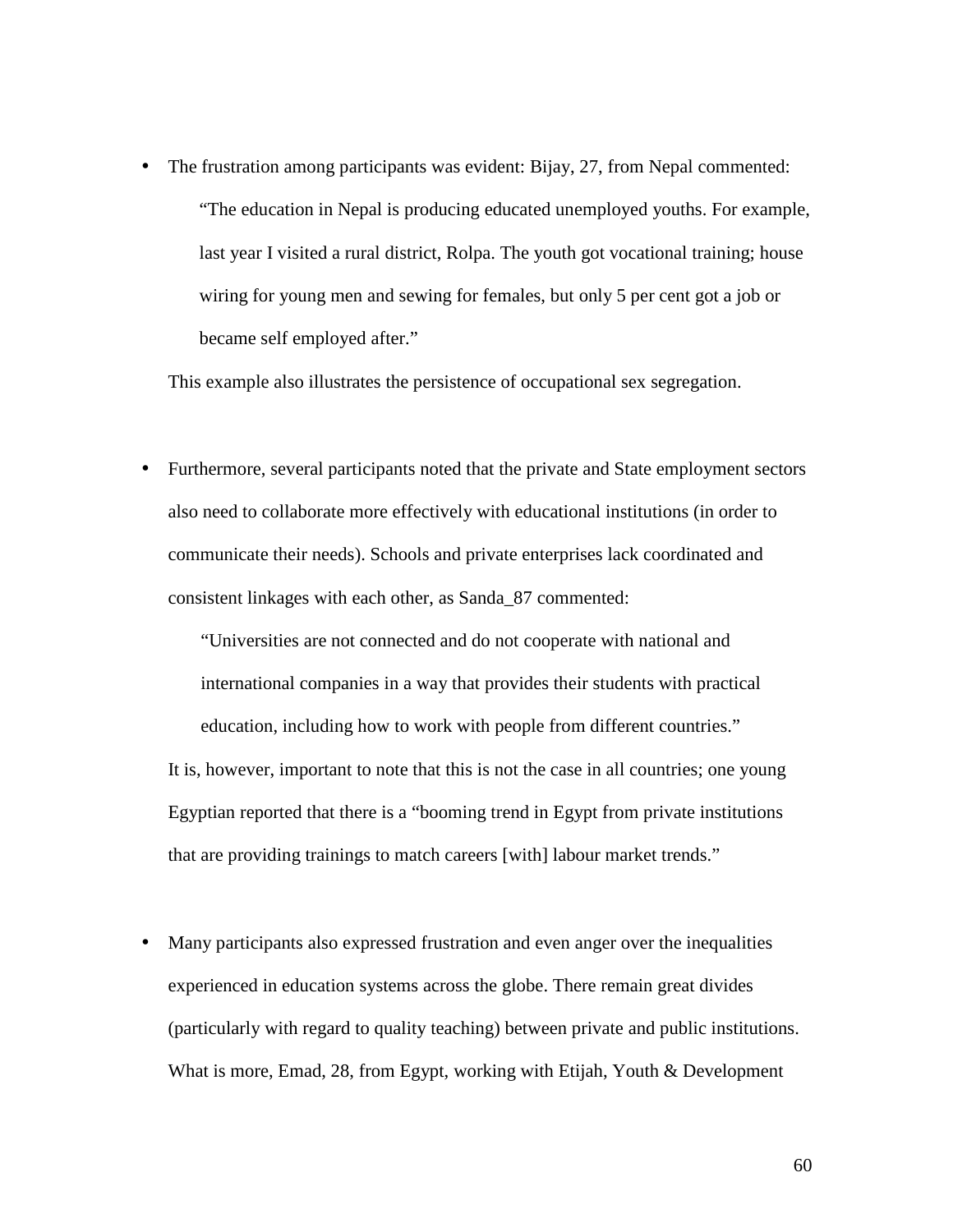Consultancy Institute, observed that "institutions also tend to push and support only the best students to access employment," and leave the ones who actually need the most support behind. Education is often only available for the best-off… and some young people with limited resources still find it difficult to access.

#### Final insights…

We were reminded by Mr. Matthieu Cognac, the International Labour Organization's Regional Specialist on Youth Employment in the Asia-Pacific region, (talking on the APYouthNet podcast) that, "obtaining degrees by itself is not an end to employability."

Instability and political unrest: Awa, 30, from Cameroon left all of us with a stark warning:

"Most students have no career guidance, no formal or informal trainings on CV/résumé development, job searching guidance, and interpersonal skills. With this mindset, youths find themselves confronted with the work world and its ever increasing challenges. The consequence among many is immediate frustration and desperation, and instead of serving as assets to their communities, they are instead liabilities. I say it is just a matter of time before the youth of most sub-Saharan African [countries] feel the multiplier effect of the Arab Spring."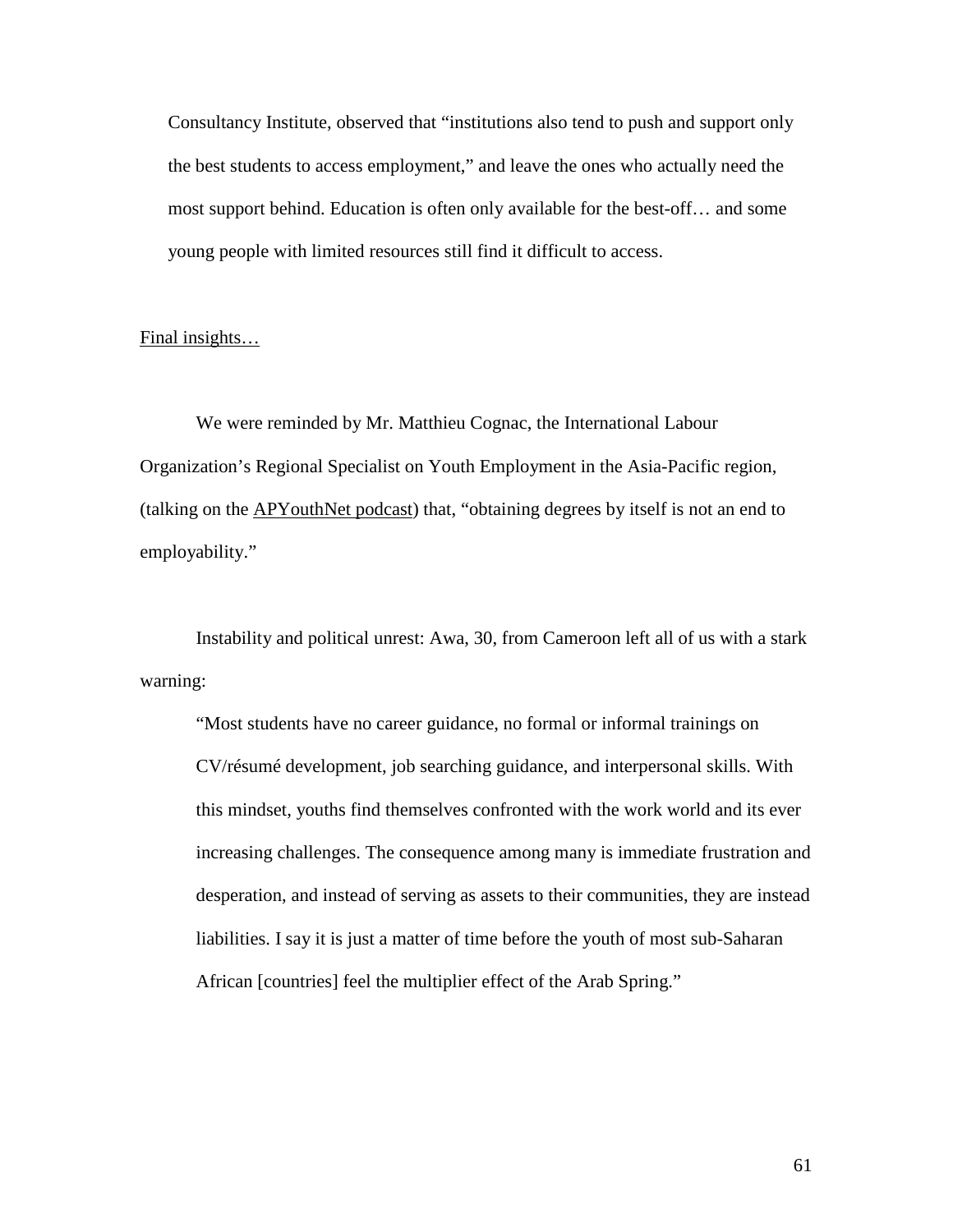**In your country, what kinds of resources and services are available to support you and other young people in achieving your career aspirations?** 

#### On the upside…

- Several of the participants from around the world acknowledged that their schools offered career guidance aimed at orienting students for the labour market, such as information on scholarships, trainings, internships and apprenticeships.
- Participants from India and Martinique cited the existence of educational fairs for students in their countries, whereby both schools/universities and the private sector (local businesses) shared information about opportunities and possible career paths available to young people. Some schools provide seminars and career guidance aimed at orienting students to the labour market, offering options for further scholarships, trainings, internships and apprenticeships.
- Several participants noted that their country had dedicated programmes for youth employment, such as the Plurinational State of Bolivia's "Programa Mi Primer Empleo Digno" (or Decent Employment Programme), and the National Employment Fund in Cameroon. Yet no one in this discussion appeared to have any direct involvement in these programmes.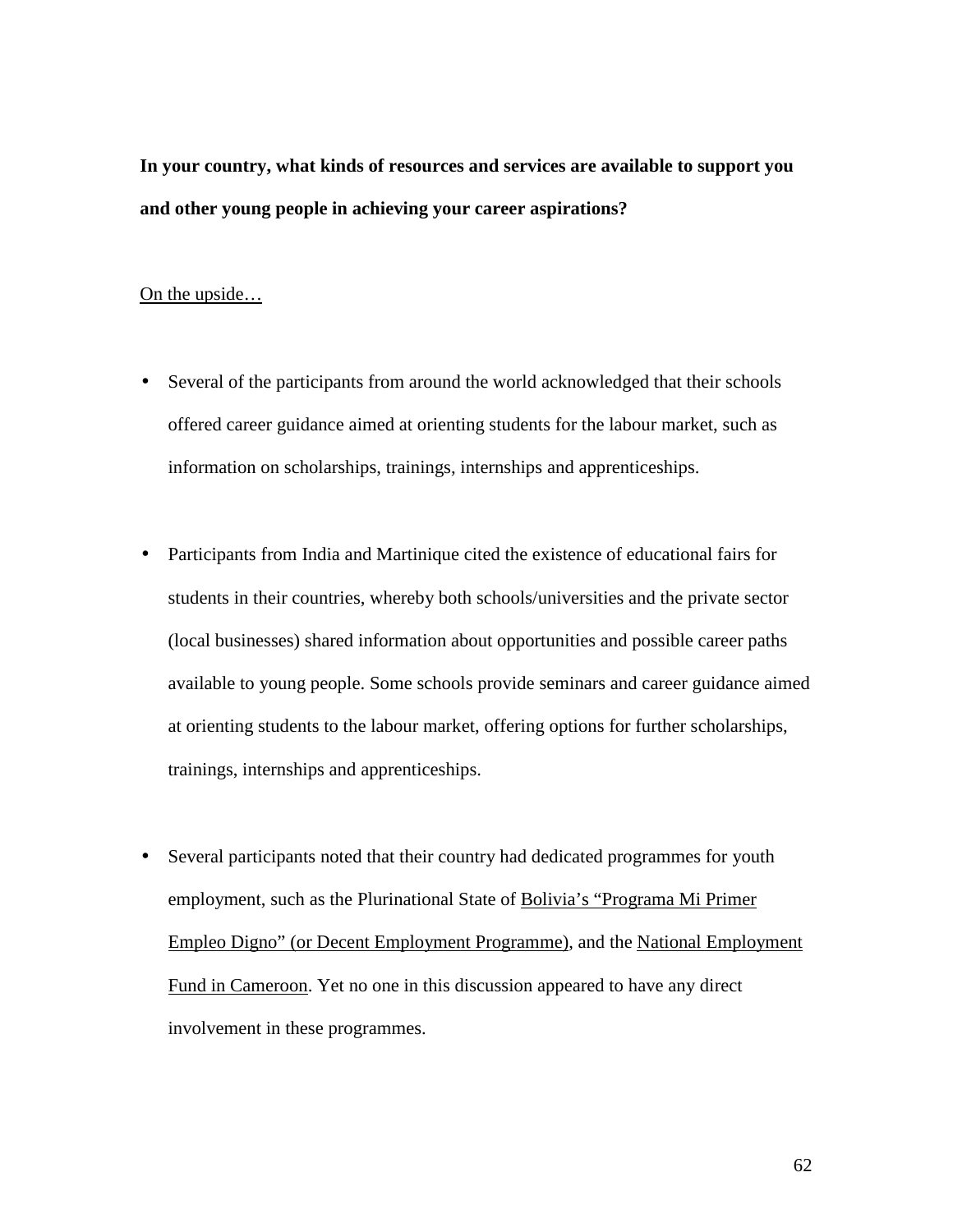• Many young participants were also interested in future employment opportunities within the United Nations. Hira, 23, with Y-Peer in Pakistan remarked that there were several opportunities, such as the United Nations Volunteers (UNV) Online Volunteering service, and that for her, getting country experience was important: "that was when the doors opened for me!"

#### On the downside…

- Schools do provide support for students in the form of advisers/career guidance, but most participants shared the view that this is not enough. In addition, these support services are not available in every school.
- Even when resources and services exist, the lack of information about them prevents students from accessing them. These resources are also often only available for people who live in urban areas and/or come from wealthy families. Yanira, 29, from Colima, México told us that:

"According to a study of the Organization for Economic Cooperation and Development (OECD), Mexico ranks third with regard to the number of young people between 15 and 29 who neither work nor study. One root cause is that in my country there are large scholarship programmes from entry level to professional graduate/doctoral levels… I think it is very important to raise awareness and generate a *host* of actions for the benefit of *all* young people."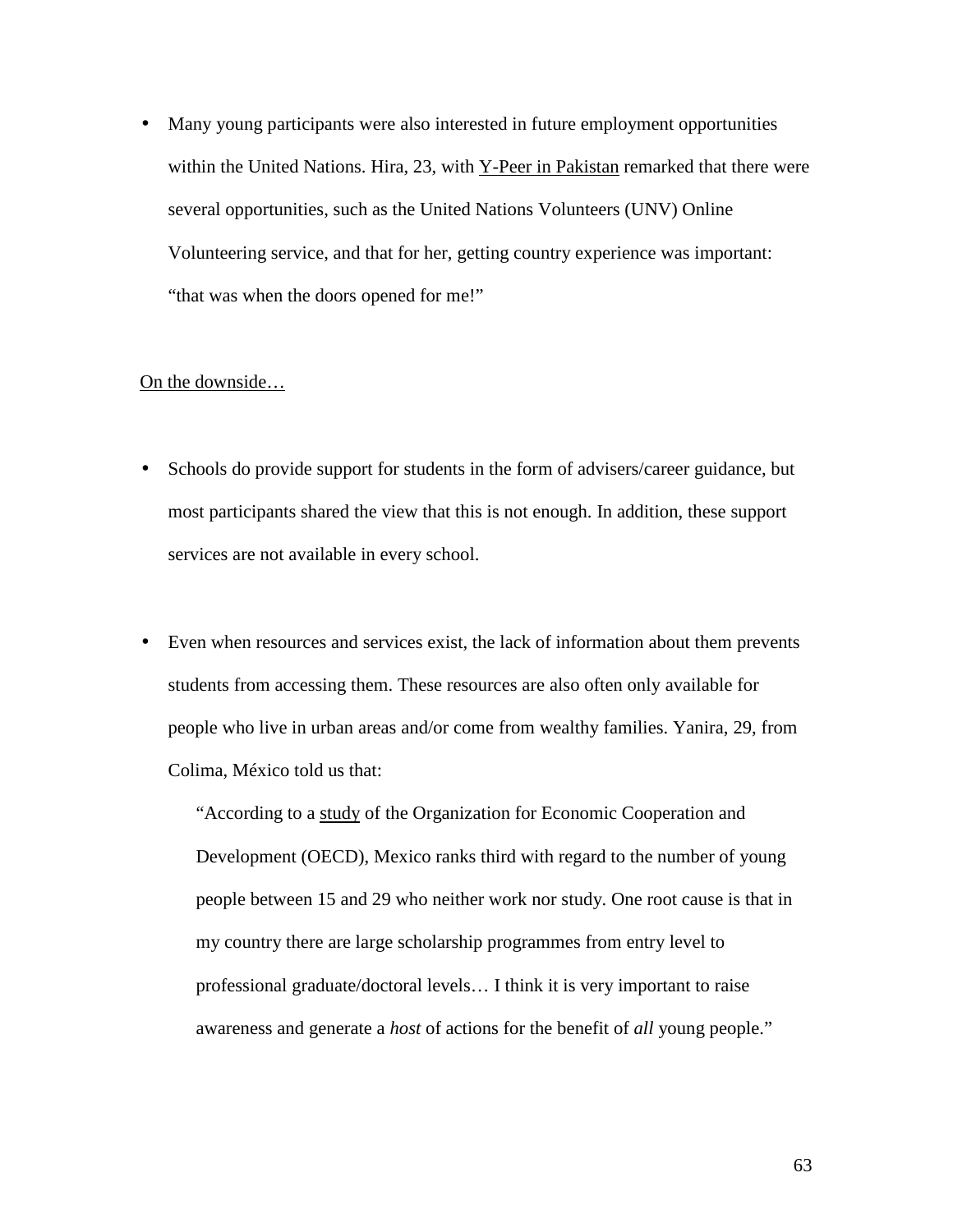#### Final insights…

There were some interesting country examples of national youth employment funds, most notably, reported by Jose from the Dominican Republic. He commented on the strengths of the Institute of Professional Technical Formation (INFOTEP), which encourages and builds professional skills among students. In addition, the Dominican Republic also has a Youth and Employment Programme ("Juventud y Empleo") funded by the "Banco Interamericano de Desarrollo" and the World Bank. Similarly, Cameroon has a National Employment Fund and Integrated Support Project for Informal Sectors (PIAASI).

**Do you think that volunteerism and internships can adequately prepare young people for future paid employment? Do you have any personal examples to share?** 

#### On the upside…

• Most participants believed that volunteering (and 2011 is the European Union Year of Volunteering) and internships are a vital part of an education: such opportunities make an individual stand out when seeking a job. Not only do they provide an "opportunity to learn, but also an opportunity to put into practice new skills," says Seabe, 23, from Botswana. Thus, young people are able to familiarize themselves with a work environment and explore channels to network. Young people in this discussion all encouraged one another to get engaged in volunteerism and internships,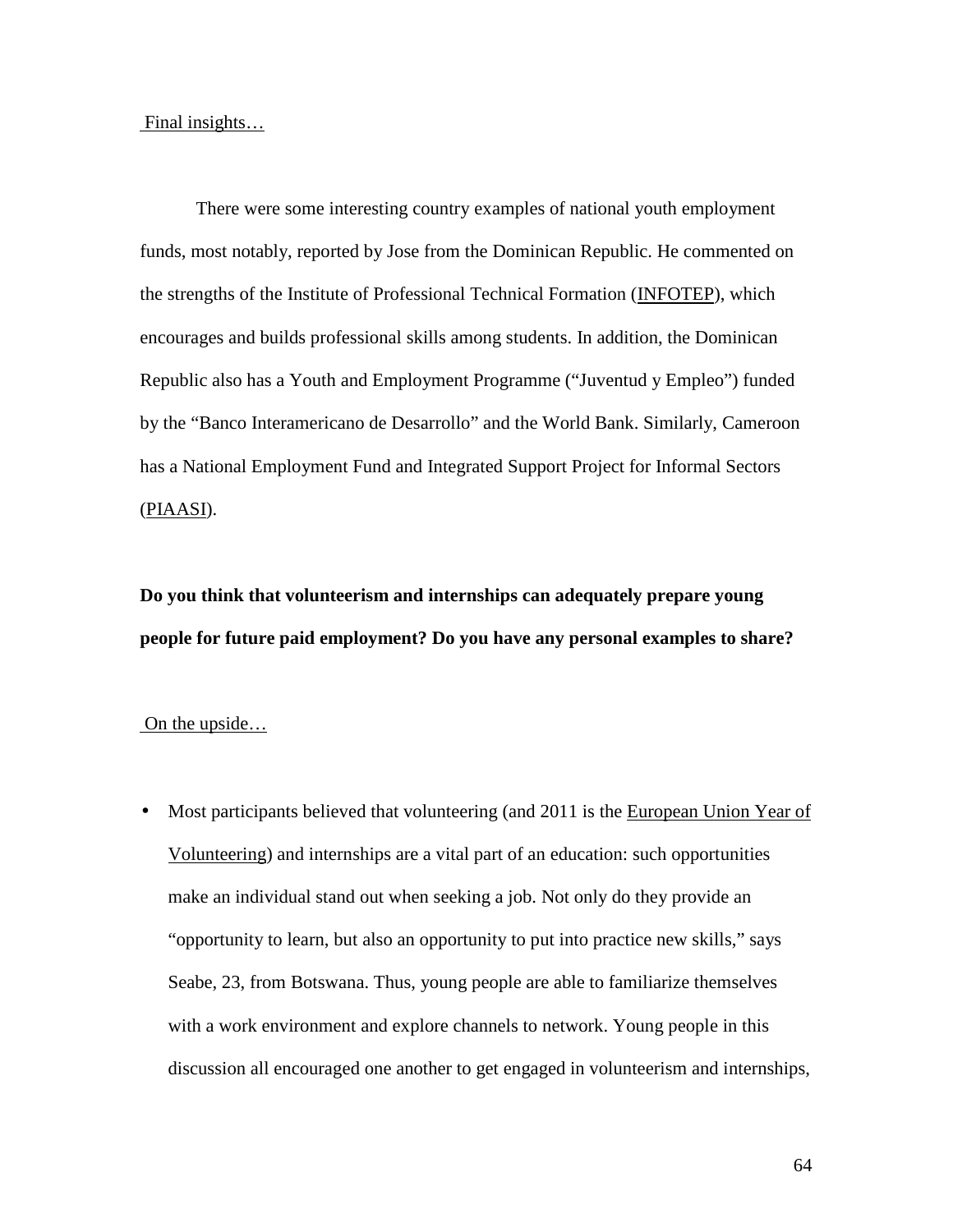with Bijay, 27, from Nepal concluding that, "volunteerism has a double benefit: youth can develop their experience and skills and the Government's development plan can be successful."

• Bob, 24, from Freetown in Sierra Leone told us:

"In my country, those young people benefitting from employment are those who are most connected to politicians. …they will only create a short-term job for young people for a while, and later the whole thing will just die down… But there is an international organization called Restless Development that creates …employment for young people through volunteerism and internships on a yearly basis. They have engaged a good number of youth who are just finishing their high school level of education."

• One participant from Yemen, Sara, explained how useful it was to start an internship while she was still studying. This allowed her to apply her studies, to boost her selfconfidence and to make useful contacts:

"I would definitely encourage any young individual to go out and intern in different companies as much as they can. From my personal experience, doing internships while studying helped me to apply what I studied and implement it in the real world. These experiences boosted my confidence, and enhanced many aspects of my personality and social skills."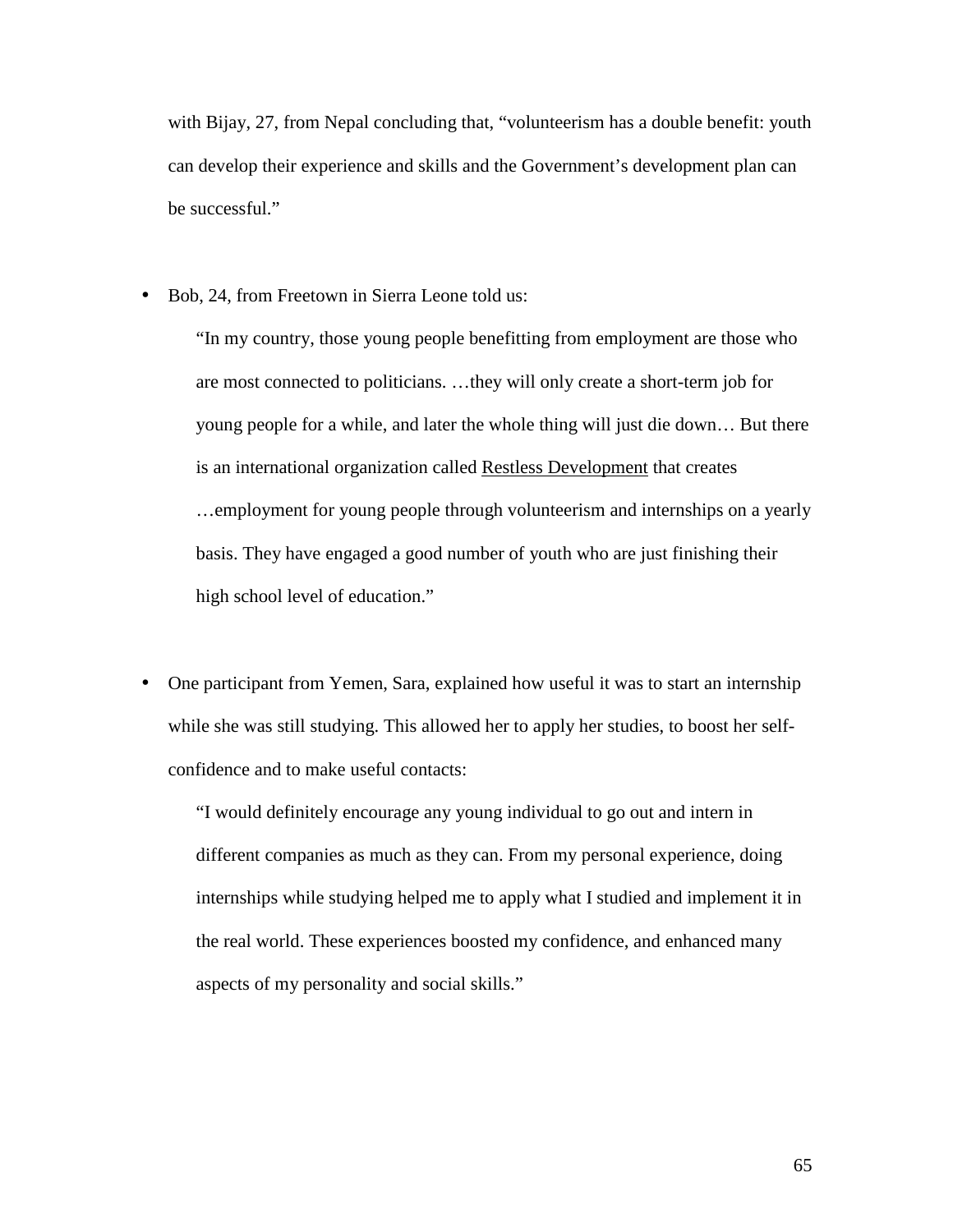• Edith, a third-year undergraduate from Ghana, confidently remarked that,

 "I have plans to start my own media and graphic design company so I can also employ many Ghanaian youth. All of these opportunities and more that I cannot put on this page were a result of my interest in volunteering…I joined a media child rights advocacy group (Curious Minds) in 2001 as a volunteer when I was 11 years old. Most of the advocacy is done through regular radio programmes of national radio, quarterly magazines (the Springboard magazine), colloquiums, community outreach and outside broadcasts. Over the years, this experience exposed me to many issues and capacity-building sessions."

#### On the downside…

- Internships can be used by employers as only a source for cheap labour. Internship conditions can be exploitative and do not always lead to employment, despite an intern's demonstrated skills and motivation. Seabe, age 23, from Botswana told us: "I have submitted more than 80 CVs around the world in search of a job related to my degree, but I've had no luck. I remain hopeful though. Despite the internship programmes and trying to find a job, I've been trying to get my own small business ventures started, but as I mentioned before, investors seem sceptical."
- The rural/urban divide was discussed among participants, several of whom highlighted that internships are often only available to the well-off and those living in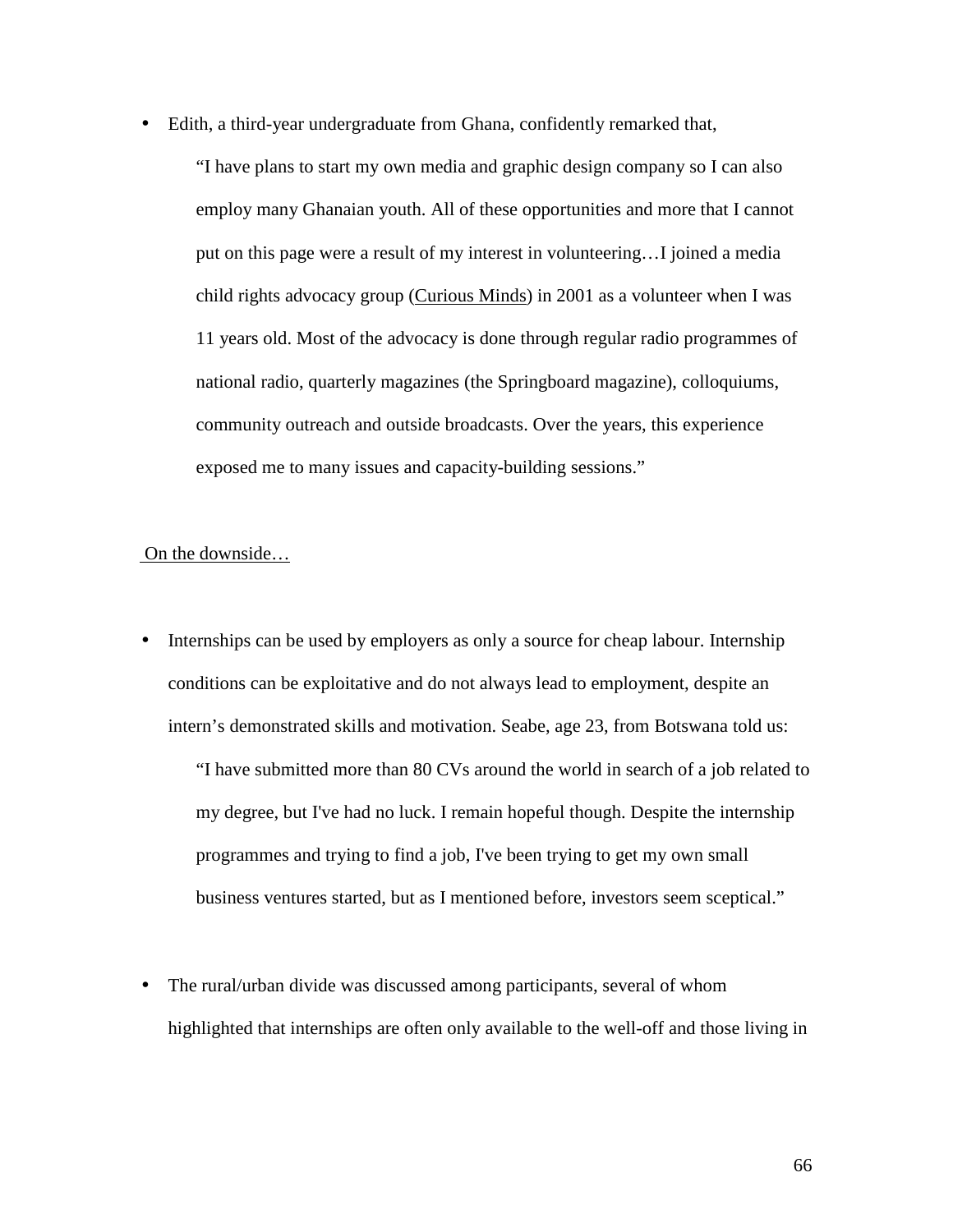urban areas. In addition, a lack of access to information about internship opportunities prevents young people from seizing them.

Final insights…

Internships/volunteering can foster social entrepreneurship…

Tiburce, 26, from Benin (residing in India), who works with the Global Youth Innovation Network, told us:

"I created my own social business to help other young people to have a better understanding of what the marketplace requires… I am working on raising a new generation of African entrepreneurs. I wish the education system in African countries would integrate innovative advanced or complete solutions that help young people study and be an added value to the community. Theory should be 30 per cent and practice 70 per cent."

A challenge to us all from Tati: "I think we need young people to be more proactive: we need to be linked up with research projects and volunteer opportunities in order to better understand the workplace."

For more on internships and volunteering, see pp. 99-100.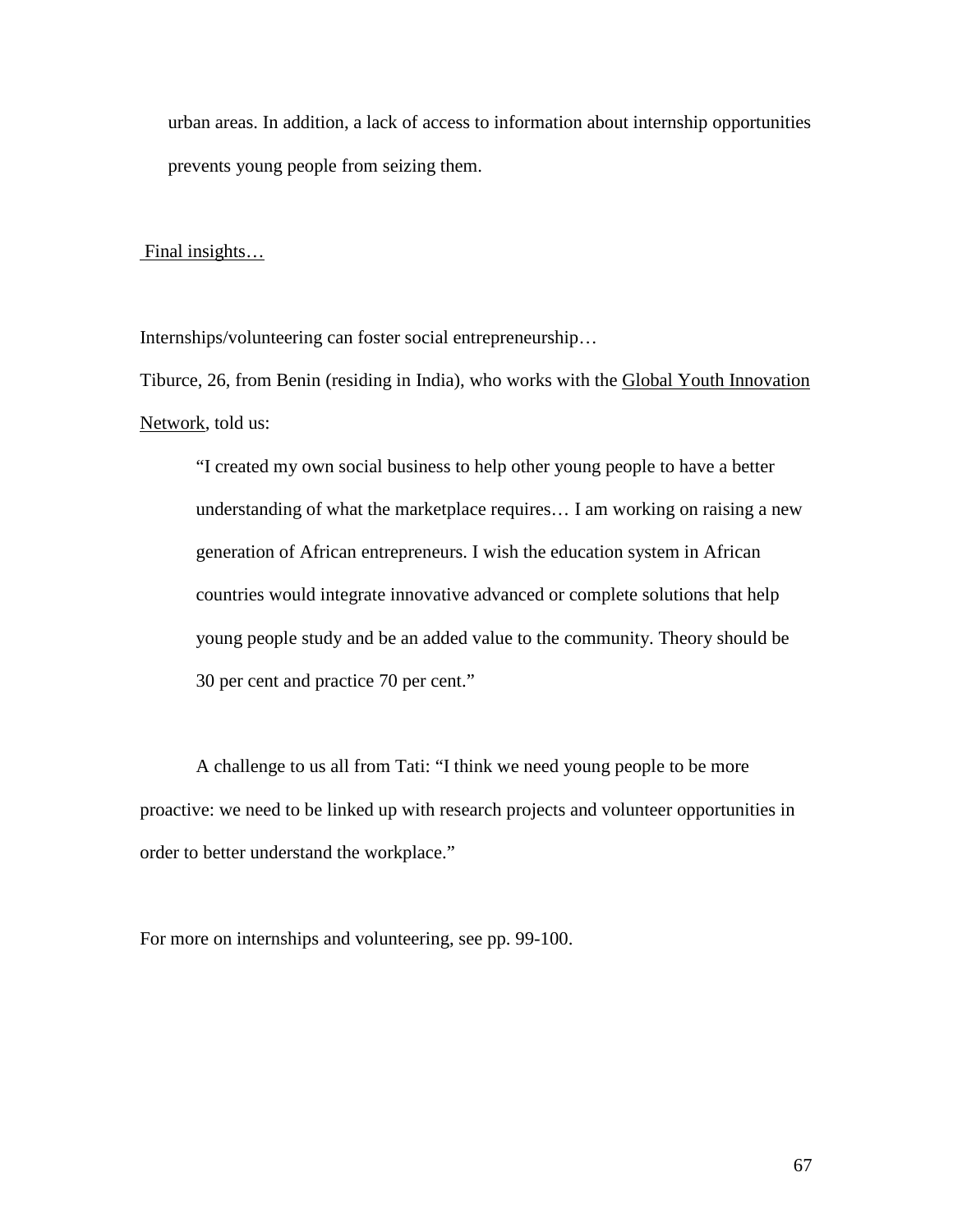**In your view, what role should vocational training play in preparing young people for the labour market? Does vocational training lead to stable and decent jobs?** 

Vocational training is being increasingly recognized as a sound mechanism to promote decent jobs. During week II of the e-discussion, the International Youth Foundation (IYF) launched the Tanzania Youth Scholars initiative. This initiative aims to increase access to quality vocational and entrepreneurship training and secondary education opportunities for 1,800 orphans and vulnerable children and young people through educational scholarships. The five-year programme is funded by the Emergency Plan for AIDS Relief (PEPFAR) of the President of the United States through that country's Agency for International Development (USAID). It's one to watch!

#### On the upside…

• Eighty per cent of participants this week shared the view that vocational trainings are a very valid option for gaining practical work experience. They prepare trainees for jobs that are based on manual or practical activities, traditionally non-academic, and equip them with tangible relevant skills. One such example came from the Advanced Business Community (ABC), a student community established in 2007 at the faculty of commerce of Cairo University. Its aim is "to reduce the gap between the theoretical teachings at Egypt's commercial colleges and the practical world."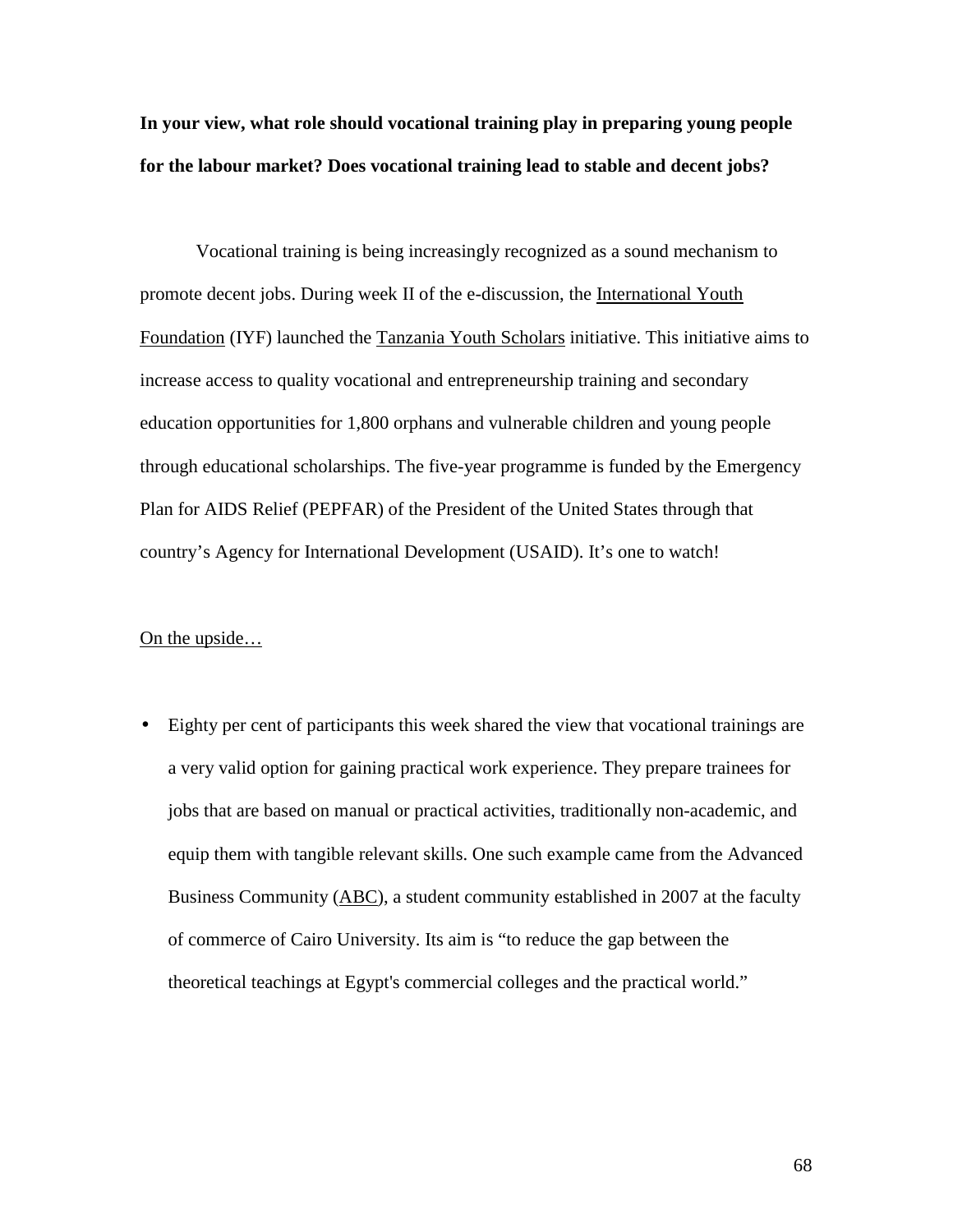- One of the participants from Malindi in Kenya, 26-year-old Ayshah, informed us that, "high school drop-outs" present a big challenge in her town. According to Ayshah, "the Digital Opportunity Trust (TOT), as well as [the United States Agency for International Development] USAID Aphia II Kenya initiative, offer training to marginalized youth who are trained as ambassadors of change… I have seen such training making a difference," she told us, "in terms of them being role models and trying to find ways to sustain themselves in a positive manner."
- Yasmyn, 24, from Guadeloupe informed us that, there: "you get vocational training from the age of 16 and you get a diploma in practical skills 2-3 years later." She commented that this is largely positive and that she has seen her peers grow more confident and independent because this system enables students to follow their chosen career paths, which may be outside of traditional curricula. She has seen peers, aged 18, securing employment in the vocations they studied.
- Germany was cited as a leading example in terms of integrating apprenticeships into education by Steffi, 29, from Germany. Typically, students enter a two- to three-year apprenticeship at the end of secondary education, with rotating periods between technical college and working in a company. Steffi went on to say that:

"The German model of apprenticeship programmes is the result of strong commitments negotiated through tripartite social dialogue and is part of the wider German industrial relations and social security system (the apprentice and employer contribute to the social security system and the apprentice is covered by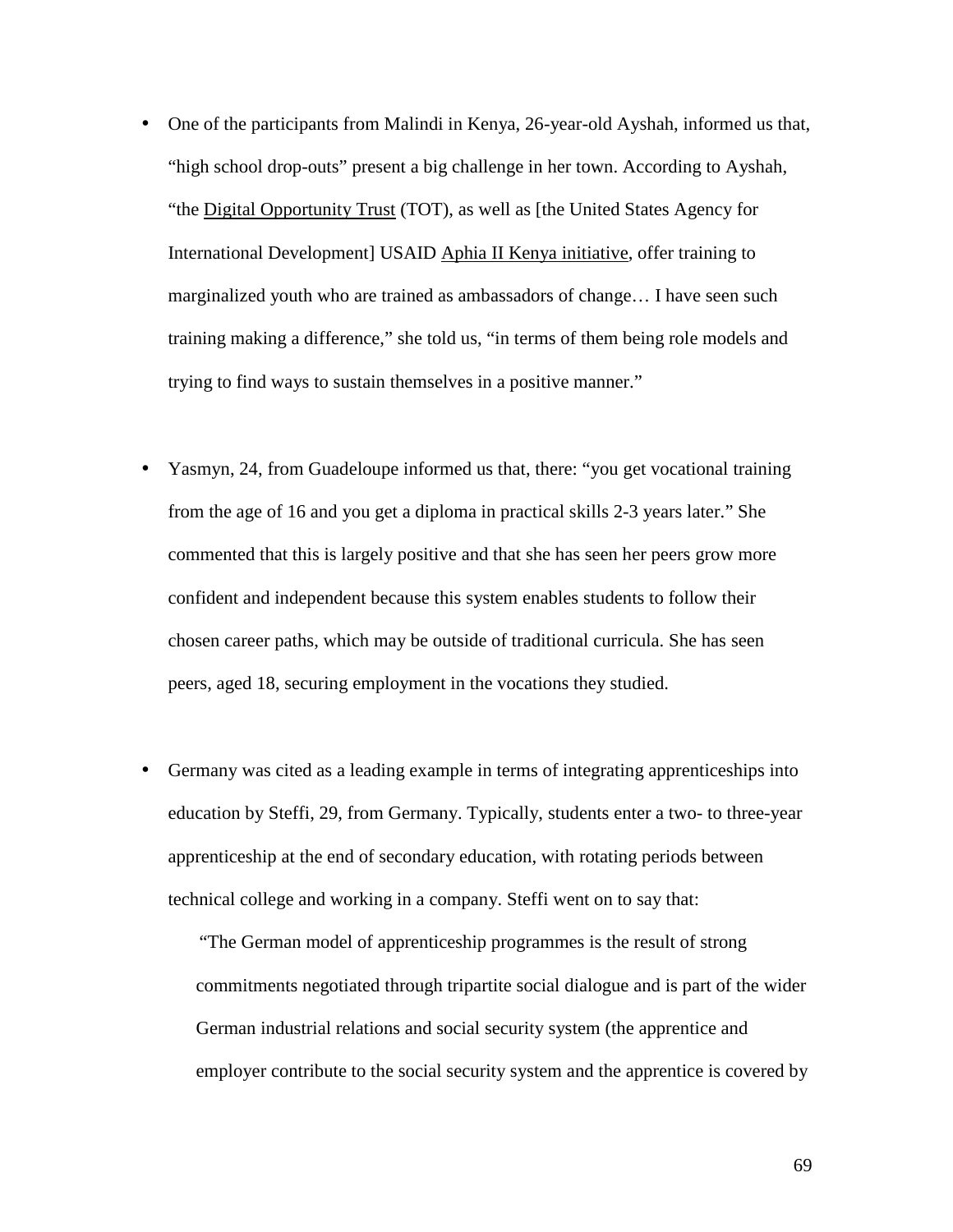wider collective agreements, etc.). So, in this case, vocational training can lead to decent employment. But with the increase in 'flexible' employment practices (outsourcing, etc.) and short-term orientation and economic transformations over the past decades, we can also witness a shift towards a two-tiered system for young workers in Germany: there are those who enter apprenticeships after school and will probably get a decent job, and those who are either unemployed or part of Germany's growing low-wage and precarious sector… ("McJobs"). So, if we look at ideas for other countries, we need to take into account that vocational training is always part of a bigger employment picture, including cultural and political values and the wider economic structure."

# On the downside…

- Most participants shared the view that vocational trainings are not always easily available or accessible. Governments could do more to inform and reach out to diverse sections of youth populations.
- Vocational trainings are not always valued by employers. There remains some stigma, and they are often perceived as an opportunity for young people who do not have the capability to follow traditional academic pathways.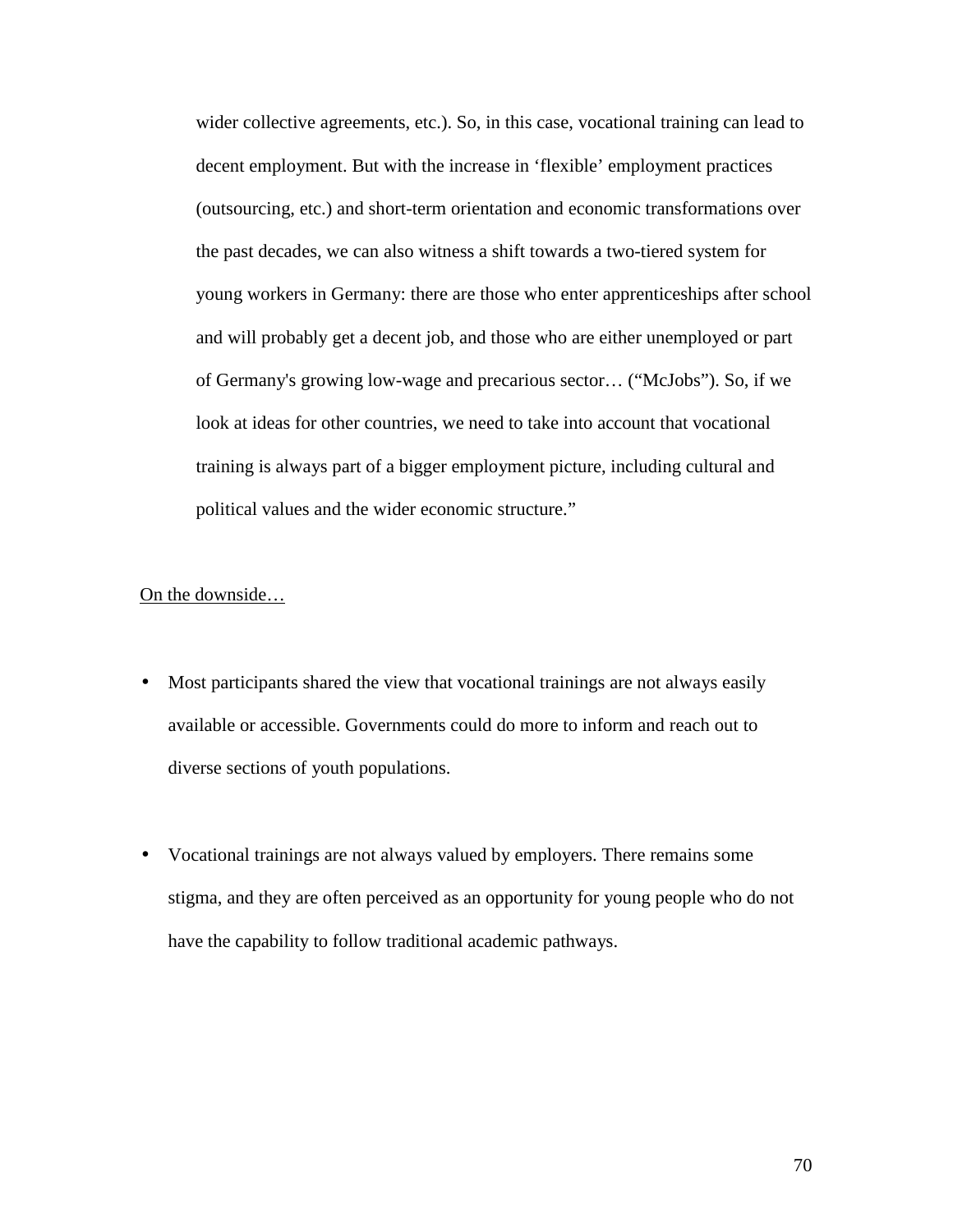- Several participants commented that opportunities for vocational training (or access to information about them) remain limited and scare, and that such training does not necessarily lead to decent and well-paid employment.
- Furthermore, Roger from Ghana told us that, "many young people, particularly the poorest, are starting work too early without the basic skills that could make them marketable. Students are completing secondary schools without having the skills that allow them to adapt to changes in the labour market."

#### Final insights…

Gaining vocational experience in a post-conflict environment…

Anna, 22, from the United States told us her story:

"In 2010, I had the opportunity to conduct research in Gulu, Uganda. While working in the area, I was able to gain a better understanding of the manner in which conflict impacted the community. The deep-seated impact of the war was visible not only in the economic and political spheres but also in the intangible, societal dynamics of the community. After working with several community members, however, I was also able to see the way in which the war highlighted the strength and determination of the community to recover from such farreaching devastation. From that point forward, I decided to dedicate my studies to working with communities in conflict and reconciliation in order to help translate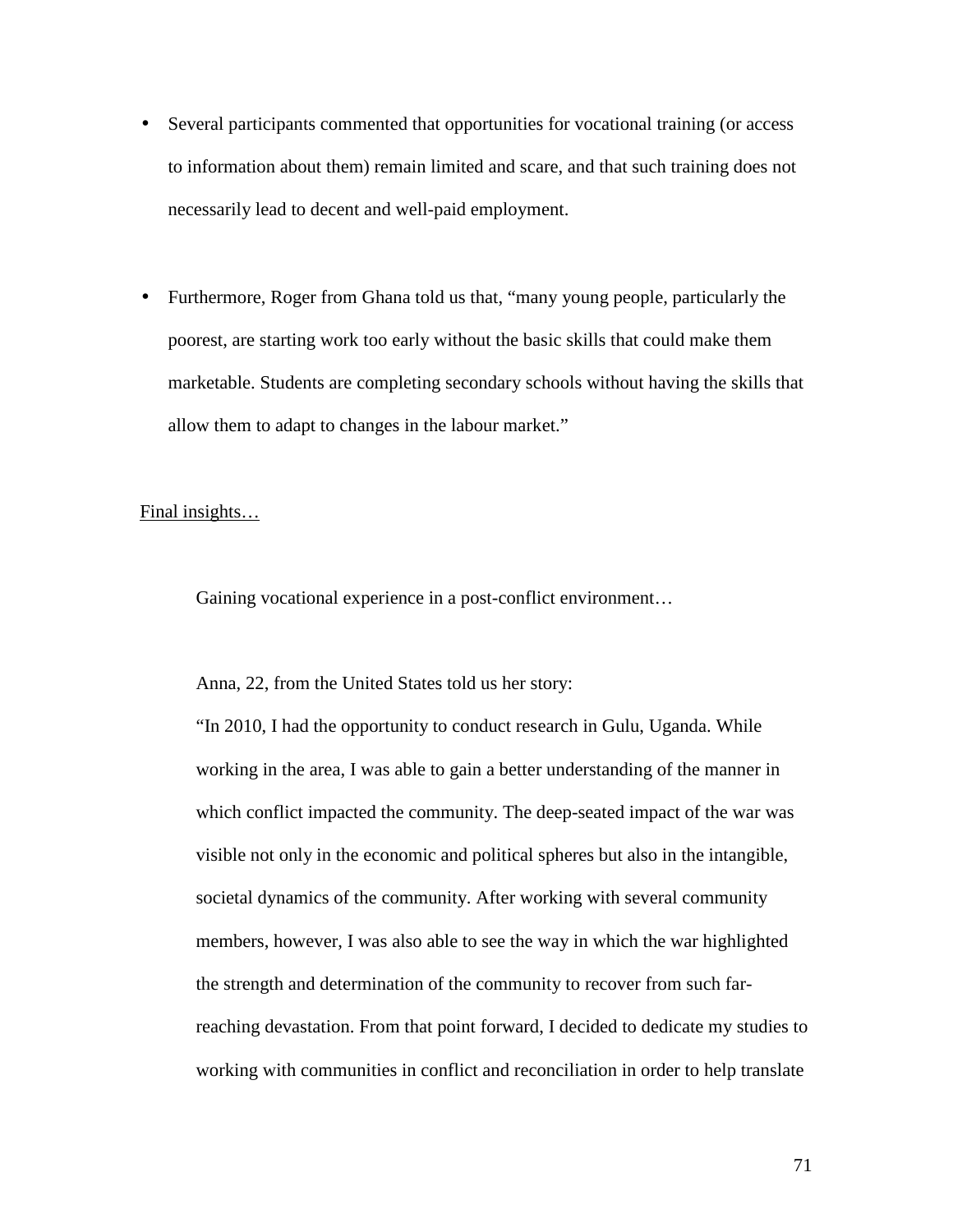such resiliency into reconstruction. I also learned that, while grounding education in an academic context can be beneficial, experiential learning is also crucial to gain an accurate understanding of a situation or issue. I thus hope to continue my education by attempting to understand conflict from an academic standpoint while working to complement this knowledge base with real world experience."

# **How do you view the role of non-formal education in job preparation? How has informal education influenced your job preparedness?**

According to the United Nations Educational, Scientific and Cultural Organization (1997), non-formal education refers to:

"Organized and sustained activities that take place both within and outside education institutions. Depending on country contexts, it may cover adult literacy, basic education for out-of-school children, life skills, work skills, and general culture. Non-formal education programmes do not necessarily follow the 'ladder' system, may have differing durations, and may or may not confer certification."

# On the upside...

• Many participants commented that non-formal education is an important part of their overall education, because it allows young people to acquire skills they would not normally access through formal education. Therefore, it is important for two reasons: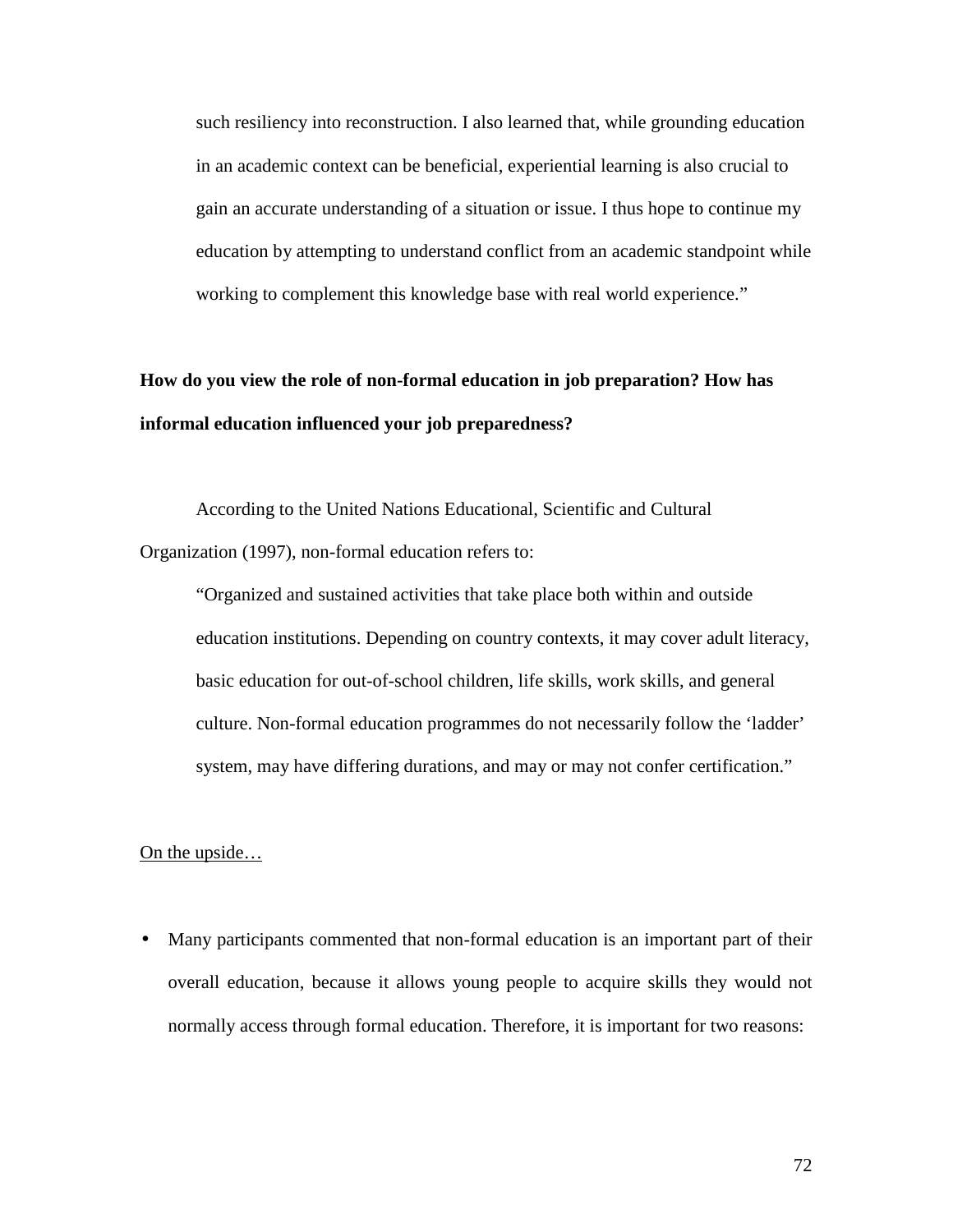1) It "strengthens the skills of people who have been marginalized from formal education" (said Charles, a young African); and 2) It offers a different set of skills which are not provided through formal channels (Lauren, a young Latin American).

• One participant, Yasmyn, 24, from Guadeloupe commented that practicing cultural activities is also a good way of receiving informal education. She cited the example of attending traditional dances. This experience has benefited her in two ways:

1) Teaching her about the history of her country; and

2) Strengthening her transferable life skills in perseverance: "these skills are really helping me now that I'm looking for an internship," she reports.

• For Ayshah, 26, from Kenya, her informal education has been through participating in seminars and trainings with young people who have a different background than hers, such as drug users.

## On the down side…

- According to some participants, non-formal education is not valued or recognized by some employers.
- In addition, Daniel, 28, from Switzerland and the United Kingdom and a member of the United Nations Youth Association Network (UNYANET), shared with us that: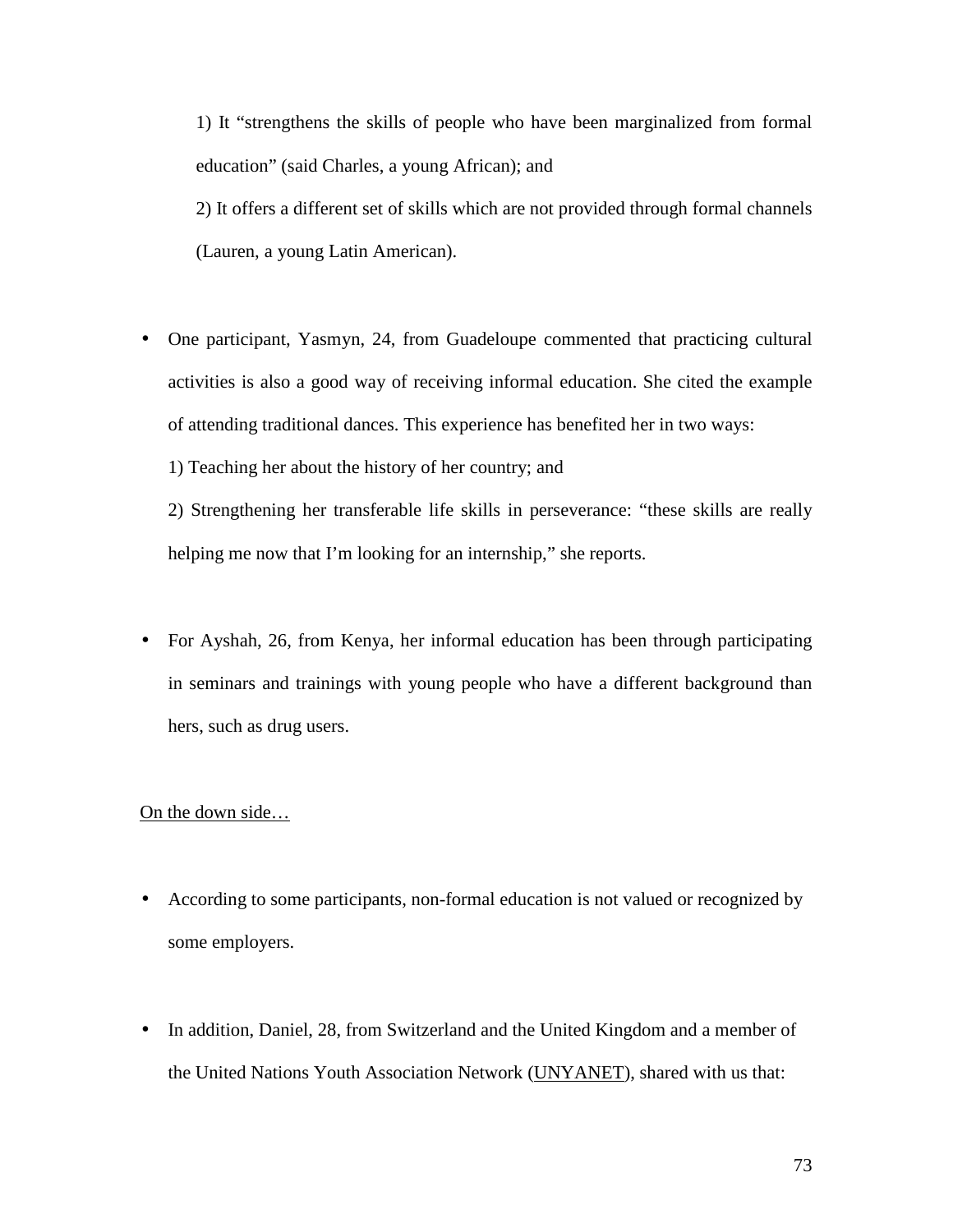"Non-formal education is important, but it sometimes lacks the option to actually prove what you have learned. This is connected to volunteering… if you learn how to organize a panel discussion for your association, by someone who has done it already, you will be able to organize it, but you will not be able to actually prove it - besides adding the 'flyer' to your application."

# **Tweet corner**

Below is a selection of some of the tweets from week II of the e-discussion…

Uno de los problemas para elegir una carrera es la falta de información, según estudiantes http://t.co/Kp6xYhVq

[One problem with choosing a career is the lack of information for students.]

RT @UNpYouth: [In Morocco, some people with a degree in any field don't even have the chance to find a decent internship] #youthjobs http://t.co/xqOiFmGv

RT @Rajdai: [Policymakers need 2 give alternatives 2 youth, n encourage

#entrepreneurship n alternative careers] #youthjobs http://t.co/iTUvhunN@UNpYouth

Final insights…

We are reminded that opportunities do exist to access non-formal education…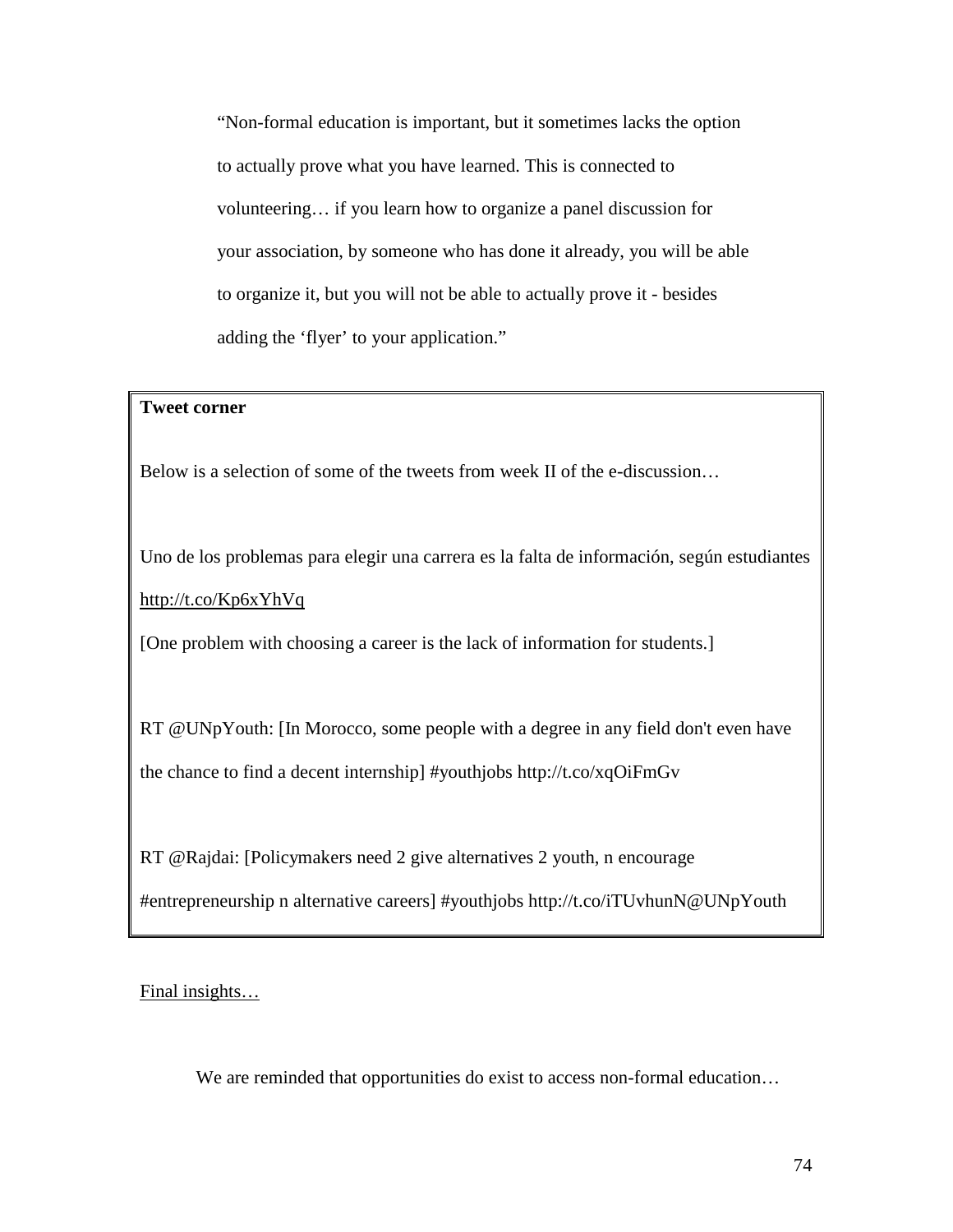Angelica, with TDM 2000 International (a network of European youth organizations), told us:

"I would like to say that the European Union every year spends millions of euros in support of the education (formal and non-formal) and training of youth. There are many programmes, from Youth in Action to Life-Long Learning and to Erasmus for young entrepreneurs, and many, many more, that support financially the personal and professional development of young people. All of them are based on intercultural learning. I am not talking about the usual trainings in classrooms with teachers or experts – sure, you can find these as well – but mainly they are based on non-formal education, which is a well-established methodology that supports the learning of people of every age."

**Are there any social/political/cultural factors which you perceive to be obstacles/challenges to your candidacy for employment? Can you provide any examples of overcoming such challenges?** 

• Many of the participants voiced their perceptions of age discriminatory practices across the labour market. Several commented on different forms of discrimination, including: age, gender, geography, nationality and ethnic background. Crispin, with Aube Nouvelle pour la Femme et le development (ANFD), informed us of such issues in the Democratic Republic of Congo,

"where [an estimated] 90 per cent of youth are unemployed. Those who are employed are found in urban centres. While all young people living in rural areas

75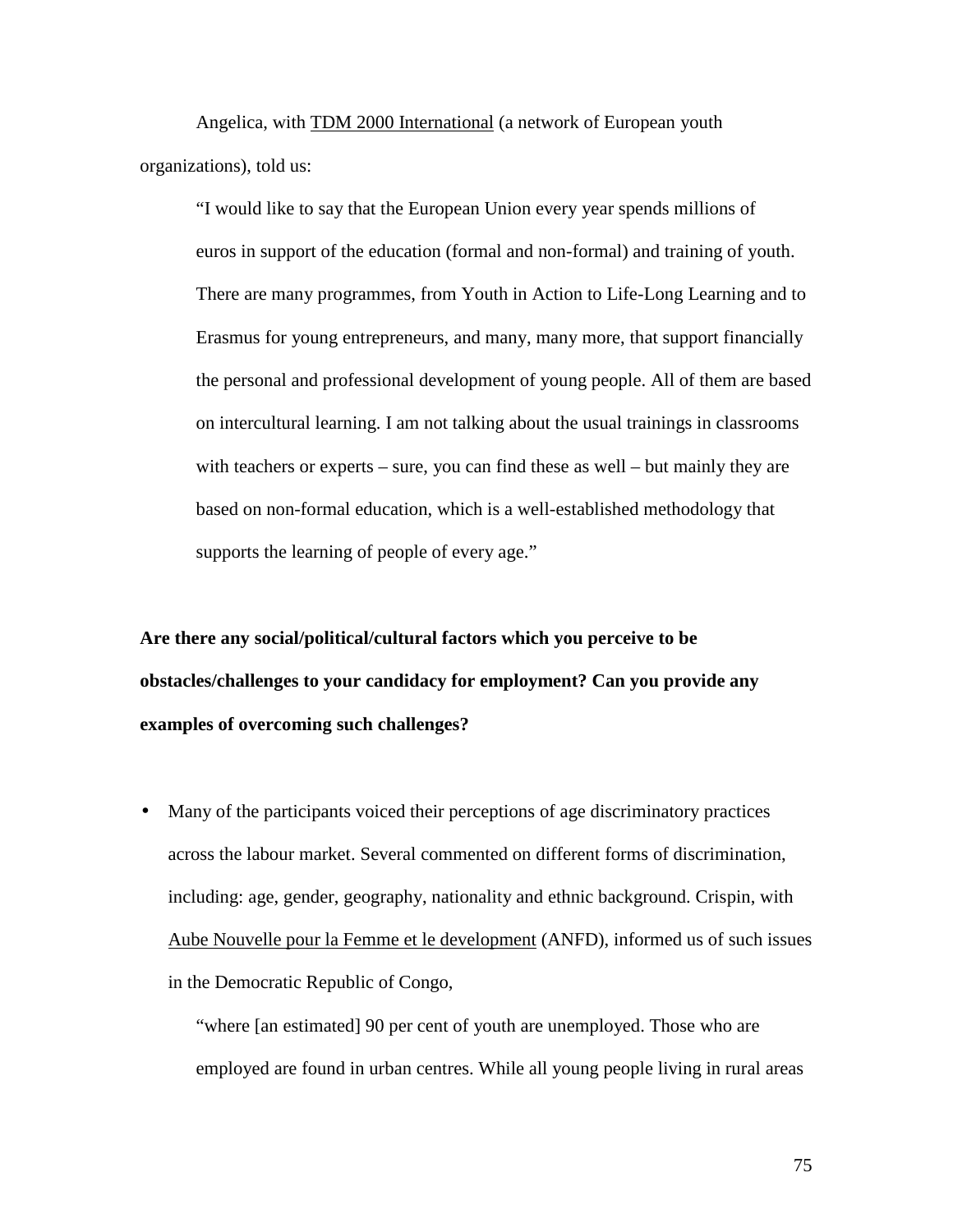are losing out… [inequalities exist:] a) Girls and boys have the same opportunity to study, [but] if their parents have little money, […] they only send boys to study, and leave the girls. b) The indigenous peasants form a group excluded from development activities. Finally, young people incur serious barriers to participation in work."

• In addition, several participants believed that access to government jobs is largely based on nepotism and contacts, i.e. jobs are often given to people who know someone already working in a given department. Some participants also observed that these jobs are further often assigned to people from the governing political party.

Some country examples:

- The private sector in France was cited as permissive of discriminatory recruitment practices by requesting candidates to include a photo of themselves in their CVs.
- Yanira, 29, from Mexico told us, "I started at the lowest position in a government department, but I gained respect as they saw my ability, honesty and commitment to work together… the most important thing is to not give up and learn new things every day."
- In Peru, Maclovio, 27, with the "Organización, Asociación Educativa Ñam Sumi Perú" posted: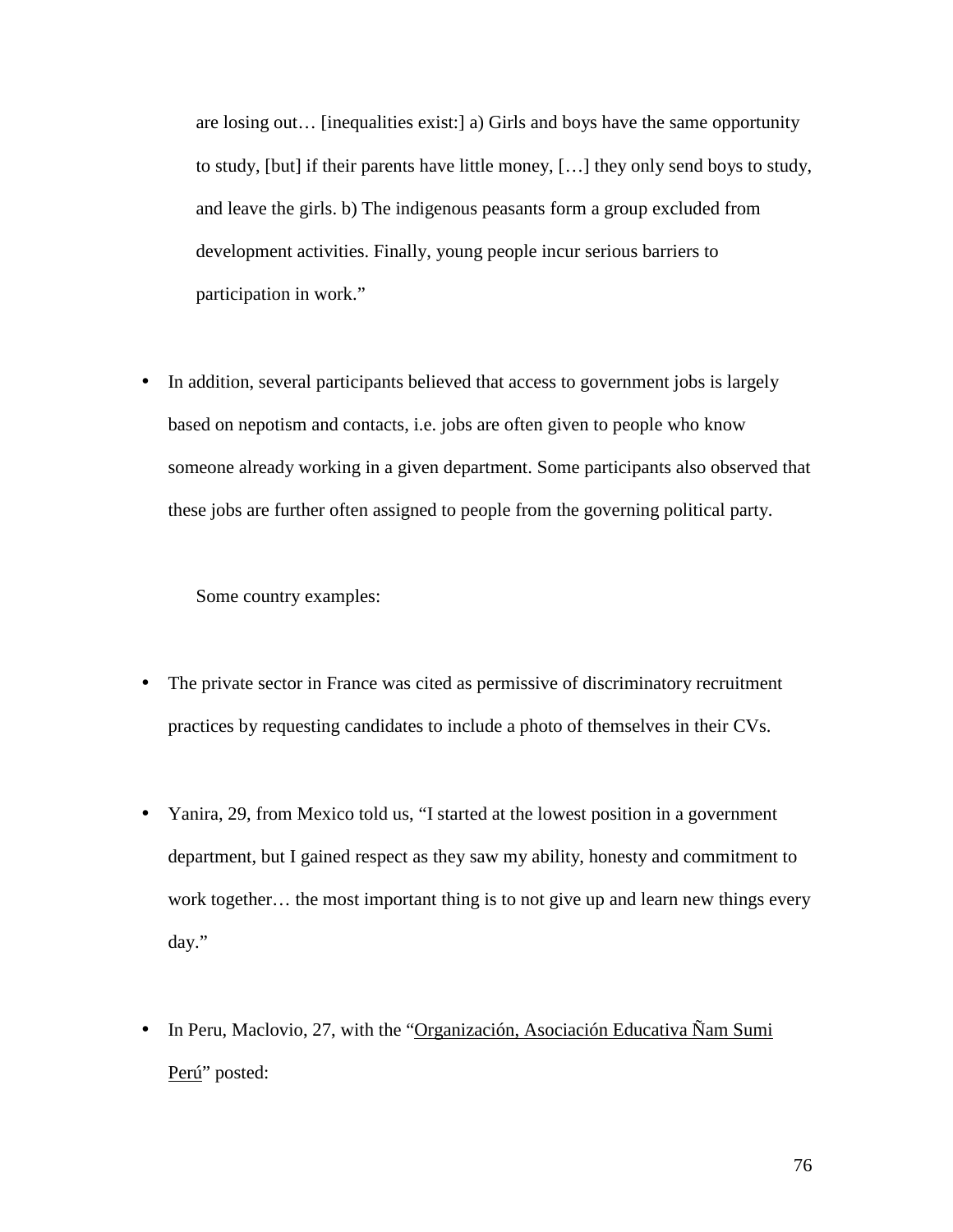"I was at a workshop and at that time I was doing work with indigenous university students, one day I was extremely disappointed to hear and see that in my country there are still vestiges of hatred, and discrimination… the opinions expressed by so many young professionals against Indians was shocking: telling them 'to return to their village, because they are ignorant'. This social selfishness…prevails in our environment…and is why there is a divide between public and private universities. Universities should espouse social development, inclusion and equality, if we want to see it in our society."

#### Final insights…

Urban – rural and educational divides…

According to the United Nations Human Settlements Programme's (UN-HABITAT) 2009 Urban Youth Survey (cited in United Nations, Human Settlements Programme, 2010), cities offer young people with higher levels of education greater opportunities to integrate into urban life than they do for the less educated. These findings point to education, especially for females, as a key driver in accessing the opportunities that come with urban life and taking advantage of them. Do you agree with this?

Participants from India, Kenya and Botswana all agreed. Kirthi, 24, from India told us: "I think this statement is considerably true in India. Young people who have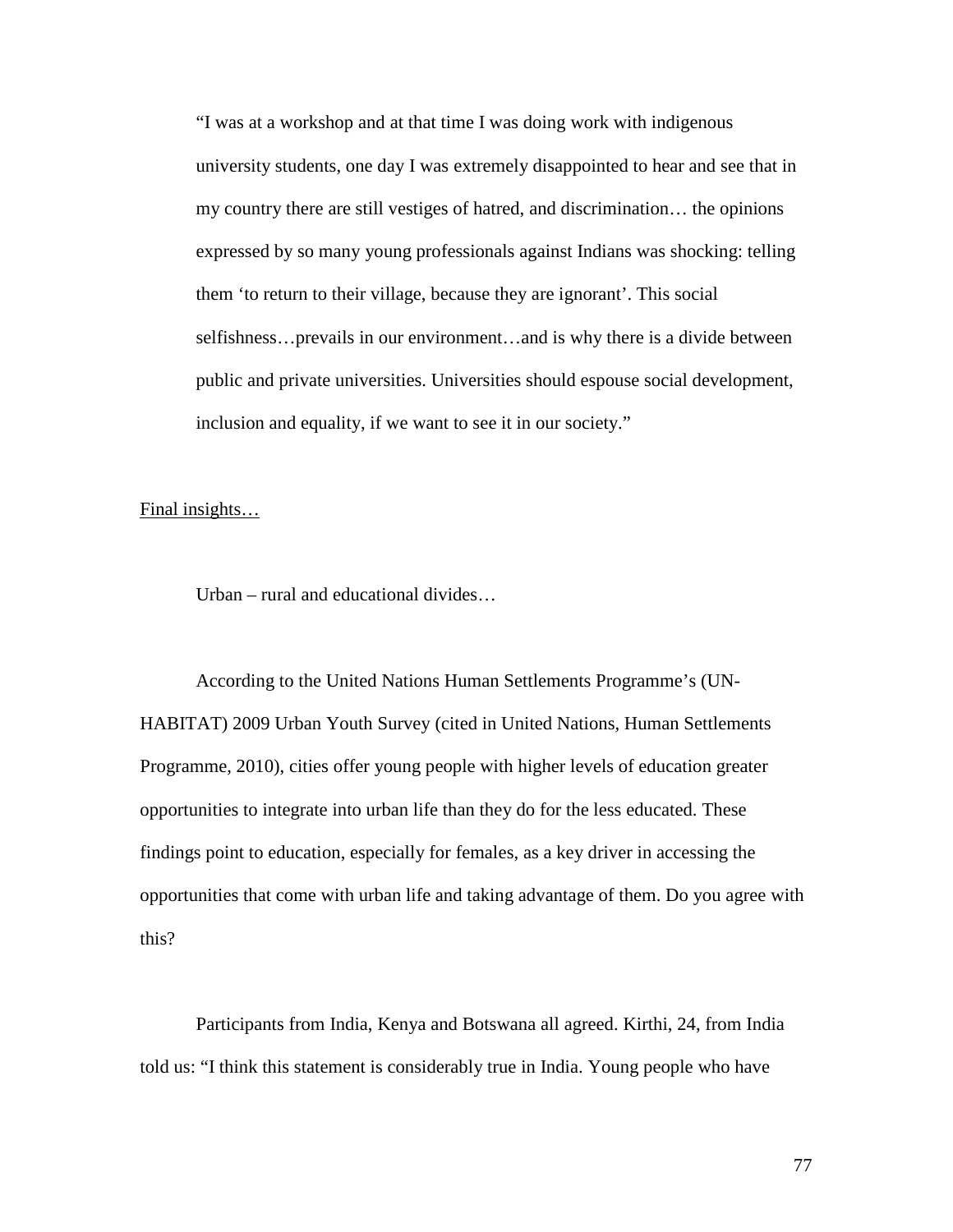higher education on their side have a greater shot at landing jobs that let them be a part of urban life."

Participants further commented that employment-related resources and services for young people are often not available in rural areas. Where they are offered, a lack of awareness or information may prevent rural youth from benefitting from them.

Disability and the role of information and communication technologies (ICTs)... Awa, 30, with Impact Creators in Cameroon, commented:

"Youth civil society leaders, the physically challenged [and others] all have to participate and develop gender-friendly legal frameworks, and then propose them to their home Governments and multilateral and bilateral organizations. The creation of multimedia [information and communication technology] ICT centres in rural areas will tremendously increase access to information for both male and female as well as physically challenged youths. We cannot undervalue the prowess of social networking sites nowadays as a tool for mobilization, citizenship and activism (political, social, etc.)."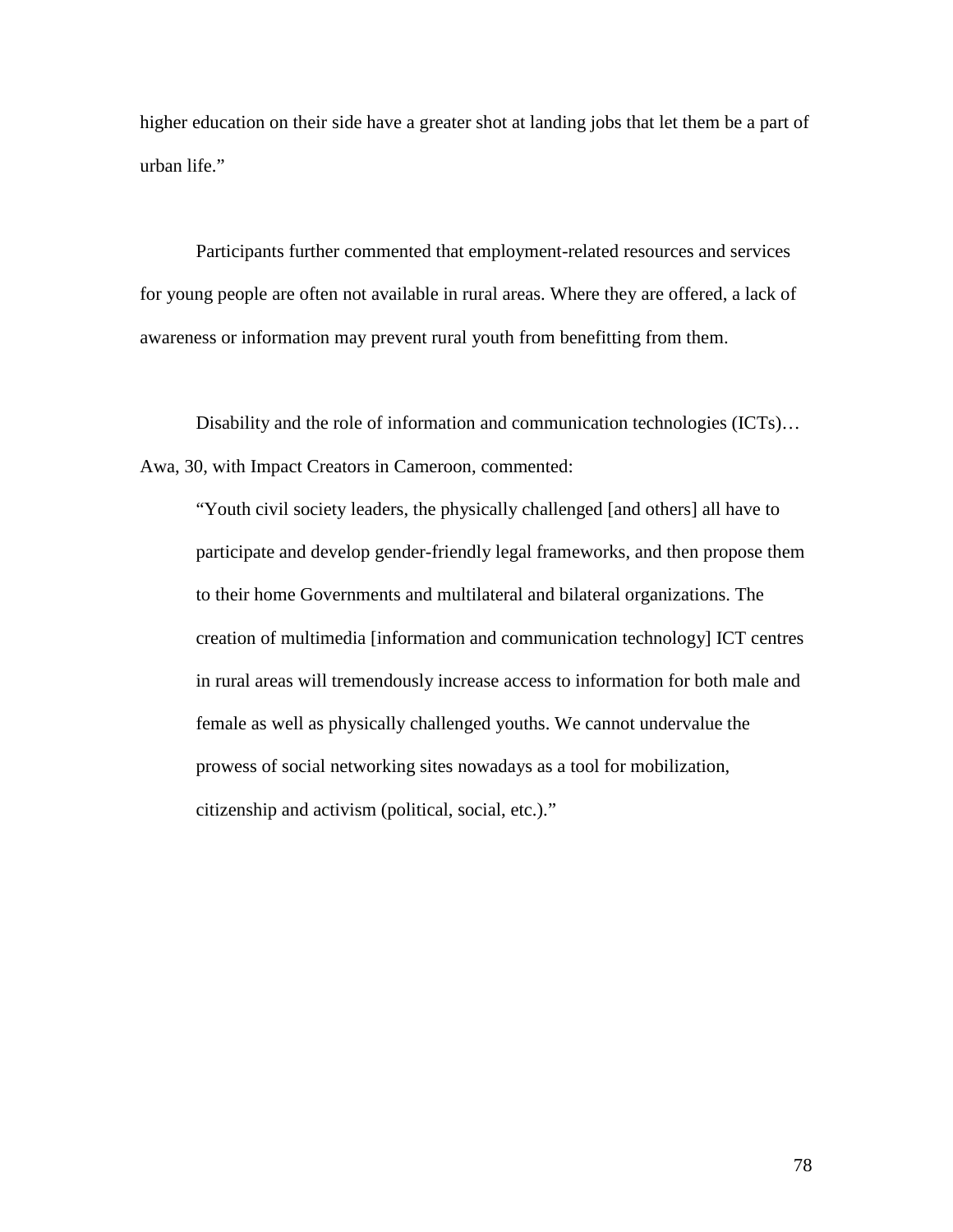**Vote corner: What are your top 1-3 recommendations for policymakers towards ensuring young people are adequately and appropriately prepared for the job market?** 

The top three recommendations as voted by participants on the International Year of the Youth Facebook page were:

1) Provide practical opportunities and encourage entrepreneurship and alternative careers (72 per cent of votes);

2) After policies are put in place, ensure that they are enforced and implemented (17 per cent of votes);

3) Ensure practices in the work place are inclusive, non-discriminatory and promote equal opportunities (11 per cent of votes).

In addition to the above, several other recommendations were proposed. Most notably:

• The majority agreed there is a need to improve the quality of education and to make it accessible to all young people. This requires tailoring curricula more effectively to the labour market, including through the development of practical skills (proposed by Muhamad, 20, with the Asian Law Students Association).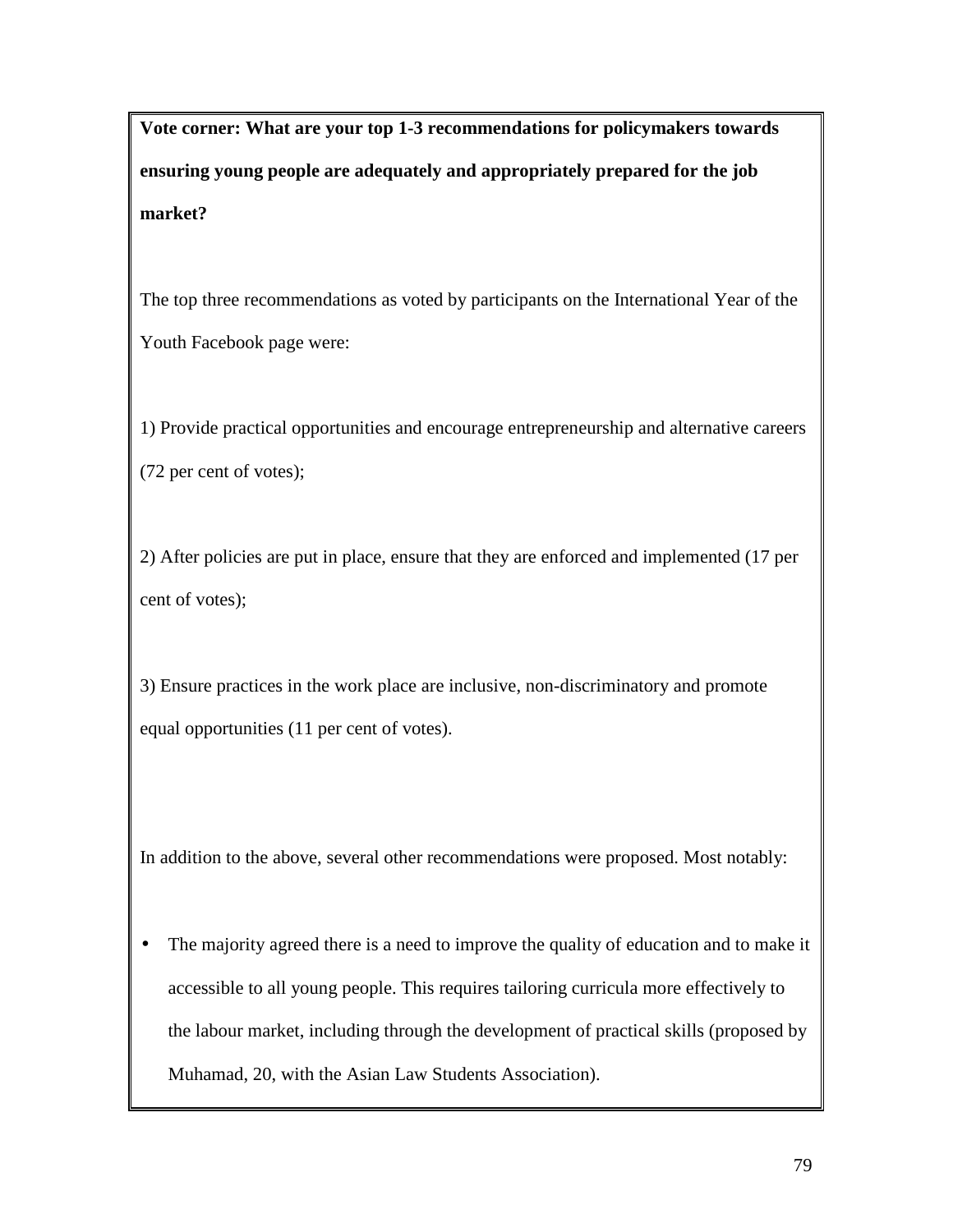- Mechanisms should be put in place by Governments in partnership with the private sector; so that institutions are supporting internships and vocational training at scale and in a broad range of disciplines.
- Vocational training, apprenticeships and non-formal education should be more widely recognized by employers as valuable components of a rounded education, which in turn would increase candidates' employment credentials and contribute towards a more stable labour market.
- All Governments should provide spaces for young people to share their views and discuss the issues they face with regard to education and employment (Yasmyn, 24, from Guadeloupe).
- Governments and the private sector should ensure that information is widely available to all segments of the youth population and support those social groups which experience the most difficulties in accessing and completing education, such as young people living in extreme poverty and in rural locations, young women and youth with disabilities.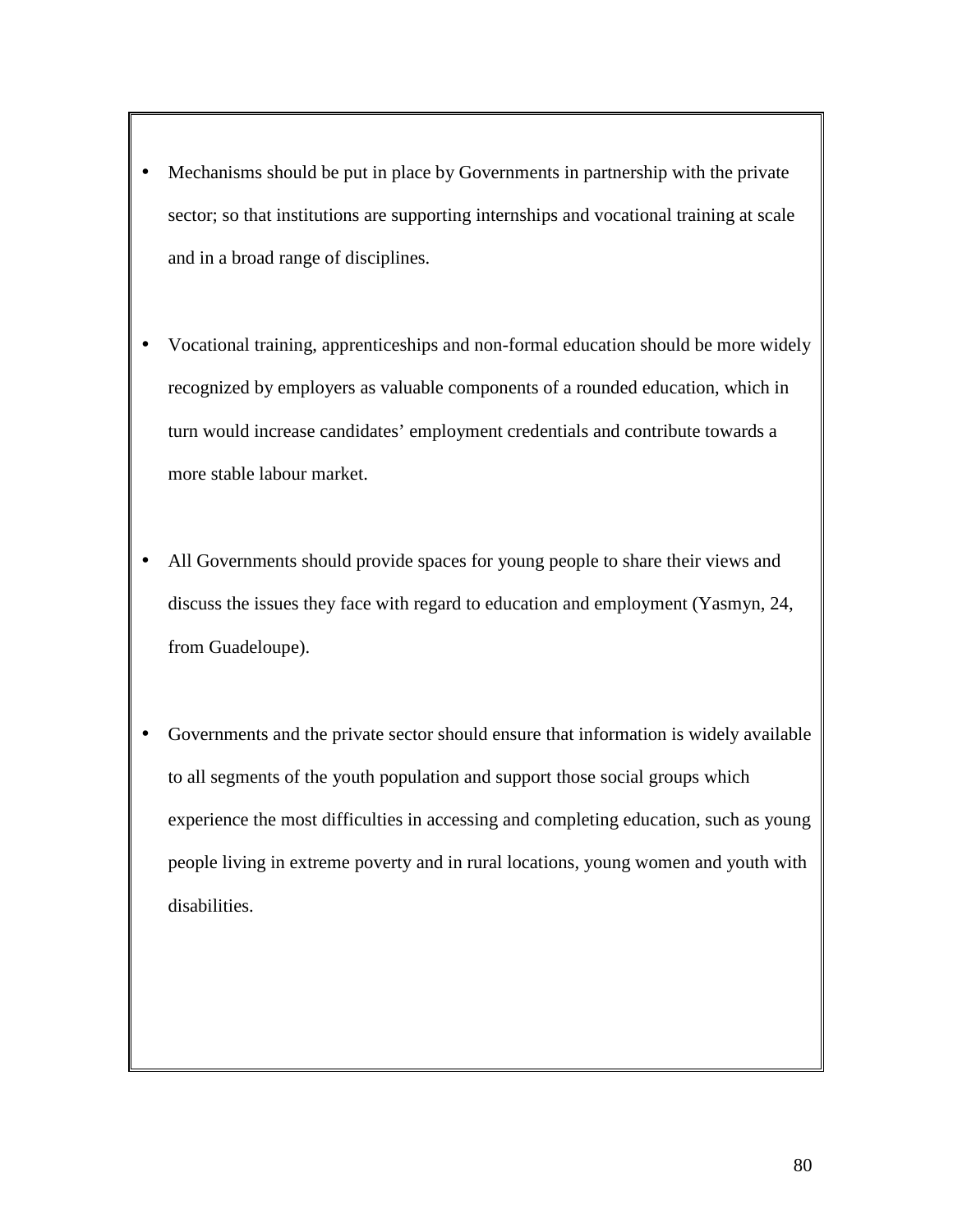• Yanira, 29, from Mexico suggested the following:

"1) I recommend that before graduating from university, the Government should assist with internship programmes at prestigious companies, whereby youth can acquire responsibilities and increase their competitive qualities.

 2) According to the labour market, the Government should create a fund to train young leaders in all of the main national educational institutions. They would promote the scheme internationally as well.

 3) Design a strategy between Governments and students, in which young people demonstrate their capabilities through community service, applying their knowledge in other countries, and empowering them to develop their team skills – preparing them for a working life."

## Final insights…

Jelena, a participant at the X Central European Initiative Youth Forum, held in November 2010 (in Montenegro), informed us of the Forum's recommendations relating to education and employment of young people. "The recommendations are based on the needs, experiences and good practices of Central European countries that were represented at the Forum."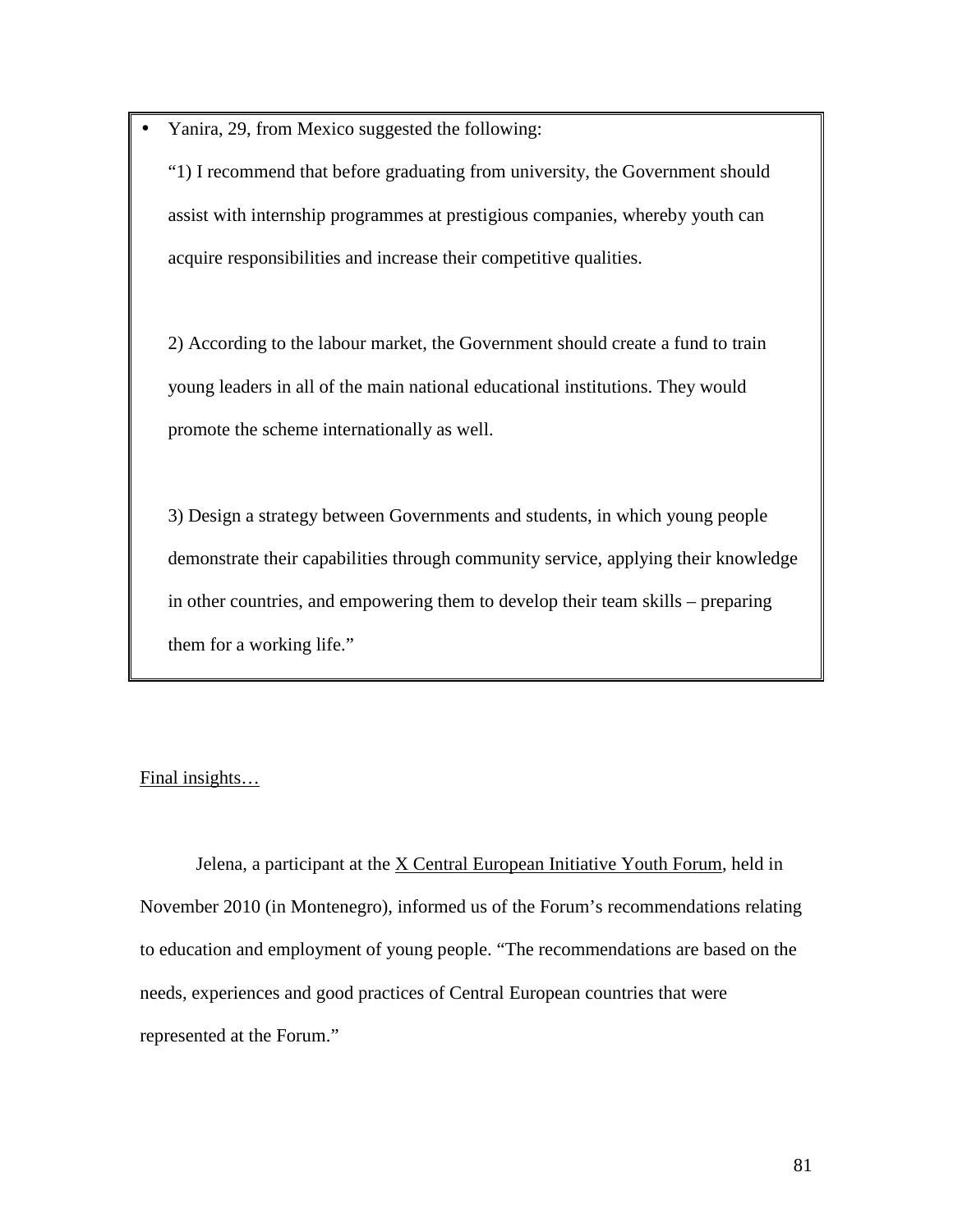The outcome recommendations focus on "Strengthening instruments and programmes for the successful entry of youth into the labour market" and include (X Central European Initiative, 2010):

- Provide entrepreneurship learning in schools
- Provide opportunities for young people starting a business (loans, training, subsidies)
- Provide extensive and continuous analysis of market needs
- Provide education and training programmes that are tailored to market needs
- Provide social and economic integration of early school leavers/drop-outs
- Strengthen and promote the use of information centres and career counselling
- Promote volunteering as an excellent way of gaining knowledge, skills and competencies, and incentives for professional mobility
- Provide recognition and quality assurance in education and training
- Raise awareness of employers about the importance of non-formal education
- Increase visibility of youth in communities, promote and encourage the proactive role of youth

 In addition to the Youth Forum above, the International Trade Union Confederation in Berlin organized an open space forum, entitled "Decent work for youth - lost in globalization?" in October 2011. More than 80 young people from 25 countries took part. Ivan, 26, with the Youth Section of the Union of Autonomous Trade Unions of Croatia, informed us that: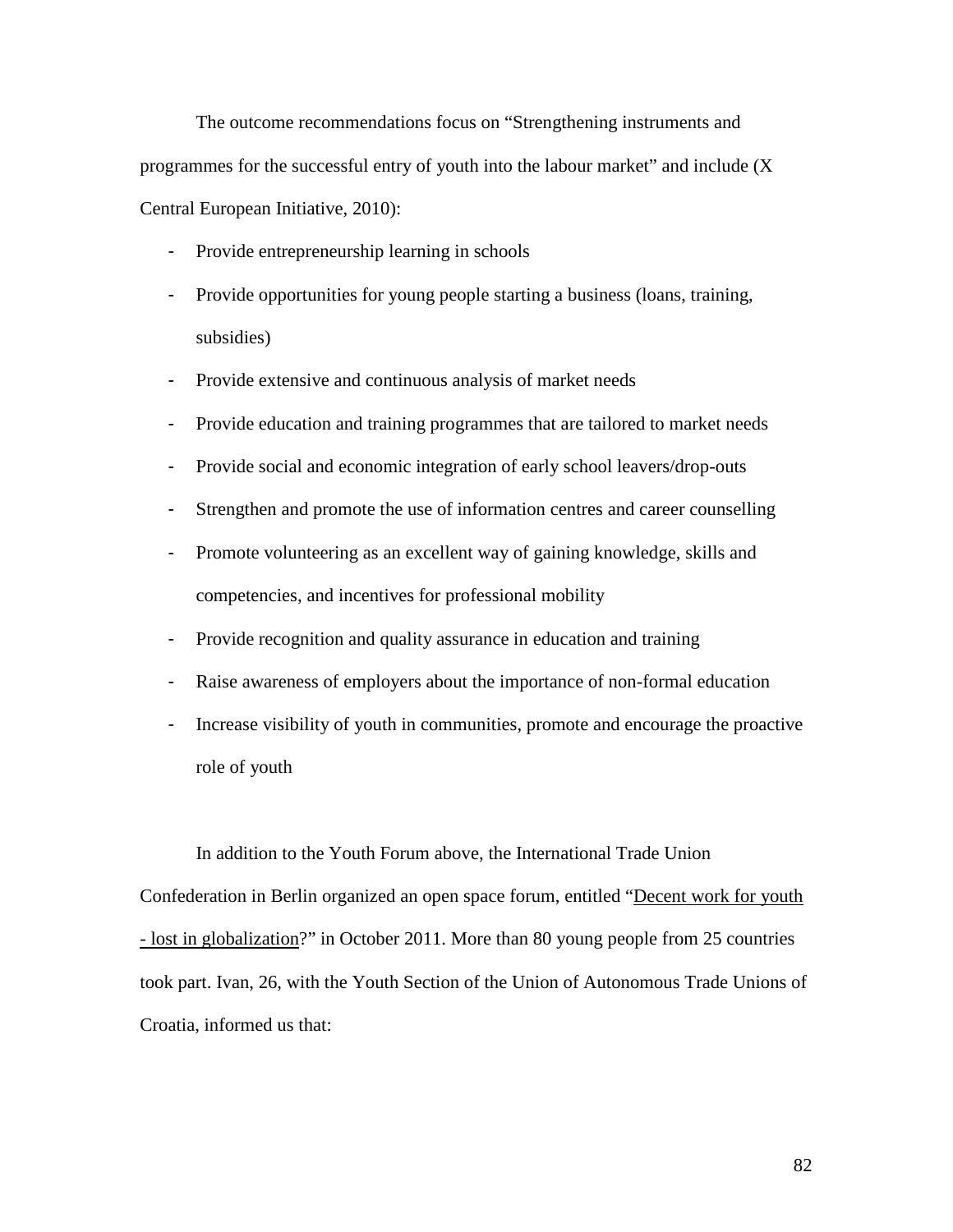"Upon completion of the international conference, participants signed an open letter, called 'Young trade unionists call for action on youth employment at the International Labour Conference 2012,' which will be referred to the International Labour Organization, the International Trade Union Confederation and other trade union organizations around the world."

## **Chapter conclusions…**

With regard to youth transitions from education into the work place, some key themes emerged from week II. These were:

Many higher education systems and institutions around the world are still insufficiently tailored and aligned to the practical and dynamic needs of the labour market. As Ivan, 26, from Croatia eloquently stated, "academic institutions are focused too much on theoretical learning, and not enough on practical skills." All types of higher education, including formal, non-formal and informal are essential tools for young people to succeed in the labour market.

Developing leadership qualities among diverse youth is vital if innovative solutions to job scarcity are to be found at scale. Not only are such qualities (often associated with life skills, such as problem-solving and critical and creative thinking) empowering on a personal level, but they are also coping mechanisms for young people during difficult economic, social and political times. Hikmat, 21, from Afghanistan reflected:

83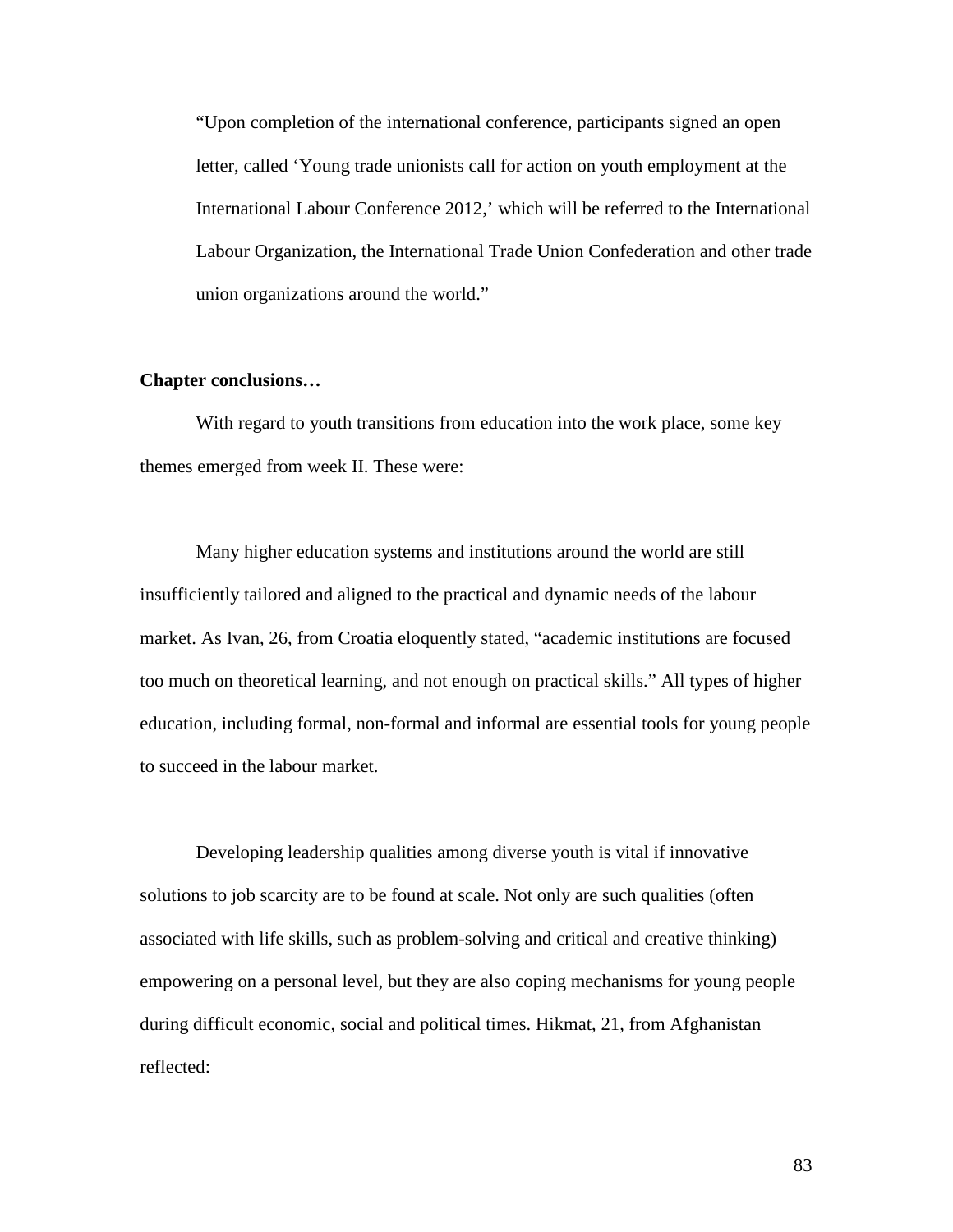"I believe that passion and commitment is the key for a strong leader to do what's right and the best for their country folk or followers. In my opinion, a great leader doesn't need to be reminded of what to do, instead [s/]he shows excellence in what [s/]he does, such that [s/]he walks what [s/]he talks."

Encouraging the capacity of youth to be proactive is vital during challenging times. Hira, 23, from Pakistan (studying in the United States) urged fellow participants to: "Check the websites of country offices of large international organizations in your own country, it always helps. Talk to people and be very proactive. That's my advice for all the young people! At this age, we expect that everything would come to us easily, but no one gets it until they put in an effort!"

Internships and volunteering can offer young people opportunities to develop their life skills and help increase their chances of finding a job. Furthermore they may even contribute towards youth supporting peer learning, such as young entrepreneurs like Janine, from South Africa, who told us:

"I am working on a concept that is looking to place young college and university grad[uate]s in projects that give them real experience. Not internships where they get coffee and update lists. There are internship opportunities available, but they are heavily centred around the areas of engineering, [information technology] IT, finance and law. I want to begin with the areas of grad[uate]s from the marketing, communications and digital sectors. I also want to start a platform for volunteering for youth, an area with tremendous opportunities."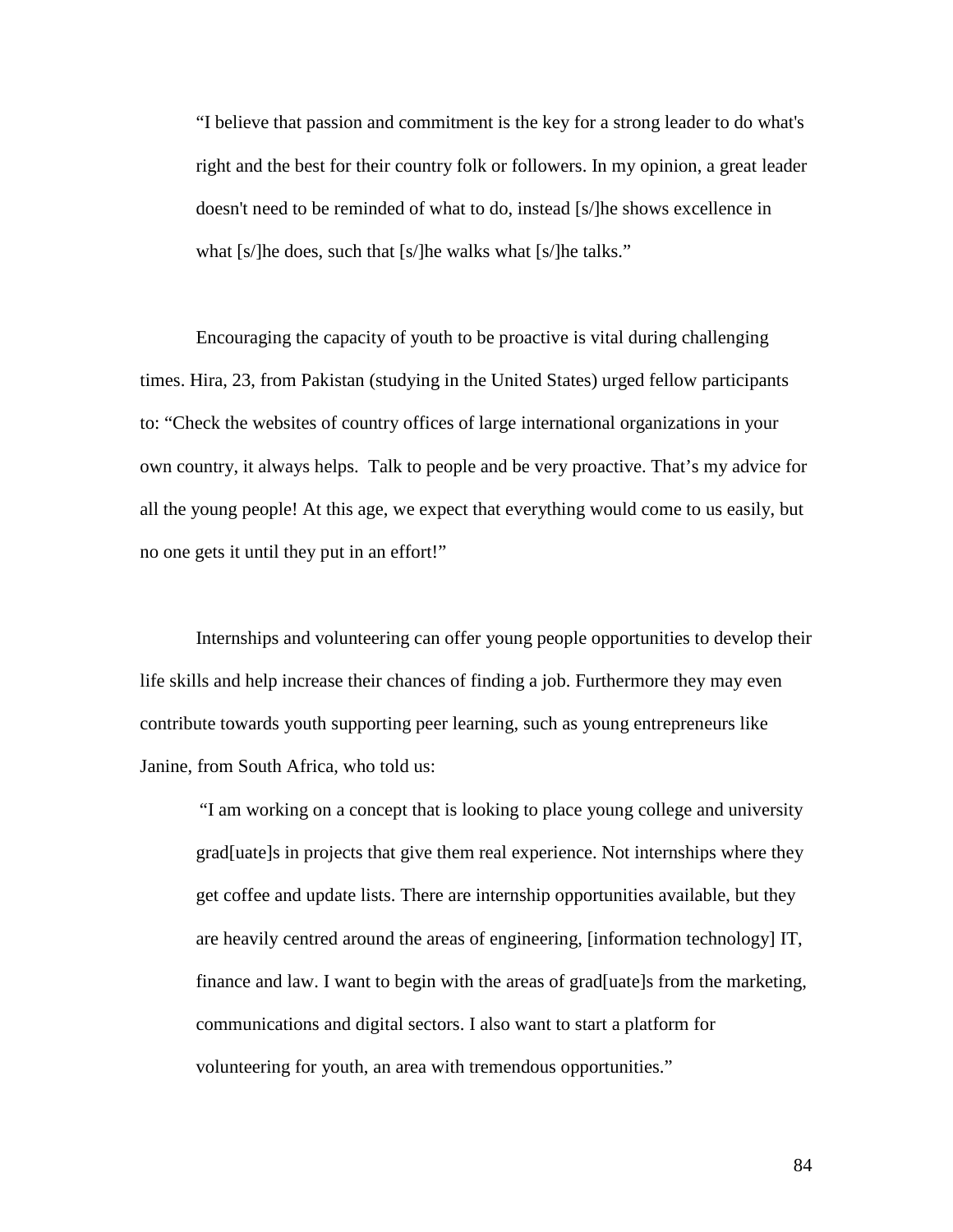For more comments on entrepreneurship, see chapter IV.

But the question remains…how can we meet the aspirations of young people? The e4e - Education for Employment: Realizing Arab Youth Potential vimeo clip suggests some of the linkages between education and future employment. Steffi, 29, remarked on the e-discussion platform after watching the clip that:

"The e4e education for employment initiative could not have come at a better time, as it addresses problems that go beyond the Arab World. Youth unemployment remains one of the biggest challenges in the Asia-Pacific region, where youth account for half of the region's jobless - and the skills mismatch being one part of the problem. I agree that the solution must come from a united effort among Governments, the private sector and educational institutions, but also, importantly, the trade unions and civil society actors to make sure that the rights of young workers to decent work are always part of the mix. In some cases (especially in the developed world), we have witnessed an increase in precarious employment for young people, who have often little choice but to accept whatever job they can get, so a crucial question remains - how can we not only create skills that match the labour market, but also quality jobs that match the aspirations of young people?"

Indeed, this was one of the questions debated by organizations and Heads of State at the Building Future Education MENA events in October 2011. The private sector

85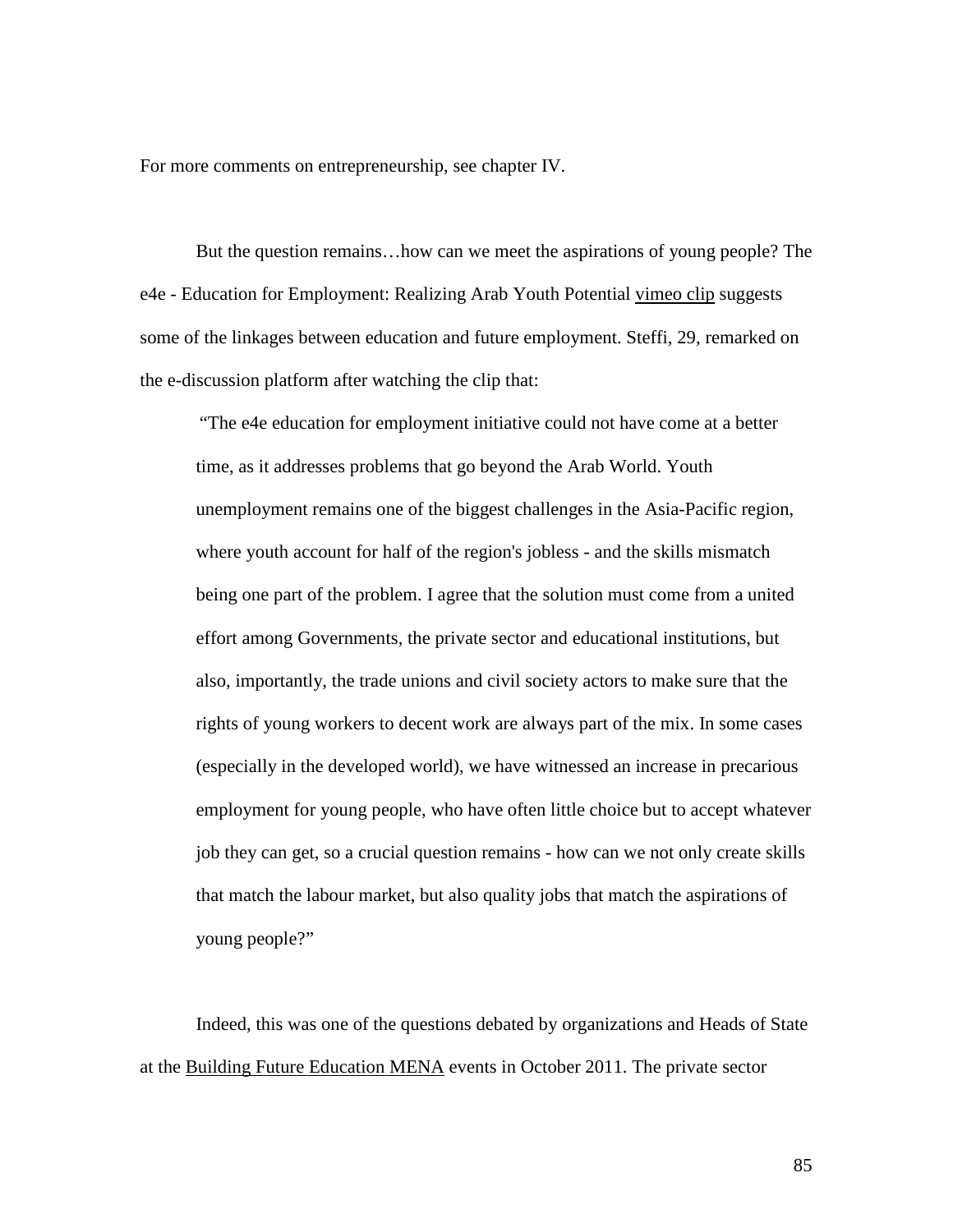certainly has a stronger role to play with regard to improving education and increasing the employment opportunities for the youth of today.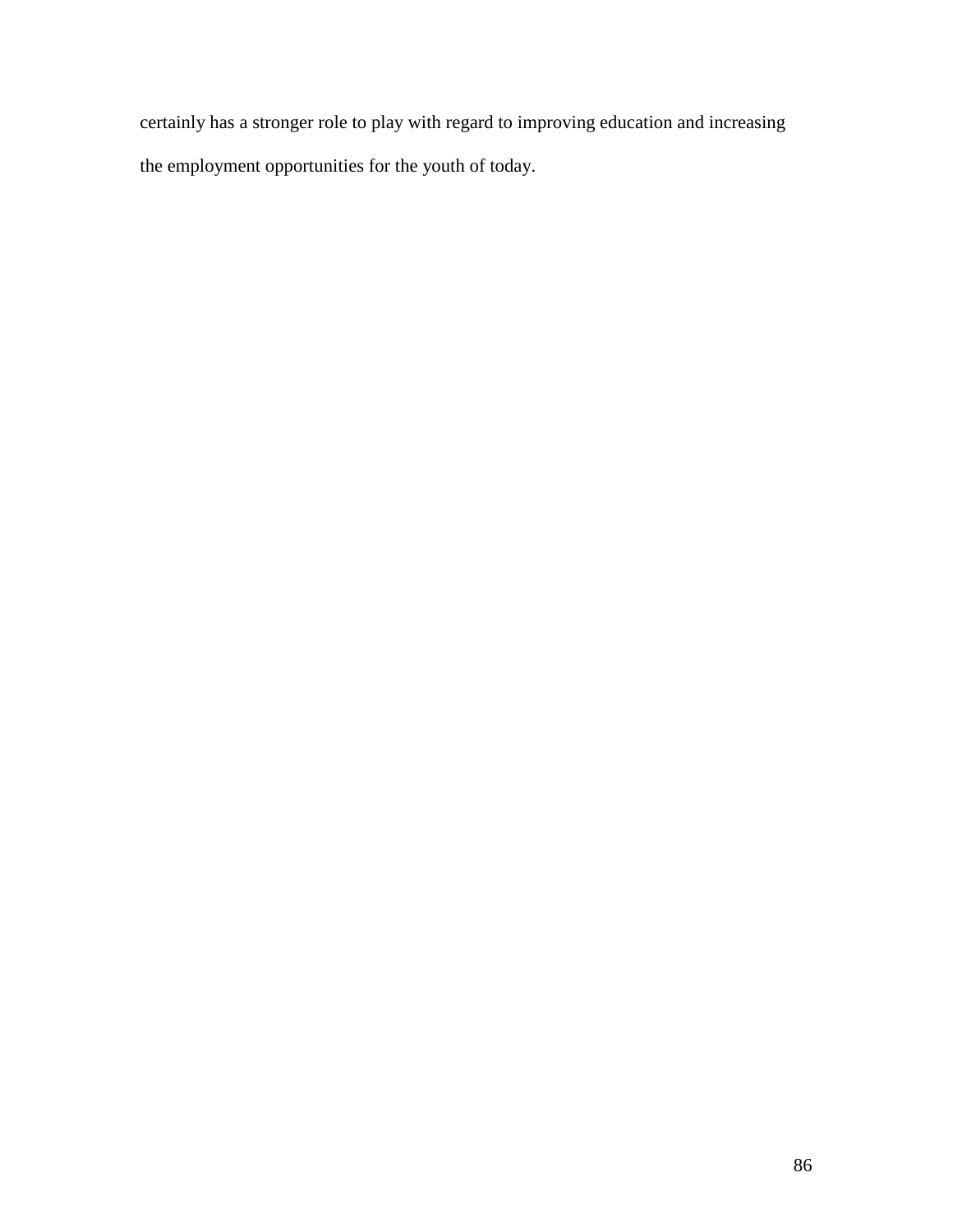#### **Case study: Loubna, 23-year-old woman from Morocco**

I am a 23-year-old female student from Morocco, majoring in finance with a minor in international studies. As required by my international studies programme, I undertook my first volunteer position for a period of one month in 2007 with a Moroccan youth-focused non-governmental organization (NGO). Later, I volunteered with several education-focused NGOs, until I started to work with an organization that deals with women's rights and family affairs, called Federation de la Ligue Démocratique pour les Droits de la Femme (FLDDF).My hard work resulted in being elected -- as the first young woman under 22 -- to the Federation's Board of Directors. What is more, I was responsible for the Federation's youth branch, whose main activities involved educating young people about current life issues and engaging them in civic life.

Through my academic programme, I participated in national and international conferences about cultural exchange, politics and the environment, and have come to understand that today's major world issue is the environment and sustainability. In fact, the climate in Morocco is changing for the worse and is having a negative impact on the country's agriculture. This year, I participated in the Rio+20 preparations by working on influencing the outcome of the United Nations Conference on Sustainable Development (Rio+20) on behalf of Moroccan youth in order to reflect their perspective on environmental changes and the action that they can take in their communities regarding sustainable development.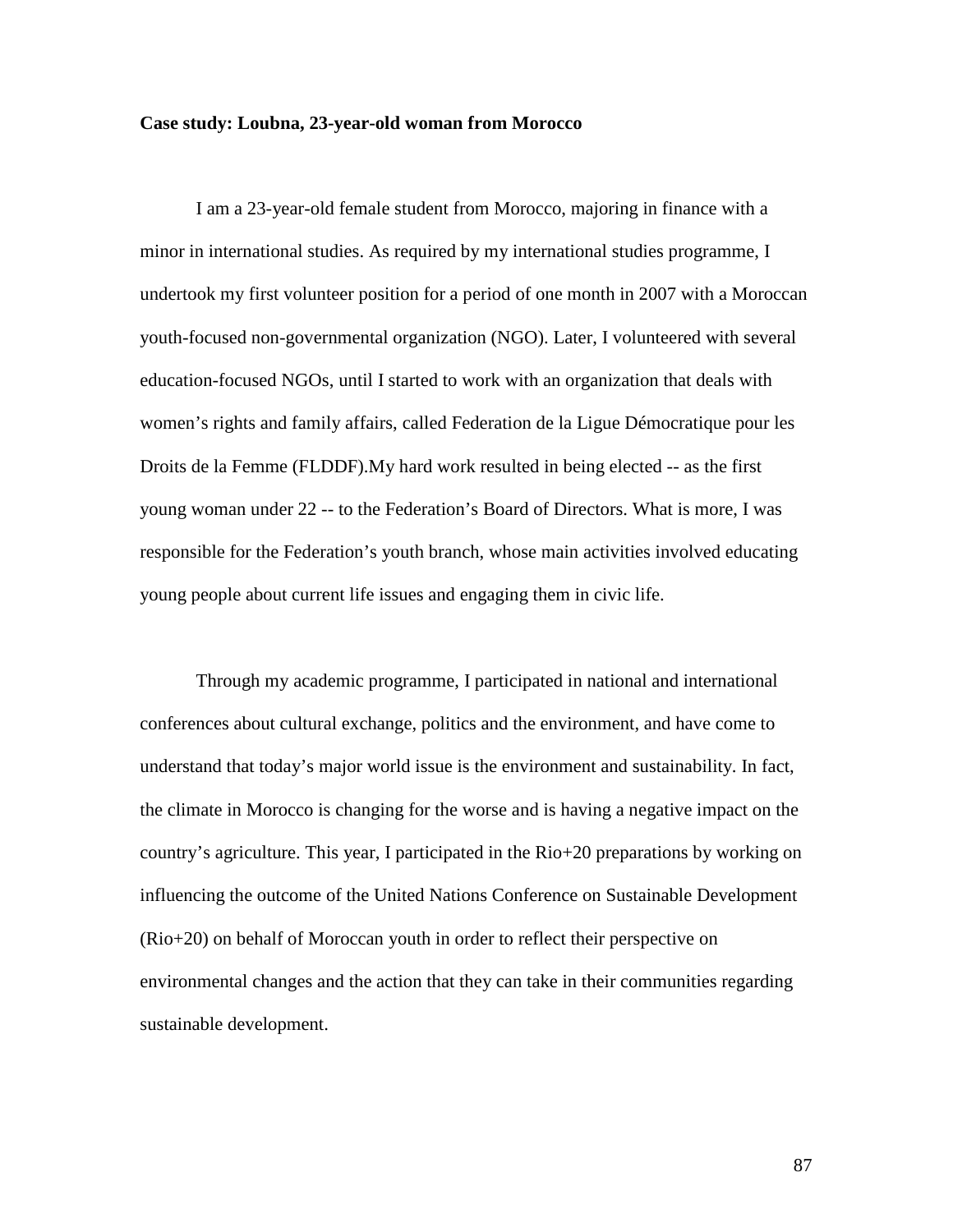My involvement with Rio+20 led me to work with the Earth Charter, where, in October 2011, I was appointed as Country Activator Focal Point in Morocco. This position has given me the opportunity to enlarge my network in the sustainability field in order to collaborate with other Country Activator Focal Points, mainly in Africa. I am now even more involved in environmental issues and am trying to link these with issues of unemployment, gender and education, focusing on rural areas where agriculture is the main source of livelihood and on green jobs. I am looking forward to making my community more aware about our environment, as it is our Earth that we live in and that will be for us and for future youth.

I am currently seeking to be a focal point on climate change for North Africa within YOUNGO (the constituency of youth NGOs participating in United Nations climate change negotiations) for the next Conference of the Parties (COP) conference. My volunteer work is providing valuable experience needed to achieve my related career goals. Volunteering with organizations helps to develop practical skills that are needed in the labour market. It also helps to learn more about today's issues and how they are related to one's own community, as well as to build strong networks with youth from around the world, so that knowledge and experience is shared.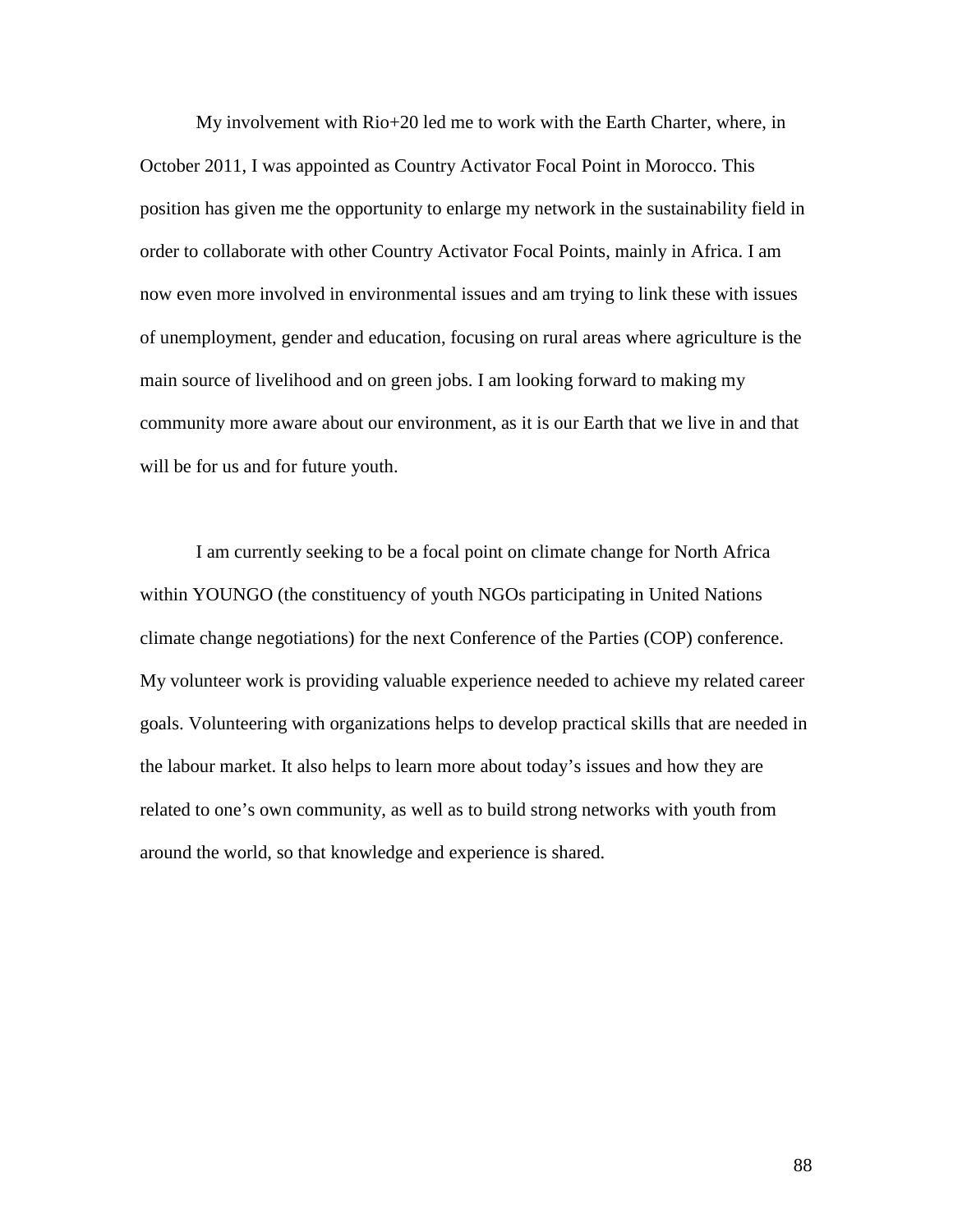# **Case study: Yasmyn, 24-year-old woman from Guadeloupe**

Born and raised in Guadeloupe (a French island in the Caribbean), the "butterfly island", I left for Paris at age 18 to pursue my dental medicine studies. Yet I soon discovered that this field was not personally fulfilling, Instead, I decided to switch to a bachelor's programme in biology, ecology and evolution. Following a deep desire to broaden my horizons and further travel, I applied to an environmental science master's degree programme in Montreal, Canada. A few months later, I settled in Montreal, a small, peaceful and stress-free city that I love!

#### **Finding an internship: Believe in yourself as strongly as you ever have!**

In October 2011, the time arrived for students to find an internship. My interest was in the national and international environmental institutions located in Montreal. What does finding an internship entail? Is it convincing a recruiter that you are the student s/he is looking for? But…how? By drawing on your professional experiences, regardless of their number; your personality traits, such as flexibility, efficiency, productivity, versatility and creativity; and your skills. This seemed very difficult for me, as I had been in the environmental field for just under two years, and had had only one internship experience.

Another problem I had to confront was that, here in Canada, foreign students are in competition with Canadian citizens. Even if you have the best profile, your immigration status might lose you a job to a citizen.

89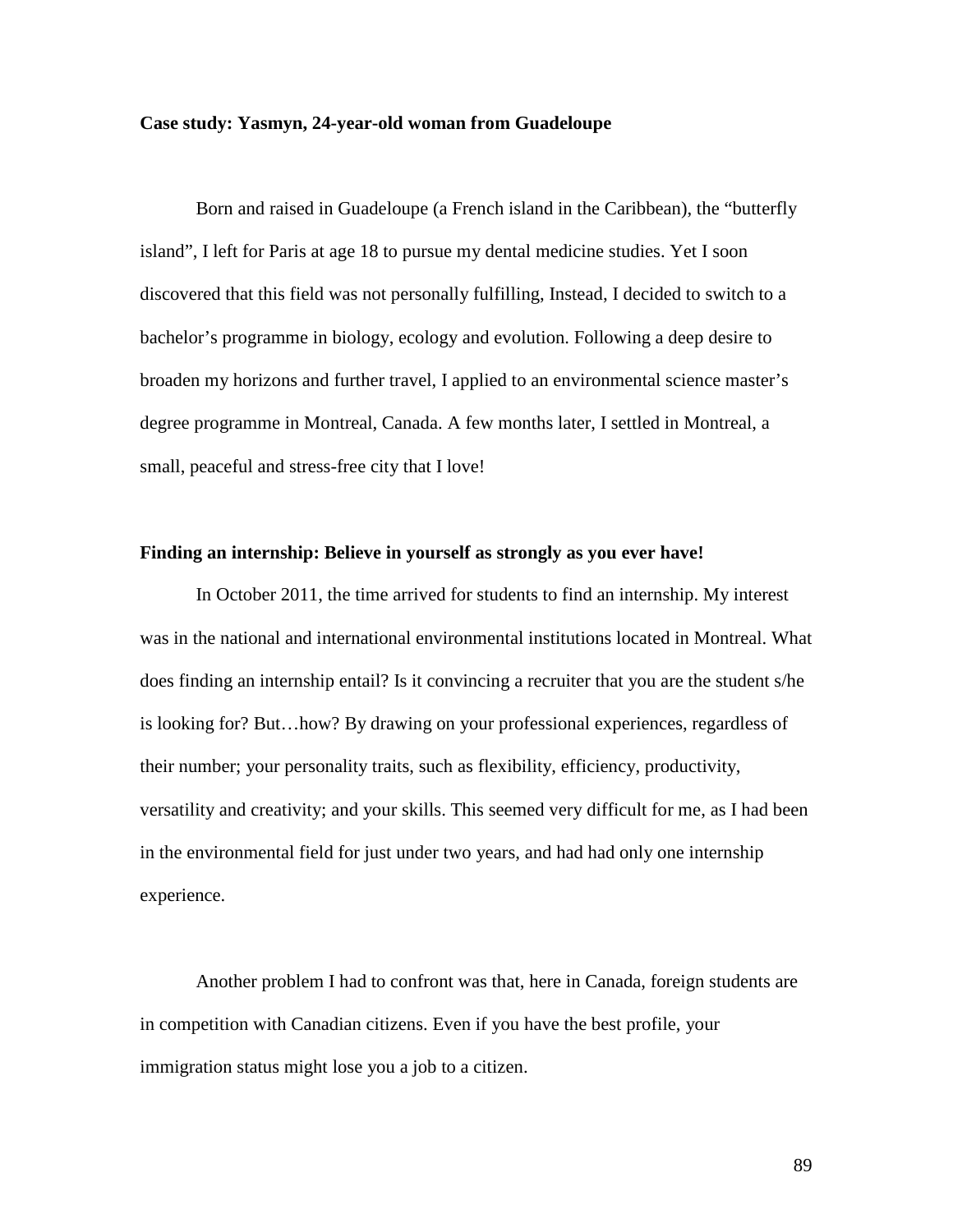Compared to other students, I was feeling under qualified and inadequate. I did not know how to persuade recruiters to choose me and to trust in me if I did not do so myself.

Two interviews later, I had still not found an internship. As I pondered the situation, buoyed by chocolate, I realized that, in fact, fear was holding me back from achieving my personal goals.

In early December 2011, when I was interviewed for the third time, I decided to remain relaxed, and to put the immigration issue out of my mind.

A couple of weeks later, I was pleasantly surprised to learn that the Ministry of Environment of Quebec selected me as the new intern for its Environmental Evaluation Department's office for renewable energy.

This experience has taught me that you have to believe strongly in yourself and remain persistent in the face of barriers. When you equip yourself with the right tools, you can achieve your dreams and succeed in life. Fear only makes us weaker, so never give up hope. And above all, love yourself and stay positive!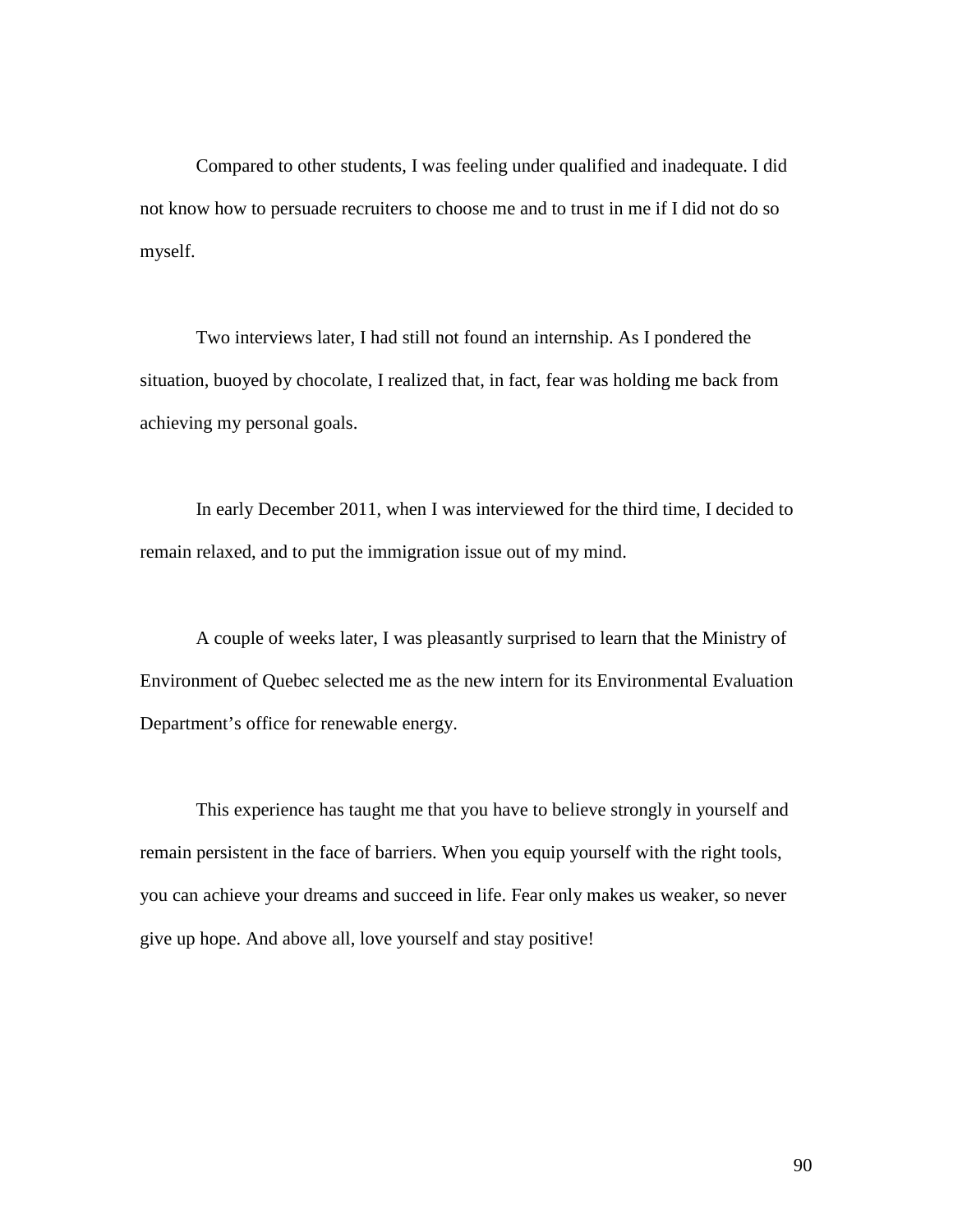## **Additional resources**

International Labour Organization (2008). Apprenticeships in the informal economy in Africa. Workshop report, Geneva, 3-4 May 2007. *Employment Sector: Employment Report*, No. 1. Geneva: International Labour Office*.* Available from http://www.ilo.org/public/english/employment/download/report/report1.pdf

Morrison, Andrew, and Shwetlena Sabarwal (2008). The economic participation of adolescent girls and young women: why does it matter? *PREMnotes Gender*, No. 128 (December). Washington, D.C.: World Bank. Available from http://siteresources.worldbank.org/INTGENDER/Resources/morrison\_sabarwal08.pdf

United Nations Development Group-Millennium Development Goals Network (2011). Report of the e-discussion on education: closing the gap, held from 1 February to 4 March 2011 as part of preparation for the United Nations Economic and Social Council's 2011 Annual Ministerial Review on education.

United Nations, Entity for Gender Equality and the Empowerment of Women (2010). Report on the online discussion on gender, education and employment, 7-20 July 2010. Unpublished paper. Available from

http://www.un.org/womenwatch/daw/csw/csw55/onlinediscussion3.html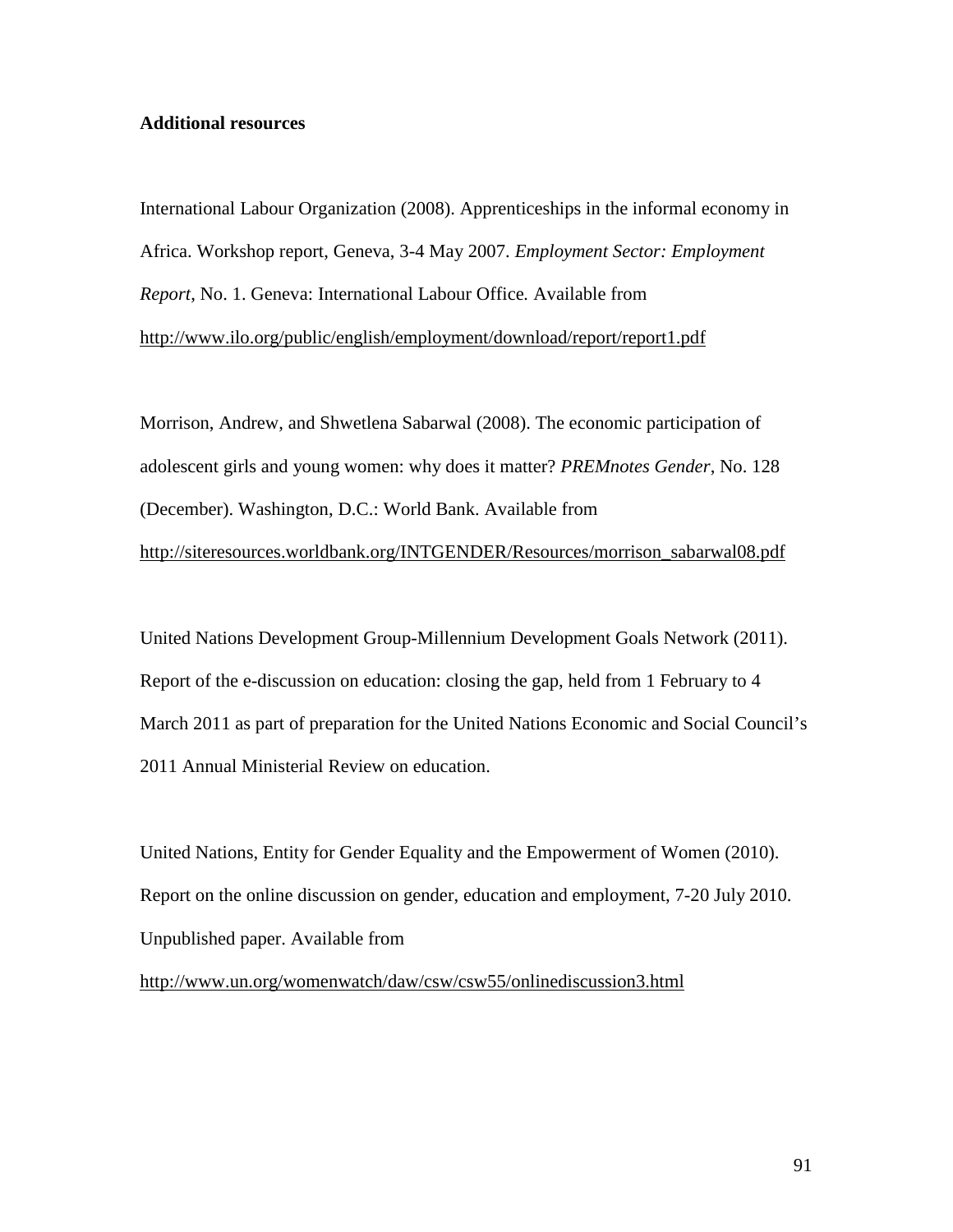Young Workers' Blog (2011). Available from

http://www.itfglobal.org/youngworkersblog/

Youth Employment Network (2007). The time for youth is now. Youth Employment

Network Brochure. Available from

http://www.ilo.org/public/english/employment/yen/downloads/brochure/brochure.pdf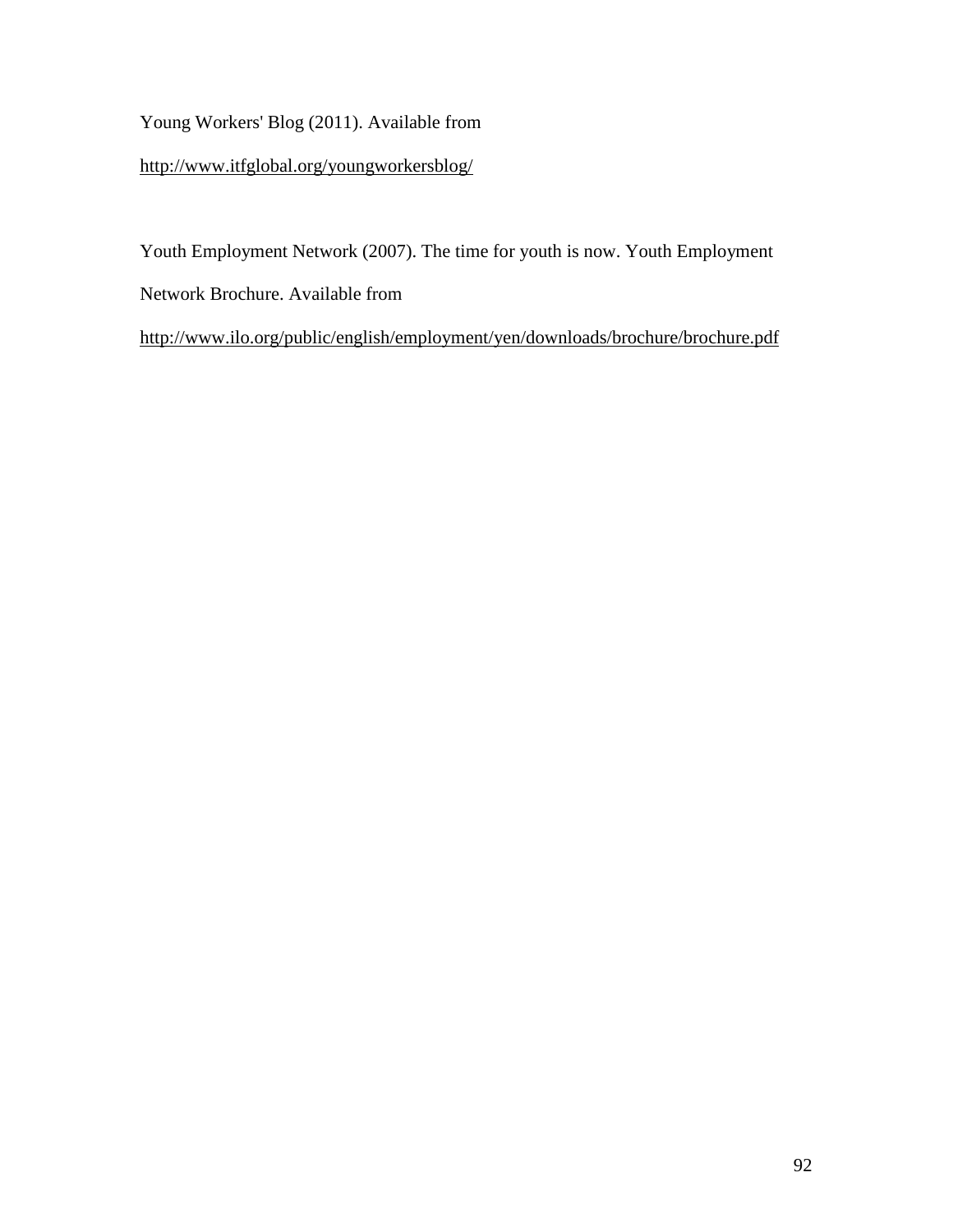# **Chapter III: Looking for a Job**

<u>.</u>

## **An emerging picture: the increasing length of youth job searches**

 Recent statistics on youth employment present a gloomy state of affairs for today's young people. In most developed economies, the long-term unemployment rates of youth significantly surpass those of adults. For example, in Italy, the gap between the youth and adult long-term unemployment rates is shocking: youth are three times more likely than adults to be unemployed for at least one year (International Labour Organization, 2011b, pp. 2-3).

Of particular concern is the increasing length of job searches, which is not only leading to severe frustration and the disillusionment of young people, but also to increasing numbers falling out of the labour force entirely. The International Labour Organization recently reported that:

"In 56 countries for which comparable monthly/quarterly data were available, the youth labour force expanded by far less during the crisis than would be expected: …there were 2.6 million fewer youth in the labour market in 2010 than expected based on longer-term (pre-crisis) trends" (ibid., p.  $2)^6$ .

These are precarious times for many young people across the globe. However, within this uncertain climate, there is growing political will to address youth development issues. Since the Africa Commission's seminal report, *Realizing the Potential of Africa's* 

<sup>&</sup>lt;sup>6</sup> Globally, the youth labour force participation rate decreased from 49.4 per cent in 2009 to 48.8 per cent, with the largest regional decreases in the Developed Economies & European Union and South Asia (International Labour Organization, 2011b, p. 2).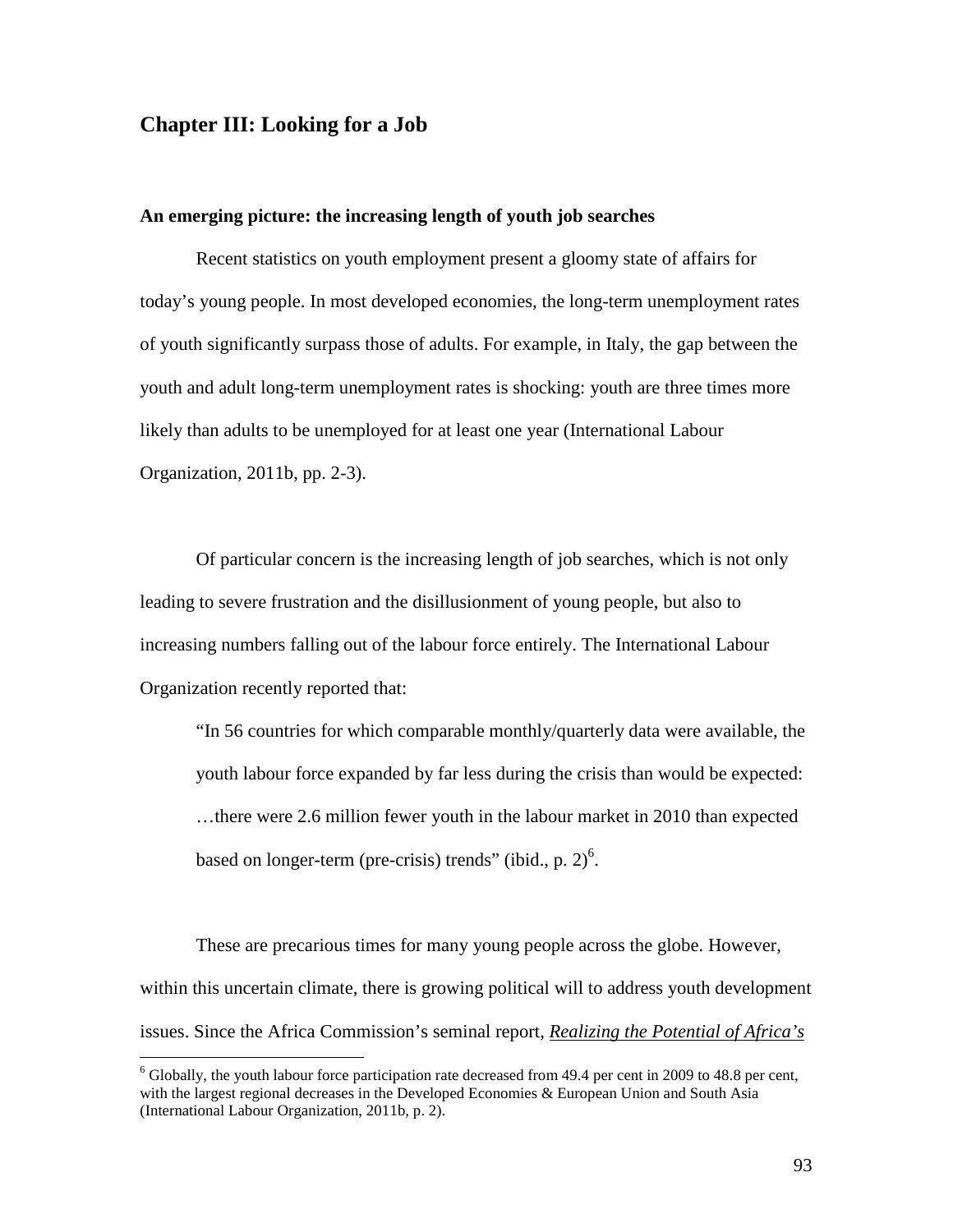*Youth* (2009), there has been increasing momentum in Africa to respond to alarming statistics: that globally, "by 2025, one out of every four young people under 25 will be from Africa" (Secretariat of the Africa Commission, 2009, p.12). This population explosion will have a dramatic knock-on effect on the labour market, where "there is a[n urgent] need to create 10 to 15 million jobs a year to absorb the huge number of young people becoming part of the African labour force" (ibid.).

Hence, since 2009, there have been several high-level policy forums that aim to tackle the growing "youth bulges" and soaring rates of youth unemployment. The High-Level Meeting of the General Assembly on Youth in 2011 emphasized the importance of youth employment, calling for targeted and integrated national youth employment policies for inclusive job creation, skills development and vocational training to meet specific labour market demands. At the 17th Ordinary African Union (AU) Summit, which was held in June-July 2011 under the theme, Accelerating Youth Empowerment for Sustainable Development, the United Nations Deputy Secretary-General, Asha-Rose Migiro, reminded Heads of State of the possibility of growing conflict associated with high youth unemployment and high population growth rates:

"If we are to bring lasting peace and sustainable development to the continent, we must empower Africa's youth…For too many young adults in Africa, this is a time of dashed hopes, frustration, and political, economic and social exclusion," said Ms. Migiro. "But there is a way for African nations to defuse the youth time bomb – by empowering youth and reaping the benefits" (United Nations, Department of Public Information, 2011).

94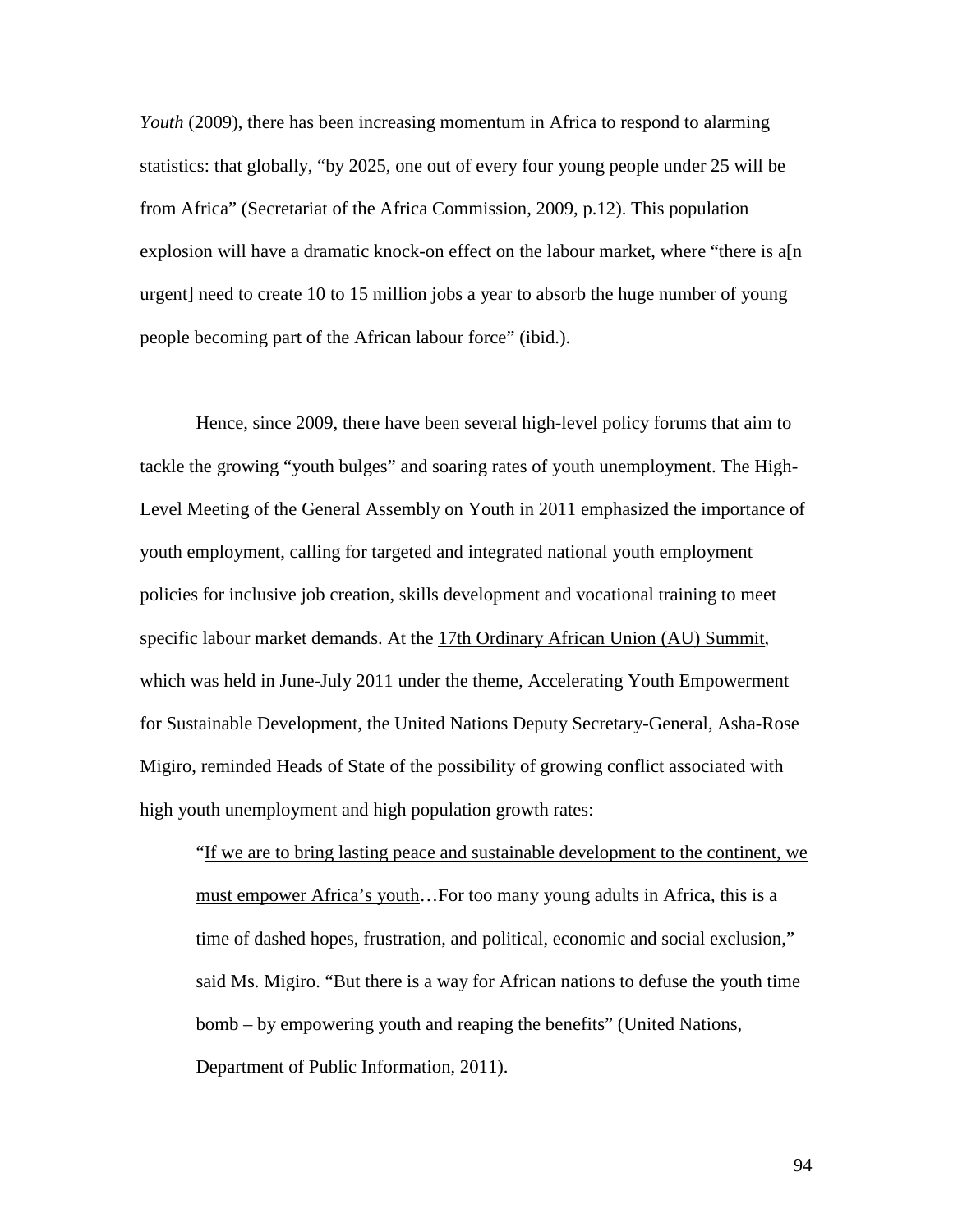At the national level, there are many complex challenges for young job seekers, which sadly often relate to socio-political factors and deep-seated exclusionary policies and practices. In January 2011, the South African Institute of Race Relations found that 51 per cent of young people between 15 and 24 are unemployed. But this statistic only scratches the surface: among those unemployed youth in South Africa, 63 per cent are young African (black South African) women, whereas this figure is only 15 per cent for young Indian (Indian South African) men. Furthermore, the youth unemployment rate varies considerably between races - it is 57 per cent among young Africans (black South Africans), 23 per cent among young Indians (Indian South Africans), and 21 per cent among young whites (white South Africans) (South African Institute of Race Relations, 2011).

This paints a disturbing picture of social inequality, not only in terms of access to decent work and job-seeking services, but also retention. While this is a particularly acute problem in South Africa, young job seekers across the globe are still excluded from the labour force based on gender, ethnicity, ability/disability and geography. Some of the participants on the e-discussion platform mentioned briefly some of these issues. However, it remains a sensitive area. How can these gross inequalities remain and still be prevalent in the year 2011?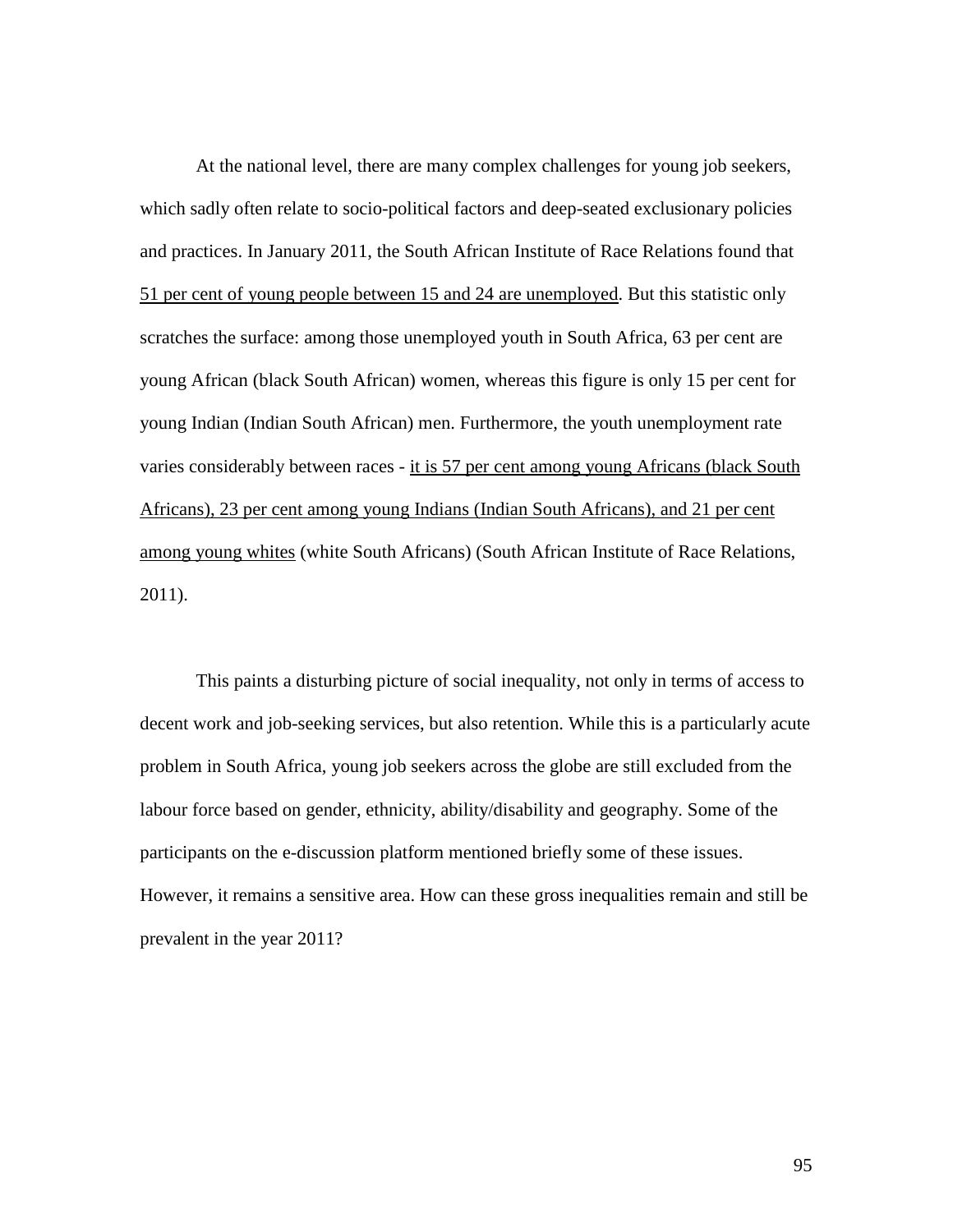# **Still searching: a globalized world doesn't necessarily mean more opportunities for growth**

During the week of 25 to 31 October, week III, the e-discussion platform was open to all to discuss the topic of "looking for a job." The e-discussion invited the views of young people aged 15 to 30<sup>7</sup>, as well as representatives of youth-led organizations. More than 310 comments were posted on the e-discussion platform by young women and men aged 16 to 30 from all corners of the world, including Nigeria, Bangladesh, the United Kingdom and the Bolivarian Republic of Venezuela. In addition to the ediscussion site, there were also postings and uploads onto the United Nations International Year of Youth Facebook page, and a live question and answer Twitter session with United Nations Youth Champion Monique Coleman.

The views conveyed throughout this chapter focus on young people's entry into the labour market. Almost all of the participants shared both positive and negative experiences of job searching. Indeed, there was no overall consensus as to whether globalization (as represented by such factors as use of information and communication technologies (ICTs) or working abroad, etc.) is, in general, favourable or not. What was made clear was that many educated young people around the globe are, as recently stated by the International Labour Organization, in "working poverty." Whereas the technical definition of being in "working poverty" is working while in a family household that lives below the poverty line (US\$1.25 a day per person), several of the participants viewed it in a broader sense: as being underemployed and/or in jobs that they don't see as

This is taking into account both the United Nations definition of youth (15- to 24-year-olds) and many local cultural contexts and understandings.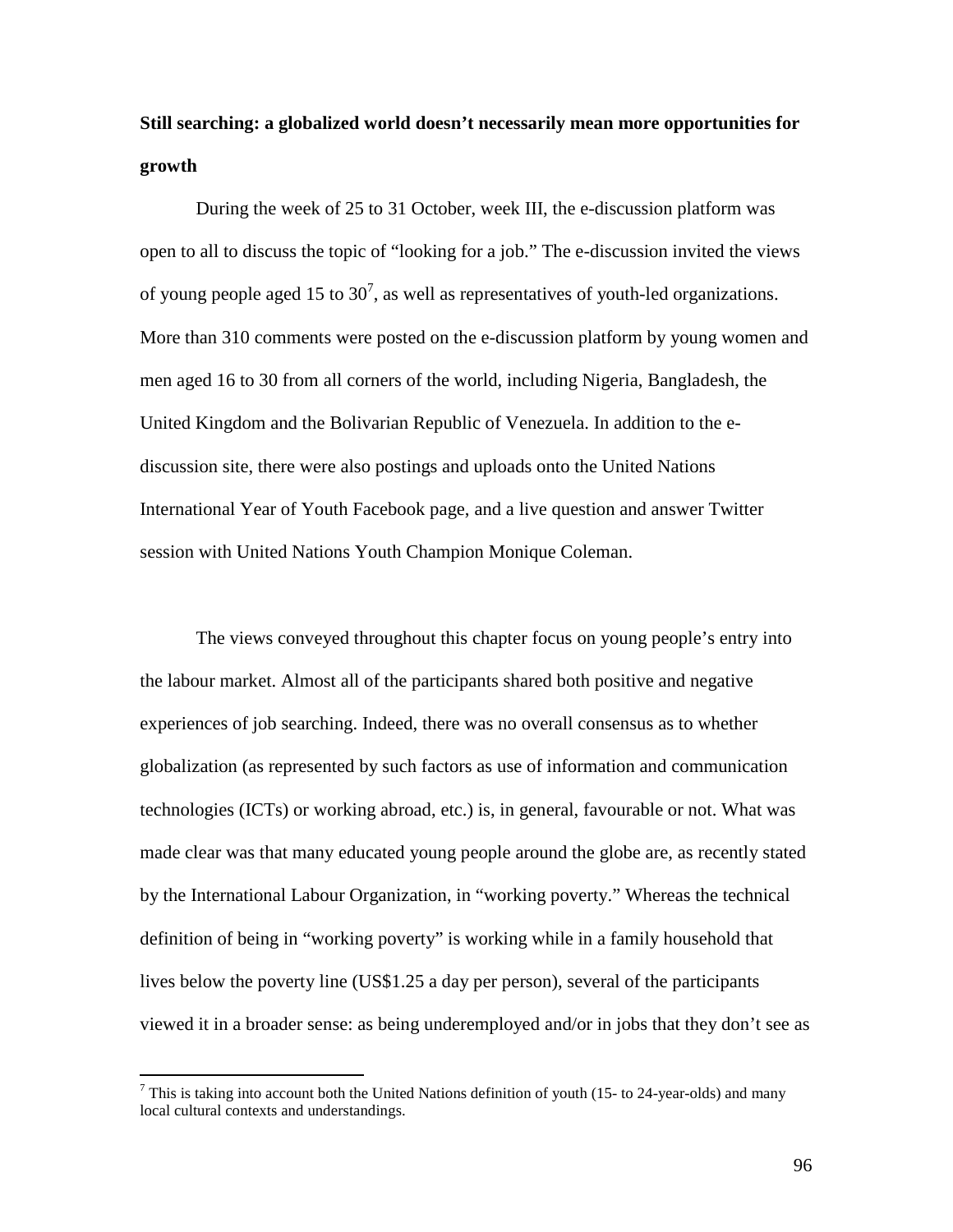having long-term prospects. Jimmy from Zambia, for example, replied that his understanding of working poverty relates to:

"…an increase in corruption and nepotism. As a result, youths cannot get jobs easily, especially through the formal channels. Youth are therefore facing working poverty because they are involved in jobs which are not in line with what they are qualified for. In addition, they are often exploited through internships which are not well remunerated."

 Despite this, many of the participants remained hopeful. As Nduta, a student at the University of KwaZulu-Natal in Durban, South Africa, exclaimed: the secret to getting that dream job is to "start small and grow, learn and acquire skills as you progress." We now turn to some of the most perceptive comments shared:

# *What young people say:*

**In your country, what kinds of job guidance initiatives (organizations and resources) exist?** 

The main initiatives reported by participants included:

• Business and social networks (both informal and formal).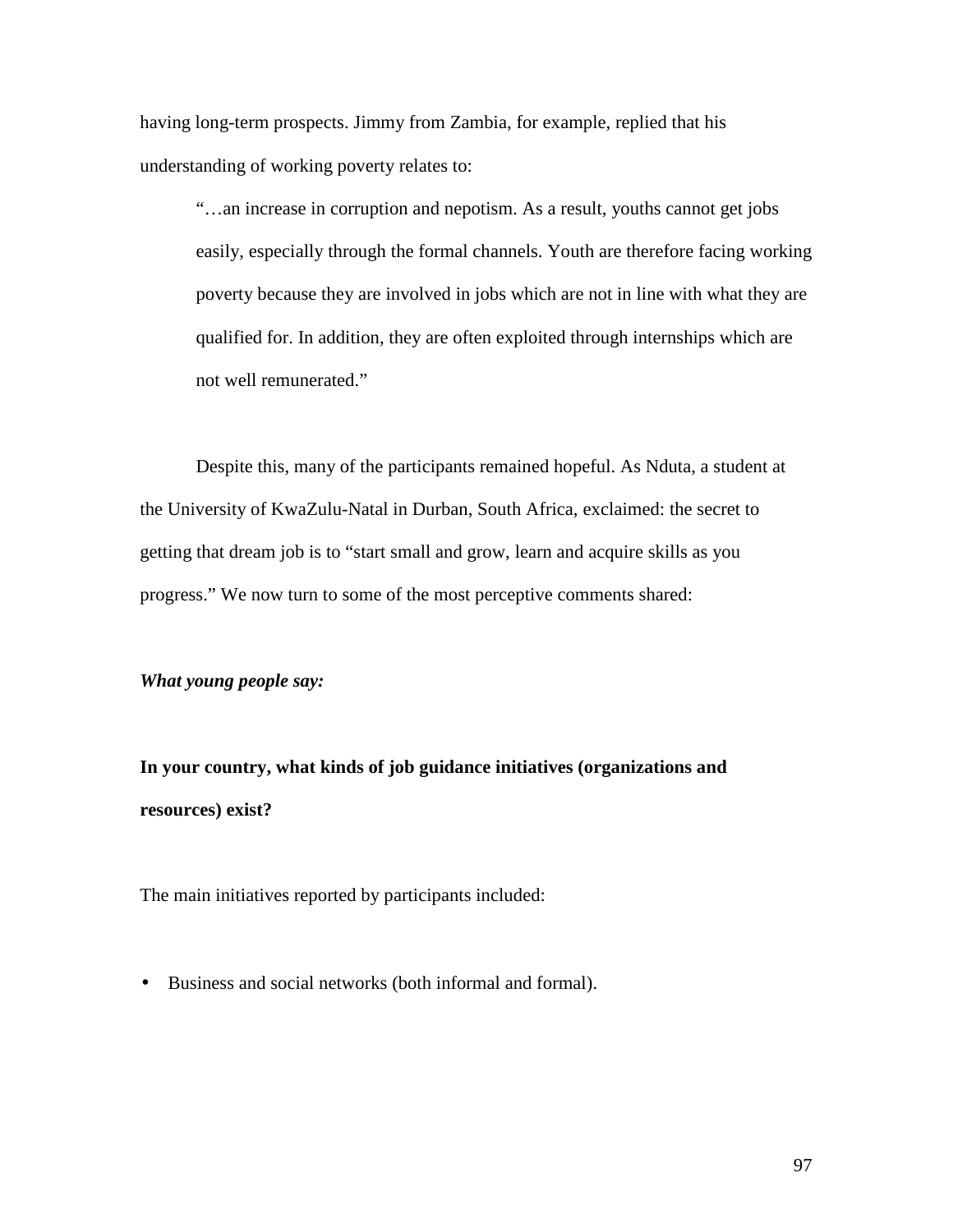- Youth-focused organizations. For example, Solomon from Ghana, who works with Global Youth Innovation Network (GYIN), explained how GYIN has created an online network where youth can meet and share knowledge and experiences. For him, this has meant, "as an entrepreneur managing a startup company, providing professional [information technology] IT services to farmers in Ghana, [and] the business networks has been most beneficial."
- Career fairs or annual graduate recruitment programmes especially at universities and colleges. Career fairs seem to be taking place at many universities, as mentioned by Preneshni, 22, a South African student. However, she also pointed out that "there is often a small spectrum of businesses coming to these fairs, something that might only make them relevant to a limited number of students."
- Internships which were found to assist young people with decision-making on career paths. Inger (in her mid 20s) from South Africa recommended making work experience compulsory for high school students, in order to help them choose the right career path.
- Assistance with CV/resume and cover letter writing, and use of social media tools. An example of the provision of these was online recruitment agencies, which helped Germaine, a female in her mid-20s from South Africa, to get a job.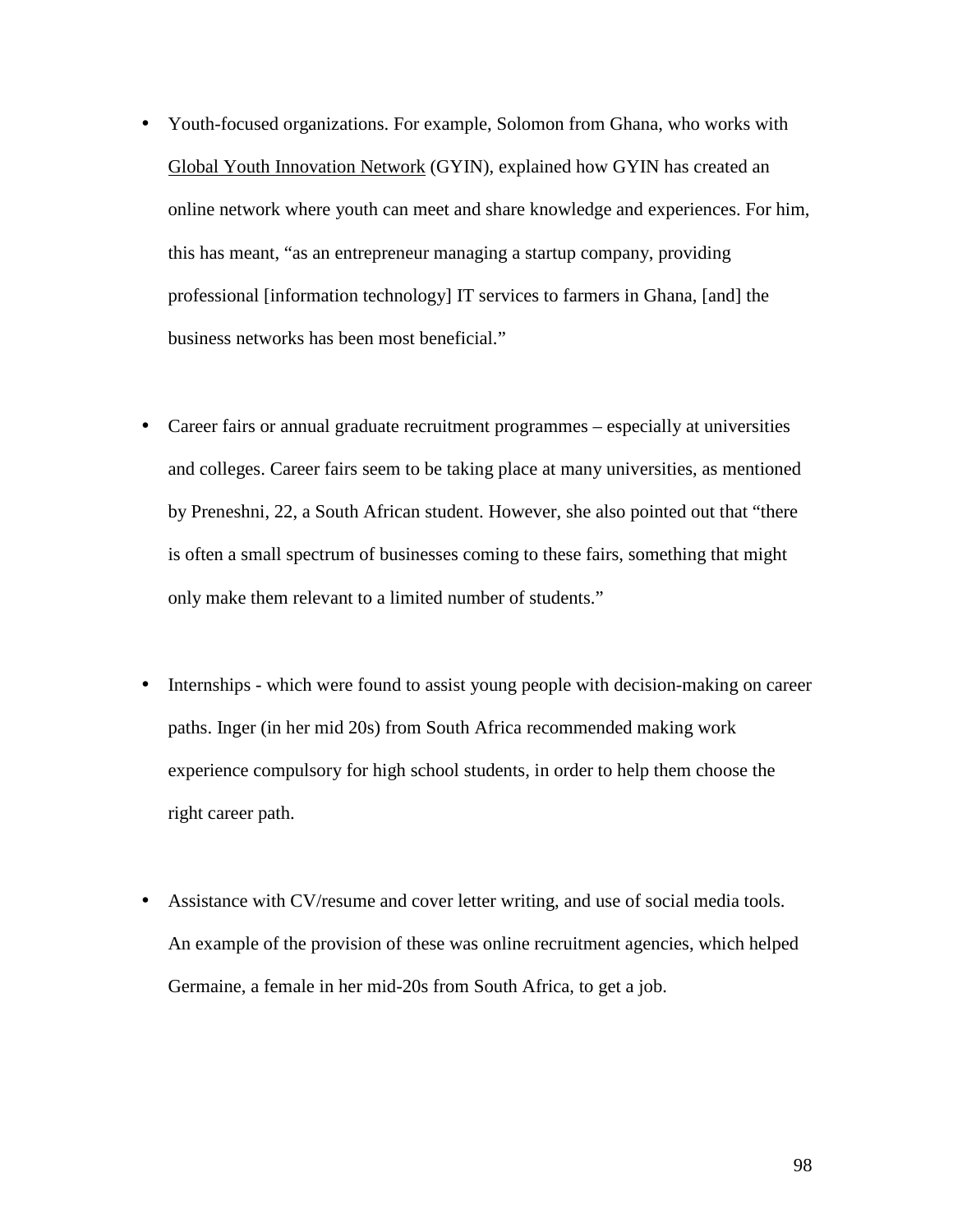• Finally, Mitch (a young lecturer at the University of KwaZulu-Natal, South Africa) suggested that, "it is not the responsibility of educational institutions to train students in job hunting," rather these institutions should facilitate the development of skills that are more suited for job hunting so that quality education provides a solid foundation for the transition from academic work into a job. This was certainly thought-provoking!

# **Tweet corner**

Below is a selection of some of the tweets from week III…

RT @UNpYouth: [networking skills can be useful…how you interact/relate w/ people can be the advantage that sets you apart]#youthjobs http://t.co/TFea94Ow

RT @UNpYouth: [You r always asked to have 2-4 years work experience, where r young ppl supp. 2 get this experience from?] http://t.co/TFea94Ow#youthjobs

## **In your experience, what have you used and what was the most helpful?**

• Several of the participants from both the Asian and African regions found that business and social networks (informal and formal) were the most useful source of career guidance. This included membership in youth networks which use online resources, such as Globcal, Connect African Development and opportunitiesforyouth.org.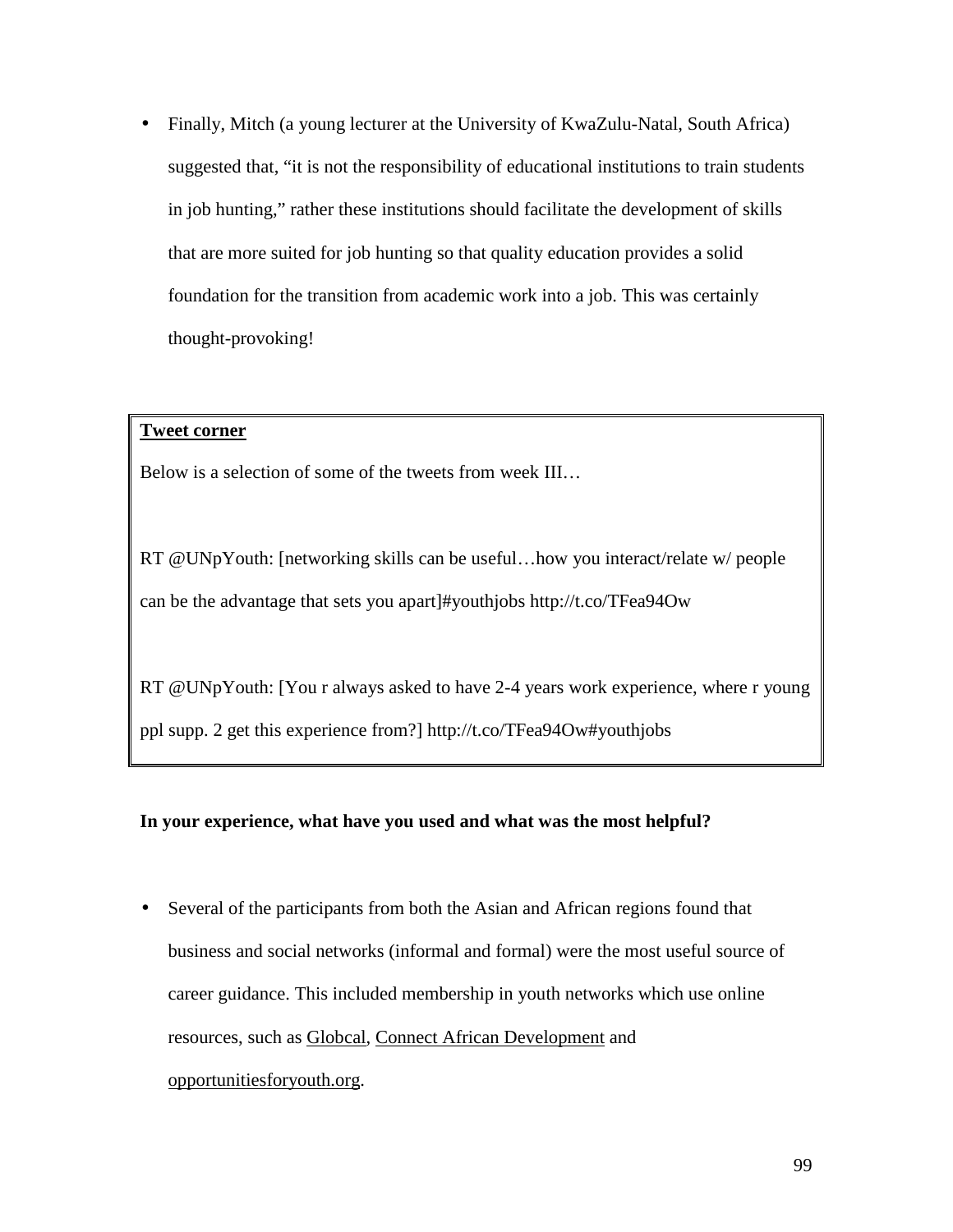- In general, participants were positive about using social media in job searches, but a few also mentioned that there were challenges to be overcome; namely, not having the desired qualifications. Hikmat, 21, from Afghanistan and a member of Peshawar Youth Organization explained his experiences: "social media helped me access new jobs, although I was not eligible for any of them because of the request for work experience and a Master's Degree." Similarly, Seabe, 23, from Botswana confirmed this: "apart from internships, fresh graduates are finding it difficult to find employment. This is because often companies advertise job positions for candidates with 3 years [experience] and above."
- Most participants also spoke about internships (paid or unpaid) as being a very useful form of job guidance. Ayshah, 26, from Kenya shared her experience: "…when [I] was an intern I used that opportunity to expand my network and ...market myself, especially when I was told to represent the organization in general – and it helped a lot, because by the end of the internship I left a legacy!"
- Finally, many of our young participants mentioned that the most helpful approach for job searching is to maintain a positive outlook, including self-motivation and perseverance. Inger (a Swede studying in South Africa) explained how a combination of social networks and personal resources helped her secure her current job: "I am a strong believer in social networking, and I think it can be very effective in learning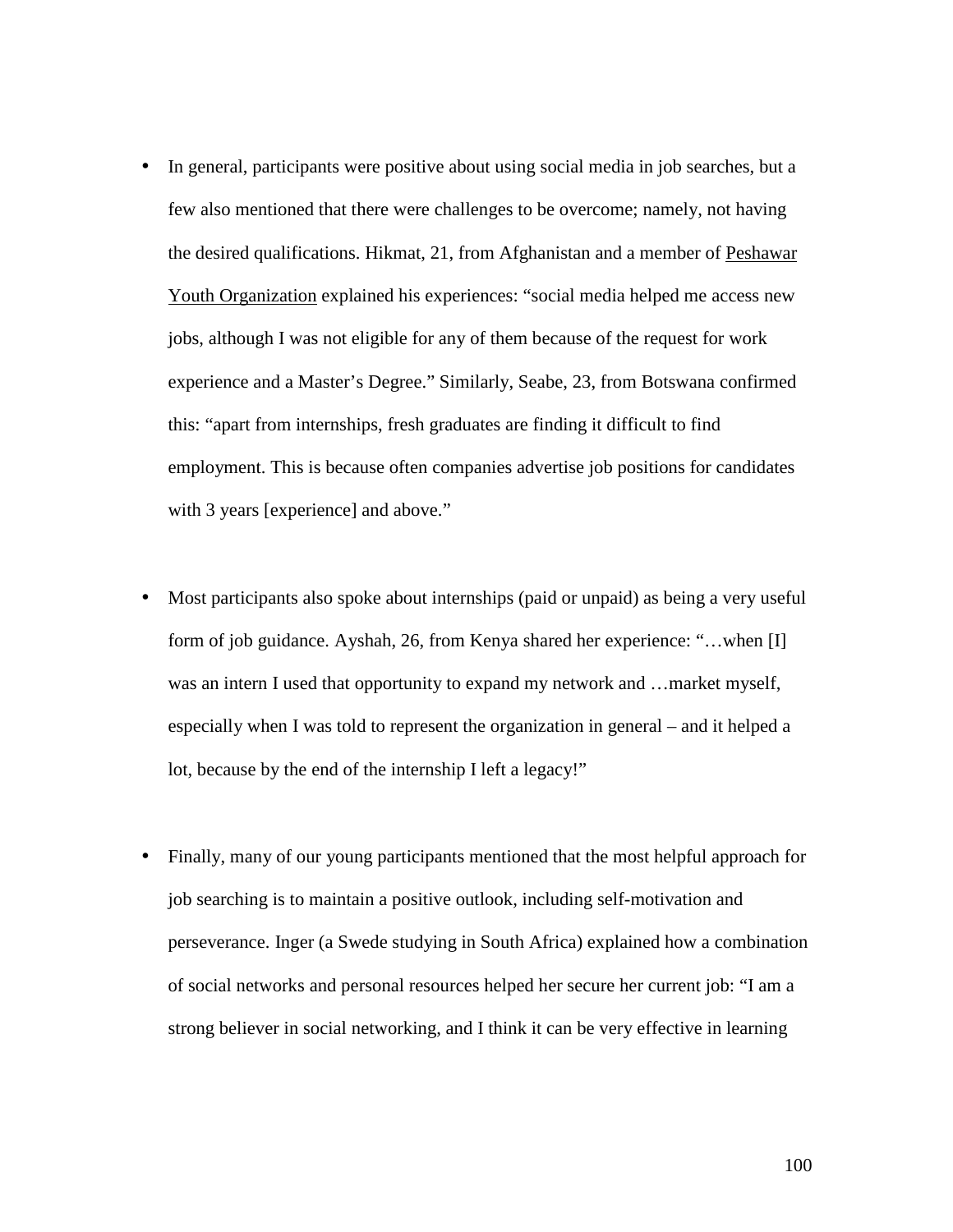more about employment opportunities that exist. I got my current job after debating with my now boss in a Master's class!"

## **How did you access / secure your first job?**

- The e-discussion revealed that it took participants varying lengths of time to get their first job. It took Nduta, a student at KwaZulu-Natal University (originally from Kenya), seven years to get a stable paying job after high school. During those seven years, she volunteered for an organization that works with vulnerable children in Nairobi's slums. This experience taught her not to give up.
- Volunteerism and internships emerged as important approaches to securing a first job, by enabling individuals to gain experience and develop networks. Fortune from Nigeria shared her path; she started as a trainee in an information and communication technology (ICT) training and education centre and worked her way up from there. Now, after several years of work experience, she is about to begin a Master of Science degree programme. Fortune's advice: "the work you do for free today will equip you for the income you will earn tomorrow."
- Respondents emphasized that getting a job requires a lot of dedication and patience. Eva, 21, from Spain had just found a job and described how the combination of a good CV, promoting her blog, sending many applications and "insisting and showing confidence" finally secured her a job with a hotel chain.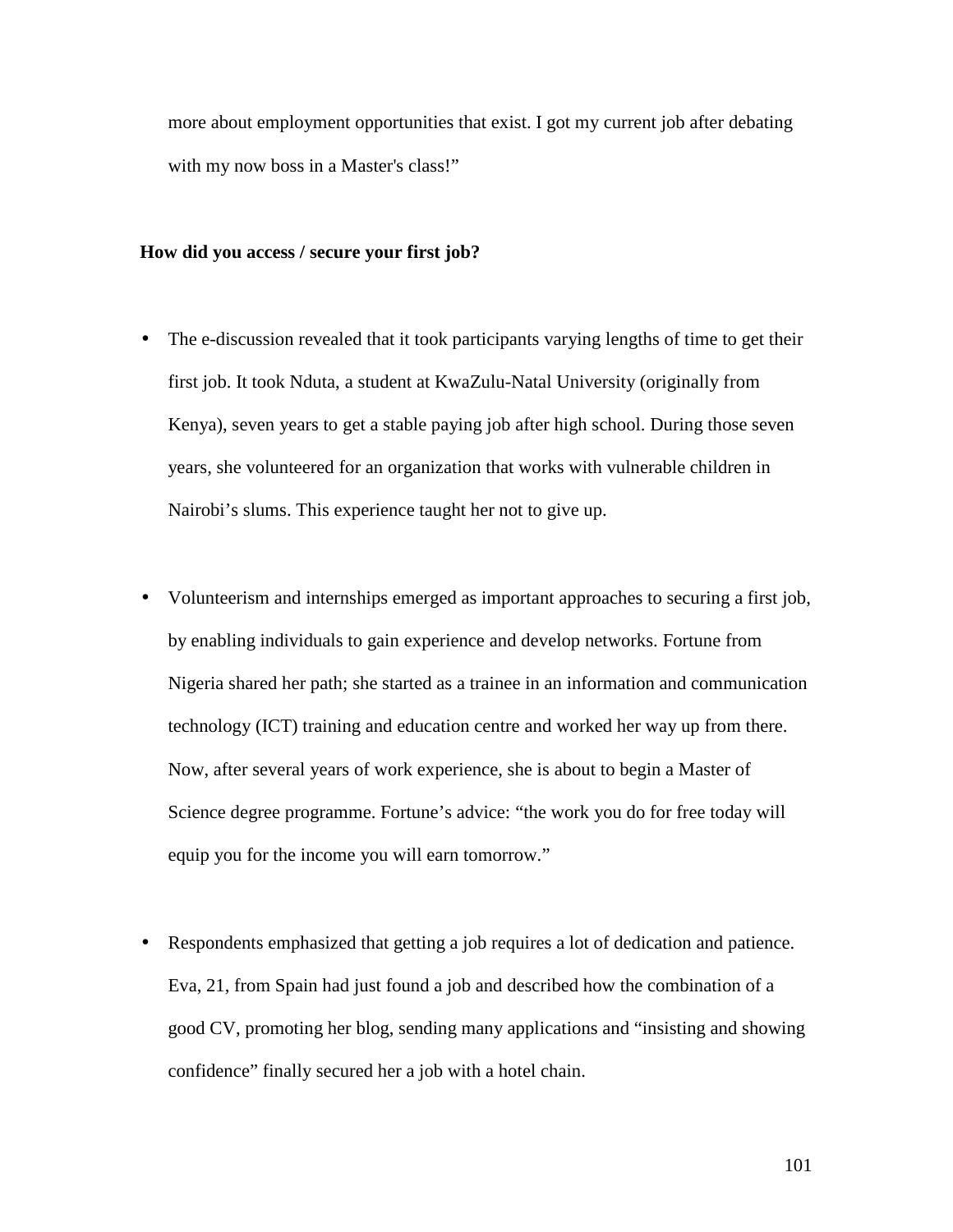• Young job seekers shared that it was very important to have social networks, as these linked individuals with jobs as well as information-sharing. For Ayshah, 26, from Kenya, social networks were what enabled her to secure her first job as a promoter in a supermarket after she had "applied everywhere" without success. Fortune from Nigeria had a less positive experience. She explained how there are many barriers contributing to people's struggles with job searching: their level of education, the "excessive obsession for qualifications and certifications" and the fact that "jobs tend to be restricted within informal social networks (familial and friendship ties)." However, she reminds us:

> "In as much as we look out for opportunities, we must also note that opportunities can be created; volunteering is one very useful way of creating opportunities for oneself. Opportunities exist even beyond the confines of a person's national borders. This is why the internet is very useful today. I cannot deny the fact that most of the opportunities that have come my way in terms of learning, networking and self-development are largely attributable to the internet and how I have explored it over the years (actively for about a decade now)."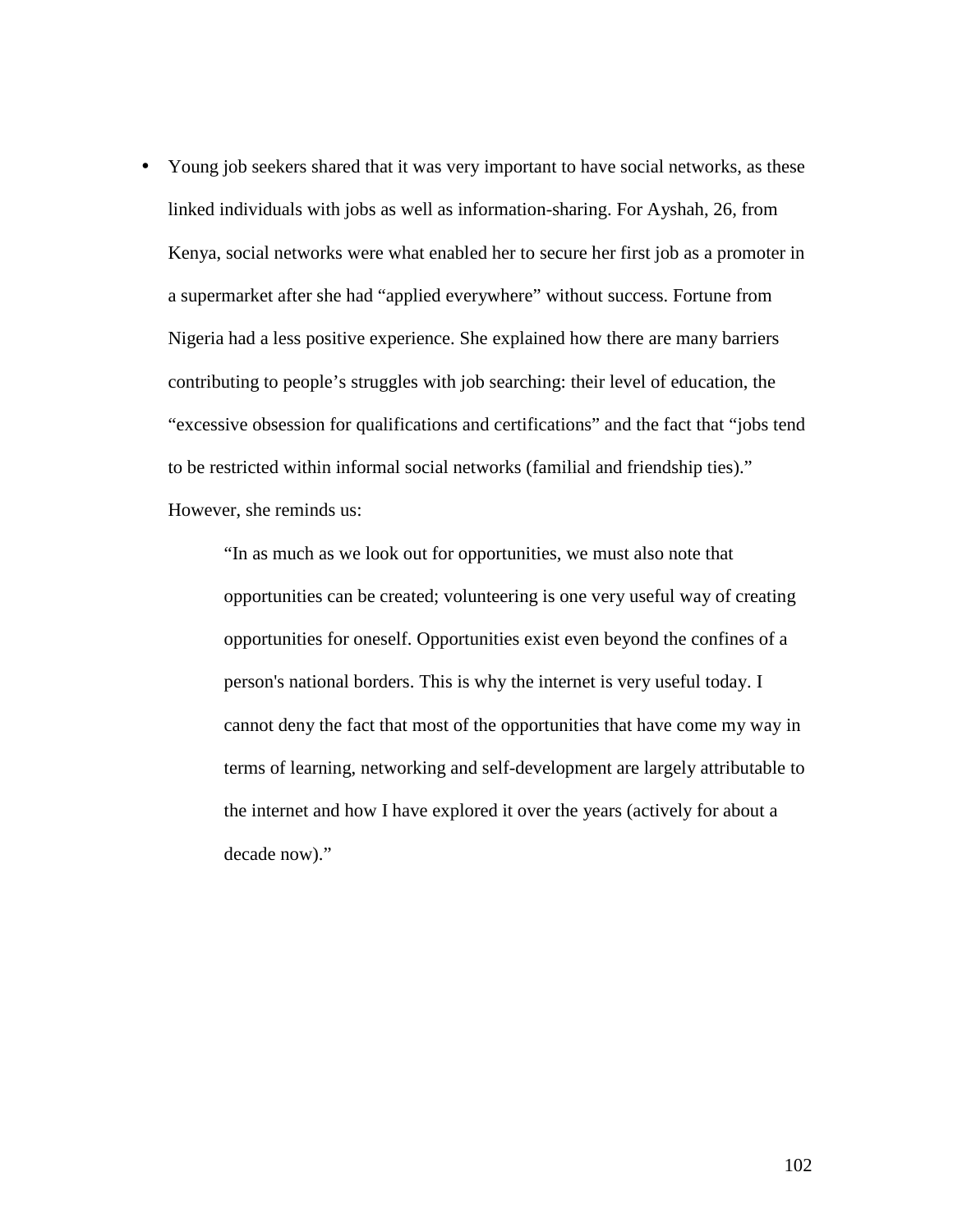# **Vote corner: What are your top three tips for other young job hunters?**

After several suggestions were submitted to the e-discussion platform, participants voted on the most talked-about submissions via the Facebook page. The top three tips were:

1) Ambition: have a "can do" attitude, take action and make things happen. This tip received 66 per cent of the votes.

This can be done through working on the way one presents oneself, or by using volunteering as a way to a more stable job or to starting one's own business. Sibeso, a 25 year-old female from Zambia working with the United Nations Youth Association of Zambia (YUNA ZAMBIA), wrote: "My fellow youths, I would advise you to start becoming your own bosses by starting up your own businesses, rather than waiting to get employed. Remember: we are not growing any younger–but older –by the day."

2) Perseverance: do not give up. This received 18 per cent of the votes.

Tinghua stated: "Always look on the bright side of life: If you failed a job interview, at least you accumulated interview experience."

3) Social networks (formal or informal) – build and make use of these. This also received 18 per cent of the votes.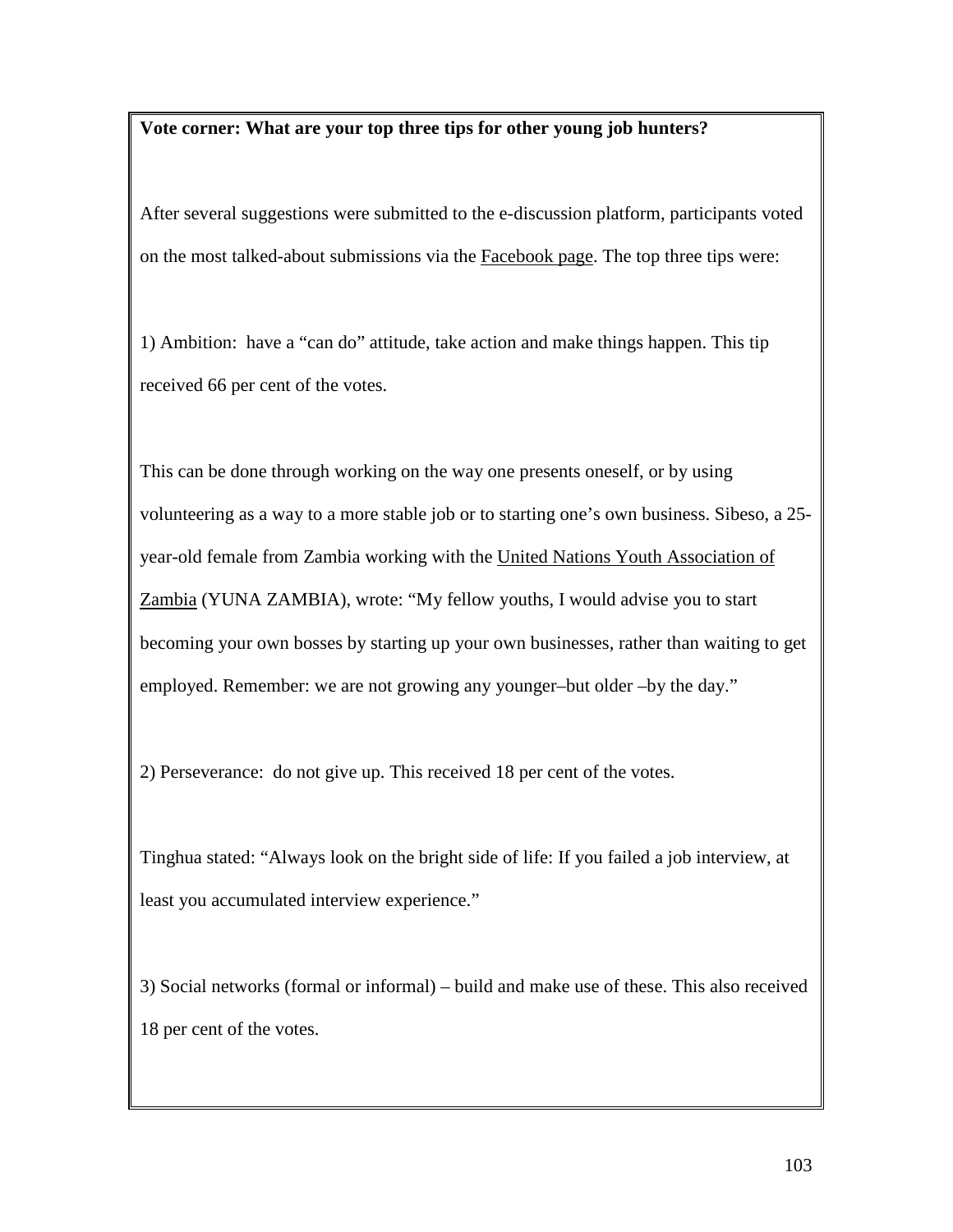Joe, 24, from the United Kingdom, who has never been unemployed, explained how he had spent months working to help his friends find jobs: by improving their CVs, giving interview advice and organizing interviews. Four of his friends have now secured jobs. He stated: "Your friends with jobs have knowledge about the process. Get that knowledge. If you have a job, share your knowledge with others."

# **Three word tag: job searching guidance**

*From whom From what From where* 

Participants were also asked: "from whom, what, and where have you received the best job searching guidance? For example: 'father; persistence; home.'" These were some of the best responses received:

| 1 I viit with | 1 I viit witch c |                             |
|---------------|------------------|-----------------------------|
| patience      | office           | (Luis, 24,                  |
|               |                  | Dominican                   |
|               |                  | Republic)                   |
| persistence   | university       | (Seabe, 23,                 |
|               |                  | Botswana)                   |
| persistence   | online           | (Amadou, 24,                |
|               |                  | Senegal)                    |
|               |                  | (Alexander, 25,             |
|               |                  | Mexico)                     |
| ambition      | university       | (Lara, 21, United           |
|               |                  | Kingdom)                    |
|               |                  | making proposals university |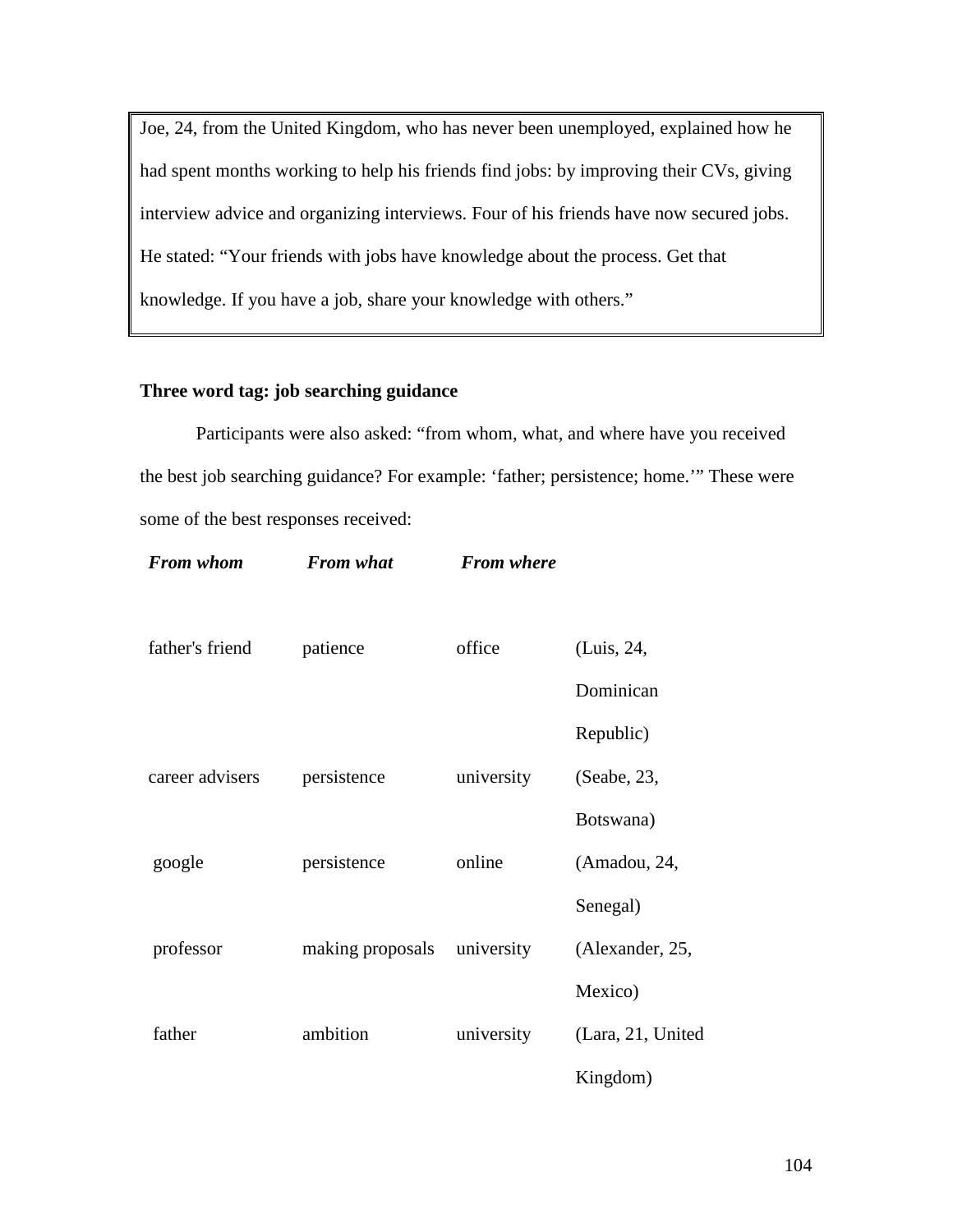Others on Facebook mentioned that their best job searching tips came from:

- Peers (Ahmad)
- Self-motivation (Shivani)
- Drawing a map of core values and names of organizations (as well as signing up for newsletters and positive thinking) (Thanh)
- Personal effort (Nosakhare)
- Networking and knowing yourself (Amanda)

**How does globalization have positive and/or negative effects on your – and your friends' – efforts to secure a job?**

Globalization describes the processes by which economies, societies and cultures have become integrated through communication, transportation and technology. The participants on the e-discussion platform focused on the movement of young people across borders and increased access to new resources – including communication technology.

## On the upside…

• Mobility and removing barriers: Globalization processes have opened up opportunities for young people looking for jobs. For Karolina, 27, from Sweden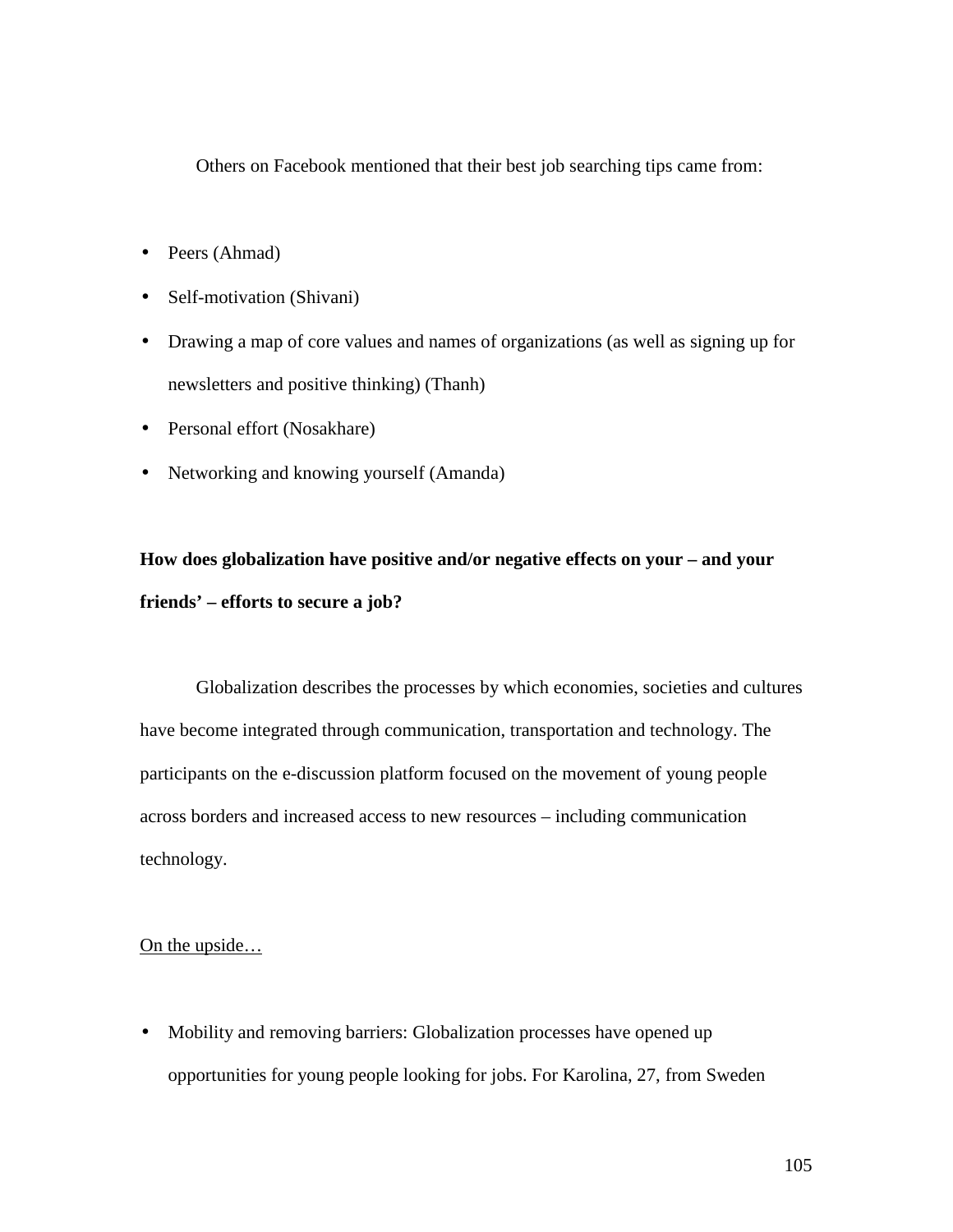(studying in South Africa), globalization – through the removal of economic barriers and the opening up of borders – has enabled her to move (unforced) from her country of origin to other countries (such as the United Kingdom and Norway) in search of work. Regional agreements which govern travel and conditions of employment have created opportunities at both the national and international levels.

- The same sentiments on the benefits of mobility from globalization are echoed by Ayshah, 26, from Kenya, who observes that the advent of globalization has spurred intra- and inter-country movement (which is not forced). She is originally from a central region of Kenya, but due to a lack of opportunities there, she has now settled in another Kenyan coastal region which generates wealth from foreign tourists, and where it was easier for her to secure employment.
- In Jordan, Enass, 25, tells us that globalization has resulted in new information technology (IT) and software companies being set up. "Many international companies are investing in and opening new companies in this country – they look to outsource here because we have qualified people in this industry with lower labour costs than in Europe." Furthermore, there has been a transfer of technology from one country to another, which can lead to innovative job creation.
- Eva, 21, from Spain (who works for a hotel chain) told us that: "the ability to speak a diversity of languages can be both an opportunity and a challenge (as a result of globalization) for young people."

106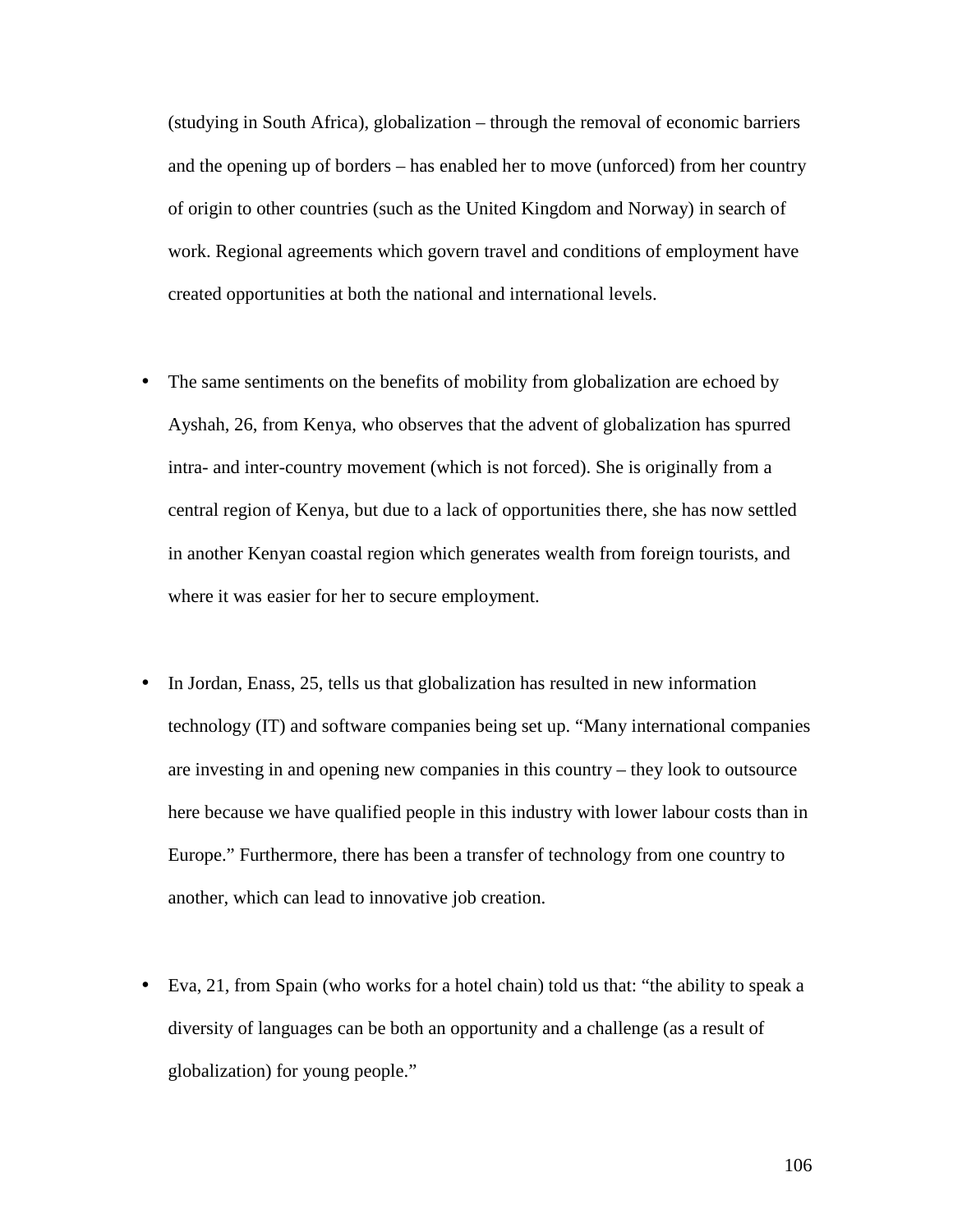## On the downside…

- Muhamad, 20, from Indonesia perceives globalization as having the potential to increase competition for already scarce jobs. He argues that globalization means that young people, who in most cases have little or no work experience, are made to compete for jobs with people with vast work experience. In this regard, it is the youth "who suffer in the end" as a result of globalization (particularly if they are exploited due to inexperience).
- In addition, Big, 24, from Zimbabwe believes that globalization is benefiting developed economies. He views this in light of "brain drain," whereby improved transport and communication networks between countries have made it easier for developed economies to attract professionals from developing economies, thereby "leaving behind people who do not have the necessary innovative and entrepreneurial skills" to take developing countries forward.
- According to Jack, globalization has contributed to unemployment because of what he referred to as "labour fragmentations." In other words, globalization brings about the interconnectedness of economies, which has contributed to the current global economic crisis. Even the current crisis in the euro zone affects most other countries. In a sense, "globalization spreads instability."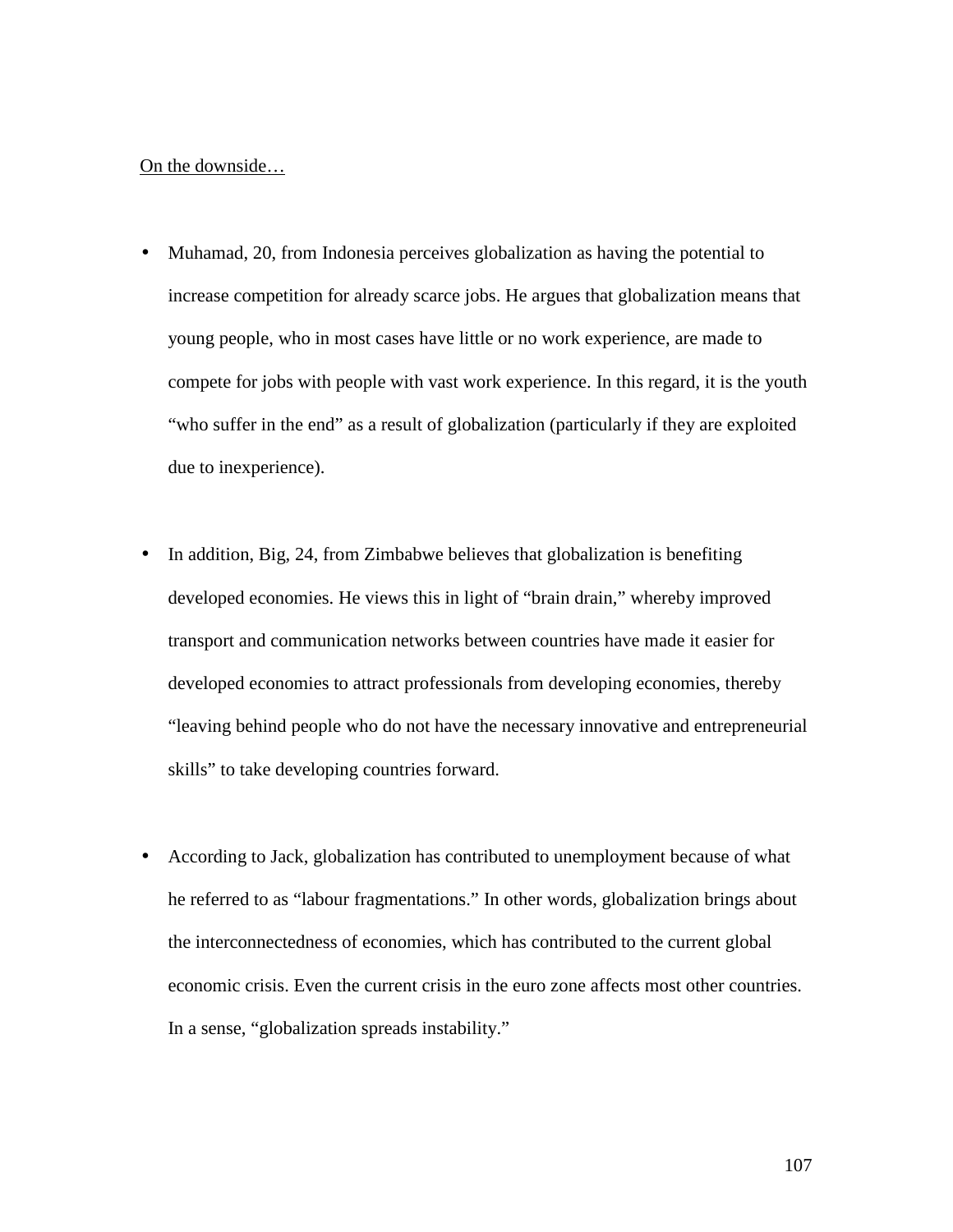## Final insights…

Joseph from Latvia told us:

"The situation in Latvia is not good. We still have the third highest unemployment rate among [European Union] EU members. While Leo from Spain shared his opinion about emigration as the only solution, about 15 per cent of Latvian citizens have moved to another country, like Germany, Scandinavian countries, Ireland and the [United Kingdom] UK… I love my country, but I'm concerned about staying here… As a result of this huge emigration wave from Latvia, those who are left here in the near future will have to pay huge taxes to support the social insurance system, and that will cause another problem – a shadow economy."

**What do you think will be the biggest opportunities and challenges faced by young job seekers in the future?** 

# Opportunities…

• Muhamad, 20, from Indonesia saw a bright future for youth around the globe. He told us that there will be more new opportunities for young people which do not currently exist. However, he also views the increased competition in "this era of globalization, which makes us compete with other youth in the world," as a challenge, but one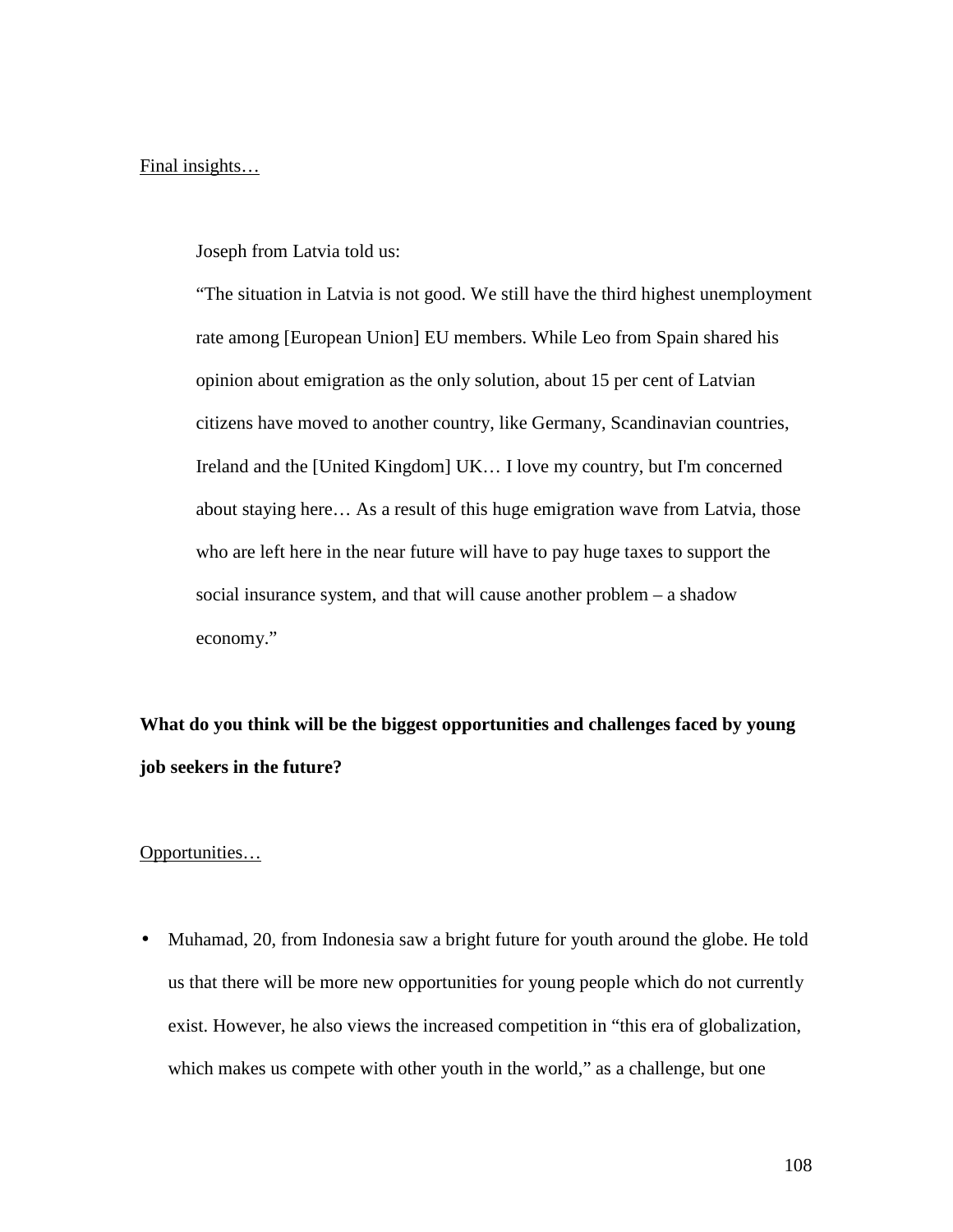which will ensure that young people will therefore seek to improve their skills in order to be competitive in the job market.

- Seabe, 23, from Botswana told us that, "there are many African entrepreneurs; young, energetic and optimistic. I have a couple of friends who have started small businesses, mostly in the [information and communication technology] ICT sector, and some of them are actually competing with big brand names." Instead of waiting for that dream job, Seabe encourages all to be proactive and industrious!
- According to Dulal, with the National Federation of Youth Organizations in Bangladesh, that federation ran a programme which targeted "480 rural poor youths, who received training on livestock and poultry farming. A revolving fund was then setup to provide loans to the trained youths to establish income-generating businesses." The federation thus seeks to develop entrepreneurial skills in these young people. This for Dulal is a window of future opportunities and possibilities in Bangladesh.
- Michael, 23, from Italy and the World Esperanto Youth Organization, saw a future in the green economy:

"As young people tend to be more interested in trying out new ideas and developing new solutions, I think that they are more likely to be employed in fields connected with new, green technologies. Furthermore, young people are, in general, more conscious of global issues like climate change and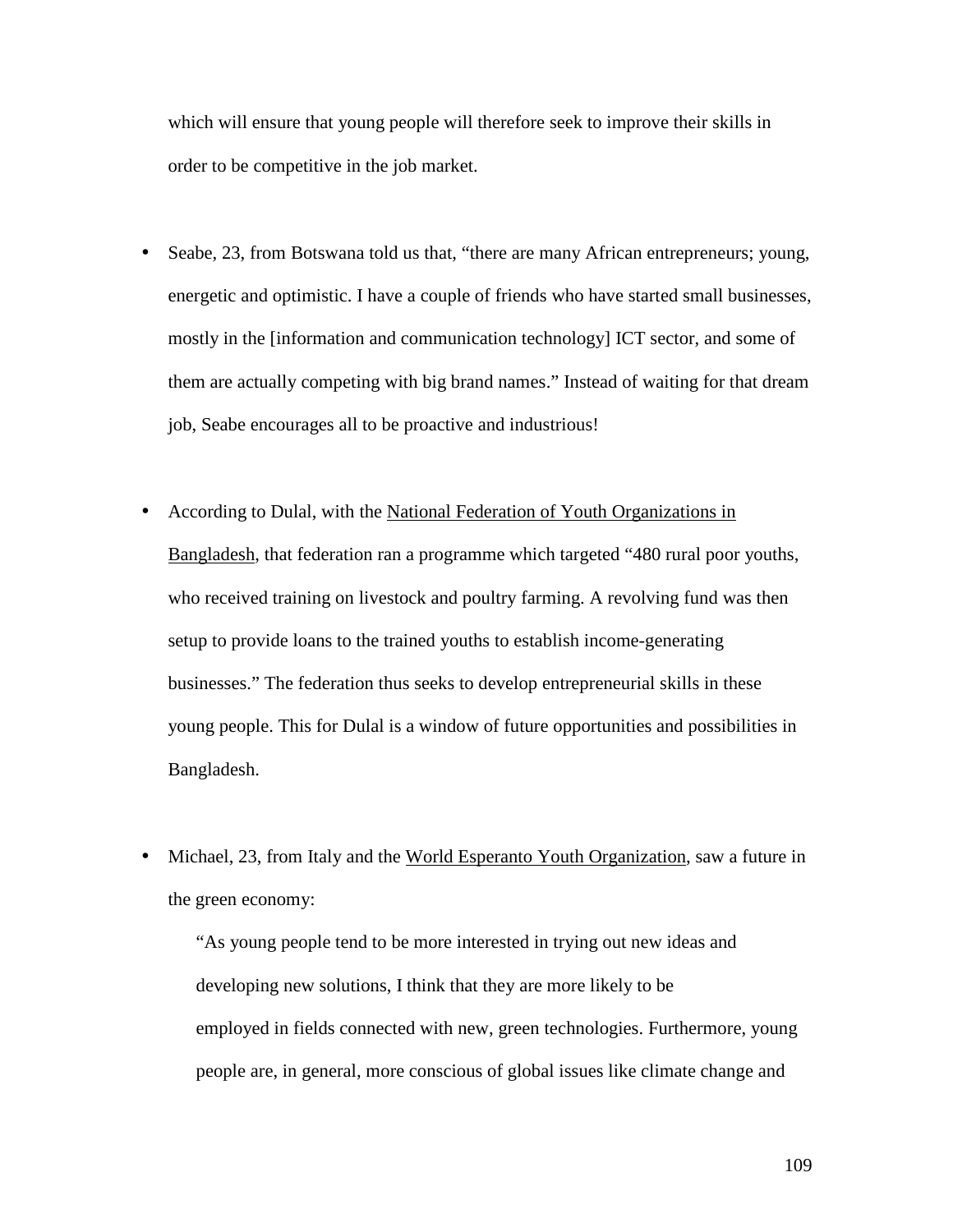social equity. For this reason, I think that promotion of green economies among youth is a winning solution…"

For more information on green jobs, see chapter IV.

### Challenges…

- In Botswana, Seabe, 23, informed us that graduates spend a lot of time looking for employment – in fact, "between two and five years." According to him, the Government and other organizations in Botswana cannot cope with the increasing number of graduates. (A similar sentiment was expressed by Enass, 25, from Jordan.) Seabe goes on to say that efforts to create employment in the form of internships have further worsened the difficulties of these young job seekers, who are now "being exploited and in most cases are expected to undertake unmatched jobs." Another challenge is the significant amount of work experience that is required by several organizations, whereas young graduates often do not have any work-related experience. Finally, he argues that the Government needs to be more creative in exploring possible new areas/sectors for employment, rather than focusing solely on farming and other agricultural areas.
- Yasmyn, 24, from Guadeloupe reflected that most people who are affected by unemployment in her country are those who do not have the necessary qualifications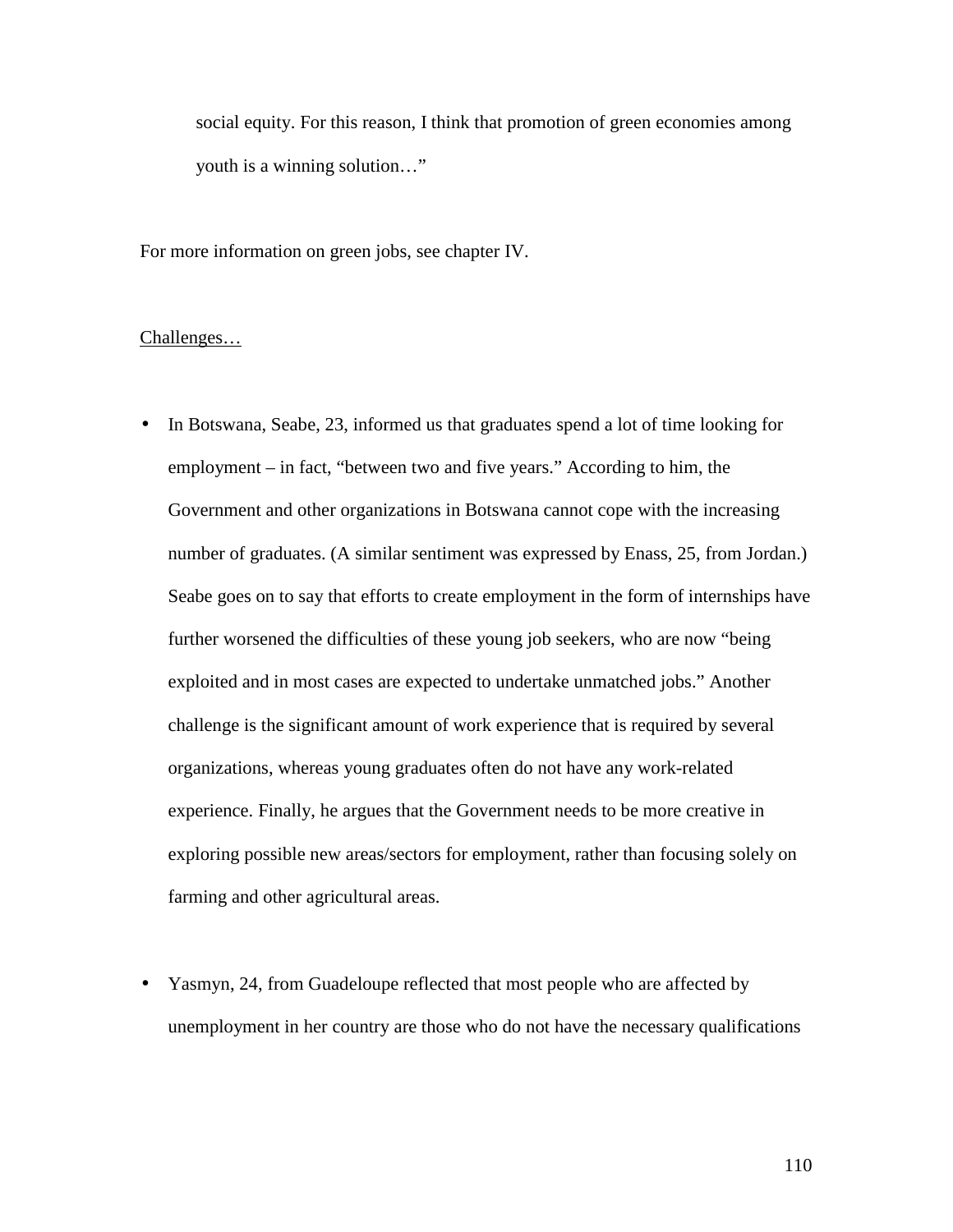(such as diplomas). She also highlights racial discrimination as another persistent obstacle for many to attain meaningful employment in Guadeloupe.

- Lara, 21, a law student from the United Kingdom (UK), saw the application process to practice as a lawyer in the UK as a major obstacle in searching for and securing future employment. "It is often a four-stage process, and while doing a degree at the same time can be extremely difficult."
- Bijay, 27, with the Association of Youth Organizations in Nepal, told us about the challenges he sees both present and in the foreseeable future:

"Working as part of civil society or as an [non-governmental organization] NGO is sometimes difficult, particularly in dealing with political parties. There is a triangular situation: on one side there is the NGO, at another corner are the political parties, and thirdly there is the Government. A kind of opposing culture is developing. They are always complaining that NGOs are not working properly. There is also age-based discrimination. Being a youth, it is sometimes difficult to work. Thus, a good platform for youth should be created. Even NGOs/ [international NGOs] INGOs are creating youth panels [and] volunteer groups; but even here, youth are being used for their own causes. Youth [are still restricted] and can't make a meaningful contribution towards policy or programmes. If youth are [not] supported to develop their knowledge, then conflict can take place."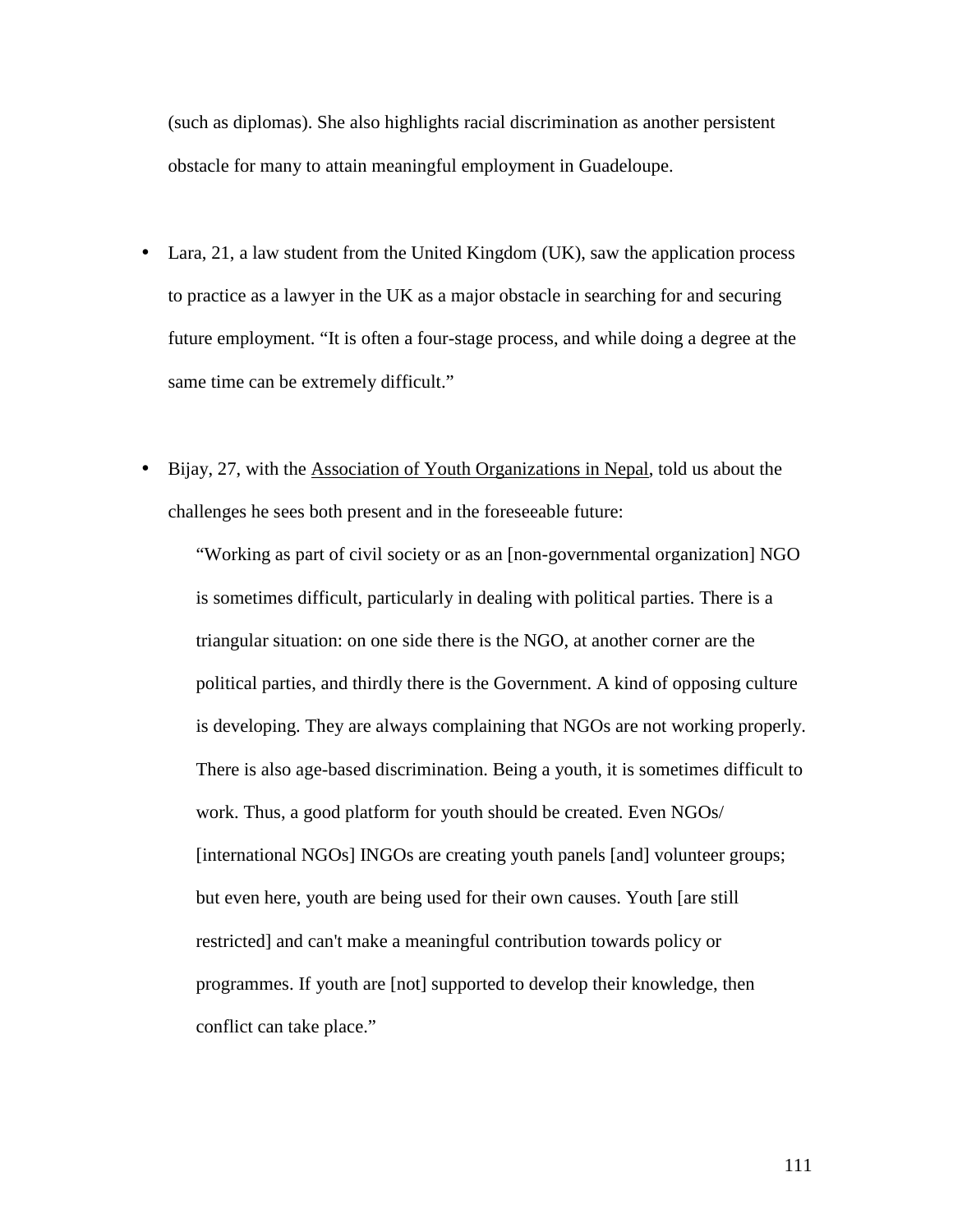**If you are currently employed – is your job secure?** Do you have several part-time jobs? Do you have benefits, such as insurance? Are you making use of your skills and qualifications? If not, is this your choice or due to **underemployment?** 

Participants on the e-discussion platform during week III included a trainee lawyer, a member of a biodiversity-focused non-governmental organization, a social media officer and an amateur writer (of poetry and novels)!

These were the main issues discussed:

- The majority of participants were either unemployed, still completing their education, doing unpaid or part-time work, completing short-term contracts or "small jobs," or engaged in several of these activities at one time. For example, Alejandro, 25, from Mexico works as a university teacher and is guaranteed a certain number of hours per week, which conforms with all Mexican labour laws. He is using this opportunity to get his Master's degree to help further his goal – which is to work in the Mexican Foreign Service.
- Many participants indicated that they did lack job benefits, such as insurance, and experience underemployment, holding jobs that did not match their qualifications. Hamadullah, 24, from Pakistan told us that he is employed but his job is insecure, because he "may be called off anytime." In addition, he believes that he is not making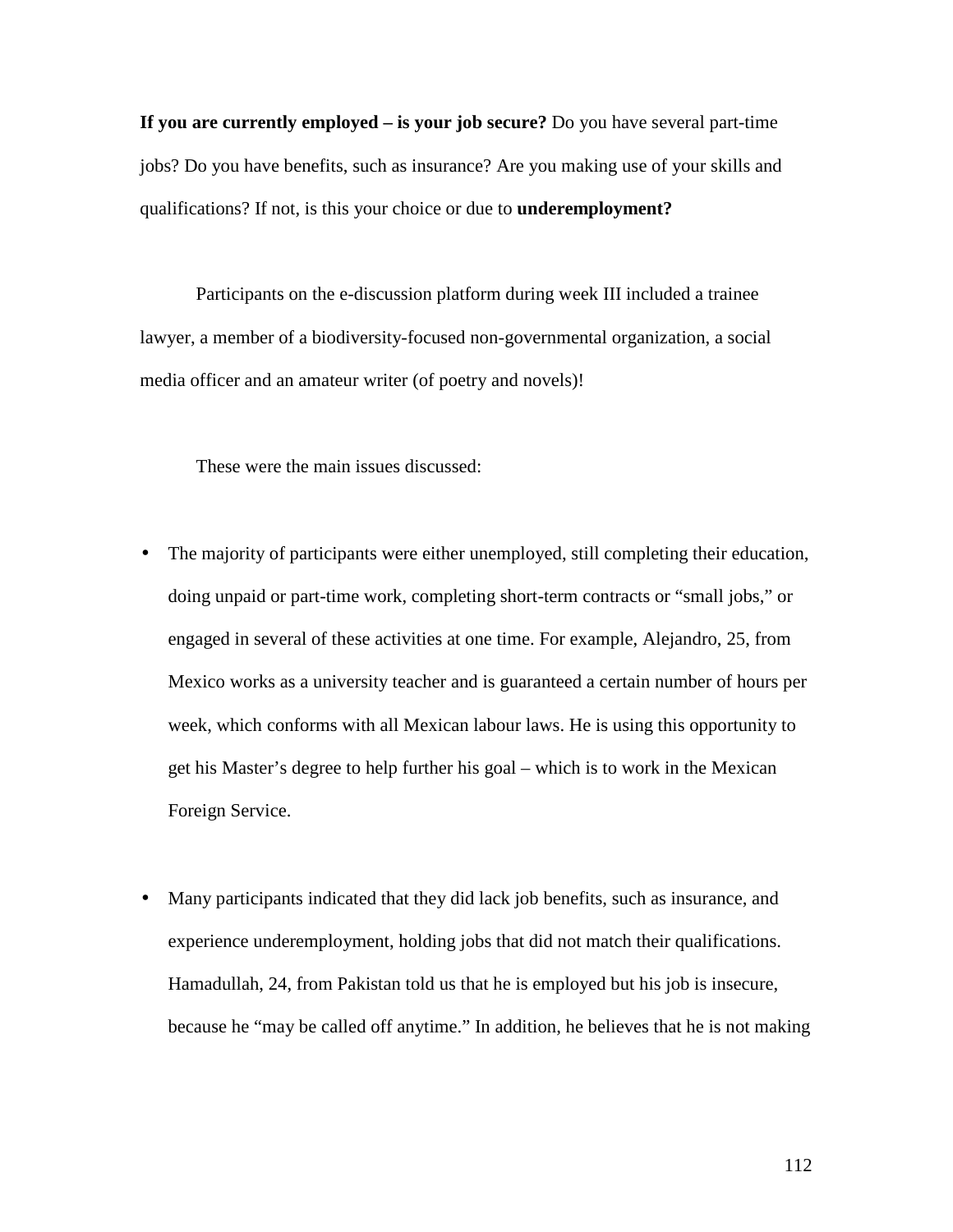full use of his skills and qualifications, and that most young people in Pakistan work without signing any contract with their employers!

- Due to unemployment and lack of work experience, some young people are either participating in internship programmes or are volunteering.
- There was a general consensus that, through ambition, perseverance and gaining experience, one's true career path will eventually be recognized later in life.

### **Poem corner:**

Terna, Nigeria

Looking for a job

I have heard that name echo nearby, Or should I swear its shadow went by; Not now, feels nothing like a day-dream, Gave many years of my life. To work a job, and feel alive, It is there in my nightly dream, I created it doubly in my imagination. Perfect, with no trace of illusion, Still I await its long coming; Will cheer it like a lost son's homecoming. I have walked many a town side street,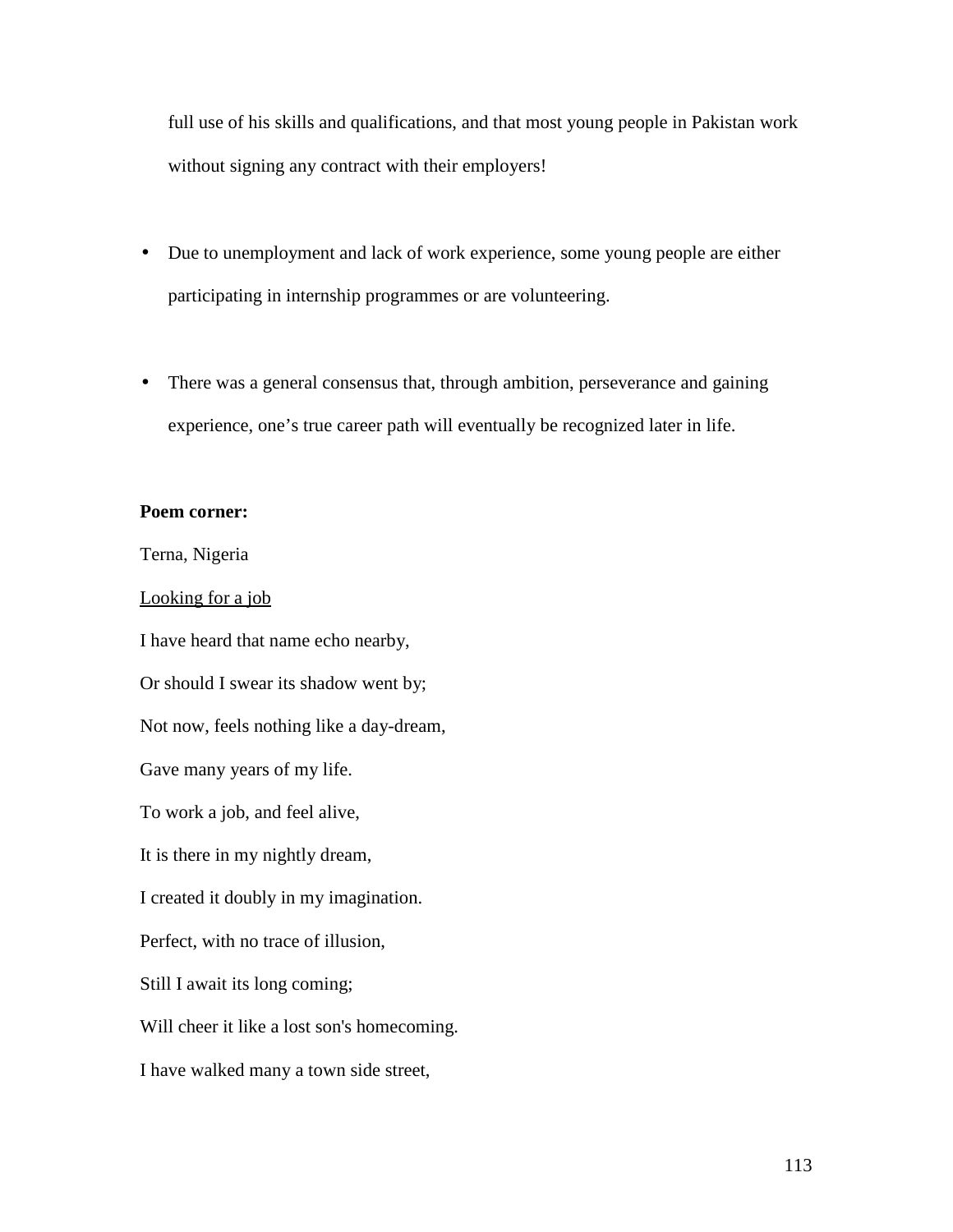Tired, wet and hot from heat; From sunrise to sunset to woo a job, Mail me the opening for that job! (http://www.facebook.com/UNyouthyear/posts/10150893186455290)

**If you are employed, are you in your ideal job? If not, how are you trying to reach your goal?** 

- The majority of young participants informed us that they have not yet secured their ideal job, largely due to a lack of work experience. Several young people would ideally like to work in business, diplomacy, human rights and computer science/ technology.
- Jimmy, 26, from Zambia reminded us of the importance of volunteering. He volunteers at the United Nations Youth Association of Zambia, and decided to volunteer because he could not secure his ideal job. His frustrations continue, however, as there is still a mismatch between his qualifications and the voluntary role he is performing.
- Amadou, 24, from Senegal also highlighted the importance of work-related internships, as they allow individuals "to utilize their skills and knowledge, and at the same time build on their work experience."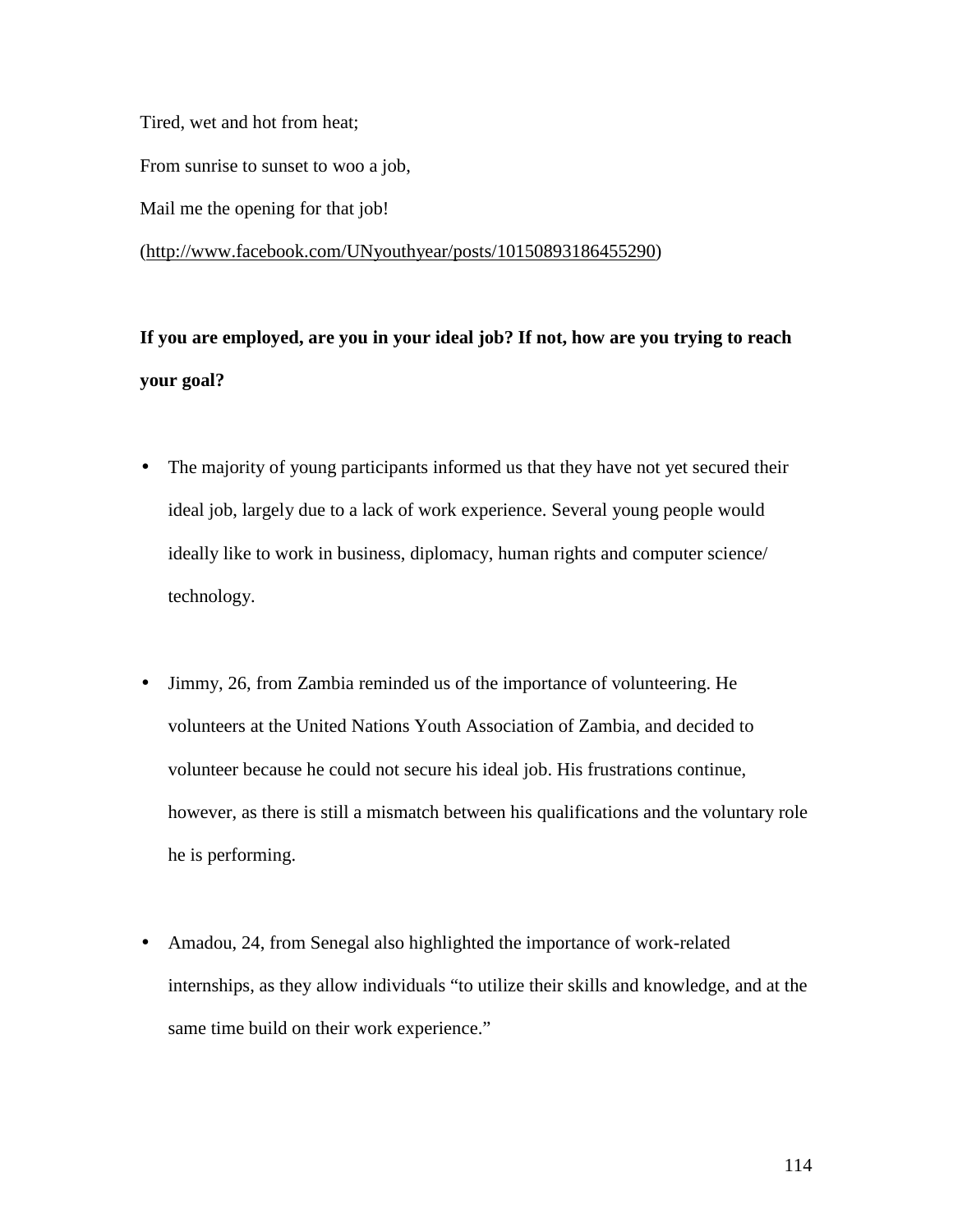• Some positive comments came from Fortunate, a young African, who stated that she is engaged in her ideal job as a project officer. However, she advises other young job seekers that in order to get their ideal jobs, "they need to develop their social networking skills, as this can expand opportunities for employment."

**How can we hold policymakers and Governments to account for ensuring youth unemployment rates are reduced?** 

Responses included:

• Amadou, 24, from Senegal said, "there is a need to lobby Governments so that the issue is included in government planning." This call to activism and direct action was also agreed upon by Seabe, 23, from Botswana, Aku, 30, from Togo, and Lara, 21, from the United Kingdom. Lara reminded us that:

"Youth unemployment is a serious problem for the future of the economy and mindset of a generation, and policymakers need to be constantly aware of this. So, pressure groups and surveys being done to collate evidence and put pressure on Governments to make change would be an efficient way to hold policymakers to account."

• Ayshah, 26, from Kenya told us that Governments should promote the creation of "job opportunities for young people by funding and developing informal training and volunteering opportunities."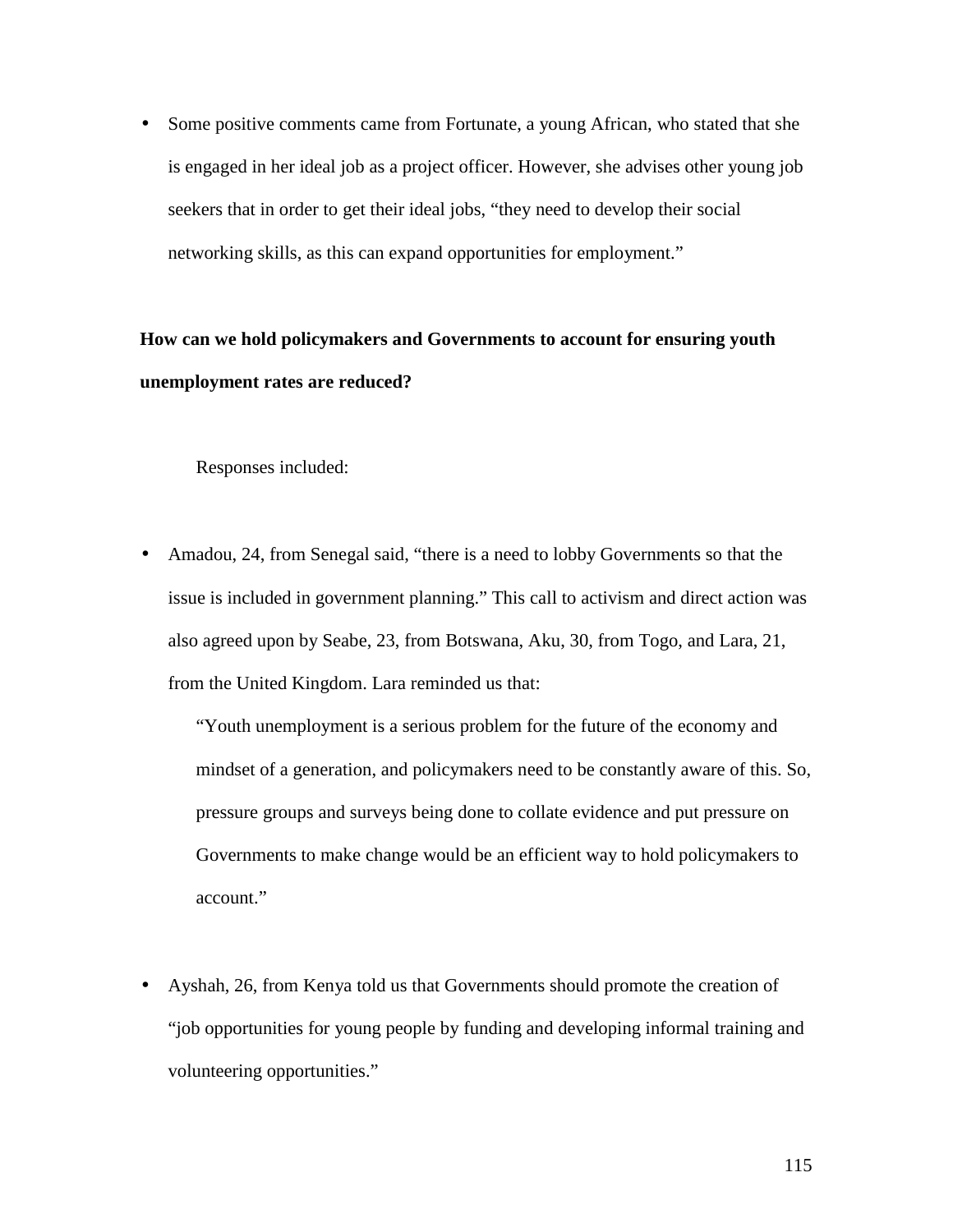• Yasmyn, 24, from Guadeloupe also agreed that Governments should be encouraged to promote and develop flexible jobs for young people.

**Have you managed to create an opportunity out of a crisis? Are there any Middle Eastern entrepreneurs out there? Are there any African Mark Zuckerburgs? Or Asian philanthropists?** 

Seabe, 23, from Botswana recalled a chance encounter that he had earlier this year on a bus with an elderly person who said, "young people of this generation are well equipped, with technology, an inquisitive mind, schools to attend, programmes to follow, and at times people to guide you in your endeavors." He went on to say that, "young people have nothing to lose in becoming entrepreneurs and hence we shouldn't be afraid to reach out for our dreams and take risks." Seabe told us this had an impact on him: "I took his advice and I have been pitching ideas to a few investors for small start-ups." So – let's see what happens for Seabe!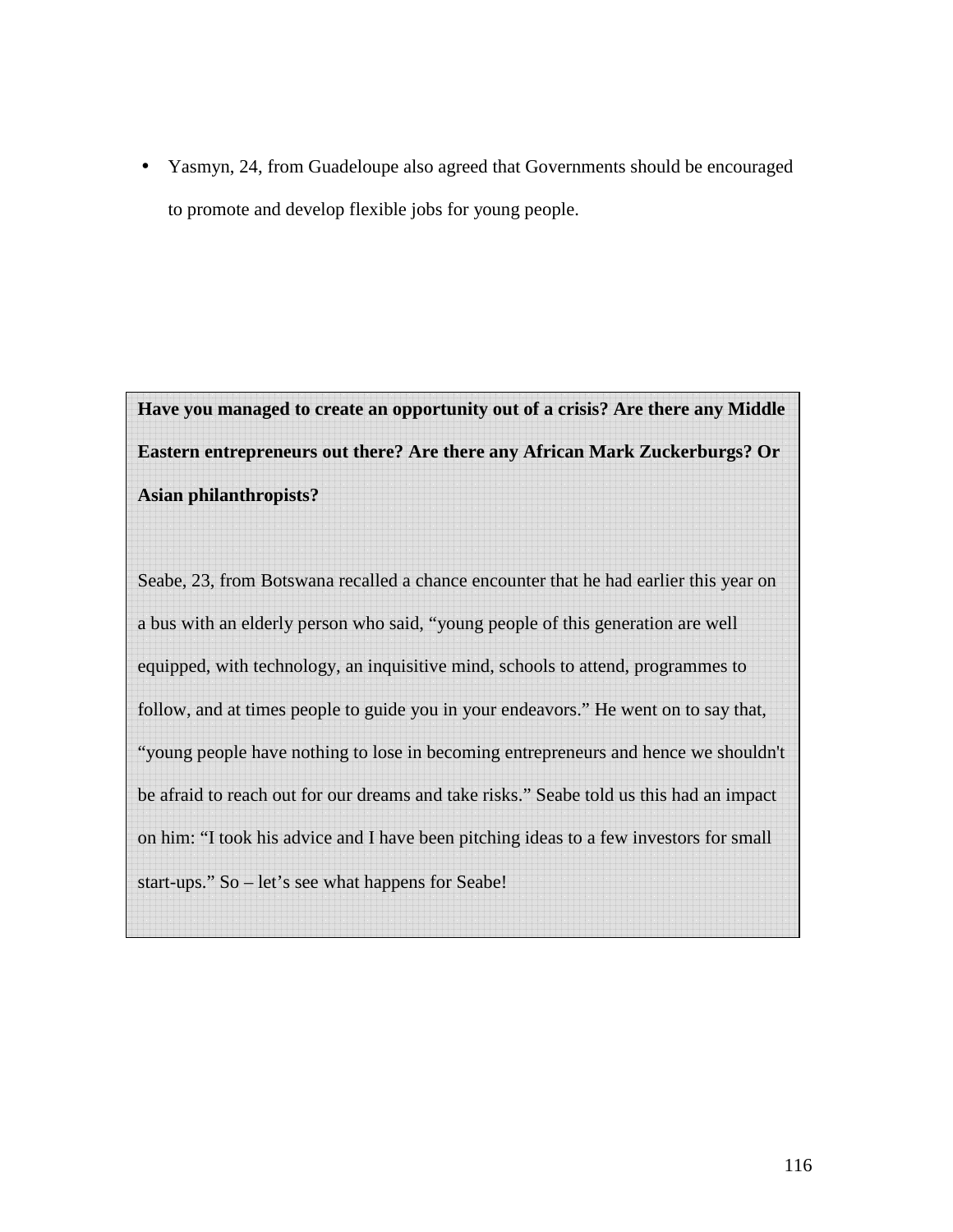## **Twitterview with Monique Coleman, United Nations Youth Champion**

- United Nations Youth Champion, Monique Coleman (@gimmemotalk), was hosted by the United Nations Focal Point on Youth for a one-hour Twitter interview on: http://www.twitter.com/UNpYouth. Youth from around the world posed questions to Monique about various youth employment issues, including her own experiences and advice. Monique provided a down-to-earth perspective of her working life, even sharing her first job – babysitting! Click here to access the archive of the conversation on #youthjobs. Some of Monique's most notable quotes included:
- "Sometimes people don't see opportunities in front of them because they are clouded by a lack of belief in themselves."
- "Remember that you are not alone. So, find other people who are in similar situations & see how you can combine talents."
- "I strongly encourage entrepreneurship! Also social business. @Yunus\_Centre has a great model for social business."

Some of the notable comments sent to Monique by young people included:

• "The foundation of every State is the education and awareness of its youth.. without that #youthjobs seem unreal."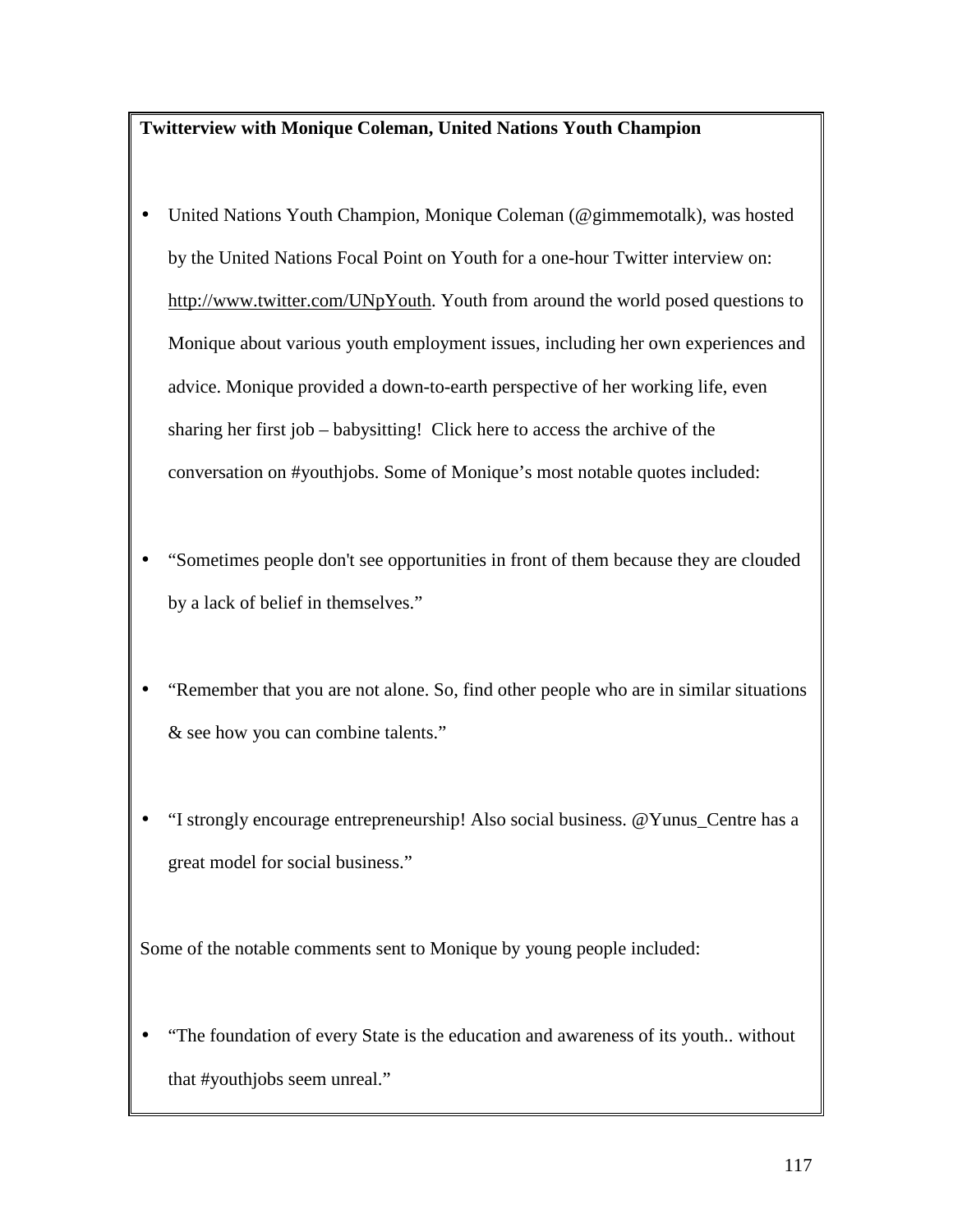• "What about #green #youthjobs and making this a priority for #rioplus20 #EarthSummit?"

• "More #youthjobs can be created by skill development on indigenous knowledge and modern technical skills."

## **Chapter conclusions…**

Some key themes that emerged from week III's discussion on looking for jobs were:

The experiences of several participants illustrated what recent research has shown: that more young people around the world are in a situation of working poverty, rather than are out of a job and looking for work. However, the majority of participants on the e-discussion platform understood "working poverty" in a broader sense (than the International Labour Organization definition). For young people such as Jimmy from Zimbabwe, for example, "Youth are …facing working poverty because they are involved in jobs which are not in line with what they are qualified for."

Indeed, a thoughtful comment regarding the pressures of being "a youth" was posted by Akampa: "Youth are a vast resource but are often treated as a constituency that needs to be managed, instead of engaged and supported to play an influential role in their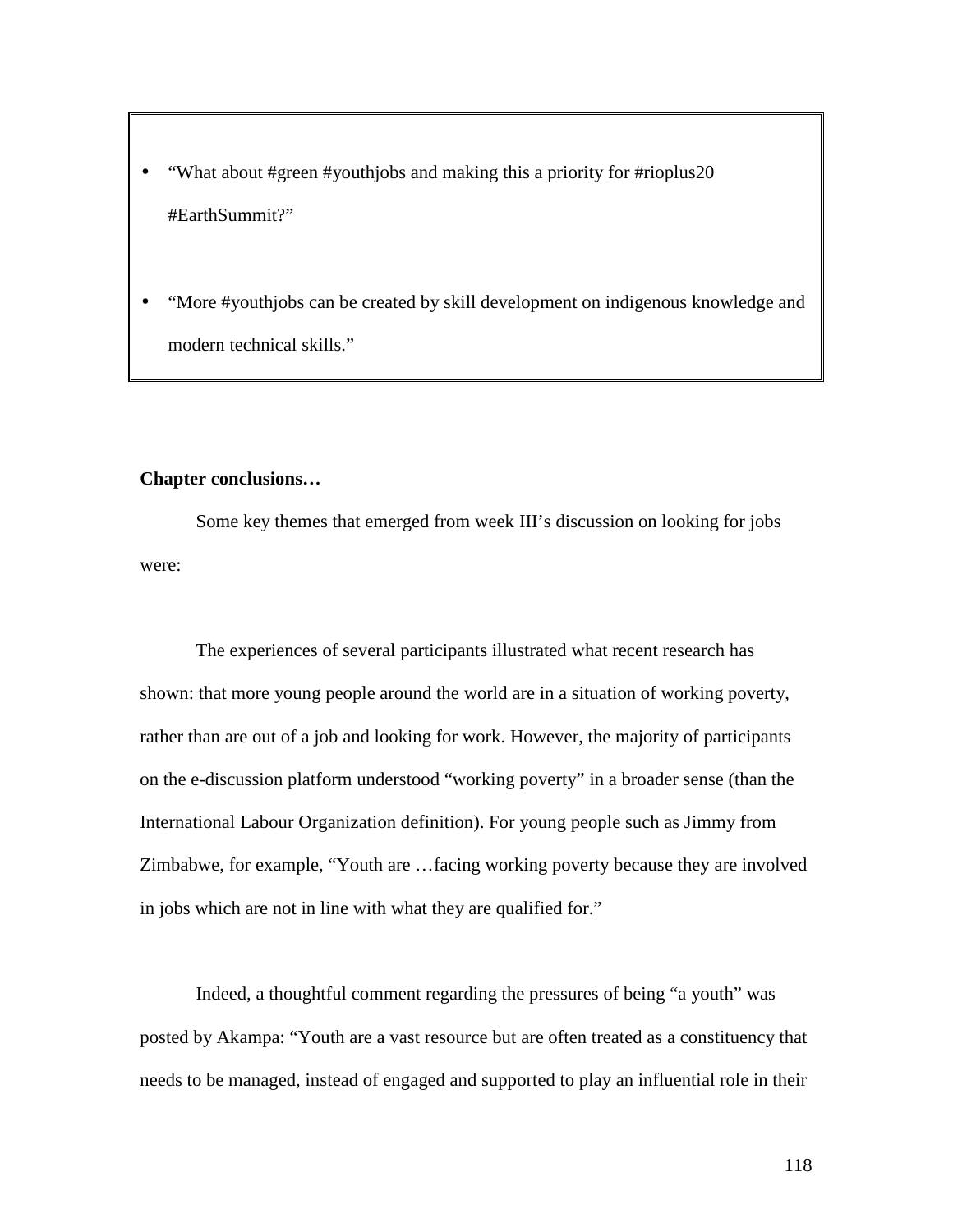respective countries to develop the globe." This theme of youth as potential threats will be picked up in the following chapter.

In order to tackle the pressures of unemployment and lack of work experience, many young people, such as Ayshah, 26, from Kenya and Fortune from Nigeria, are seeking internship or volunteering opportunities in order to develop their workplace skills. This echoes the voices we heard during week II on the platform. It also suggests that, not only are internships and volunteering opportunities being used as part of a young person's educational development, but also as a mechanism for direct job searching and networking.

There was however, no overall consensus as to whether globalization (as represented by such factors as use of information and communication technologies (ICTs) or working abroad, etc.) is, in general, positive or negative. However, there was a general consensus that through ambition, perseverance and gaining experience, many youth will eventually reach their career aspirations.

Farhana, with Relations in Motion in Bangladesh, posted this inspirational comment on the International Year of Youth Facebook page:

"Let's change the world by innovative ideas along with YOUTH POWER. Focus on Quality, not quantity. Think of Construction, not destruction. Work with Motivation, not depression. Search Originality, not piracy. Unite for Unity, not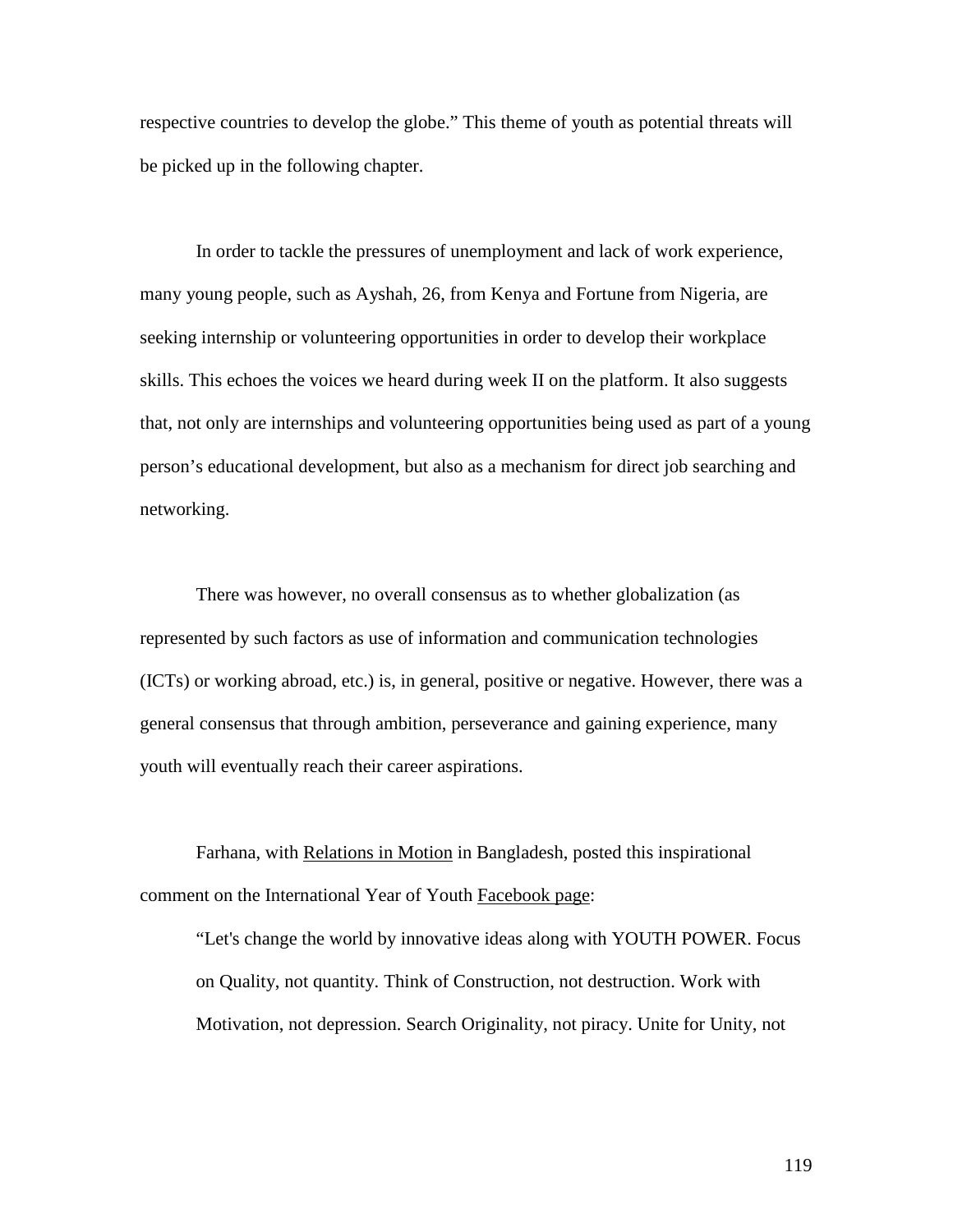partiality. Finally, go for Creativity and remove disparity. That's our Motto. Join us and develop YOURSELF."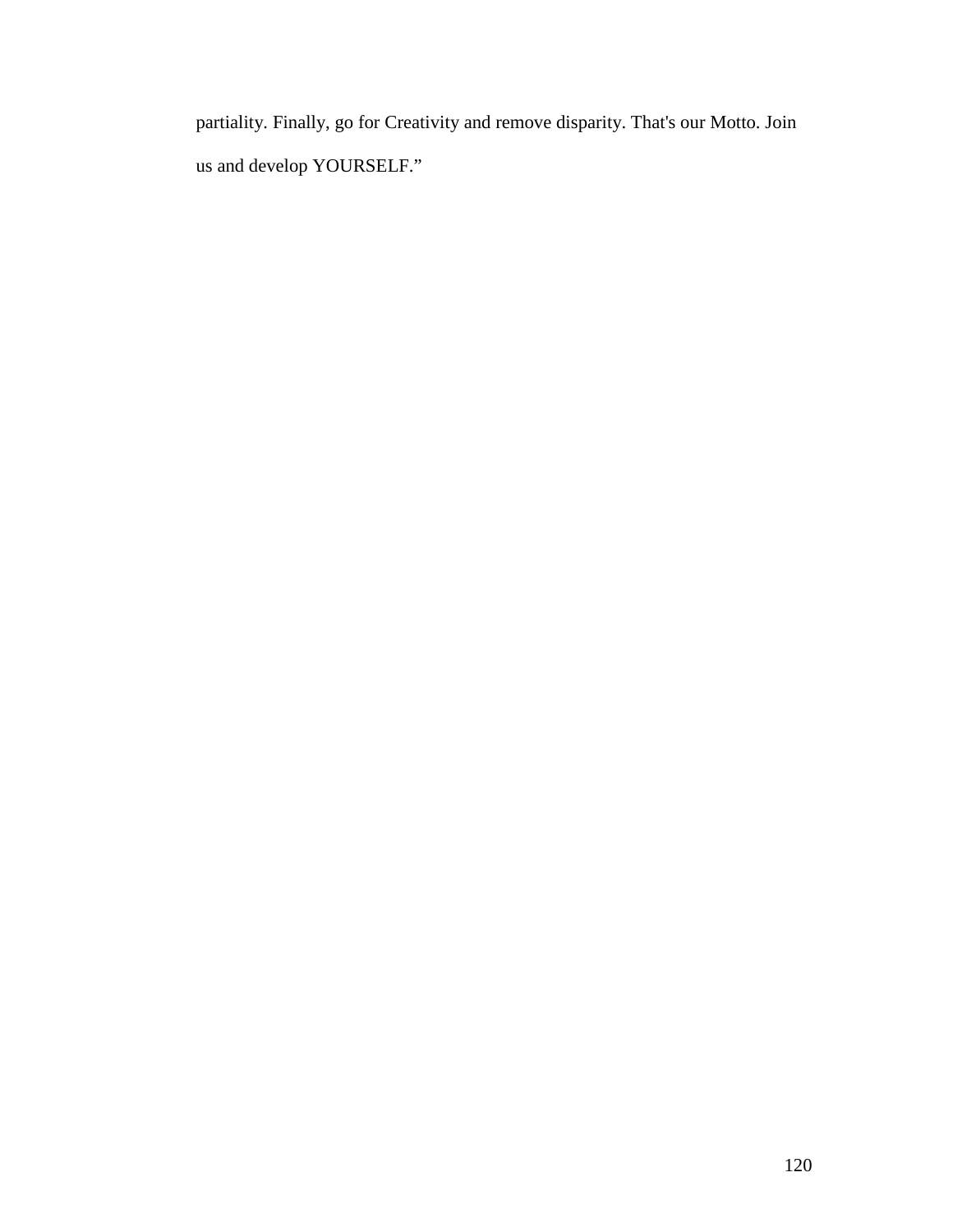#### **Case study: Enass, 25-year-old woman from Jordan**

In 2008, I graduated with a Bachelor of Science degree in information technology (IT), and now I work in the IT and software development industry. I think globalization has had a great positive effect on my employment and hiring experience, because there are many international companies and investors opening new businesses and investing in – as well as outsourcing to – Jordan, particularly in this field. Jordan has a highly-skilled population and lower labour costs than Europe and many other areas, which provide for a huge number of jobs for local workers and recent graduates like me. Jordanians are very proud that their country has been called the Silicon Valley of the Middle East. In light of this, since my university days, I prepared myself very well for the job market. I took many relevant courses and obtained certificates, and also got technical experience by serving as an intern and trainee in three companies while in university.

When graduation approached, I prepared a long list of all IT companies I had ever heard about, compiling their websites and contact information. I also prepared my CV and sought advice on it from some employed friends. Then I sent my CV to all of the company e-mail addresses on my list. Without the internet and other information and communication technologies, I would not have been able to learn about many of the companies in my field, or to prepare a strong CV and share it with those companies. In less than one month, while still in the final exam period of my last semester, I got two interviews and received my first job offer to be a software developer. Less than one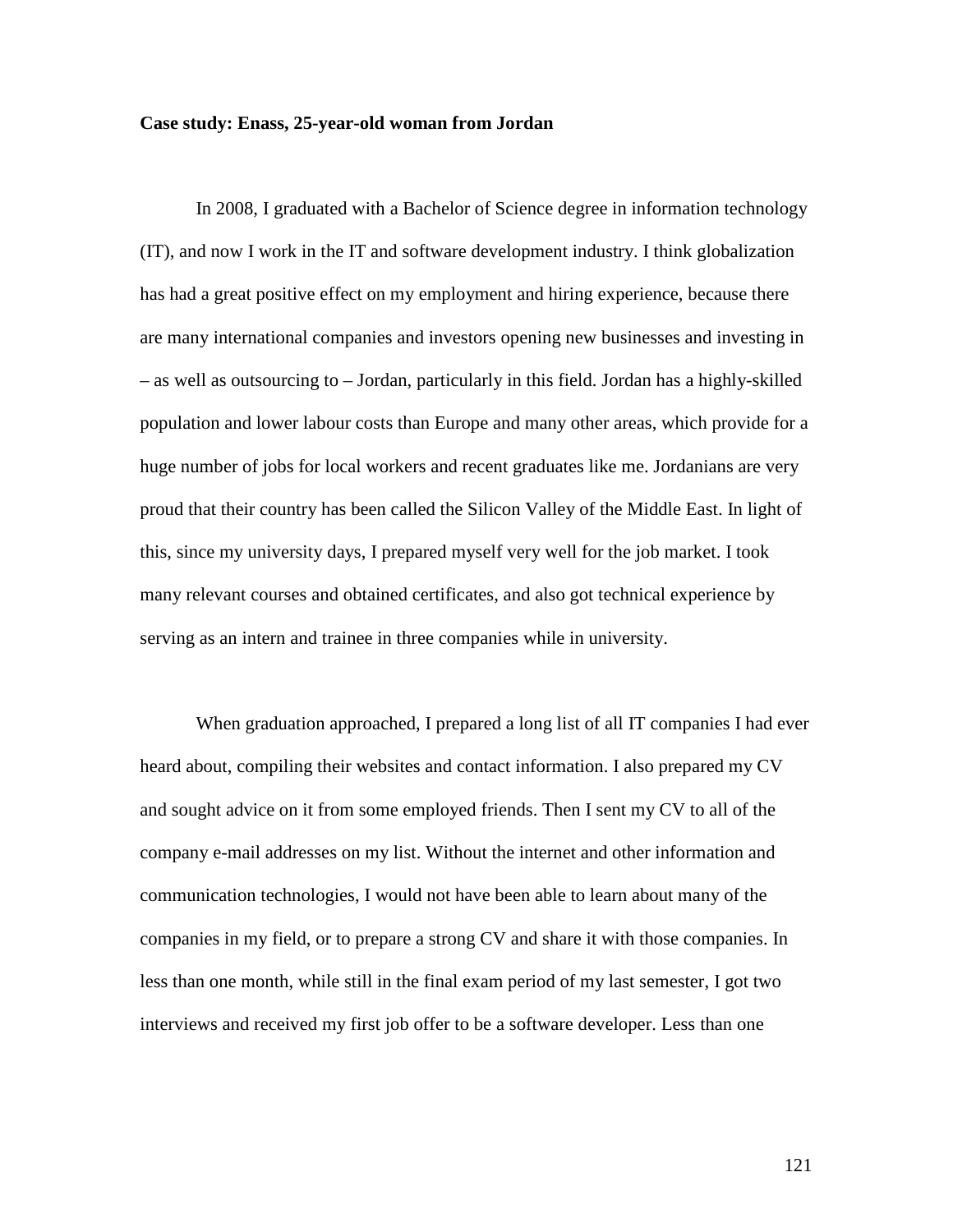month after that, following graduation, I got many other interviews and better offers, so I accepted my first official job contract with another company.

Two years later, although I was satisfied with my current employer, I wanted to develop new experience and so began to apply for jobs in different companies. After a few months of interviews and scanning offers, I got my second job with a bank in Switzerland, working in its offshore office in Jordan and also outsourcing with another European company. Over more than one and a half years, I gained important software development experience in that company. Currently, however, I am working for my third employer, doing the same job in the same field, but with an Emirati investor who has a company in the United Arab Emirates but who is investing in Jordan because of its highcalibre work force.

Based on my personal experience, I can say that there are a lot of opportunities available in my country, especially in the IT sector, with many start-up enterprises and significant external investment. Yet new graduates need to be aware of what companies are looking for, because there is a lot of competition out there. Young workers should distinguish themselves to employers by developing good distinctive competencies, being knowledgeable about their candidacy, and being able to prove themselves. Of course, that is not an easy task! But it is definitely doable.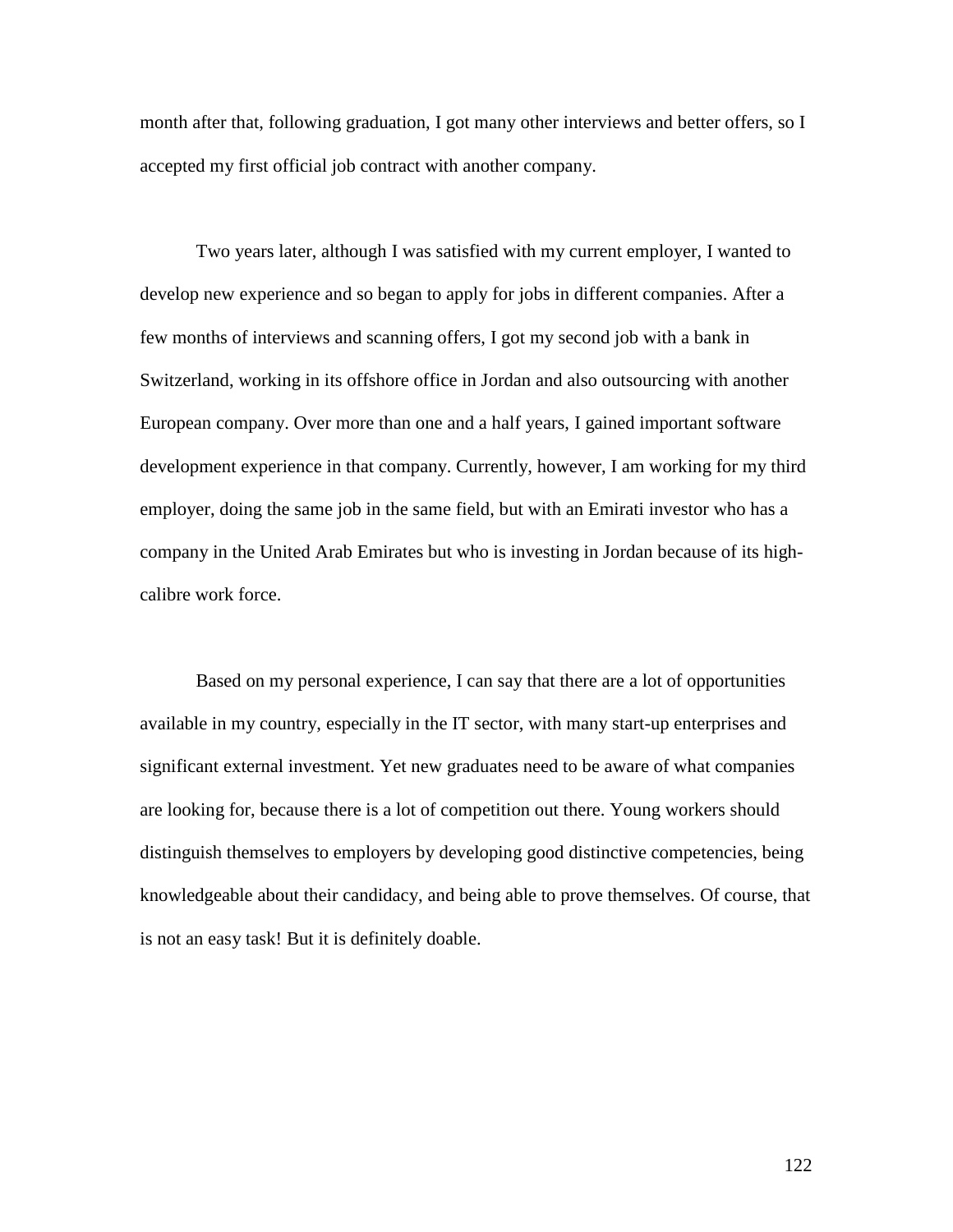#### **Additional resources**

International Labour Organization, Youth Employment Programme (YEP). Information available from

http://www.ilo.org/employment/areas/youth-employment/lang--en/index.htm

International Labour Organization and United Nations Department of Economic and Social Affairs. *Fact sheet on youth employment*. Available from http://social.un.org/youthyear/docs/youth-employment.pdf

Ramdoss, Santhosh, Ashleigh Mullinax and Lara Storm (2011). Financial inclusion of youth – reaching the next generation. Screencast of presentation to the United States Agency for International Development Microenterprise Development Office's After Hours Seminar, No. 55. Washington, D.C., 1 September. Available from http://microlinks.kdid.org/library/financial-inclusion-youth-reaching-next-generationpresentation-and-screencast

Columbia University, School of International and Public Affairs (2008). Market Assessment Toolkit for Vocational Training Providers and Youth: linking vocational training programmes to market opportunities. New York: Women's Commission for Refugees and Children. Available from

http://www.womensrefugeecommission.org/docs/ug\_ysl\_toolkit.pdf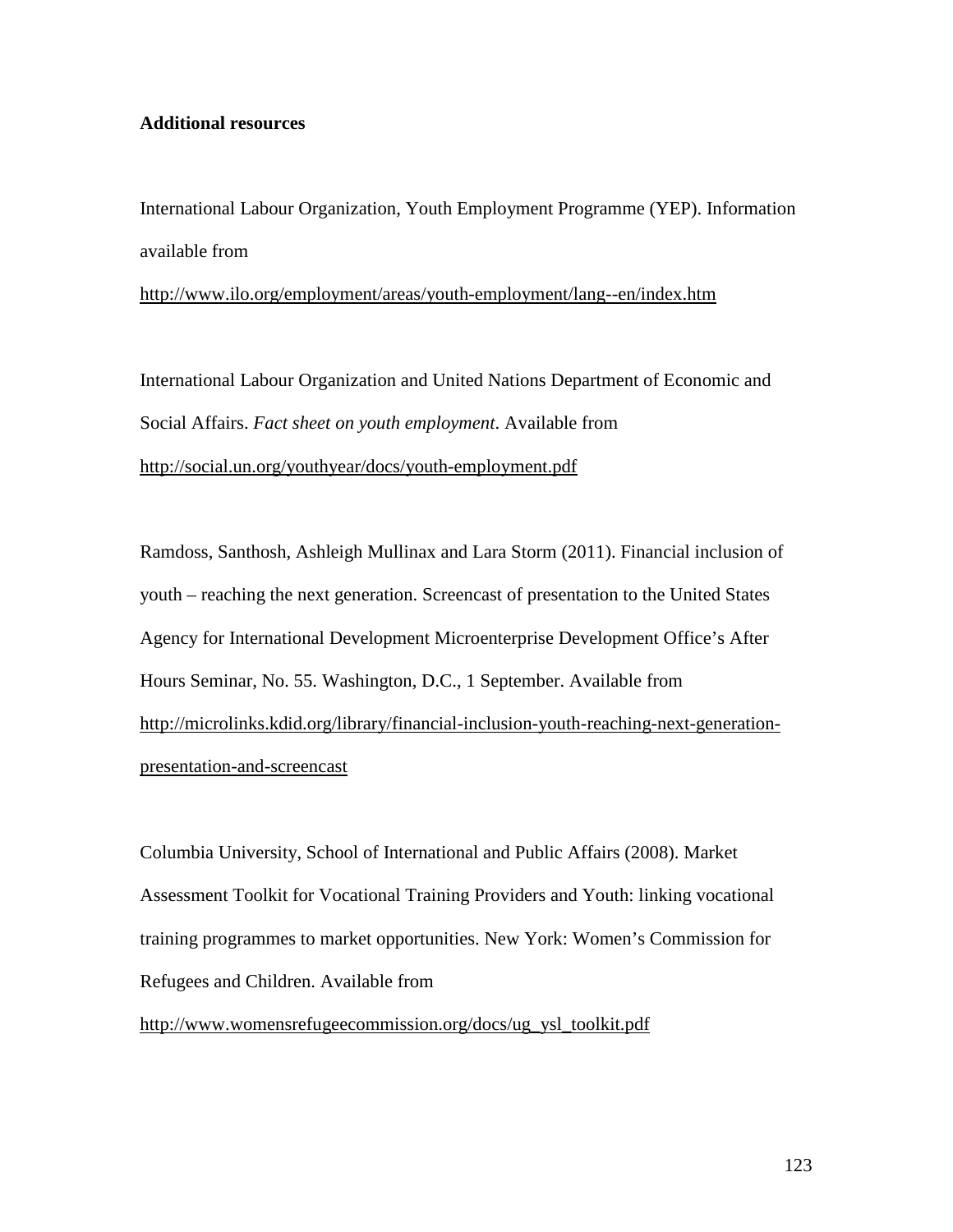## **Chapter IV: Youth at Work**

#### **Young workers: makers and breakers**

Work is central to young people's well-being. It is, of course, a requirement for income generation, but it is also a key to advancing broader social and economic development. At the individual level, a job has a direct effect on each person's selfesteem, family life as well as relations with other people. A badly paid, dangerous job at which workers' rights are not respected will have a negative effect on personal development and relationships and will fail to contribute to the development continuum.

 "The key to solving problems of social exclusion and poverty is employment…employment is the source of social inclusion in all sorts of ways, providing not just income, but security, self realization and self esteem for workers who are organized and represented"(International Labour Organization, Communication and Public Information, 2000); such is the meaning of "decent work." This statement, made by Juan Somavia, the International Labour Organization's Director-General, to the Group of Eight Labour Ministers at a Conference in 2000, is even more pertinent today than 11 years ago.

Decent and productive work is thus at the centre of youth transitions into capable adulthood. The clear message from young participants on the e-discussion platform during week IV was this: job conditions for young people are difficult due to the economic crisis and, as Hasan from the Maldives said, "political chaos makes it hard for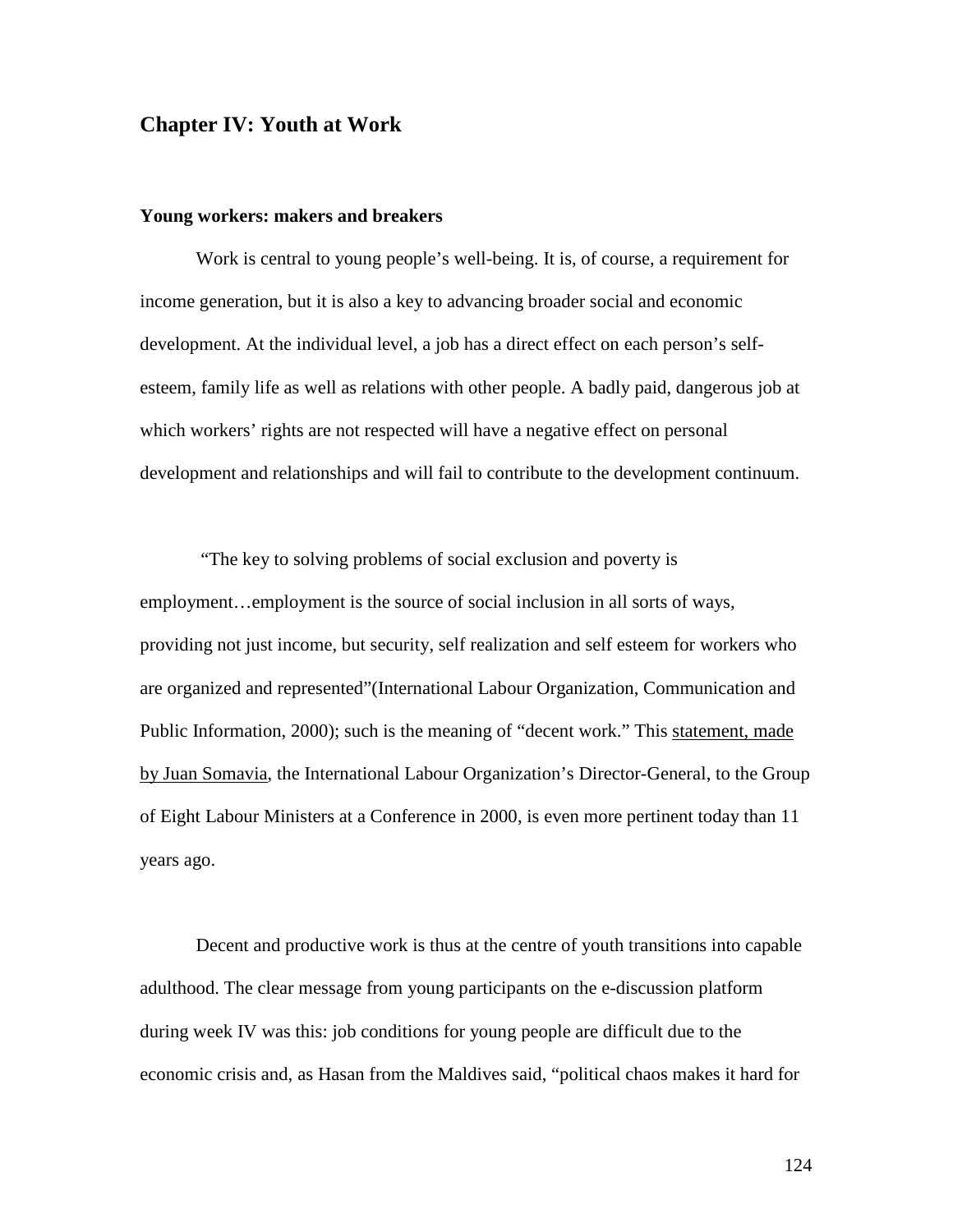youth to be independent and live their dreams!" A lack of meaningful job opportunities (for growing youth populations) is contributing towards stagnation in the transition from youth to adulthood. For many cultures and young people, having a decent job is one significant marker towards becoming an adult.

Sadly, much of the critique of the perception of youth in Africa as "Makers and Breakers" (in a seminal book by the same name $\delta$ ) remains pertinent today. What is more, this dualistic view of young people as both innovators and destroyers is not just symptomatic in Africa (although it has particular post-colonial dimensions there), but it is widespread throughout the world. For youth, it has meant that opportunities to engage in meaningful discussion with policymakers, and to have a voice in decision-making, have been few and far between.

There are many examples of promising current work in the field of youth policy and practice on job creation and decent work, such as the work by Youth Business International (YBI), Ashoka Youth Venture, Spark, the Youth to Youth Fund and Edgeryders<sup>9</sup> (a European Union-funded initiative), to name a few. Furthermore, various United Nations entities, including the United Nations Human Settlements Programme (UN-HABITAT), the International Labour Organization (ILO) and the United Nations Population Fund (UNFPA) are all engaged in important work on youth development in

 $\overline{a}$ 

<sup>8</sup> De Boeck, Filip, and Alcinda Honwana (2005). *Makers and Breakers: Children and Youth in Postcolonial Africa.* London: James Currey.

<sup>&</sup>lt;sup>9</sup> To read a spontaneous blog about the United Nations e-discussion from Edgeryders, see: http://edgeryders.ppa.coe.int/blog/2011/11/young-people-talk-employment-at-un-online-forum/.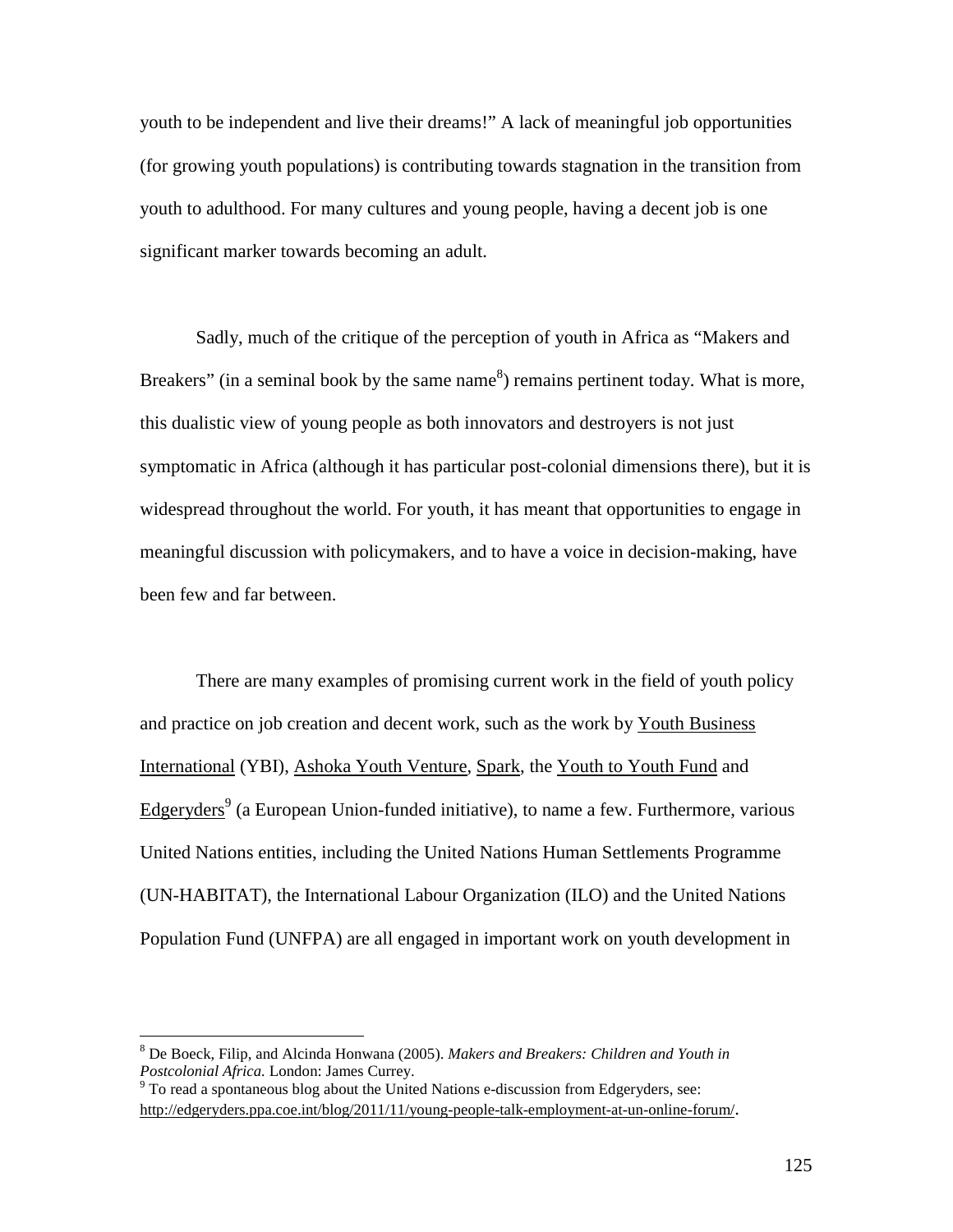general, with a major focus on employment, in close collaboration with other United Nations entities as well as youth-led organizations.

Challenges remain, however, especially real inclusivity and scale. But more than that, how we perceive new ways of working and living must be confronted collaboratively – through youth-adult partnerships and open minds. One such example on new ways of living and working was broadcast on the BBC World Service in November 2011: "The Great Reset." This programme addressed the view that opportunity, creativity and innovation arise from great economic crashes/depressions. Indeed, a comforting perspective in times of great changes.

#### **Unemployment yes – but what about underemployment!**

 $\overline{a}$ 

From 1 to 7 November 2011, week IV, the e-discussion platform was open to all to discuss their experiences at work. The e-discussion invited the views of young people aged 15 to  $30^{10}$ , as well as representatives of youth-led organizations. More than 180 comments were posted by young people from more than 76 countries across the globe, including Japan, Romania, United Arab Emirates and Jamaica. There were at least 690 people who accessed and viewed the e-discussion during the week. In addition to the ediscussion platform, there were also postings/uploads onto the United Nations International Year of Youth Facebook page, and a live question and answer Twitter session with United Nations Youth Champion, Monique Coleman, and Special Adviser to the United States Secretary of State on Global Youth Affairs, Ronan Farrow.

 $10$  This takes into account both the United Nations definition of youth (15- to 24-year-olds) and many local cultural contexts and understandings.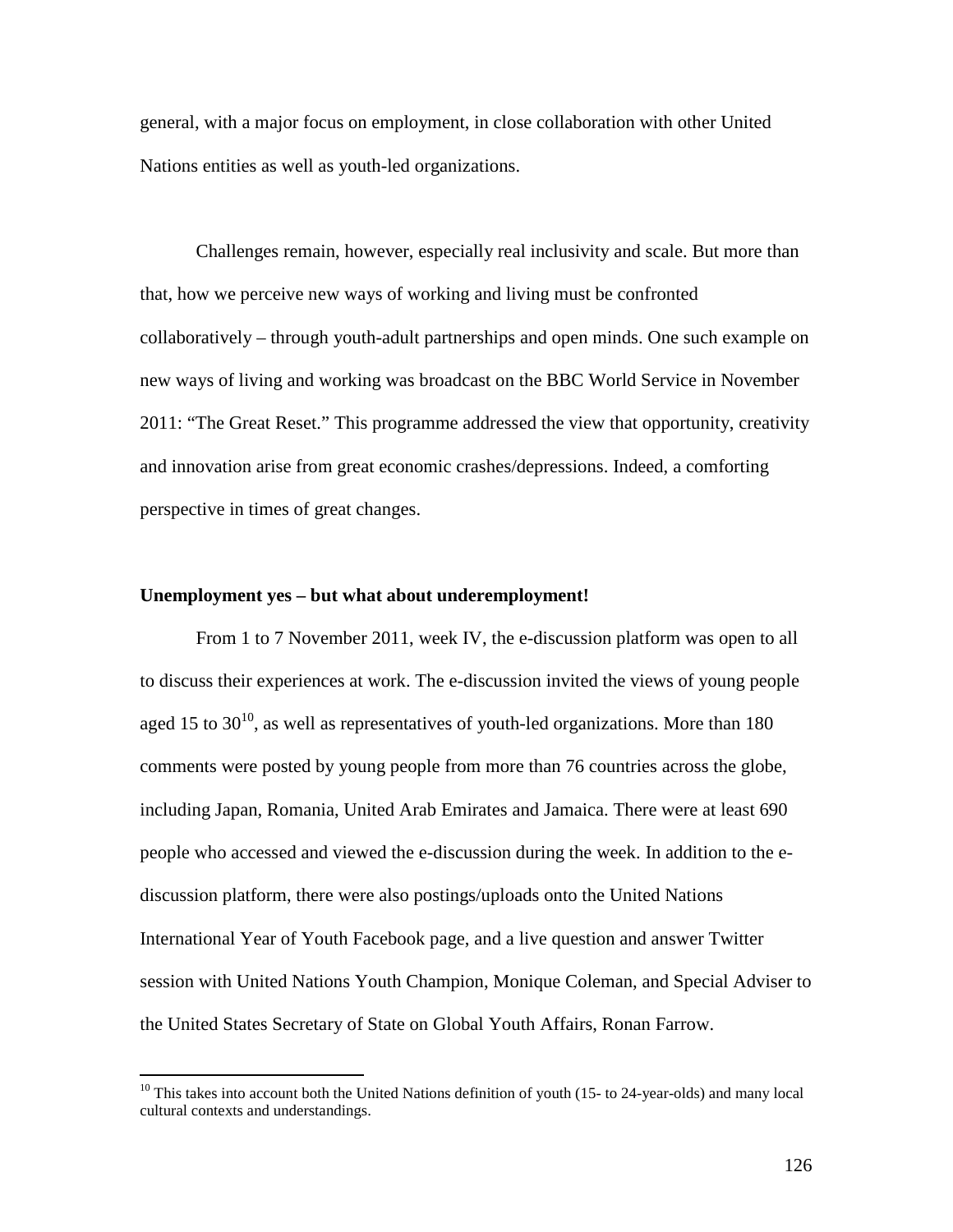This chapter explores the quality and conditions of jobs held by youth, and how young people's working situation interacts with their family and home lives. While many examples were shared of young people pursuing entrepreneurial endeavours, the overall consensus was that there is a growing frustration: not only with a lack of jobs, but also a lack of engagement. The fact is that many young people need to be both listened to and collaborated with by Governments and the private sector regarding job creation and workers' rights. Participants were asked, "Have you influenced any educational or employment policy forums? If so, how did you go about this and what were your successes?" The response to this question was a resounding silence. Discussion and debate with constituents on matters that affect them, such as decent work, is a constitutional obligation for many Member States which have adopted the United Nations Convention on the Rights of the Child. But more than that  $-$  it is effective policymaking.

Some of the most insightful posts on the e-discussion platform included:

**In your country, can you provide any current examples of how young people are approaching – and faring in – entrepreneurial activities?**

• Several participants from Europe and Africa commented that they are currently selfemployed and running their own businesses. According to Solomon in Ghana, "lots of young graduates are starting their own companies, especially in [information and communication technologies] ICT and are making great strides." This trend seems to be increasing among urban youth who are graduating from colleges and universities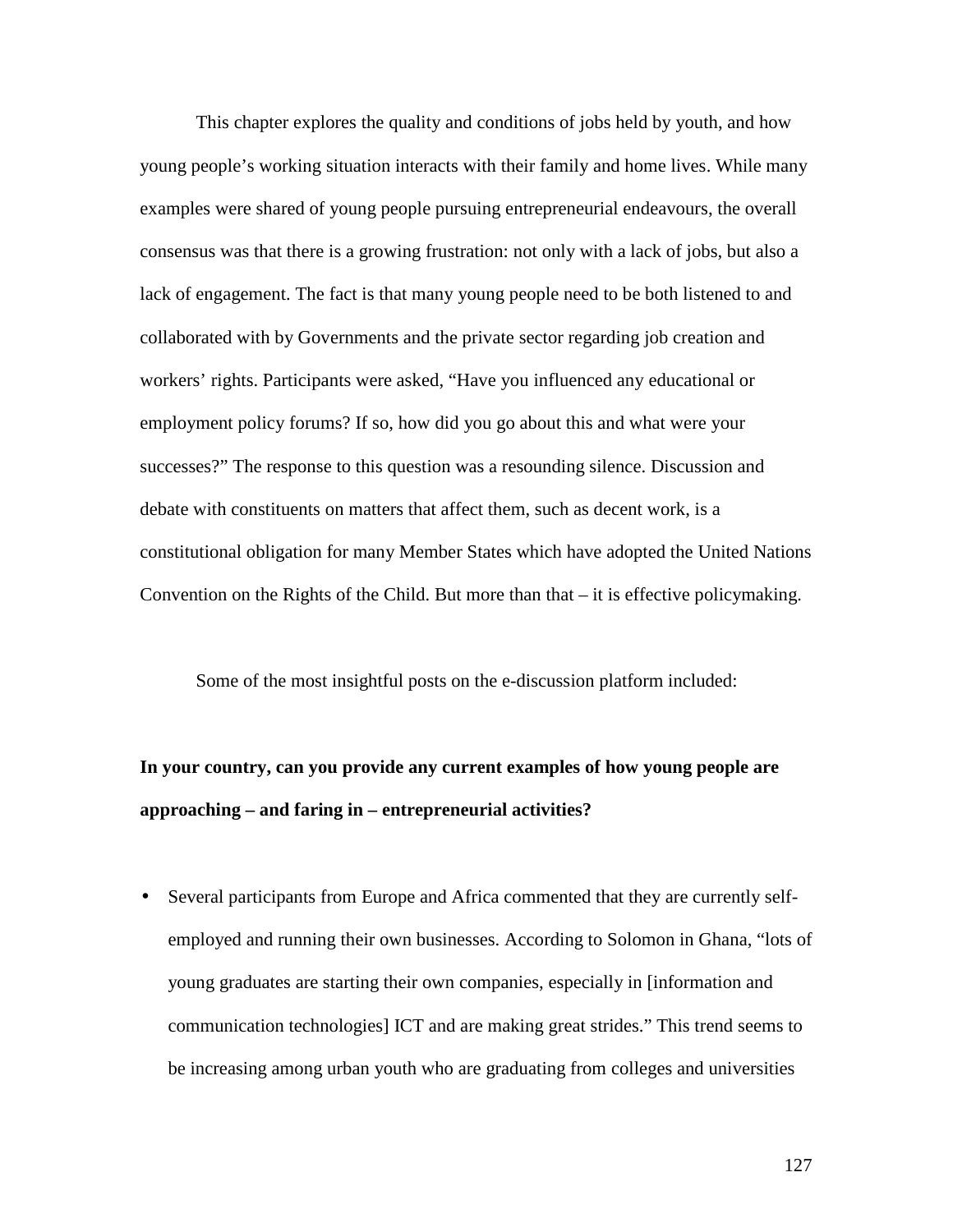and finding it hard to secure permanent employment. Dirk from the Netherlands told us that, "website development, as well as social businesses in Middle Eastern countries, are creating employment" for young entrepreneurs.

• In the Dominican Republic, Maria painted a complex picture:

"Many of the private universities in the Dominican Republic offer programmes within their curricula through which students receive sponsorship to begin their business. Such new businesses fall into the categories of restaurants, entertainment, retail and technology. Since such youth are exposed to a higher level of education, they are better prepared to approach entrepreneurial activities than youth in the lower-income class." However, she goes on to say: "for youth in lower income classes…microfinance organizations have been increasing rapidly, and they facilitate the process of borrowing money to these… classes, allowing them to develop their business ideas…many businesses such as small convenience stores, hair salons, drug stores and art shops have been able to develop due to the loans received from microfinance institutions." Indeed, it is often the young men and women who have left school in order to generate extra income (to help their parents) who run most of these businesses.

## On the upside…

• Pooja from India informed us that young people in the tribal area of Chindwara are finding employment through silk production: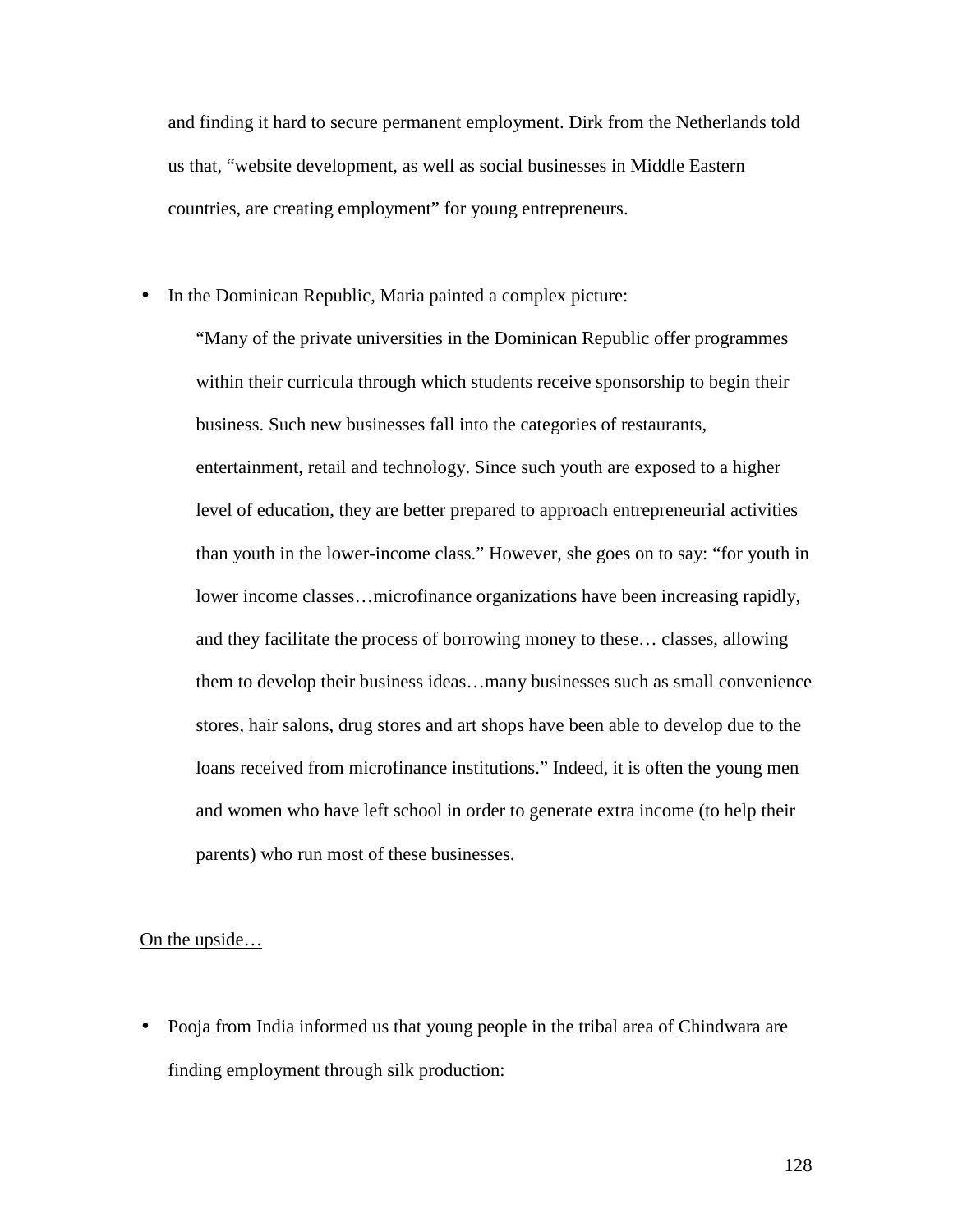"Silk production is a new way for them to be employed. Tribal young farmers are earning a huge amount of money through silk production. The plan was started in villages in the year 2007 and it has changed the lives of farmers. They are getting Rs. 50000-60000 per acre. The Silk Department is providing free plants and financial support to tribal farmers."

- There is some degree of policy and programme support from Governments: one of the examples quoted by Rachelle, 23, with Taking It Global in Canada is the Canadian Youth Business Foundation, which "offers young entrepreneurs aged 18-34 mentorship, learning resources and start-up financing. Since 2002, the Foundation has helped young Canadians start more than 4,000 businesses and created 18,000 jobs."
- With regard to policy development, Hira, 22, from Pakistan highlighted the Government of Pakistan's recent development strategy, the New Growth Strategy. She informed us that:

"This strategy talks about productivity, market reforms, creative cities, connectivity and infrastructure and youth engagement as essential pillars of a new growth model. Youth entrepreneurship is a major pillar in the framework and an implementation plan is currently being developed."

• Sergio Iriarte Quezada, week I's moderator and Knowledge Management Officer for the International Labour Organization's (ILO) Programme on Youth Employment,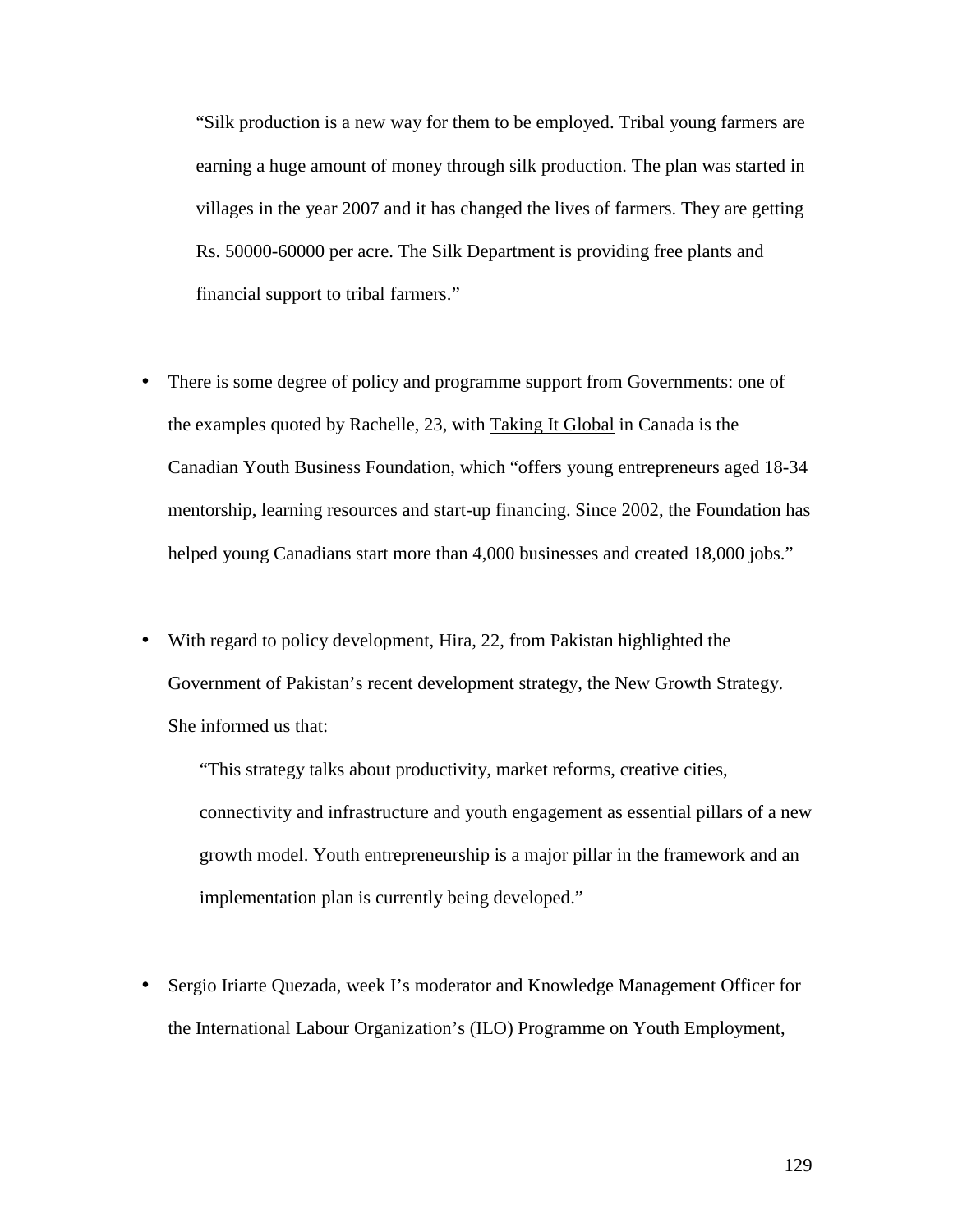reminded participants this week of the ILO's Know about Business (KAB) initiative. Sergio informed us that:

"It aims to foster positive attitudes among young people towards enterprise development and self-employment. It also creates awareness of enterprises and self-employment as a career option for young people in secondary and vocational education, and provides knowledge and information to start and operate a successful enterprise. KAB is a training programme for trainers and teachers in vocational education, secondary education and also higher education for young students between ages 15 and 18."

• According to Evona from Cameroon, "the only way to solve the unemployment problem …is the creation of small and medium enterprises."

#### On the downside…

• Several young participants expressed concern about their Government's commitment to providing opportunities for *both* rural and urban youth in terms of trainings, education and employment. Indeed, several young people suggested that Governments should act proactively to ensure that young people are given the opportunity to be hired by private companies. Alejandro, 22, from Mexico believes that, "[The United States and] U.S./Mexico can help by facilitating… youth participation [in the job market], because most of the youth are not given the right opportunities to express their skills, knowledge, talents and creative skills."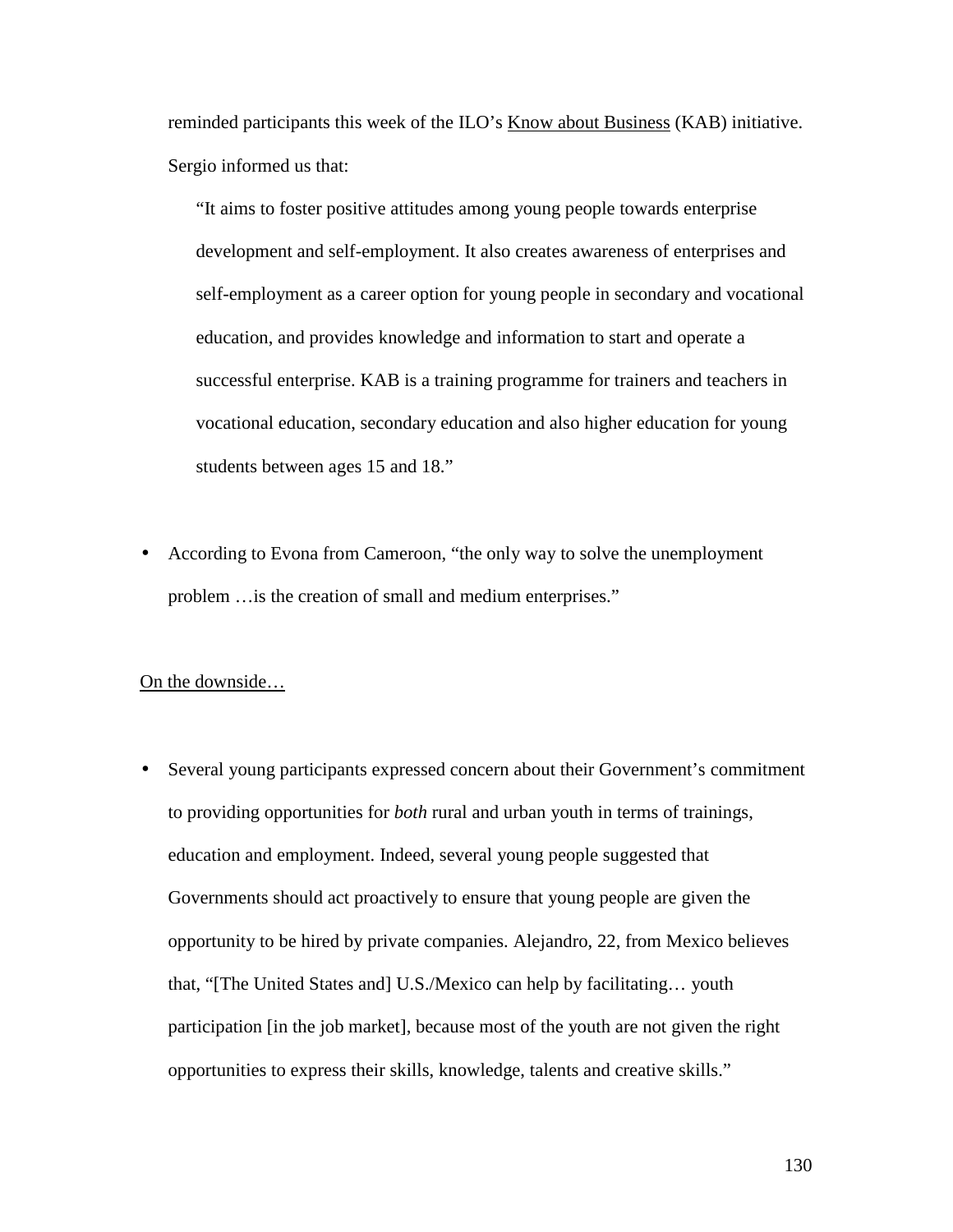- Participants shared the view that there are bottlenecks associated with starting one's own business. According to Solomon from Ghana, these include "finances, office space, and tax requirements, which should be addressed proactively. If this is done, a lot more young men and women will strive to be innovative and generate incomes for themselves!" Other challenges experienced were limited access to information, funding and support from donor agencies, international development organizations, Governments and academic institutions.
- Ayshah, 26, from Kenya was keen to tell us that many young people are embracing the issue of self-employability and entrepreneurship, but:

"The major issue is lack of capital to expand their business or even start their business due to high interest rates offered by the banks here in Kenya. As far as microfinance is concerned, the intake of loans by young people is low compared to adults, [who] repay their loans more quickly than young people, despite…the Government's… youth fund. …the terms and conditions [associated with the fund] scare us away - like collateral. Surely, where else – but from our parents – can we get [collateral]?"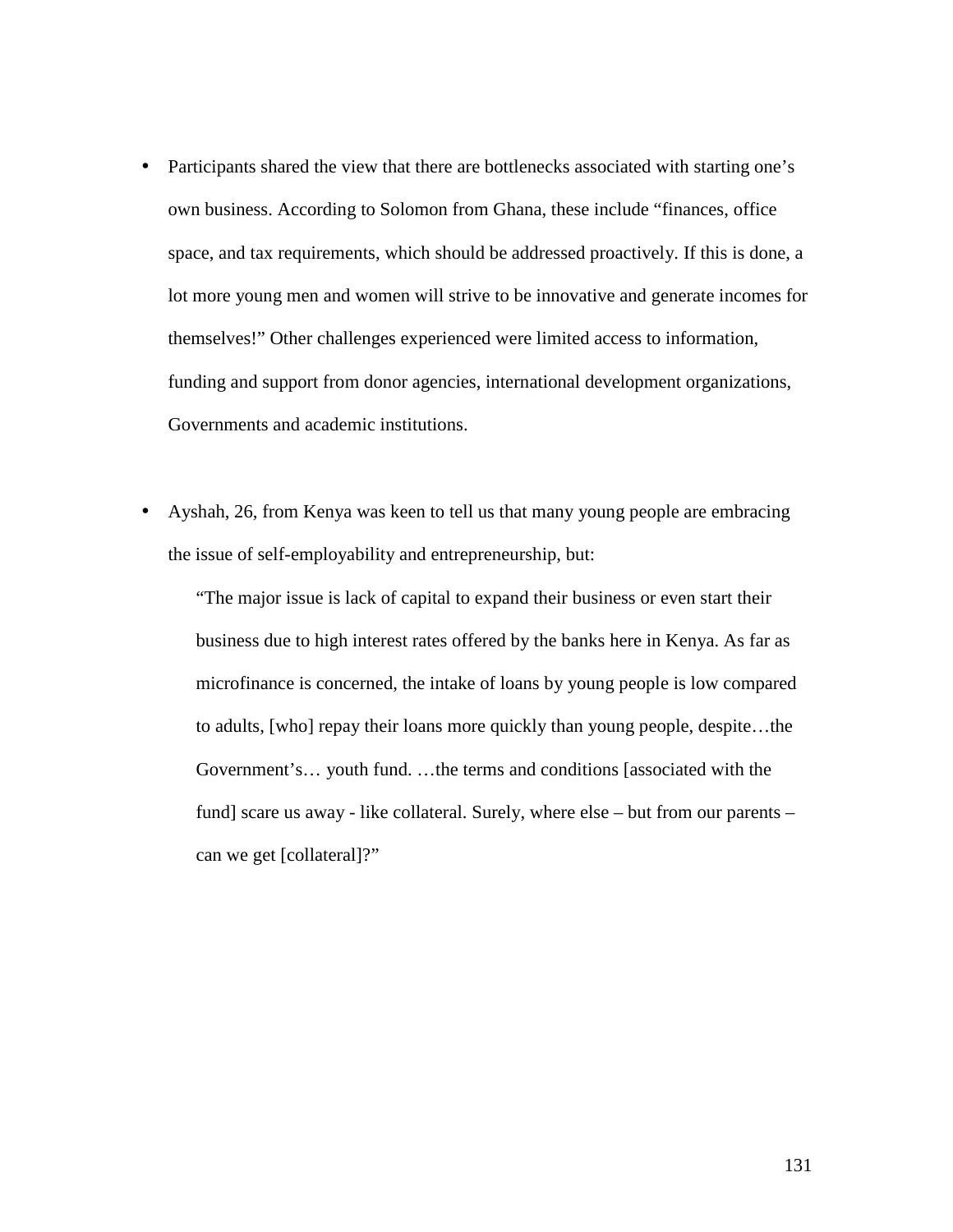## **Tweet corner**

Below is a selection of some of the tweets from week IV…

RT @UNpYouth: [In Ghana, lots of graduate youths r starting their own companies, especially within ICT] /Solomon http://t.co/jTufqfgG #youthjobs

RT @UNpYouth: [In Senegal, young people without higher education r more involved in entrepreneurial activities] says Amadou http://t.co/Y5IHHqhp

**In your view, when it comes to gaps in decent work for young people, what are some of the major issues facing them - is it working conditions, worker rights and/or income concerns, or perhaps something else?** 

• The clear message from young participants was this: job conditions for young people are difficult due to the economic crisis and, as Hasan from the Maldives said, "political chaos makes it hard for youth to be independent and live their dreams!" One of the main concerns that Rachelle, 23, from Canada highlighted was, "for young graduates coming out of university or college, …the large amount of debt due to student loans. While they are eager to enter the workforce, concerns of paying off their debts may force them to take on jobs that are either outside of their field or do not pay as much as they should." In addition, participants also pointed towards the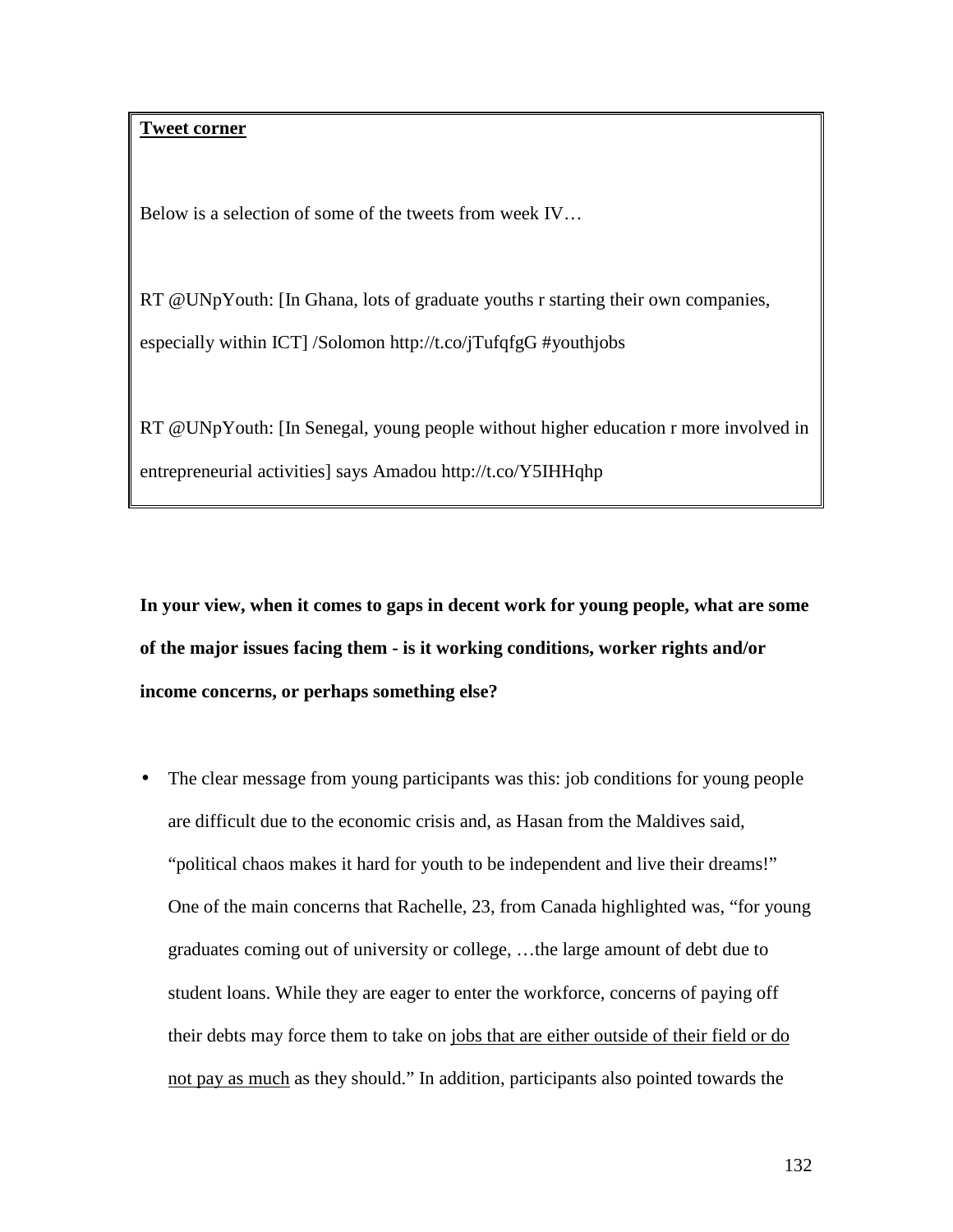lack of information and resources available for young people about starting up businesses/organizations, including information on business development loan schemes.

• Ayshah, 26, from Kenya raised these concerns:

"Young people work tirelessly and the pay they get for their work is little compared to those permanently employed. These days, many organizations and institutions are using internships to fill gaps that are void, thus saving resources. Very few young people are satisfied with their careers because of high competition and lack of suitable jobs in the country."

Maria from the Dominican Republic, believed that:

"Income concerns are what create one of the major gaps in youth employment in the Dominican Republic. Since the economic condition of the country remains unstable, young men and women worry about the salary they will receive when they start working, and mostly, will this be enough for them to sustain themselves. According to the Labour Ministry and different labour unions, the minimum wage is set in three stages, ranging between approximately US\$150 to US\$350, which is not enough to cover the basic needs of a household. A large number of the youth in the Dominican Republic have to use their income either to cover their expenses or to partially pay for their education. It is worthy of mention that most youth enter the job industry in the middle years of their education in order to be able to pay for it. Dominican youth are worried about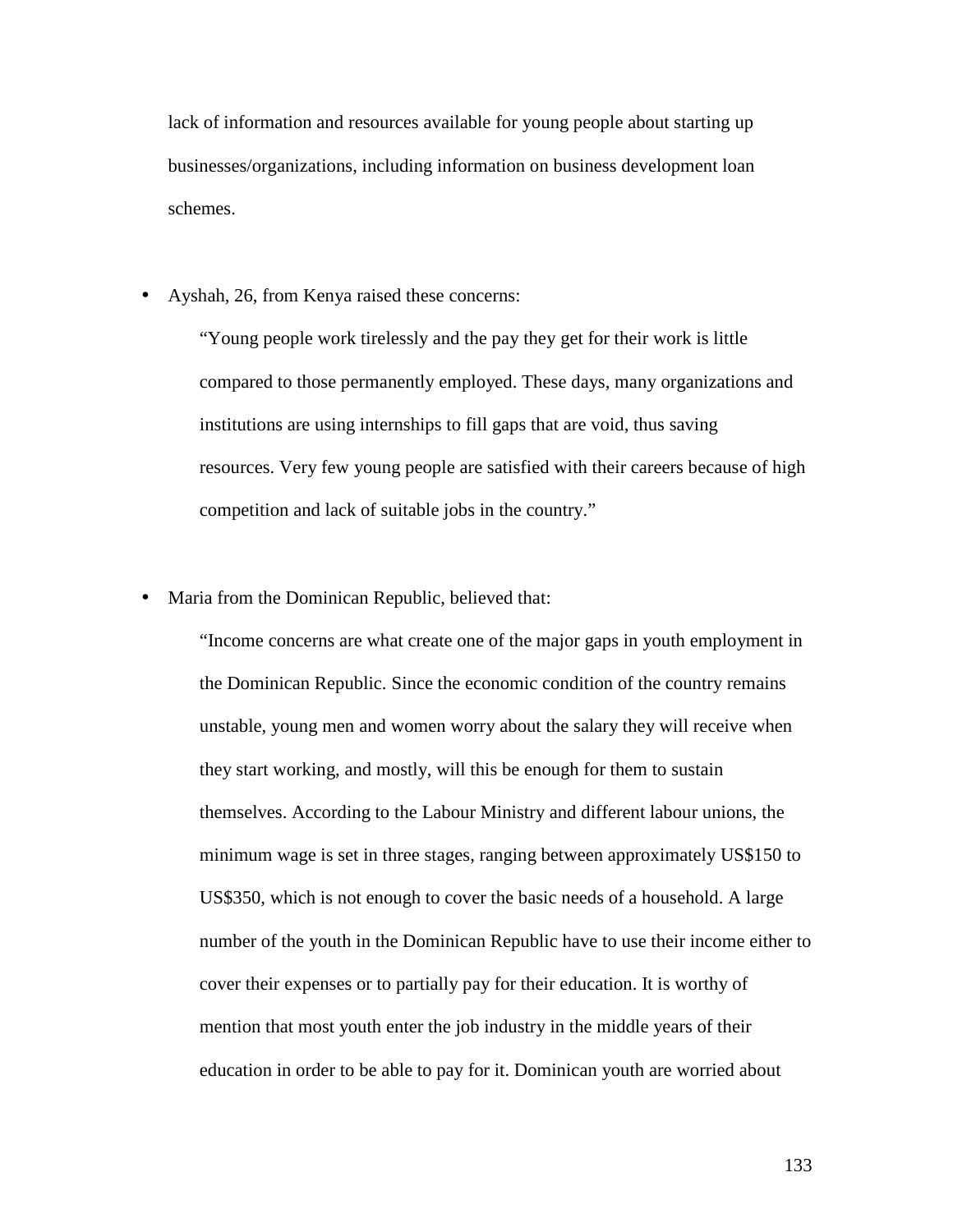being able to grow economically in the country, and also worried about how they will be able to keep up with the country's high cost of living."

# **In your current job, what are the opportunities for advancement (including recognizing leadership and innovation)?**

### On the upside…

- Enock, 28, from Uganda is currently working as a volunteer with the Uganda Red Cross as a peer educator. He is unpaid, but he does believe that his efforts have helped him "learn new skills and make new friends." He has been given on-the-job training, which is enhancing his skills and enabling him to take on more responsibilities.
- For Maria from the Dominican Republic, most of her work experiences have been in her area of interest – marketing and public relations. Although she has not secured a long-term job, she says "internship experiences have allowed me to observe and learn about the opportunities in the market." Currently, Maria works for the non-profit sector, conducting marketing through social media, and she believes there are many opportunities in this sector for young people.
- Rachelle, 23, from Canada is working part-time as a publicist/marketing lead for a mobile advertising company and interning as a communications coordinator at a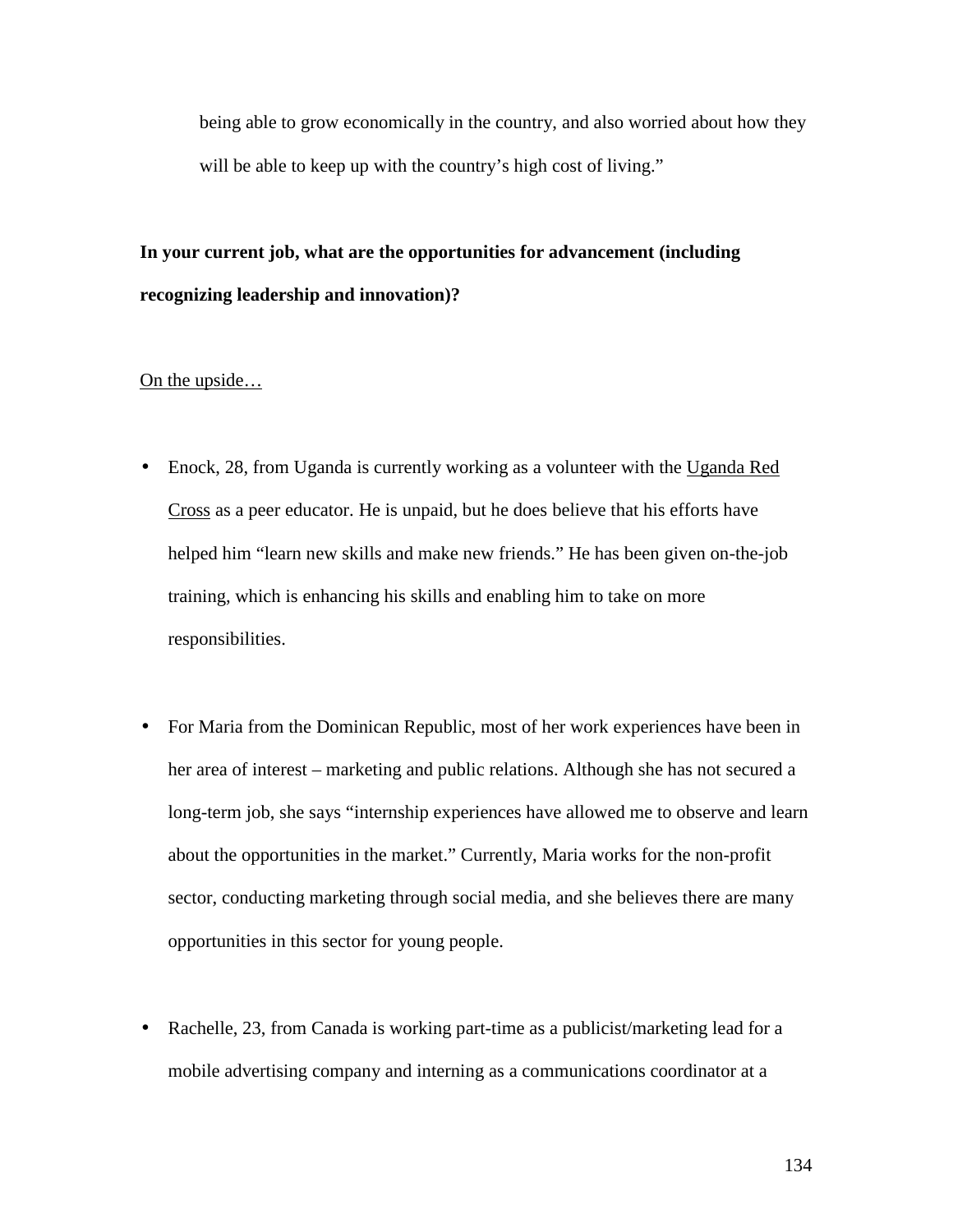Toronto non-profit organization. According to her, she has "learnt a lot from these two positions and… been given ample opportunity to take on more responsibilities. While the wages aren't the best, I am ready to take pay cuts since I don't have responsibilities such as family or mortgage, etc." Rachelle has received on-the-job training, which has enhanced her skill set, and she tells us her "work in both jobs has been recognized on a regular basis."

## On the downside…

• Erasmus, 23, from Zambia said that his current job does not provide any opportunities for advancement because it is in the informal sector. He cannot advance in his position, "because the money I get is minimal, and with that money I can hardly save up for college education." He went on to say that, "the management in the office does not listen to my ideas because of my lesser experience and qualifications as compared to the permanent staff in the office."

# **Share with us your personal experiences of working in the informal economy. What have been the benefits and the challenges?**

• Precious, 26, from Nigeria said that although she does not have personal experience working in the informal sector, she does work with youth both in school and out of school who do have such experience. "Some youth are doing well, depending on their location and the amount of resources invested in the business they are working in.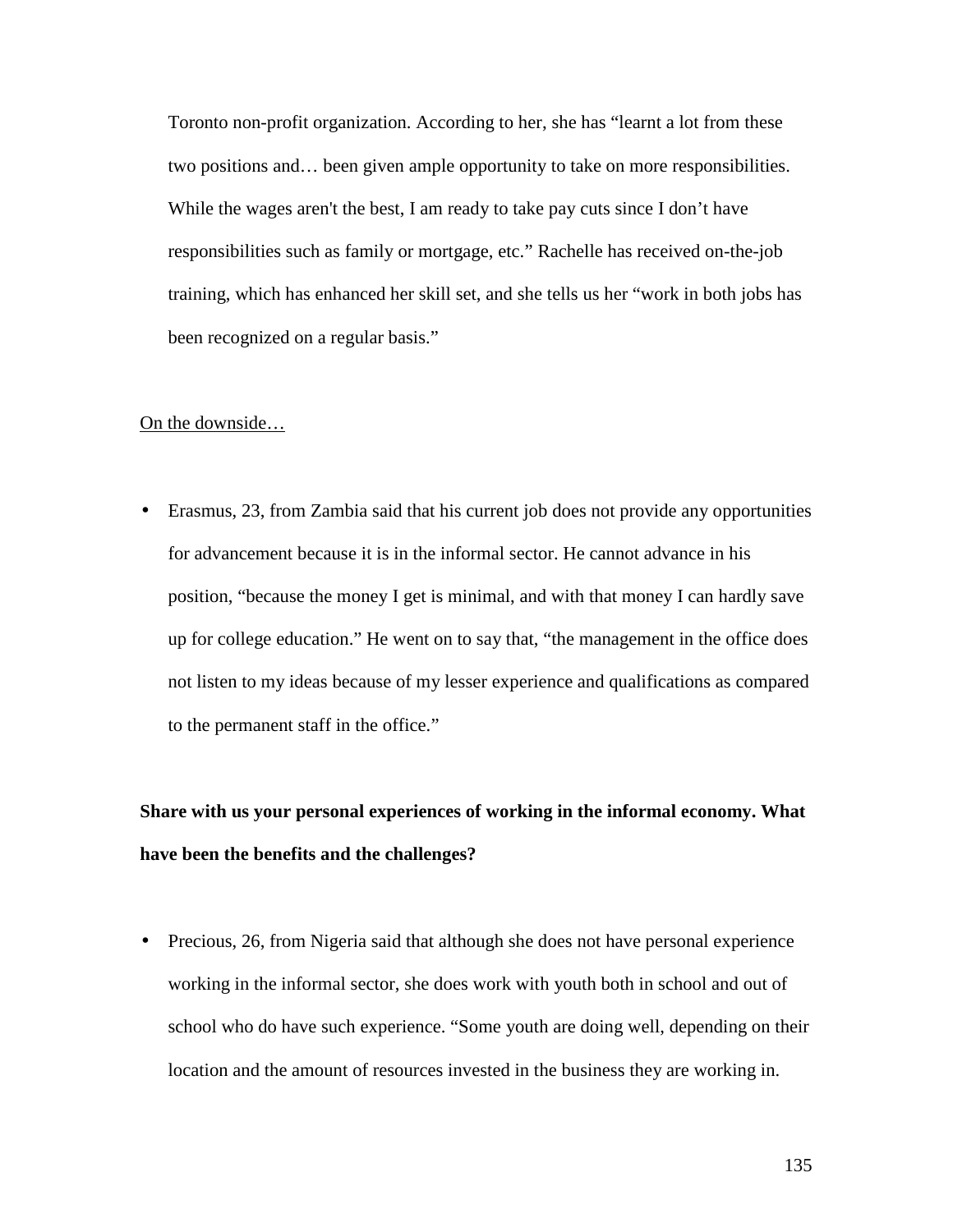While for others the benefits they acquire are helping them build their own skills." Precious went on to say:

"Some of the challenges they are facing include:

1) For one domestic worker, lack of trust by the owner (of the place), which hinders a proper relationship.

2) Lack of funds to equip the informal [business], thereby making the work hectic and cumbersome.

3) Over-use [exploitation] of youth working in this area, because there are few benefits.

4) For street vendors, one of the major challenges is the […risk of falling] sick, because of the working environment [and the lack of safeguards]."

• Lody, 25, from Cambodia reminded us of the gender inequalities that persist, commenting that: "Young women are doubly affected as they face not only lack of opportunities, but poor quality of work, especially in the informal [sector] – characterized by low wages, less secure employment, and [often limited] representation."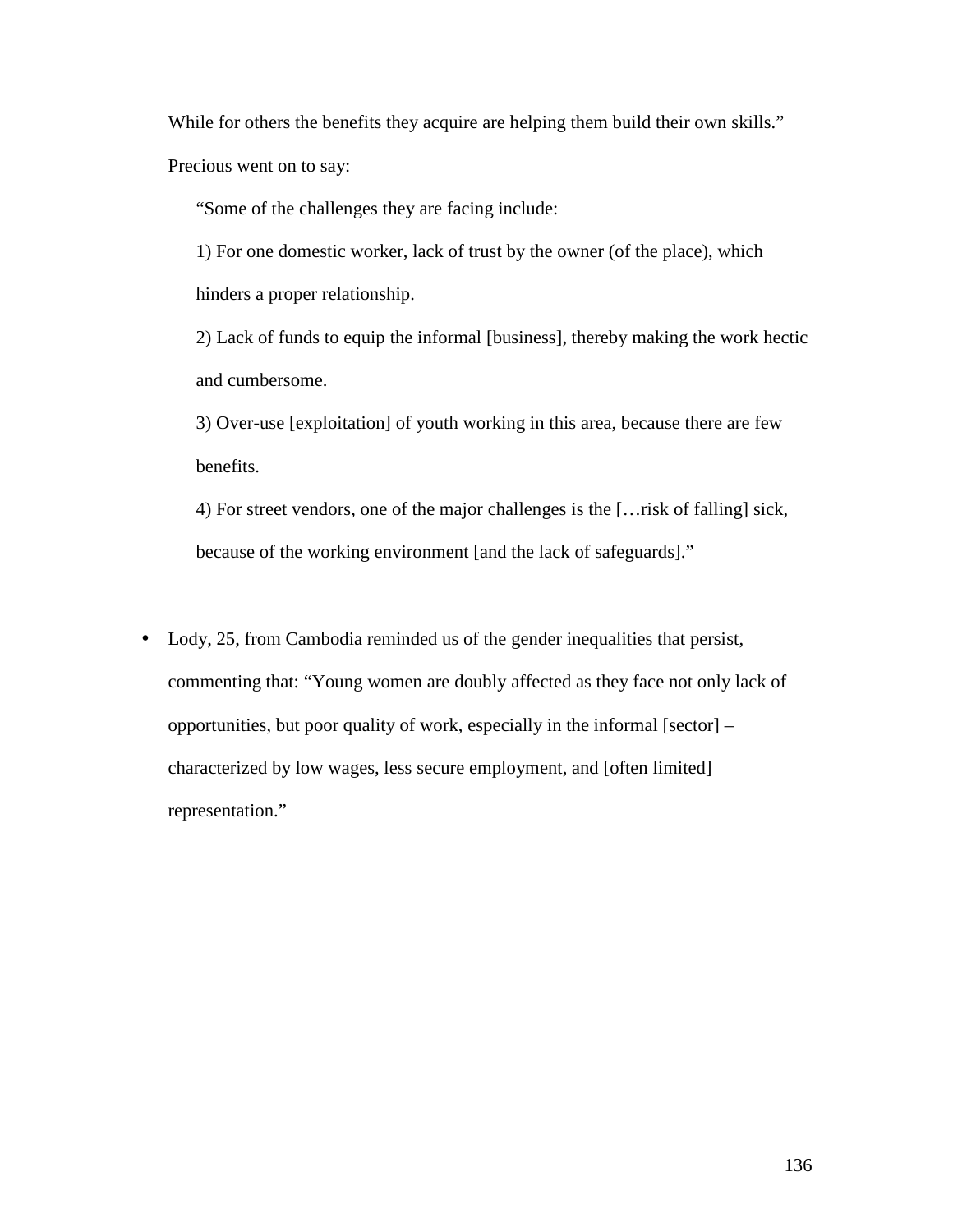```
Vote corner: If you were the Chief Executive of a large foundation, where would 
you spend your money in order to increase and improve youth employment, both 
within and beyond your organization?
```
The top three recommendations selected from the e-discussion platform and voted on by participants on the International Year of the Youth Facebook page were:

1) Open up vocational training institutes for both rural and urban youth

(64 per cent of votes)

2) Focus on empowering youth through small grants

(19 per cent of votes)

3) Sponsor secondary education for marginalized young people

(17 per cent of votes)

*What young people say:* 

• Shruti, 24, from Mumbai, India, said that if she was a Chief Executive, she would invest within her organization "in building youth ambassadors…who have beenthere-done-that and can prove a good role model for the students/youth outside my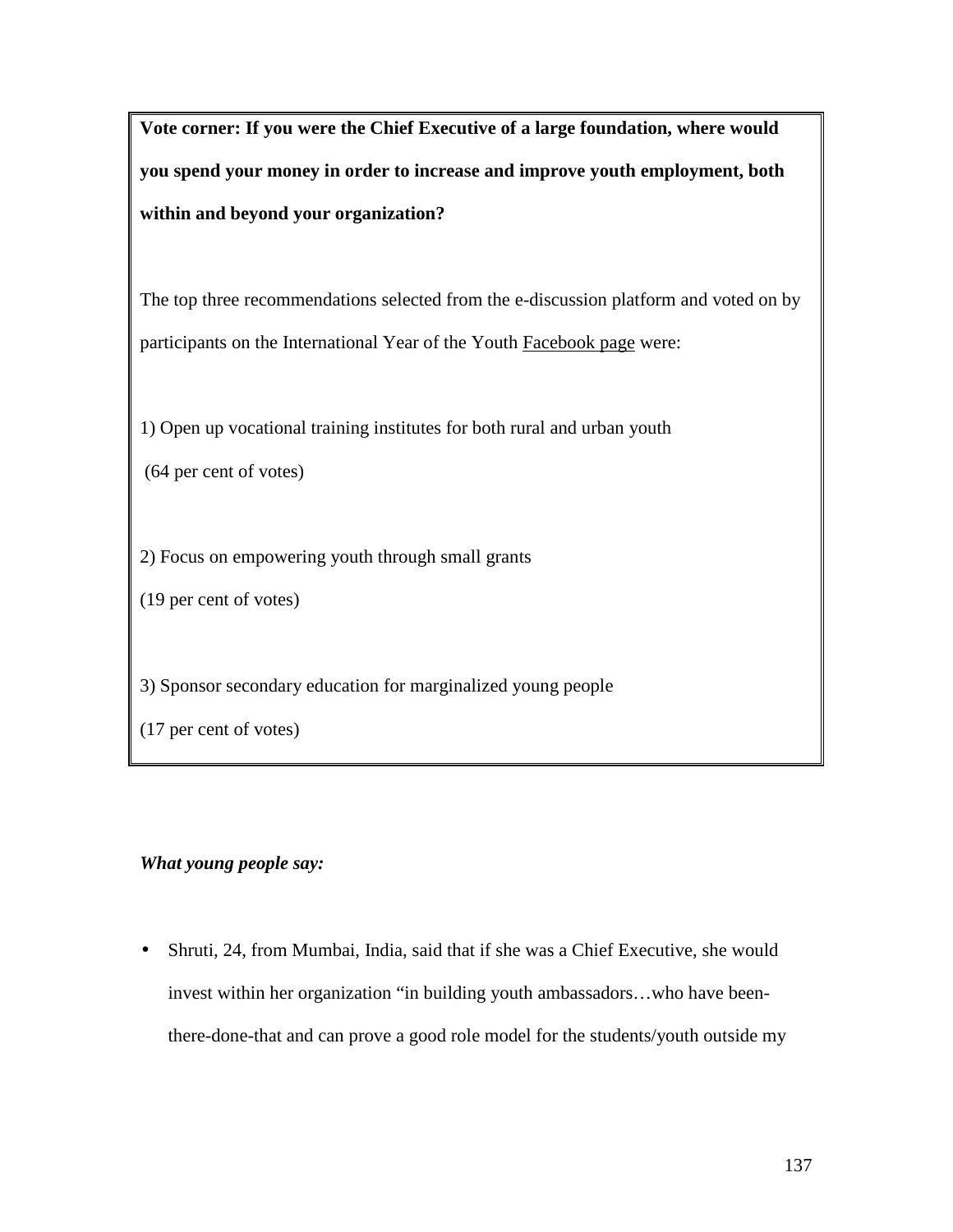organization. [Each of] these youth ambassadors would be responsible for mentoring at least one underprivileged young person."

• Karuna, 23, also from India said that she would create a paid internship programme for fresh graduates within her organization. "Paid internships can help with both a decent income and experience. Outside the organization, I would promote corporate social responsibility strategies and create capacity-building and skills development courses and workshops for young people."

Several of the other recommendations included:

- Invest in social businesses led by and focused on employing young people
- Invest money in improving community relations and employment opportunities for young graduates
- Provide field-specific scholarships for college and university students
- Invest in a strong internship programme that would recruit new graduates to work for my company for an extended period of time; for example, the Ontario government has a highly selective and popular two-year internship programme, after which young people get to work with Ontario Ministries (Canada)
- Create a pool of funds to invest in young entrepreneurs
- Align scholarship opportunities to communities; decentralize opportunities to universities or private businesses and allow them to select the candidates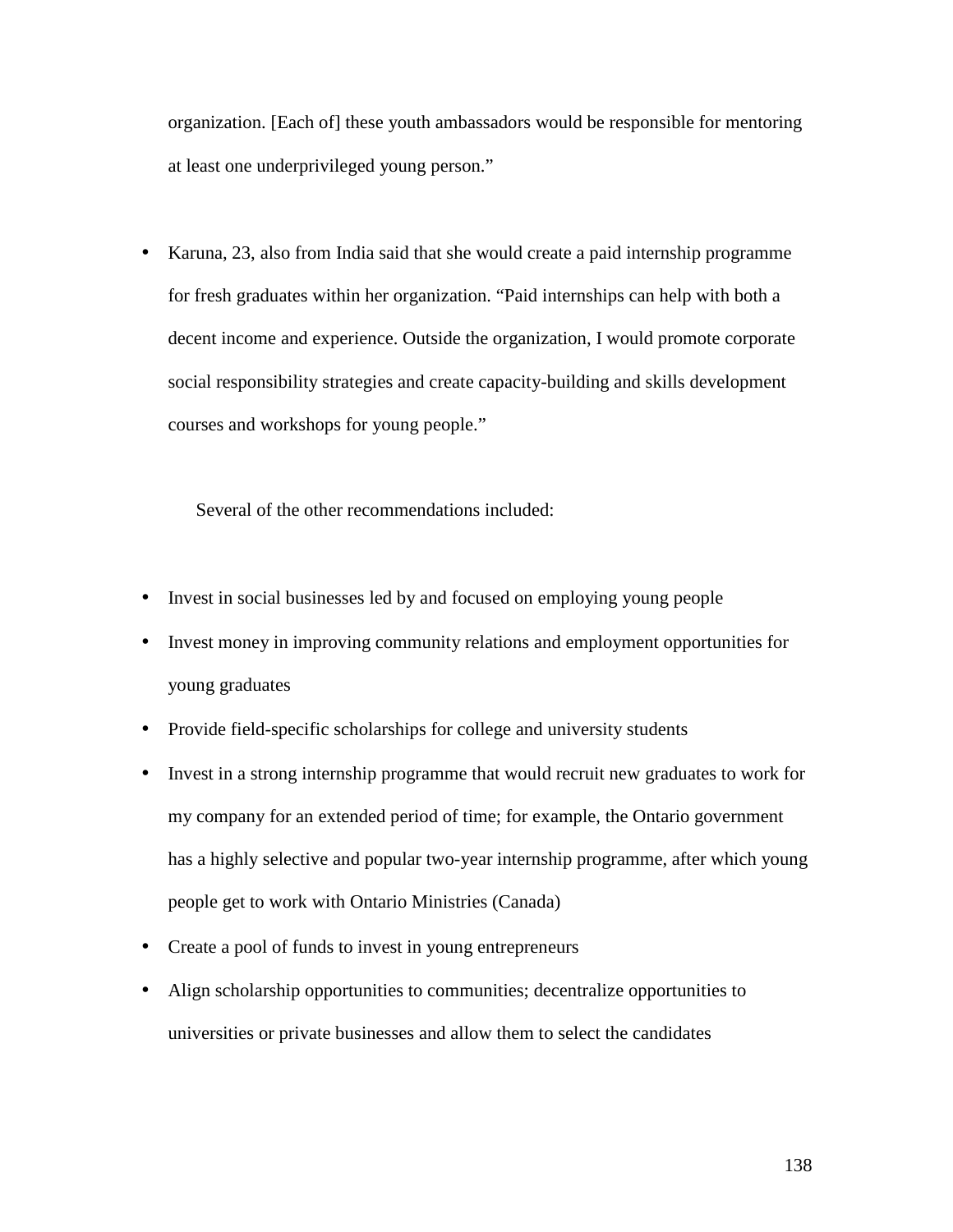• Invest in information and communication technologies and provide leadership opportunities to young people through trainings in the private and non-profit sectors

**How have your job and working conditions affected your family life and well-being? Including your relationships with parents and siblings and/or your own children and spouse; age of marriage and starting a family; living arrangements; etc.?** 

- Karuna, 23, from India focused on her relationship with her parents, telling us, "it has changed" since she finished her studies and started working. "It's now awkward to ask for money from my parents. While I am earning, some of my friends are not, and they are graduates. They face the same problem with their parents and minor discussions on money do crop up." According to Karuna, joblessness implies "a lack of financial resources - which implies stress. And speaking of health, my job has provided me with a good health insurance package that has helped me a great deal! I feel more secure about my health."
- Rachelle, 23, from Toronto, Canada said that her work has "not really impacted" her family life. Yet, for the most part, her work means that she "is rarely home and, at times when I am at home, I am doing work." Ideally, she would prefer not to take her work home. She feels lucky to be living with her parents since she is not paying any rent, and because of this she has been able to save money to further her education. Prior to her current two part-time jobs, she was working full-time in a work environment that she found stressful and did not like. "I would much… prefer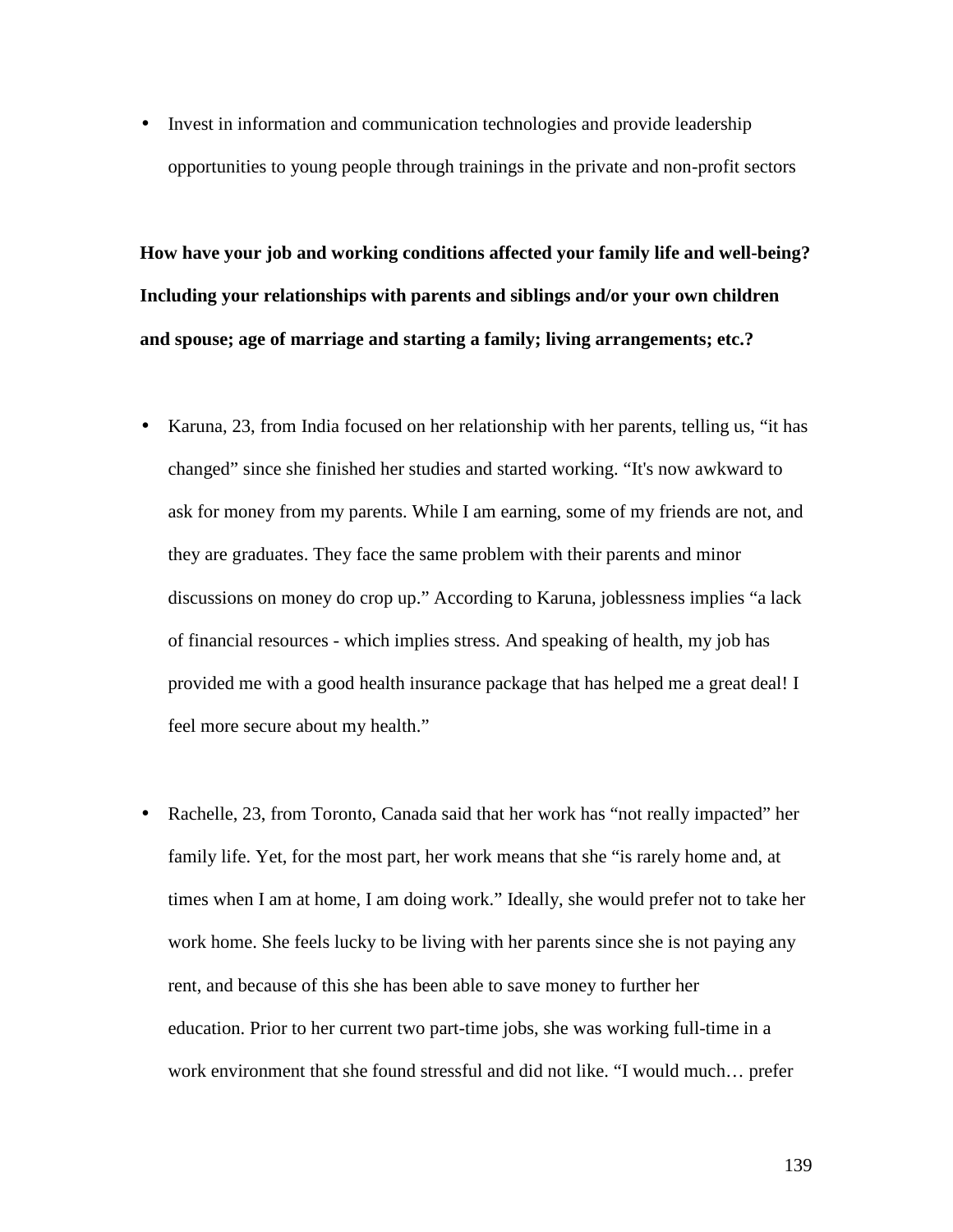working in my field in various capacities than staying at one job that I hated for the rest of my life."

#### **How are you promoting and raising awareness about green jobs?**

• Enass, 25, from Jordan emphasized that the profile and potential of green jobs needs to be raised:

"We can ensure that graduates and other job seekers will be looking for environmental sustainability courses and trainings in order to be able to meet new job demands. At the same time, training centres and other educational institutions will provide this instruction and, as a result, this will increase the awareness about green jobs."

- Several participants also recalled the importance of advocacy, such as creating online blogs to discuss and highlight development issues related to the United Nations Conference on Sustainable Development,  $Rio+20$ . In addition, in October 2011, the United Nations Environmental Programme (UNEP) held a workshop to showcase the green projects of young environmental leaders from 18 developing countries, thus contributing towards raising the profile of young activists.
- Michael, 23, from Italy commented that, "in relation to Rio+20, the World Esperanto Youth Organization co-authored a document to help guide the compilation of the zero-draft of the final outcome document, as […the organization is] convinced that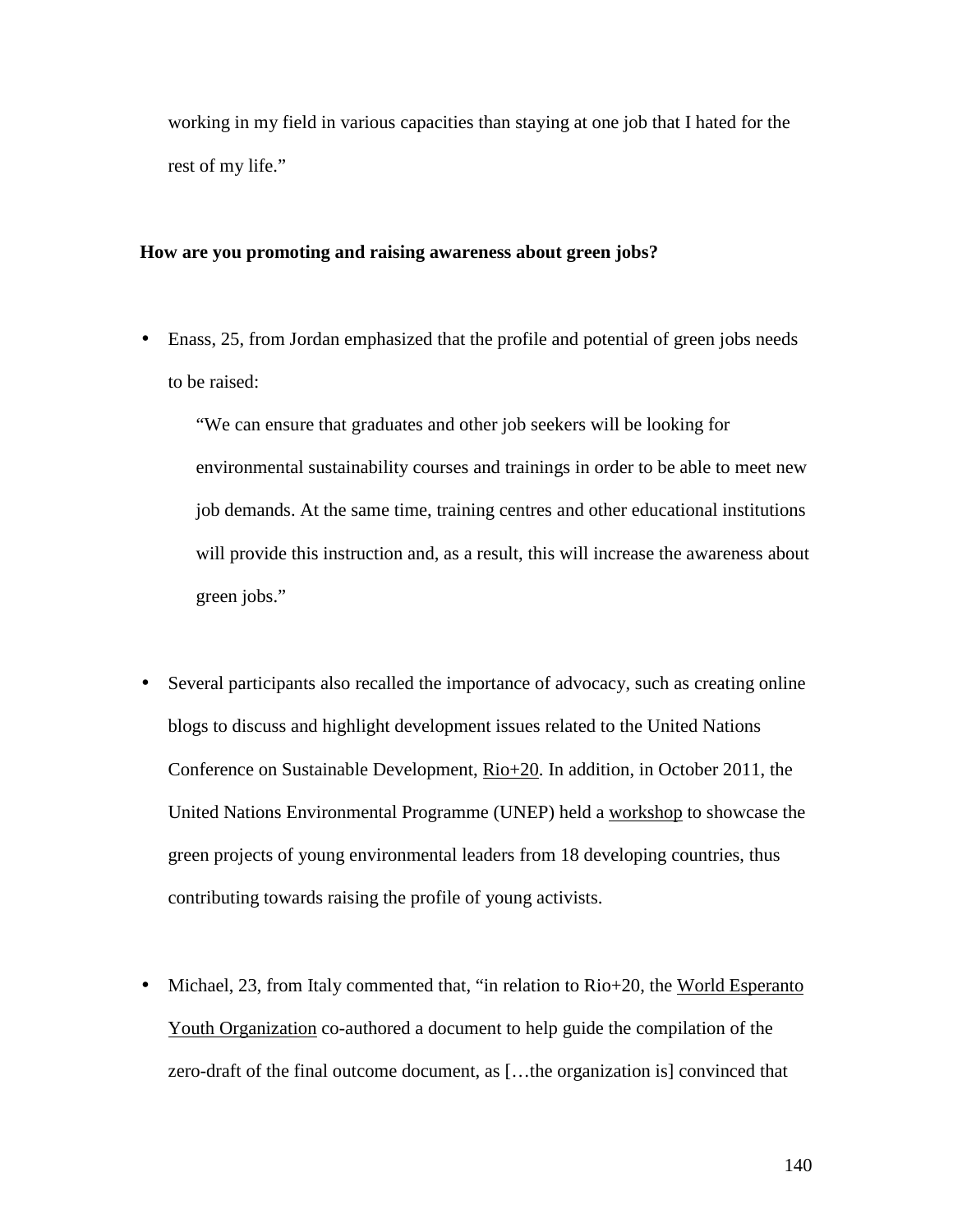social equity is a key part of sustainable development."

- Dirk, Youth Delegate of the Netherlands to the United Nations, shared: "I am part of the global youth movement that is trying to push the Dutch ministry and opinion leaders towards progressive, ambitious, just and socially sustainable goals at the Rio+20 summit. Let's see what this youth movement can achieve!"
- Esther also informed us on the Facebook page of the 6th annual African Economic Conference on the theme, Green Economy and Structural Transformation. Esther posted that "African youth call for the development of green job opportunities within the African green economy agenda and the promotion of African youth entrepreneurship. Youths insist that the jobs created remain with indigenous African youth."
- Sarah, 24, from Kenya provided some examples, commenting that she has been involved in the Youth Agency for Development of Science, Technology & Innovation (YADSTI) and Rotaract, whereby she is giving back to her community through tree planting. "At a time when the Mau forest …was almost destroyed due to massive deforestation, under YADSTI we went to the forest and planted more than eleven hectares of trees!" There are several green entrepreneurial activities in Kenya at present, including by the Youth Entrepreneurship Facility, a partnership among the Africa Commission, the Youth Employment Network and the International Labour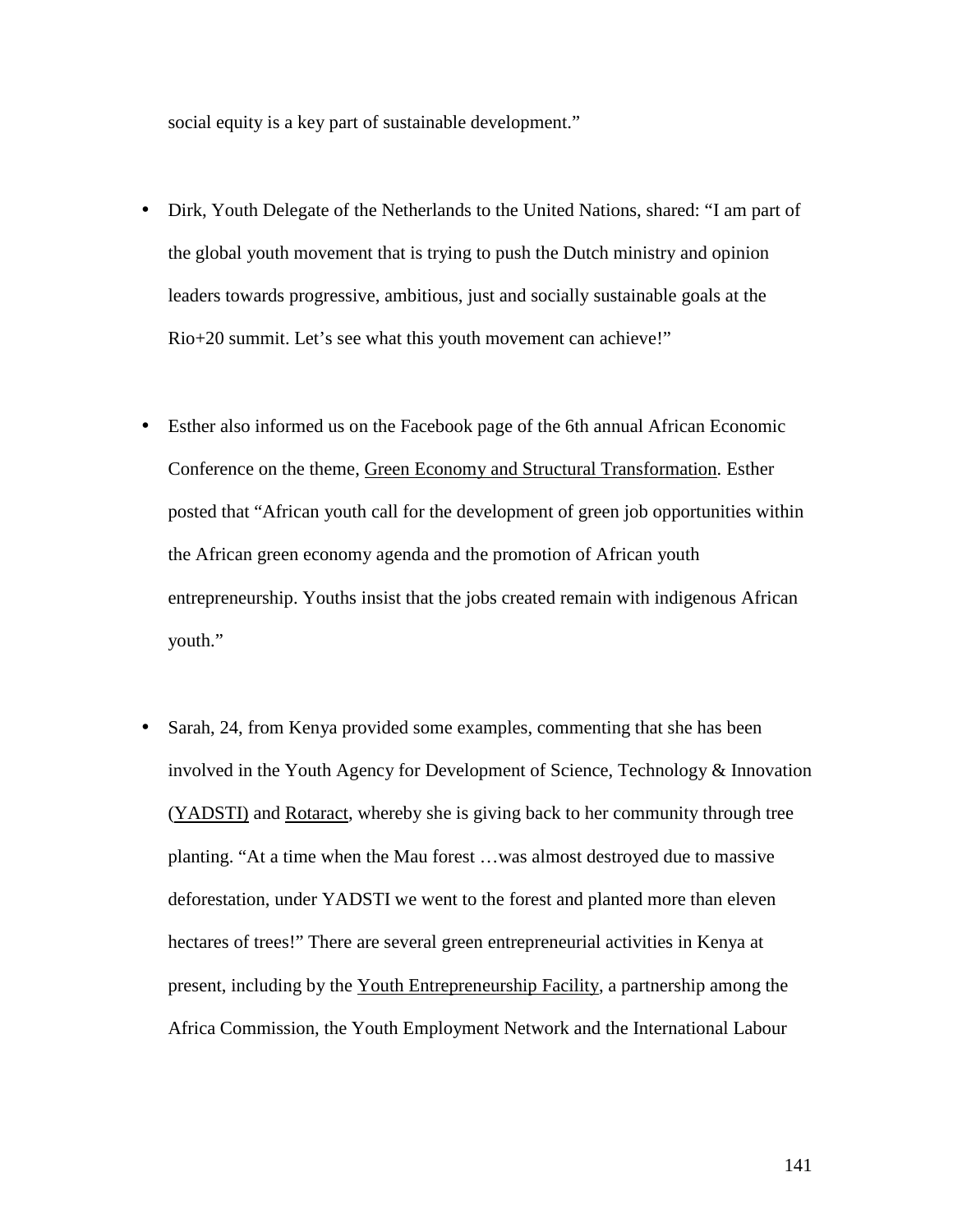Organization.

• Participants also discussed other activities that bring in income through green jobs, such as mushroom farming, bee keeping and fruit harvesting. For example, there is an emerging market in Nepal's farming sector for medicinal herbs and trees.

#### **Are you involved in any philanthropic work?**

The posts received on the e-discussion platform focused on personal stories of philanthropy. They included:

- Kayode from Nigeria, who leads a team of young people between the ages of 18 and 35 at the organization, Joint Initiative for Development, expressed concern that: "Nigeria's unemployment figure stands at 21 per cent, with youths forming the largest percentage… Nigeria stands to benefit from a huge number of young [people in the] workforce in the next 30 years if, and only if, these youths are engaged effectively and given opportunities. Currently, the number of graduates turned out from our institution is growing […in] negative proportion to the number of available jobs. The private sector is unsatisfied with the quality of graduates."
- Nanteza, 26, from Uganda is with the National Youth Empowerment Network. She works with young people to help them "sustain themselves and [emerge from]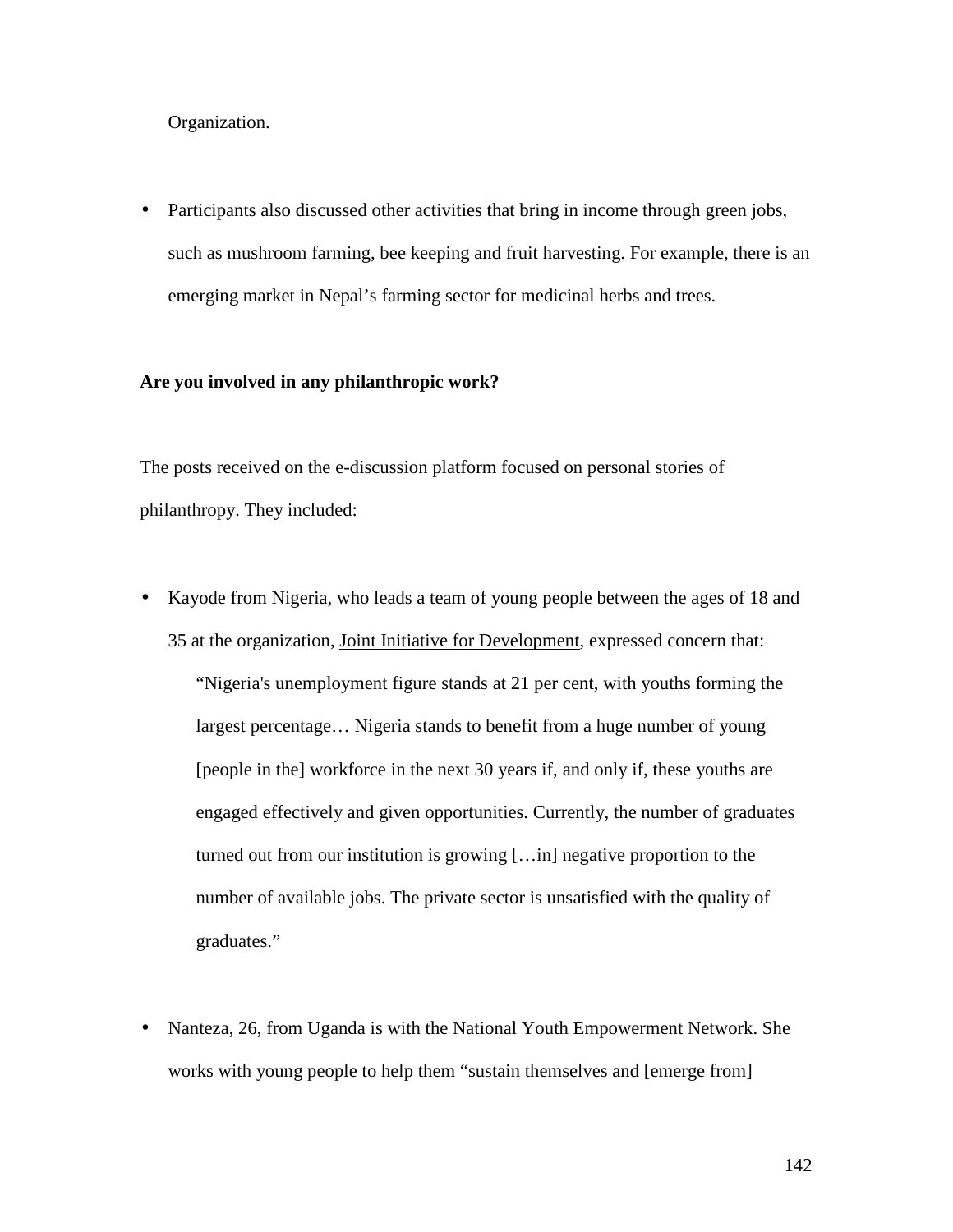poverty." Among the various undertakings of the network are the Wagari Girls project, Kakunyu brick making project, a nursery and primary school and a soccer academy. Nanteza told us:

"The Wagari Girls project was started to empower the girl child […through developing] various skills such as making tablecloths, mats, beads, cards, polythene bags, baskets, necklaces and bangles. And the Kakunyu brick making project was started to help the young men and boys in this village. This project has taught the boys various skills such as making bricks, tiles and ventilators out of clay. The project involved 15 boys, […who] sold 20,000 bricks… One of the young boys of this project, Richard... has started making his own bricks and he is in the final stages of the process."

• Amadou, 24, from Senegal shared that he has co-created – with a group of students – an association called "Action-Etudiant pour la Petite Enfance" (Student Action for Early Childhood).The main objective of this association is to support a rural nursery school near the university. Amadou collects money to buy notebooks, books and pencils for the children. He also organizes entertainment activities for the children such as the annual "Holiday for Hope," and, in 2010, he organized a medical visit for rural children who lacked medical care. Through collaboration with the university hospital, these children are now being treated at no cost.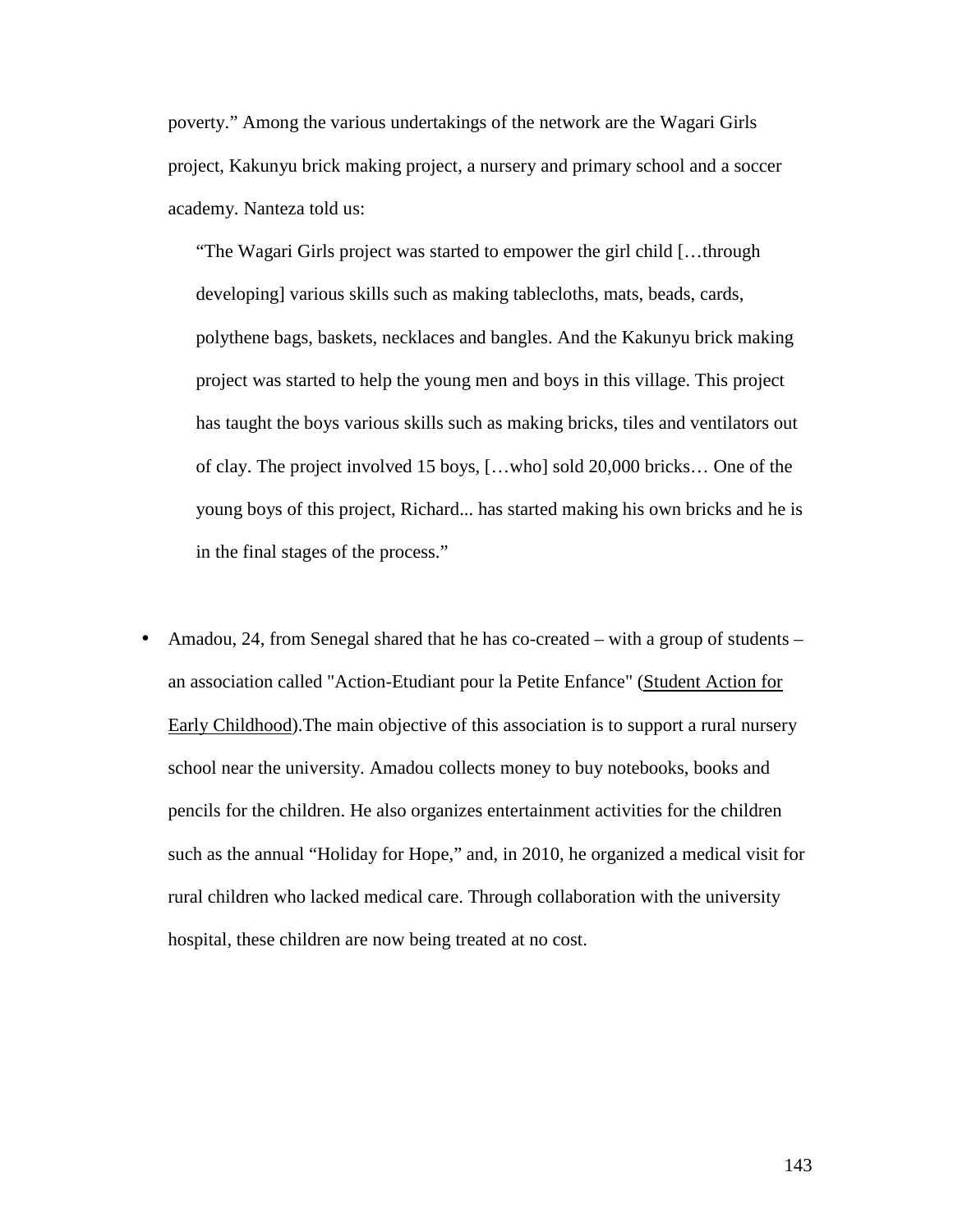**Special features: Twitterview with United Nations Youth Champion, Monique Coleman, and Special Advisor on Global Youth Issues to the United States Secretary of State, Ronan Farrow** 

• United Nations Youth Champion, Monique Coleman (@gimmemotalk), and Special Advisor on Global Youth Issues to the United States Secretary of State, Ronan Farrow (@RonanFarrow), were hosted by the United Nations Focal Point on Youth for a one-hour Twitter interview on: http://www.twitter.com/UNpYouth. Youth from around the world posed questions to the special guests about various aspects of youth employment. Monique and Ronan both encouraged decision-makers to "do more" and "partner with youth!" Click here to access the archive of the conversation on #youthjobs or here to access a summary compiled by youthpolicy.org. Some of the notable quotes from Ronan and Monique included:

Ronan Farrow on disability…

@amdia More countries must adopt legislation protecting disabled. @StateDept has office on this issue. Check @Disabilitygov too. #youthjobs

— *@RonanFarrow*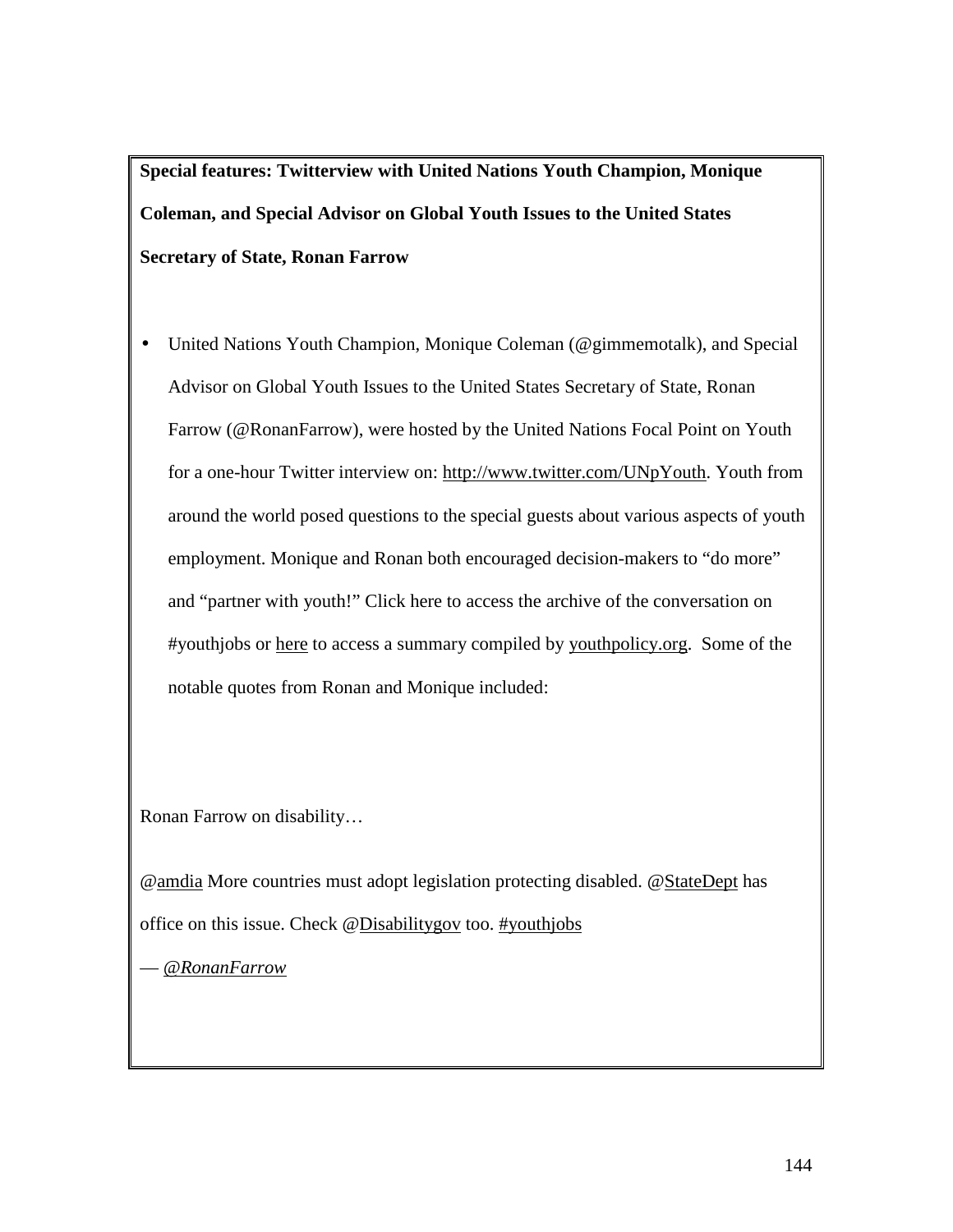@amdia Grew up w/ disabled siblings & disabled joblessness is key concern for me. It should be for world too; untapped workforce. **#youthjobs** 

— *@RonanFarrow*

On strengthening the youth agendas of donors…

@nicolashepherd Need strong message from key donors to partner w/ youth, respond to

youth populations. Current action not enough. #youthjobs

— *@RonanFarrow*

On youth engagement…

Great to hear twittocracy out on  $\frac{\text{#youthiobs}}{\text{#youthiobs}}$ . More work needs to be done – but clearly we have tremendous energy in this community to do it.

— *@RonanFarrow*

Monique Coleman on livelihoods…

@gimmemotalk what are the baby steps to recognize our own value and potential?

#youthjobs

— *@sanrarefira*

@sanrarefira 1st discover your passions! Your true interests always lead to a positive outcome #youthjobs

— *@gimmemotalk*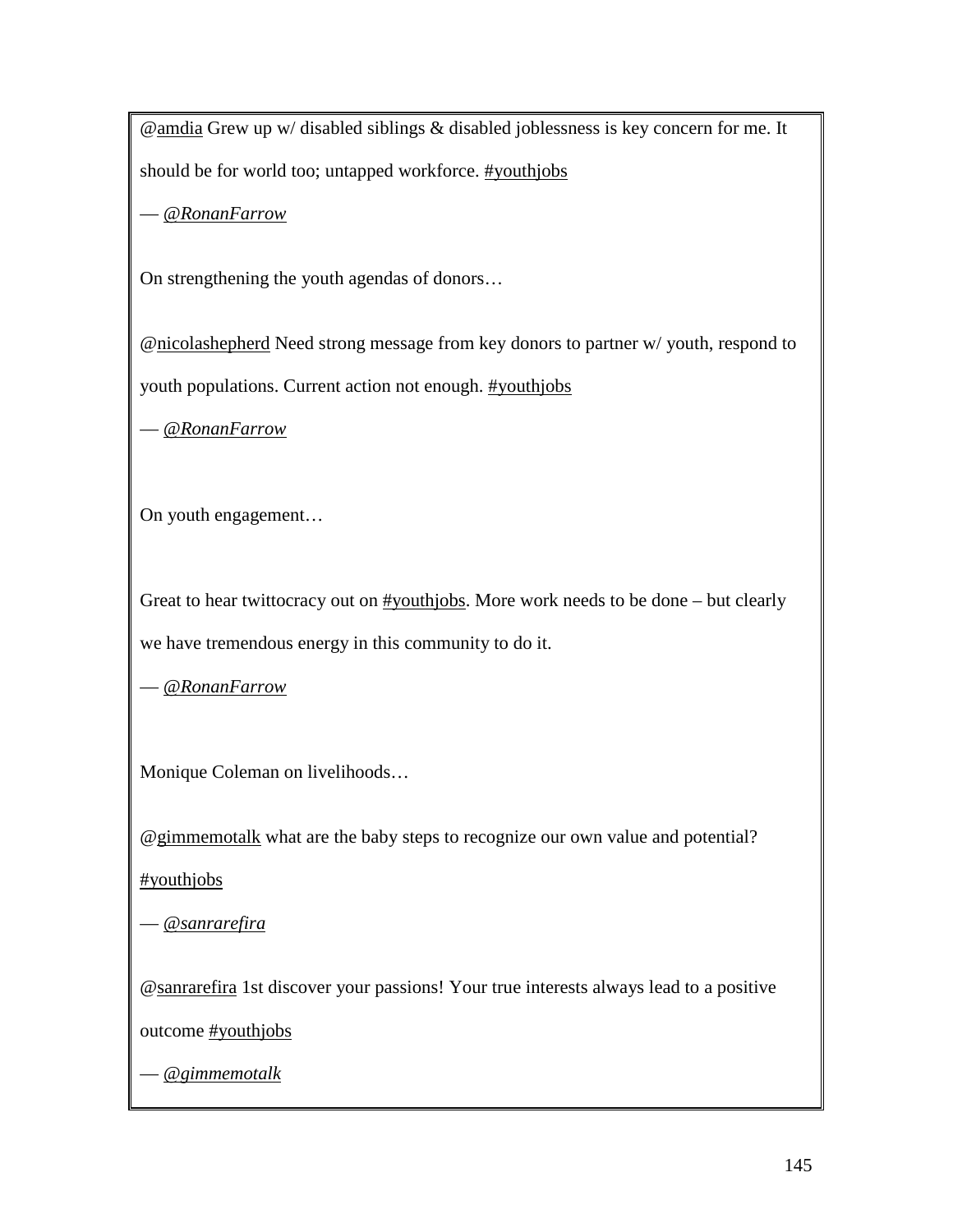$@{\text{sanrarefira}}$  2nd figure out what you're good at  $&$  work to get even better  $\frac{\text{#youthobs}}{\text{#yout}}$ — *@gimmemotalk*

@sanrarefira Lastly, marry the two. See how your passions and skills can be applied toward social change #youthjobs

— *@gimmemotalk*

Some of the notable comments sent to Monique and Ronan by young people included:

@gimmemotalk I totally agree. we have to 'demonstrate' and not 'talk' that investing in girls pays #youthjobs

— @ESTHERCLIMATE

@Karanja\_Anthony @gimmemotalk many economists & philosophers agree that work is one way we naturally express our inherent value.

—@LEROYLAMAR

@UNpYouth @gimmemotalk @ronanfarrow @GirlUp low self esteem of the youth undermines their potential mentorship can help overcome

#youthjobs

—@NICOLEMWAYNE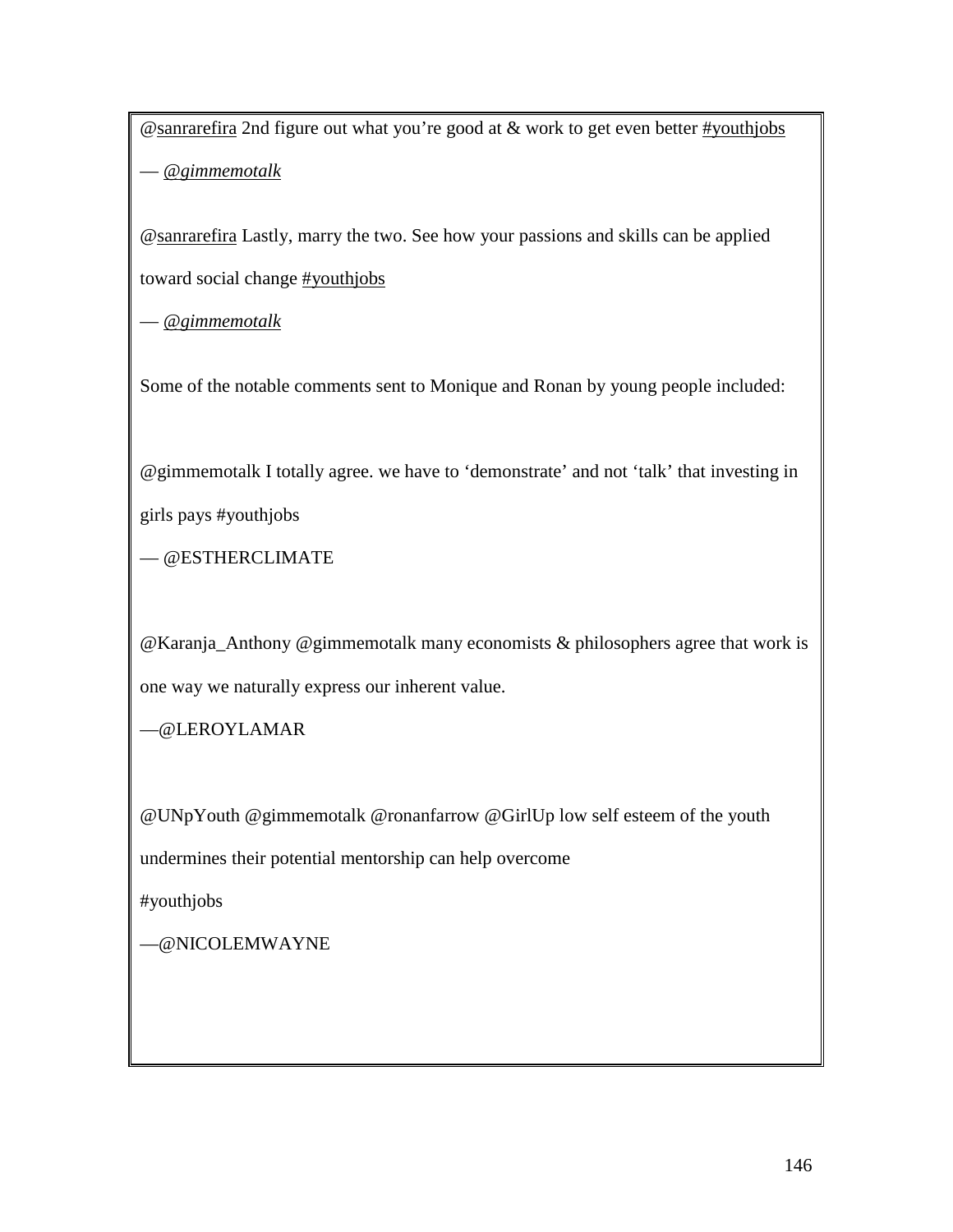@rajneeshb MDGs will adress the illiteracy part, but we need to factor individual gov't participation in ensuring quality edu #youthjobs

— @KARANJA\_ANTHONY

We as #youth have opp to effect positive #change... so let's shake up status quo. I think the world will listen! Eh @RonanFarrow? #youthjobs

— @ERINSCHRODE

### **Chapter conclusions…**

Despite the global financial turmoil, and the huge concerns many young people have regarding their future job opportunities, many youth out there are makers – not breakers. This is evident on many social networking sites, such as Youth Partnership, One Young World Chad and Africa Youth Day 2011. While it is difficult to ascertain the level of impact, there is hope.

According to the majority of participants on the e-discussion platform, there is a growing swell of young entrepreneurs starting small businesses; some out of choice and others out of necessity. Maria from the Dominican Republic reminded us that youth "exposed to a higher level of education… are [more likely to be] better prepared to approach entrepreneurial activities than youth in the lower-income class."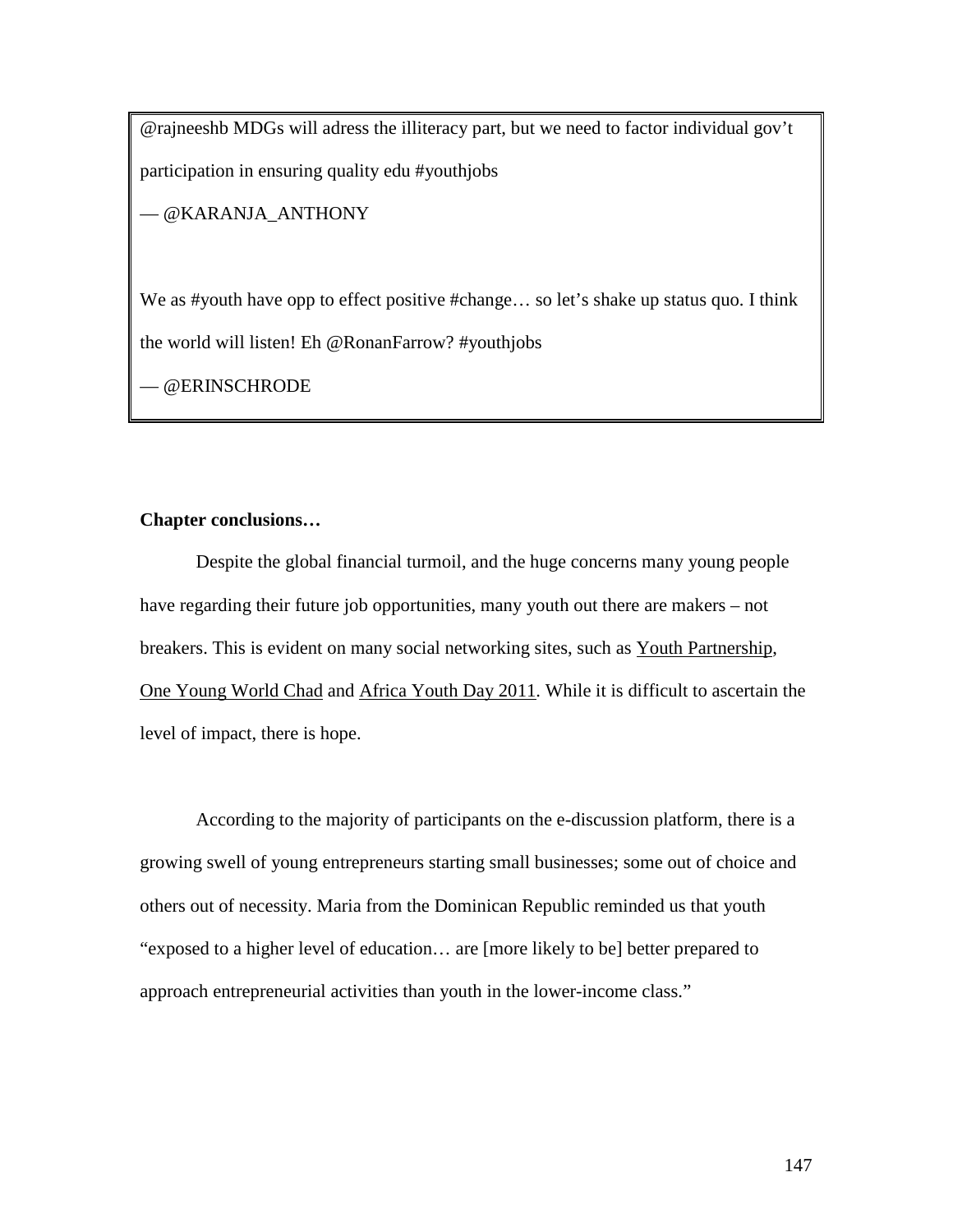One such young entrepreneur is Awa from Cameroon, who shared with us his vision:

"I created a social enterprise in 2009, Impact Creators, and I have been delivering trainings on personal development in different institutes of higher learning. One of the recent programmes we want to implement is called Career Orientation and Development + Skills (CODES). The general objective of the programme is to train (coach) the students and young professionals on personal and professional development. Using the career development cycle, we have identified different training topics that will be developed and delivered, as we contribute to bridging the gap between school and the world of work. Impact Creator's SHINE (Share Information Network) platform will then serve as an interface between the beneficiaries and career-related scholarships, fellowships and job opportunities, *inter alia*, at the national and international levels."

Having said this, times are very tough: participants expressed concerns over job insecurity, lack of engagement with policymakers, rising living and business costs, and paying off student debts – to name but a few. The clear message from young participants was this: job conditions for young people are difficult due to the economic crisis and, as Hasan from the Maldives said, "political chaos makes it hard for youth to be independent and live their dreams!"

Indeed, Juan Somavia, the International Labour Organization's Director-General, reminded us at the beginning of this chapter: employment is the source of social inclusion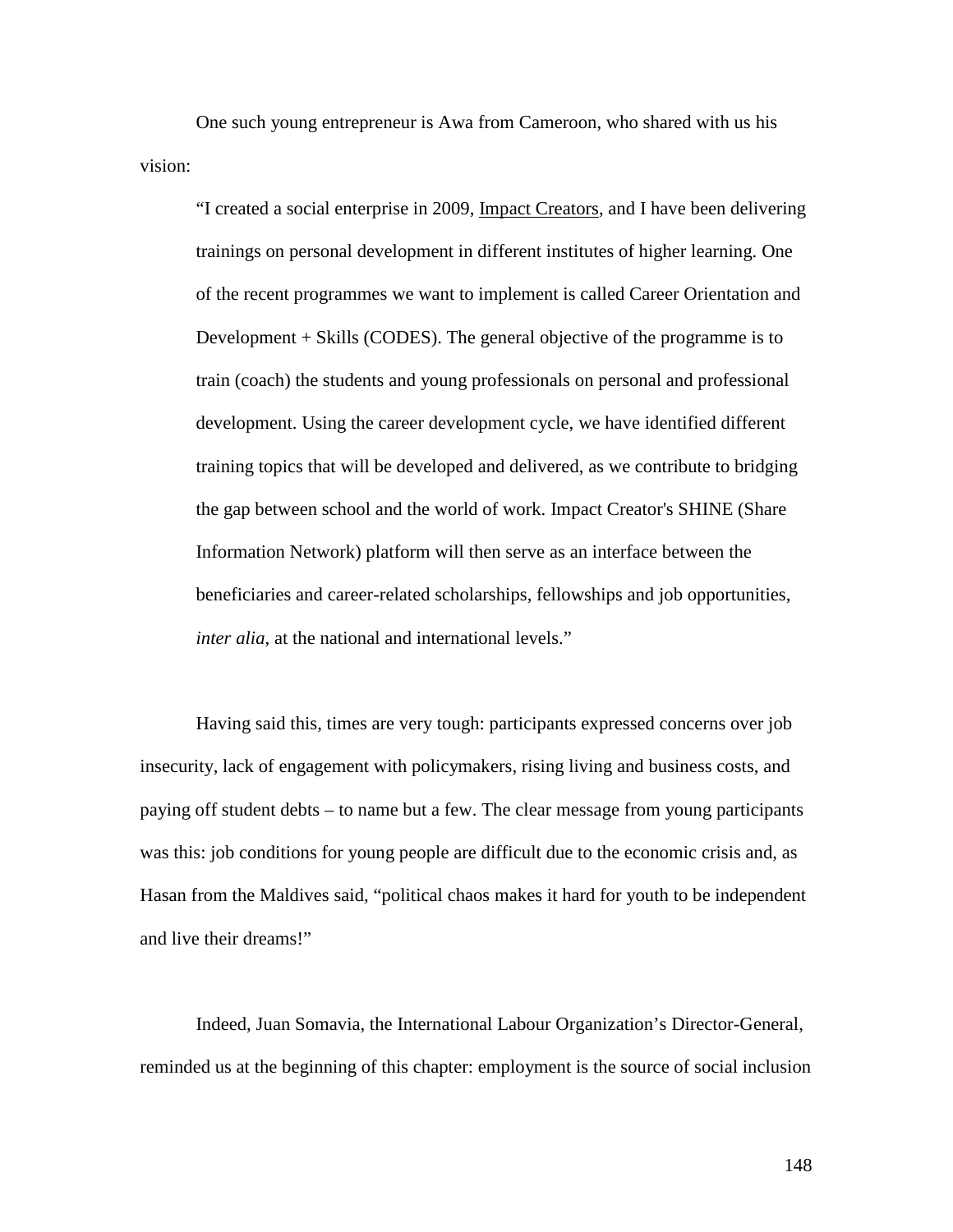in all sorts of ways, providing not just income, but security, self-realization and selfesteem. This decent work agenda has all sorts of wider implications for society. Its antithesis – a lack of meaningful job opportunities – is potentially very destructive; at both a personal and a societal level. Hence, a lack of decent jobs is currently contributing towards stagnation in the transition for young people from youth to adulthood. Having a decent job is one significant milestone towards enabling a young person to become an adult change agent and an active citizen in their community.

@netalejandro reminds us of the potential of young philanthropists and entrepreneurs, and leaves us with this thought:

"Just as business entrepreneurs create and transform whole industries, social entrepreneurs act as the change agents for society, seizing opportunities others miss in order to improve systems, invent and disseminate new approaches and advance sustainable solutions that create social value in different kinds of services or products."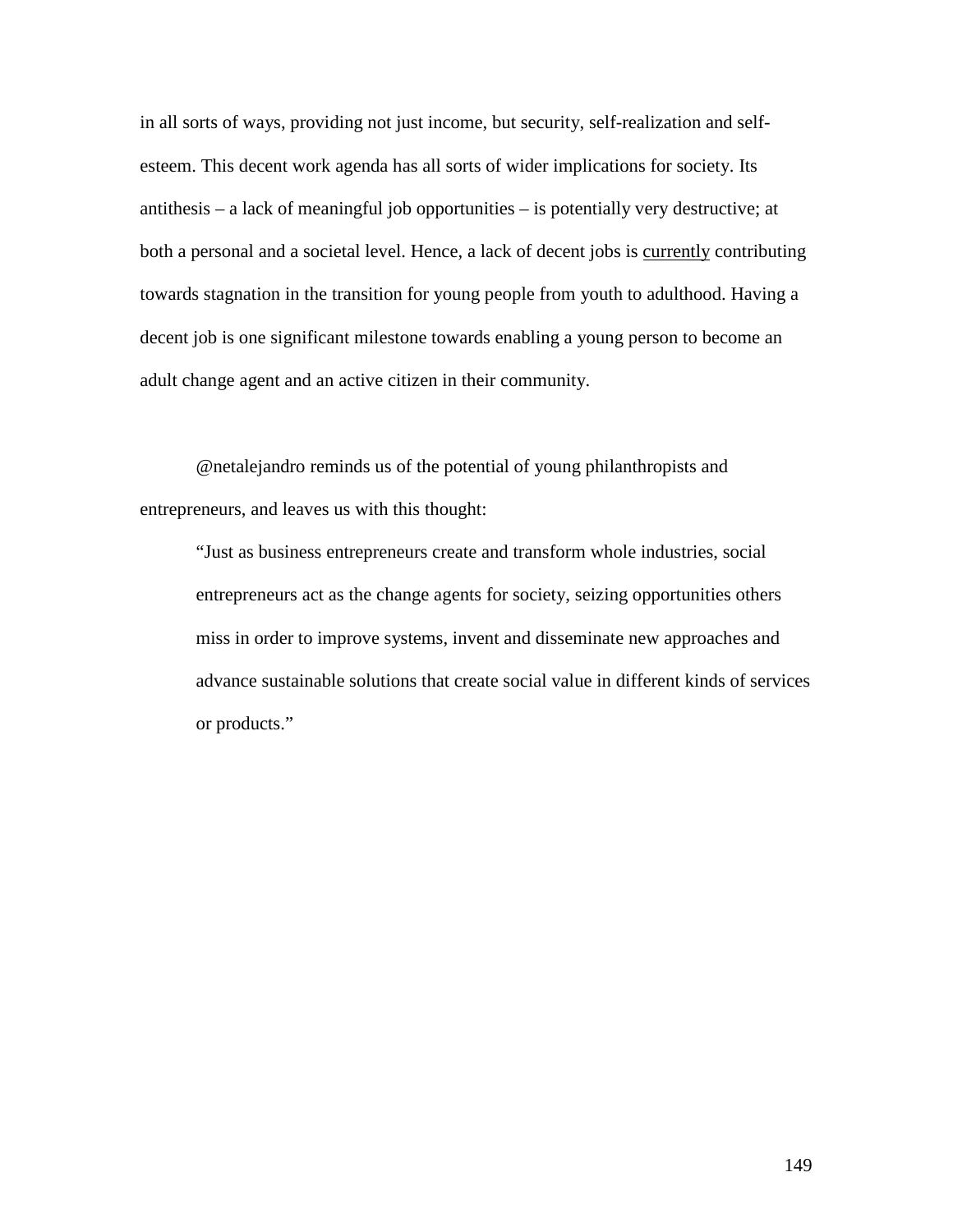#### **Case study: Hira, 23-year-old woman from Pakistan**

Spending my adolescent years in rural Balochistan, and my adulthood in urban Lahore, opened my eyes to new insights about attitudes and living styles of my people.

My father, a civil servant, was required to move around different areas of Pakistan as part of his job, which led to frequent changes of educational institutes at a young age, which was difficult for me to get accustomed to. This shifting between locations did, however, allow me to observe cultural differences between urban and rural places in my country. These differences were sometimes quite significant; in Balochistan, women would hide themselves at the slightest breach of privacy, whereas in Lahore, they would confidently fight to gain the space to be heard.

This experience exposed me to problems that were common in the transition from adolescence to youth, which was often associated with emotional stress. For example, I was unable to focus on my studies due to the frequent change of learning environments. As a 9th grader, my anxiety found a vent in an internship at a local hospital in Lahore, where I met women and children deprived of their basic needs. Deeply grieved, and although I could do little to change their situation, I felt overwhelmingly thankful for being born in a more progressive family, where women are allowed to study and work.

Nevertheless, six months later, I started volunteering in development work for children in Pakistan, which eventually opened a great opportunity for me to intern with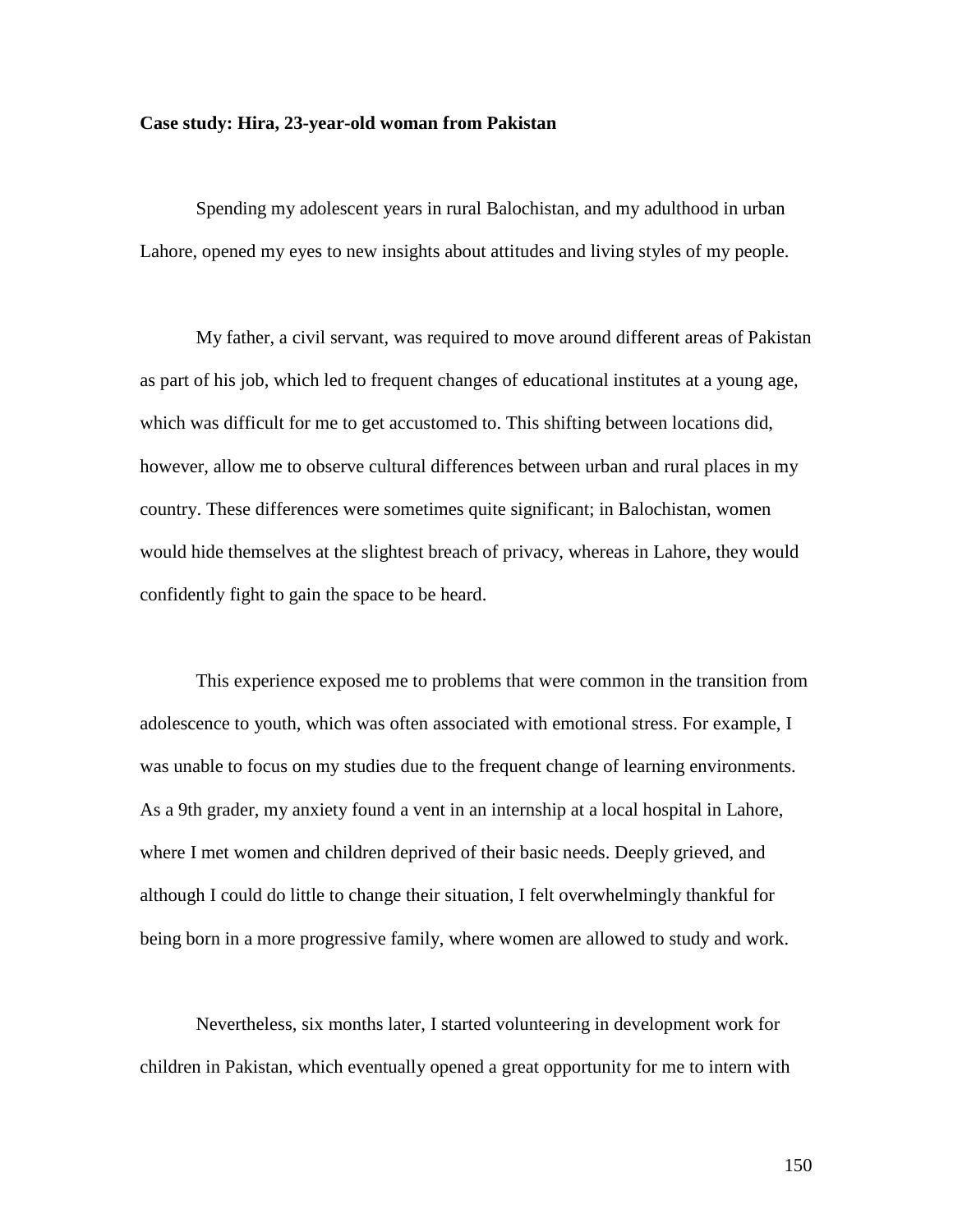an international development organization in New York. There, I became inspired by the potential of leadership.

When I returned home, I continued to volunteer with a youth programme there in addition to working in my first paying job. This made me feel empowered and trusted by my colleagues at the programme, as I introduced activities and projects for young people. Through this voluntary work, I realized that empowerment is necessary for young Pakistani women and men to progress in life.

I travelled the world and met similar young people who were doing greater things and making a greater impact. This inspired me, at the age of 21, to co-found a nongovernmental organization (NGO) called Youth Dividend. The NGO was created with the idea to embrace youth empowerment and participation in formulating policies that define their future.

Establishing Youth Dividend and getting it running was not easy. I was introduced to hundreds of hurdles in registering the NGO, so the processes took a long time. No work could be done without sitting for ridiculously long hours in registration offices, and having to establish contacts with big bosses. Added to this were issues around the induction of volunteers, who did not agree to work without monetary compensation, as well as challenges related to mobilizing funding and managing operations while also working full time.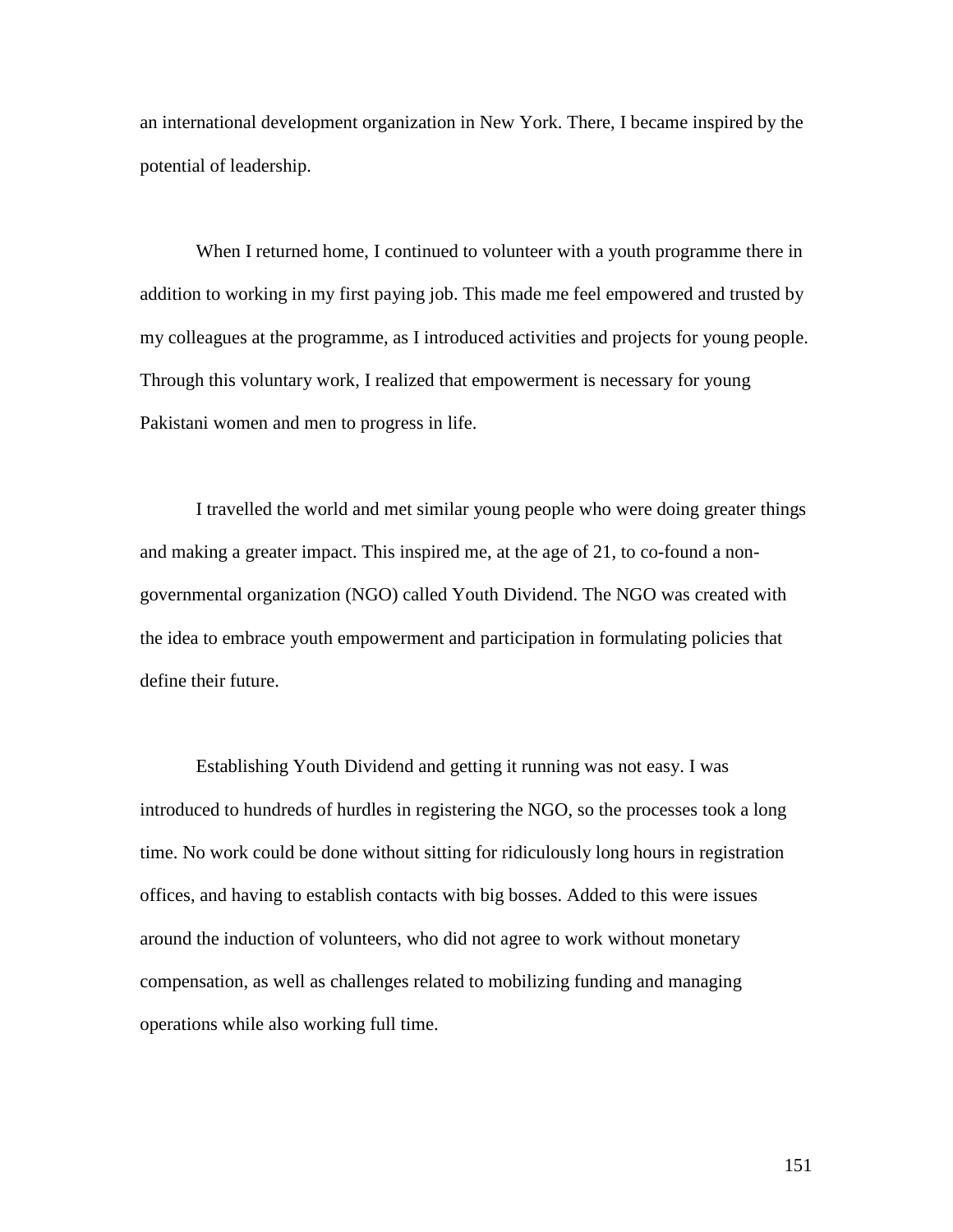During the first few months, I ran the organization's operations through savings I had made from my salary. I connected with NGO partners through online blogs, and created a pool of advisors for the NGO through networking while participating in conferences.

All of these experiences taught me that nothing in life comes easy - where there is passion, there is struggle, and where there is struggle, there are great results!

After more than 4 years working in the development field, I am now pursuing a graduate degree at Cornell University. I felt the need to attain higher education to access good academic mentoring and to expand my horizons, and eventually to make a difference in the lives of people at the policy level.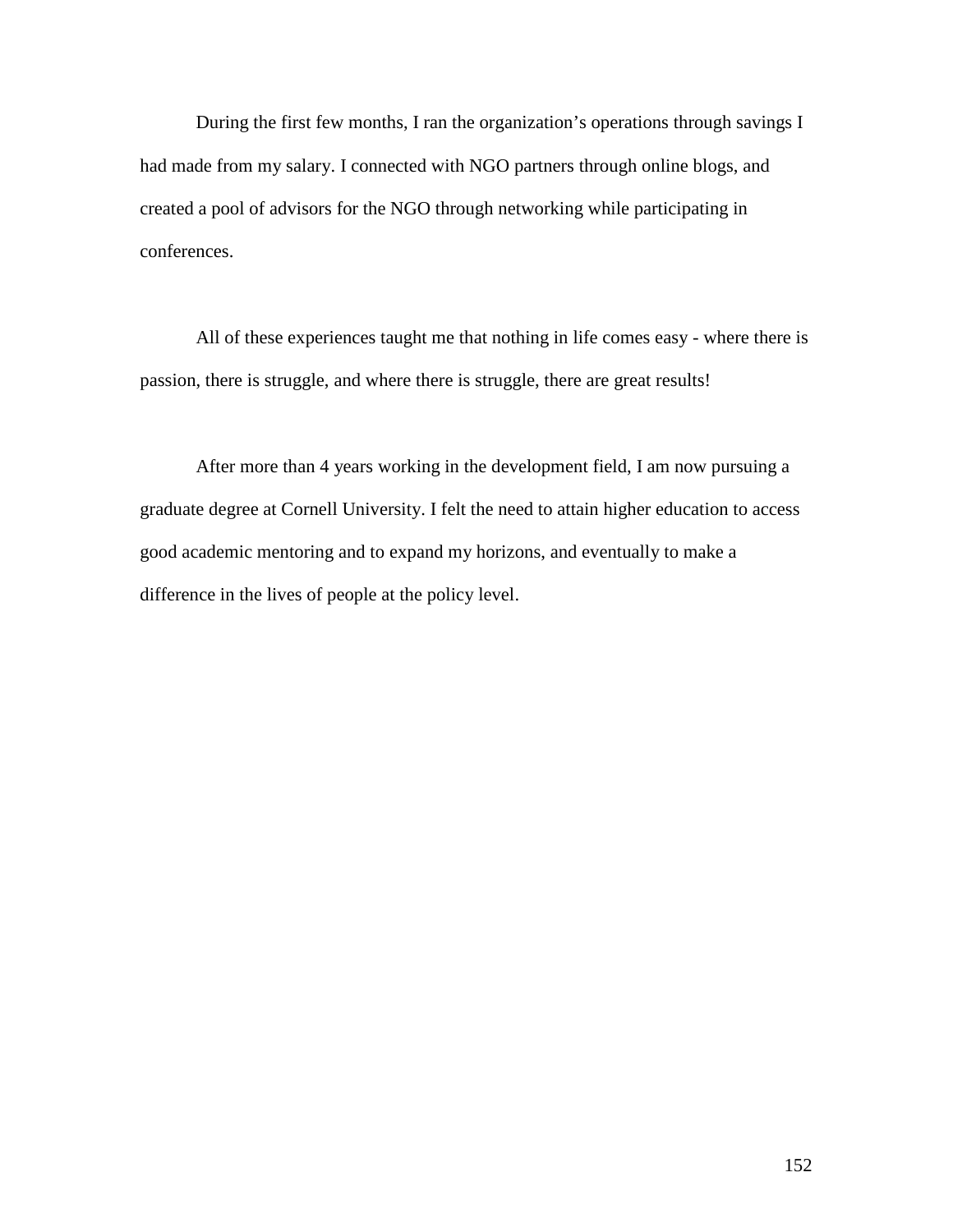#### **Additional resources**

International Labour Organization (2007). *Toolkit for mainstreaming employment and decent work*. Geneva: International Labour Organization. Available from http://www.ilo.org/public/english/bureau/pardev/download/toolkit\_en.pdf

Network for Youth in Transitions: current resources on youth and livelihoods. For more information http://networkforyouthintransition.org/forum/categories/youth-and-

livelihood/listForCategory

Road to Rio plus 20: global youth mobilization initiative working towards the United Nations Conference on Sustainable Development in Brazil in June 2012, Rio+20. For more information http://www.roadtorioplus20.org/

The 5th Global YES Summit (Rework the World): focus on youth entrepreneurship. For more information http://www.reworktheworld.org/Projects/tabid/595/Default.aspx

Van der Geest, Kees (2010). Rural youth employment in developing countries: a global view. Rural Employment - Overview/Synthesis, #1 (March). Rome: Food and Agriculture Organization of the United Nations. Available from http://www.fao-ilo.org/fileadmin/user\_upload /fao\_ilo/pdf/Vandergeest\_2010\_RurYouthEmpl\_150\_ppi.pdf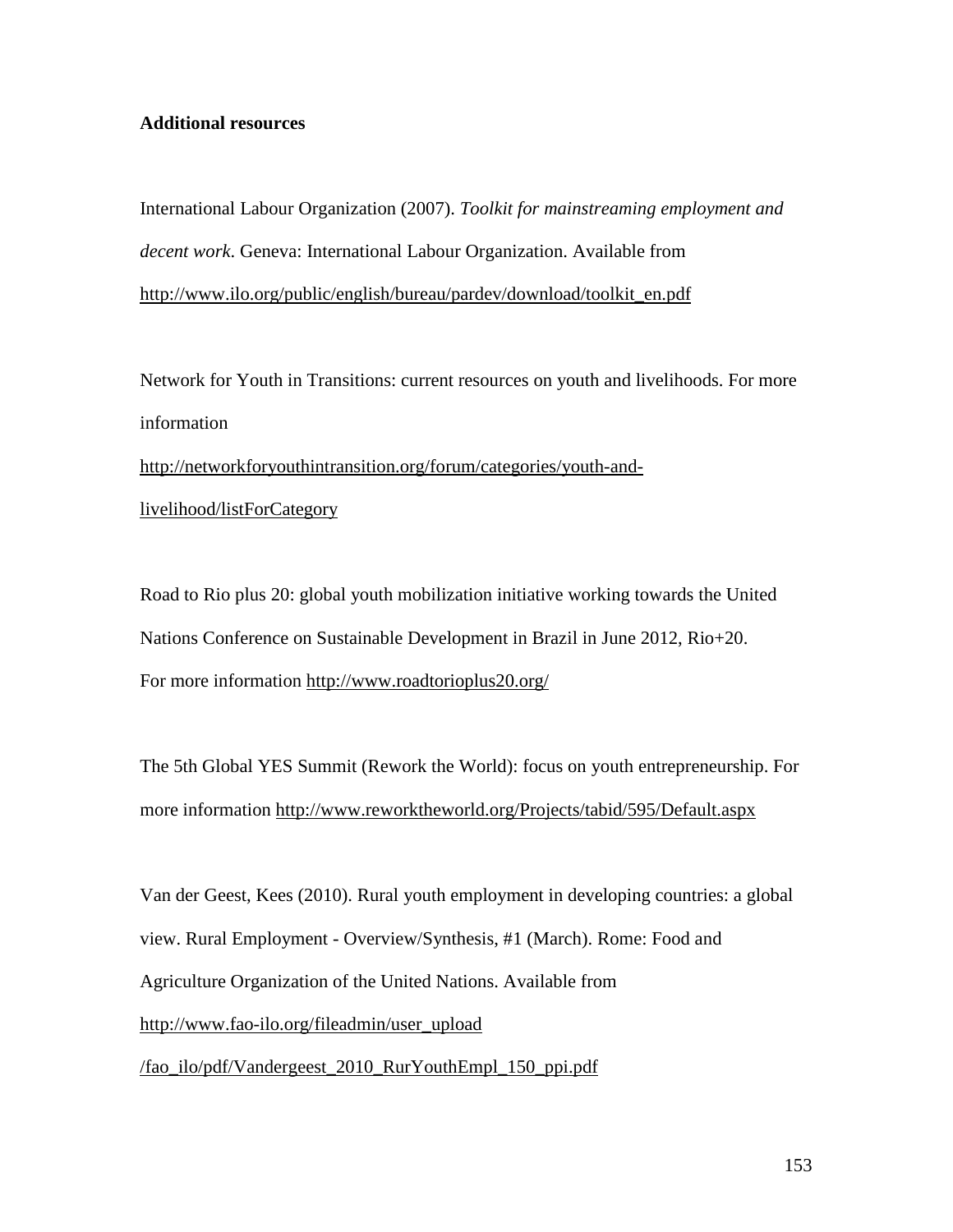Youth Business International (2011). *Youth entrepreneurship: closing the gap*. London: Youth Business International. Available from

http://www.youthbusiness.org/pdf/YBI%20Closing%20The%20Gap.pdf

YouthSave Consortium: sharing lessons and resources on delivering youth savings services. For more information http://youthsave.org/content/youthsave-project-launchesnew-website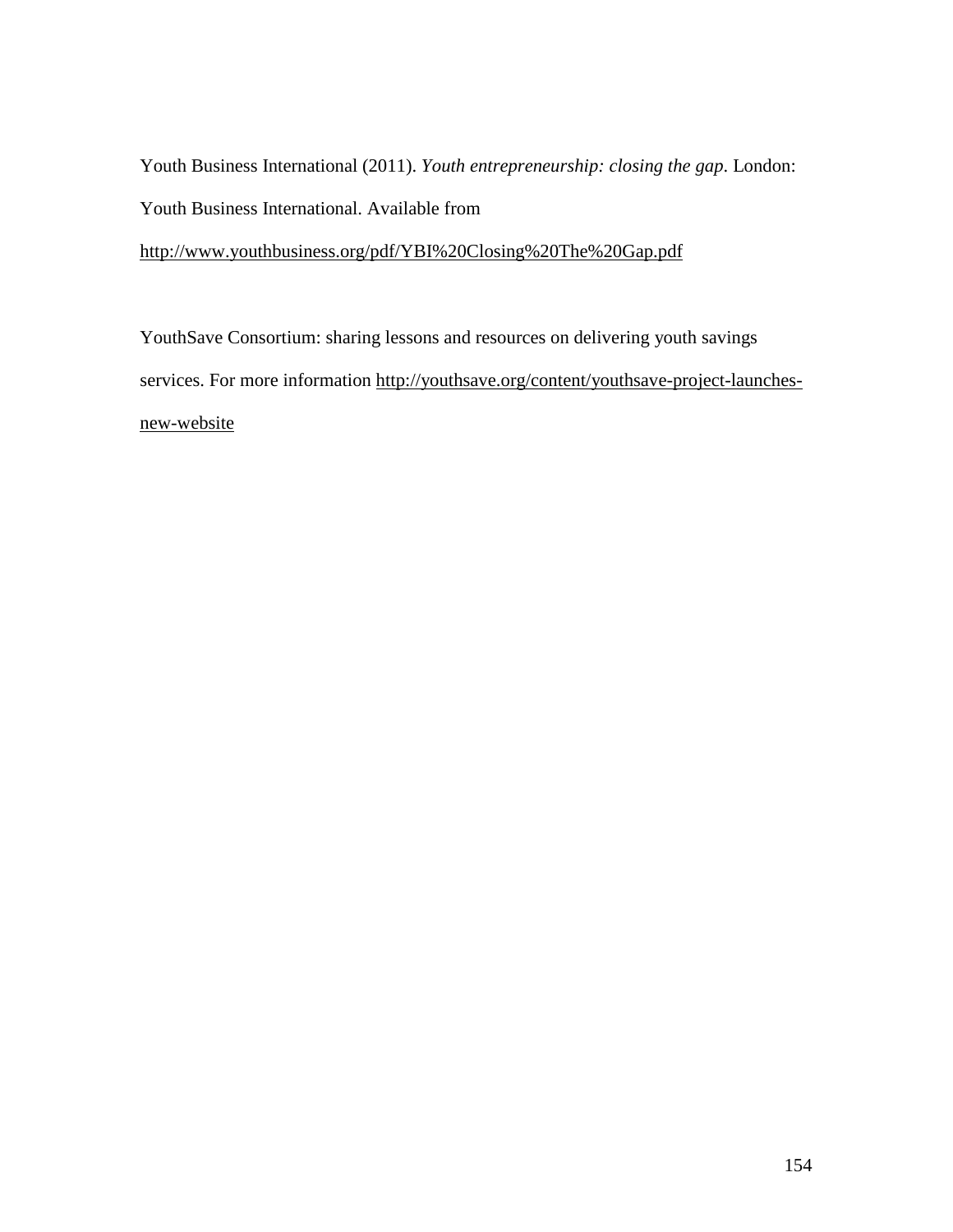# **Conclusion & Recommendations**

## **Conclusion**

The United Nations e-discussion on youth employment held from 11 October to 7 November received approximately 1,100 comments from young people around the world. Their contributions addressed various aspects of overcoming challenges to finding decent work, better aligning educational systems and skills development with labour market needs, as well as the social implications of employment trends on the lives of young people.

Many young people shared common key employment concerns. Participants questioned the quality of education they and their peers receive: whether or not it is relevant to available jobs, how their knowledge and skills will serve them in the longterm, and the extent to which decision-makers are committed to needed investment in the potential of young people. They are frustrated by high rates of unemployment, which is causing many youth to rely on volunteerism in order to gain experience, and even affecting students who are unable to find part-time work to help support their studies. Young women in particular confront barriers to employment, including job segregation and salary discrimination. When young people do obtain jobs, they often involve poor wages as well as working conditions, including long hours, insecurity and a lack of health and other benefits, which do not allow them to be independent and provide for family. Moreover, although some young people shared positive views of accessing job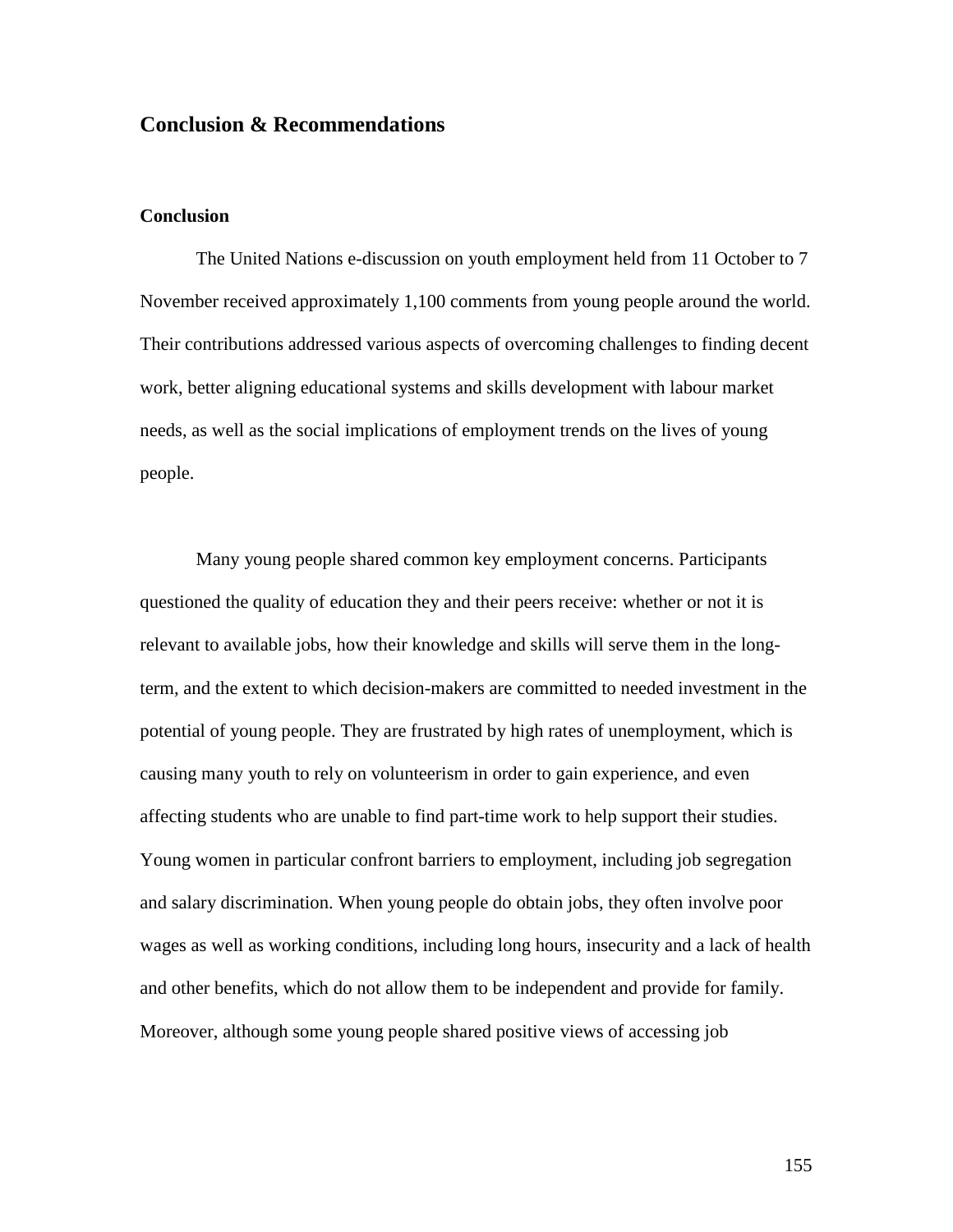opportunities through migration, many reported growing concern that in order to secure even low-level jobs, they would have to leave their homes and families.

Throughout the progression of the four-week e-discussion, young people's comments reflected the full spectrum of negative and positive outlooks. They exhibited considerable energy and enthusiasm not only by focusing on obstacles to full and decent employment, but also by using the platform as a motivational space to encourage others and share good practices and success stories on how to go about securing productive and decent work. Although some participants expressed little or no optimism regarding the state of youth employment, several seemed to succeed in inspiring hope in others.

Chapter II revealed that young people view many higher educational systems and institutions as inadequately tailored to the actual dynamic needs of the labour market. They reported that formal education curricula are often overly theoretical, leaving students feeling ill-prepared and lacking the necessary practical skills for the labour force. Some students consequently delay their entry into the job market to continue their studies or seek out low-level jobs. More and better linkages are therefore needed between learning institutions and employers. Young people further pointed out a gap in quality between private and public educational institutions that provides graduates of private schools with a competitive advantage in the labour market.

Young people shared more positive views of non-formal education, which they believe can both complement formal education with important distinct skills and also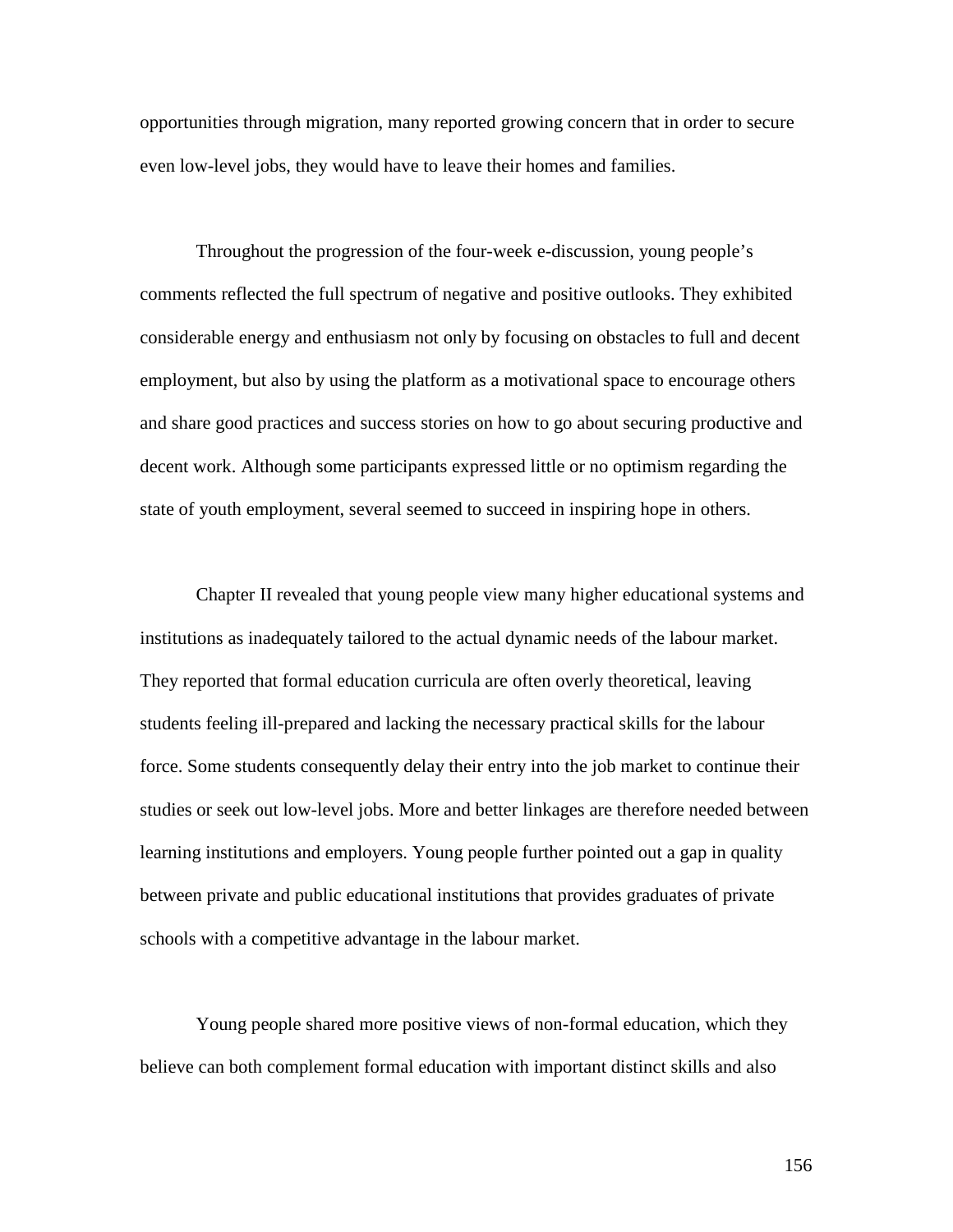serve as an important resource for youth without access to formal education. Participants further attached value to vocational education as a means for job preparedness, though found inadequate opportunities to access it and expressed concern about how likely it is to lead to decent work. On the whole, young people additionally felt that internships and volunteerism offer opportunities to develop life skills and improve employment prospects, including in entrepreneurship.

Chapter II highlighted two key messages for young people's job preparedness. The first was that leadership qualities must be developed among youth not only to foster empowerment, but also to fuel innovative solutions to youth employment challenges. The second was the need to encourage young people to be proactive in pursuing their livelihood aspirations.

Chapter III revealed that young people are finding and making use of a range of tools, where available, to help them find jobs, with formal and informal business and social network proving to be the most valuable sources of career information and guidance. The majority of participants were either unemployed, still completing their educational programmes, performing unpaid or part-time work, working on short-term contracts or in "small jobs," or engaged in several of these activities. Amidst widespread unemployment and in order to gain work experience, some are either engaged in internship programmes or volunteer positions. A point that emerged strongly from the ediscussion was that young people prefer to be active rather than to "sit around"; they bear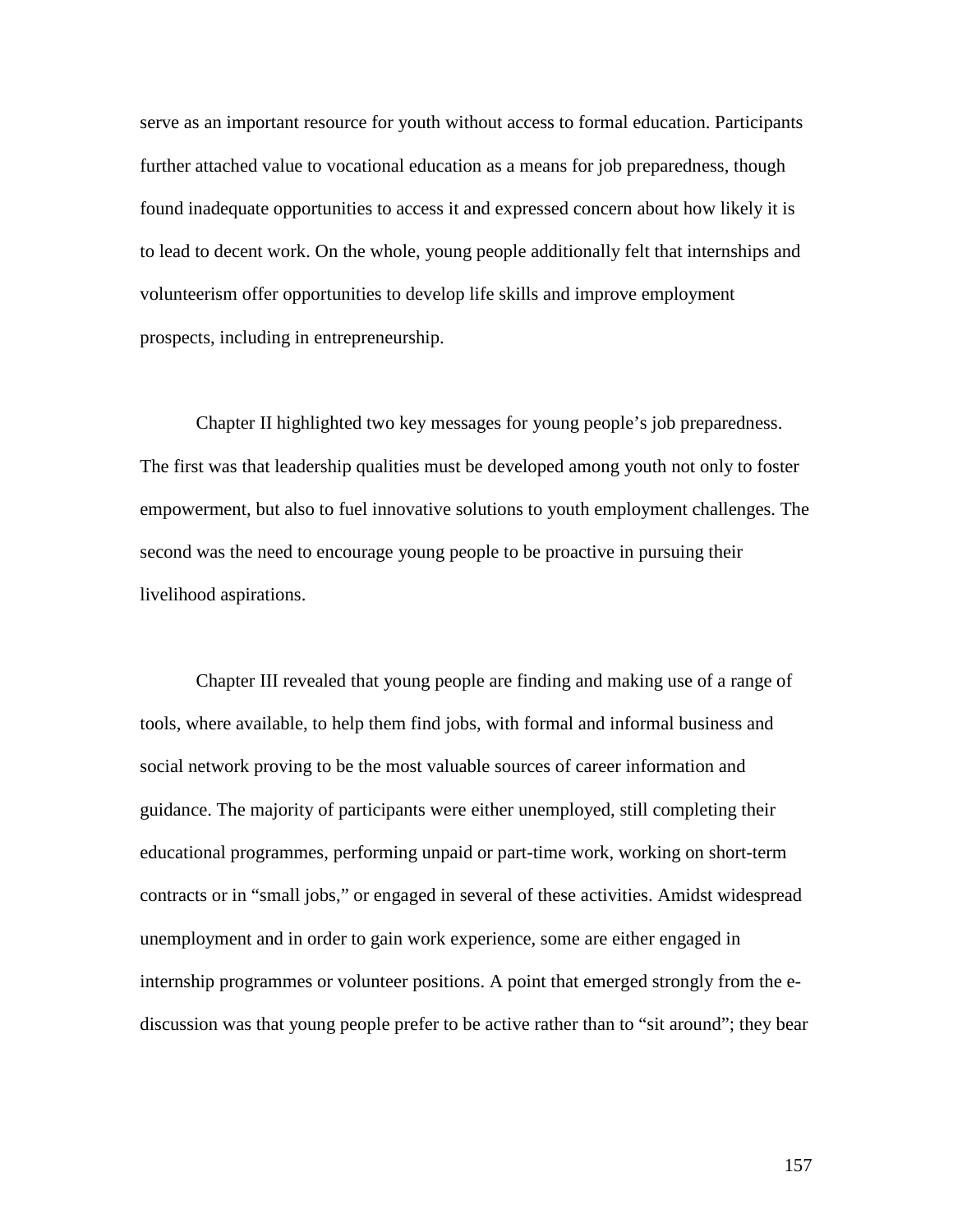the conditions of underemployment in the belief that their perseverance, experience and enthusiasm will be rewarded in the future.

Participants identified emerging opportunities for youth employment in new types of jobs in the fields of information and communication technologies (ITCs), social networking and environmental sustainability ("green jobs"). Many young people reported that their ideal job is to work in – or to create – green jobs for the future. There was no clear consensus as to whether globalization (as represented by such factors as use of ICTs or working abroad, etc.) is, in general, favourable or not, as participants recognized both advantages and disadvantages. However, there was broad agreement that self-motivation, dedication, patience and a positive outlook are key elements of successful job searching.

Chapter IV underscored that a decent job is a marker of adulthood, independence and active citizenship. Yet the lack of decent jobs today is hindering this period of transition for young people and their future economic participation. Young people shared their concerns about gaps in access to decent work, particularly amidst the economic crisis. Participants expressed worries related to job insecurity, citing the prevalence of short-term contracts; low wages, amidst rising costs of living; difficulties in obtaining adequate practical work experience, with some youth calling for such requirements in educational institutions; few opportunities for workplace advancement; debts, including student loans; and family well-being.

Young people identified the creation of small- and medium-sized enterprises as an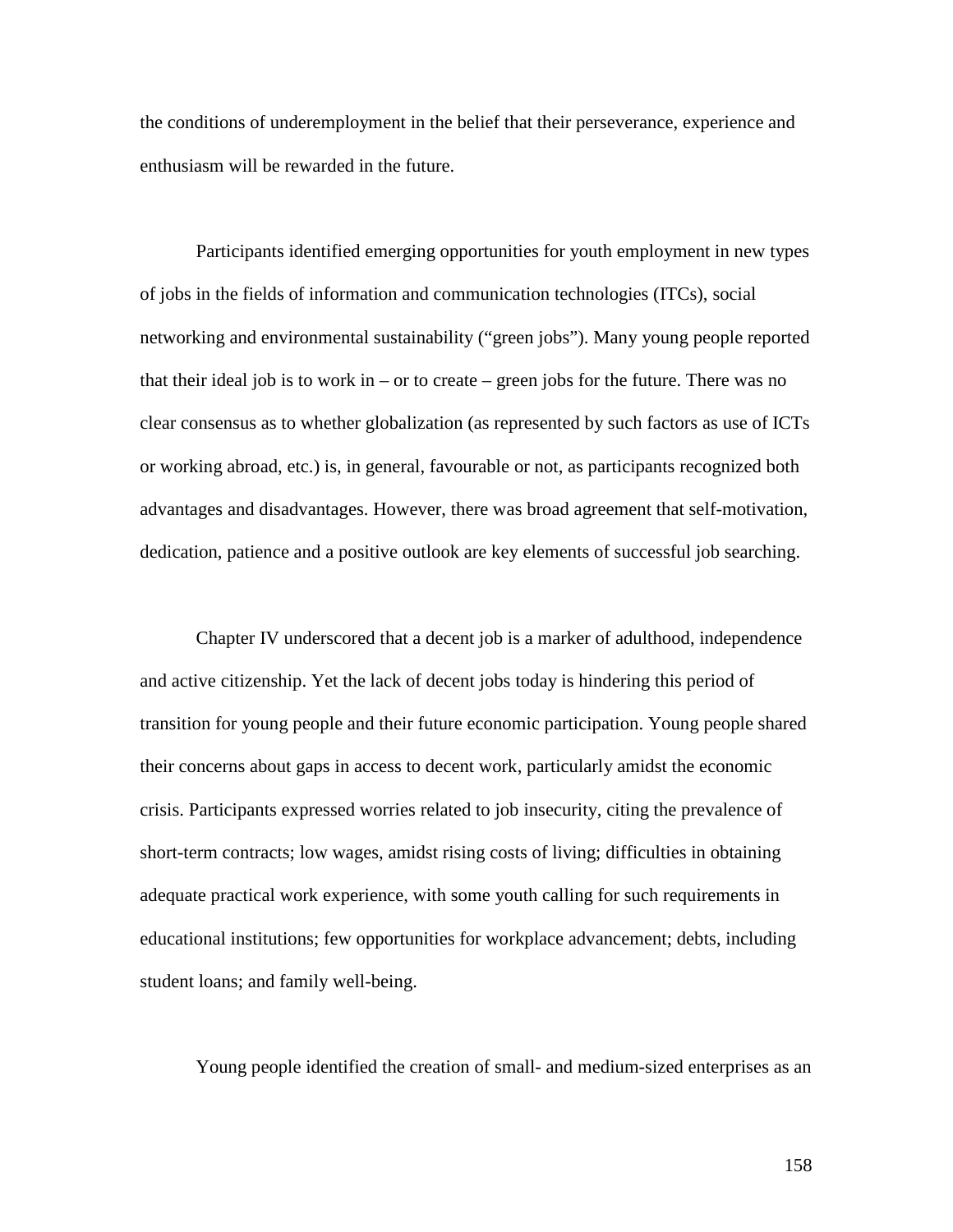important and effective means to overcome high unemployment rates and poor working conditions. In fact, the majority of participants noted a growing number of young entrepreneurs starting their own businesses – some out of choice and others due to a lack of other employment options – with many examples of success and promise, including in social entrepreneurship. However, young people also noted that practical information and guidance on entrepreneurial initiatives as well as financing opportunities are often difficult for them to access.

Chapter IV asserted that, despite the current youth employment challenge, most young people are makers rather than breakers. Although many youth conveyed a lack of confidence in their futures, there remains – nonetheless – hope.

Societies cannot afford to neglect young people and their skills, knowledge, energy and potential. They cannot expect young people to study hard and word hard as the traditional means to decent work and success, amidst diminishing evidence of its effectiveness. Young people require financial and social investments to fulfil their potential, to transition into adulthood and to be active and engaged citizens. Decent jobs not only contribute to young people's lifetime employment success, they have a proven multiplier effect on family well-being, the health of national economies and societies at large.

We thank Navjot K. for sharing these concluding words on behalf of youth: "We want to make a difference. We want a chance to work. We want to prove ourselves."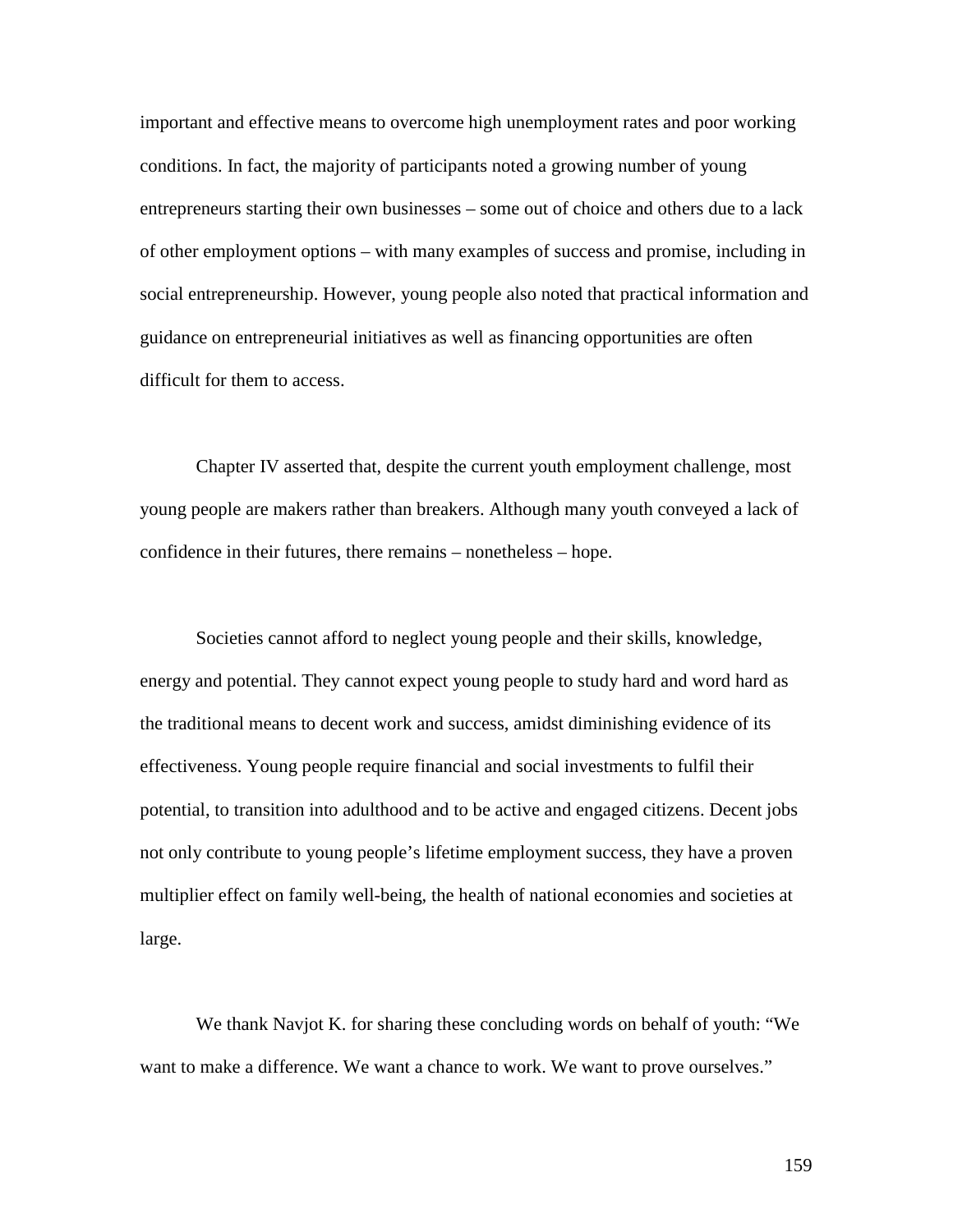# **Recommendations<sup>11</sup>**

Based on the conclusions the main recommendations are…

**Chapter II's vote corner: What are your top 1-3 recommendations for policymakers towards ensuring young people are adequately and appropriately prepared for the job market?** 

The top three recommendations as voted by participants on the International Year of the Youth Facebook page were:

1) Provide practical opportunities and encourage entrepreneurship and alternative careers (72 per cent of votes);

2) After policies are put in place, ensure that they are enforced and implemented (17 per cent of votes);

3) Ensure practices in the work place are inclusive, non-discriminatory and promote equal opportunities (11 per cent of votes).

In addition to the above, several other recommendations were proposed. Most notably:

<u>.</u>

 $11$  These are reproduced from each week's/chapter's vote corner.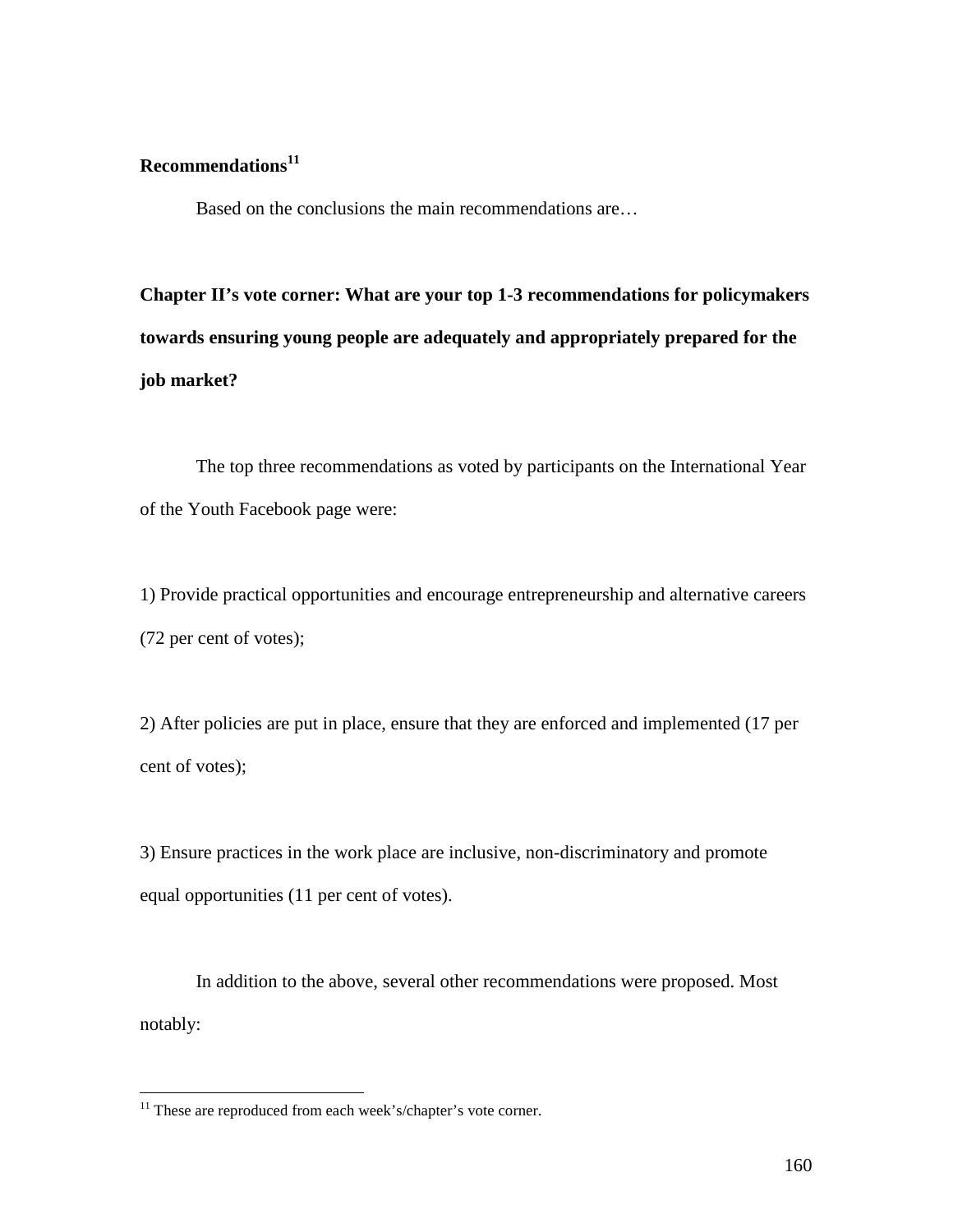- The majority agreed there is a need to improve the quality of education and to make it accessible to all young people. This requires tailoring curricula more effectively to the labour market, including through the development of practical skills (proposed by Muhamad, 20, with the Asian Law Students Association).
- Mechanisms should be put in place by Governments in partnership with the private sector; so that institutions are supporting internships and vocational training at scale and in a broad range of disciplines.
- Vocational training, apprenticeships and non-formal education should be more widely recognized by employers as valuable components of a rounded education, which in turn would increase candidates' employment credentials and contribute towards a more stable labour market.
- All Governments should provide spaces for young people to share their views and discuss the issues they face with regard to education and employment (Yasmyn, 24, from Guadeloupe).
- Governments and the private sector should ensure that information is widely available to all segments of the youth population and support those social groups which experience the most difficulties in accessing and completing education, such as young people living in extreme poverty and in rural locations, young women and youth with disabilities.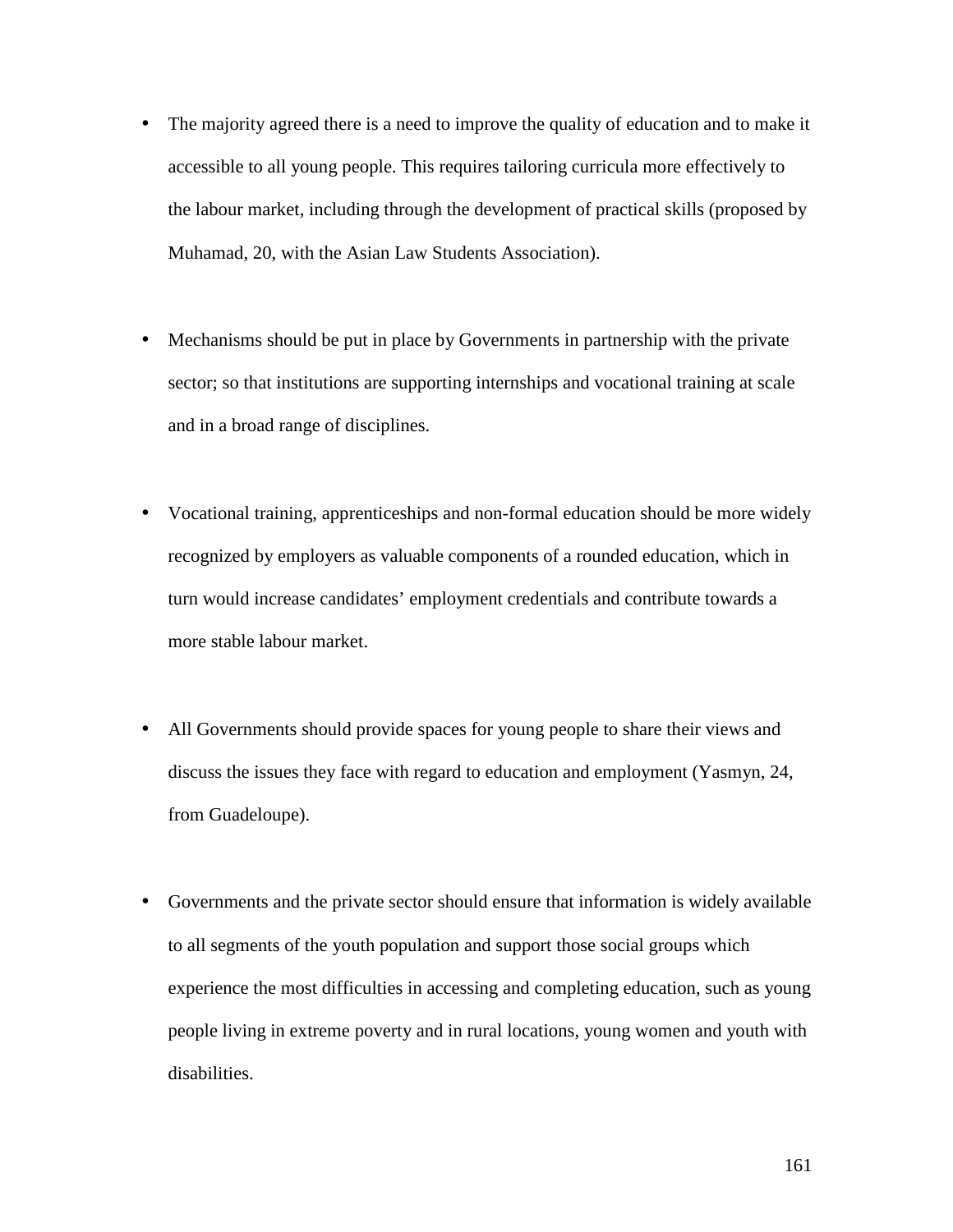• Yanira, 29, from Mexico suggested the following:

"1) I recommend that before graduating from university, the Government should assist with internship programmes at prestigious companies, whereby youth can acquire responsibilities and increase their competitive qualities.

2) According to the labour market, the Government should create a fund to train young leaders in all of the main national educational institutions. They would promote the scheme internationally as well.

3) Design a strategy between Governments and students, in which young people demonstrate their capabilities through community service, applying their knowledge in other countries, and empowering them to develop their team skills – preparing them for a working life."

# **Chapter III's vote corner: What are your top three tips for other young job hunters?**

After several suggestions were submitted to the e-discussion platform, participants voted on the most talked-about submissions via the Facebook page. The top three tips were:

1) Ambition: have a "can do" attitude, take action and make things happen. This tip received 66 per cent of the votes.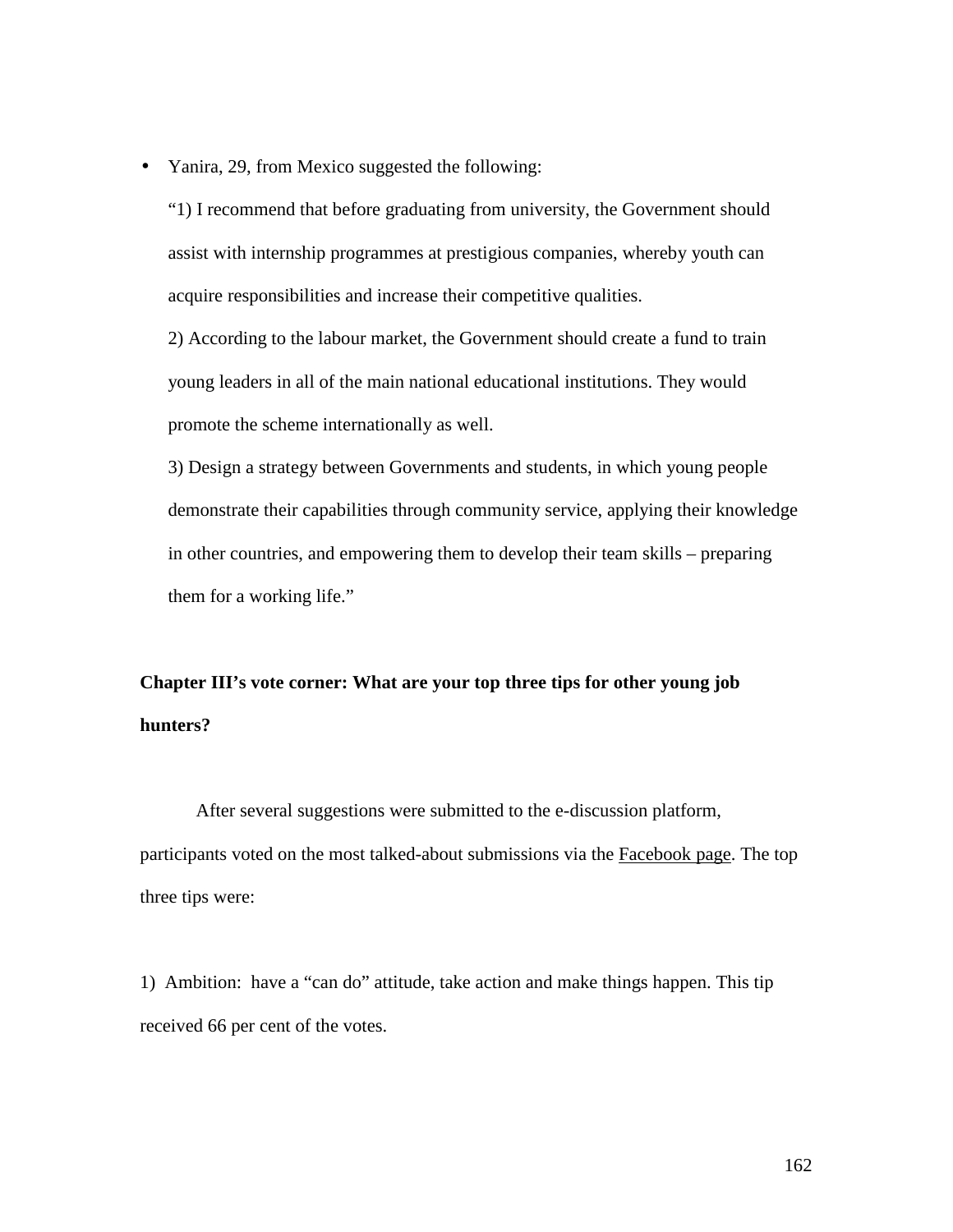This can be done through working on the way one presents oneself, or by using volunteering as a way to a more stable job or to starting one's own business. Sibeso, a 25 year-old female from Zambia working with the United Nations Youth Association of Zambia (YUNA ZAMBIA), wrote: "My fellow youths, I would advise you to start becoming your own bosses by starting up your own businesses, rather than waiting to get employed. Remember: we are not growing any younger–but older –by the day."

2) Perseverance: do not give up. This received 18 per cent of the votes.

Tinghua stated: "Always look on the bright side of life: If you failed a job interview, at least you accumulated interview experience."

3) Social networks (formal or informal) – build and make use of these. This also received 18 per cent of the votes.

Joe, 24, from the United Kingdom, who has never been unemployed, explained how he had spent months working to help his friends find jobs: by improving their CVs, giving interview advice and organizing interviews. Four of his friends have now secured jobs. He stated: "Your friends with jobs have knowledge about the process. Get that knowledge. If you have a job, share your knowledge with others."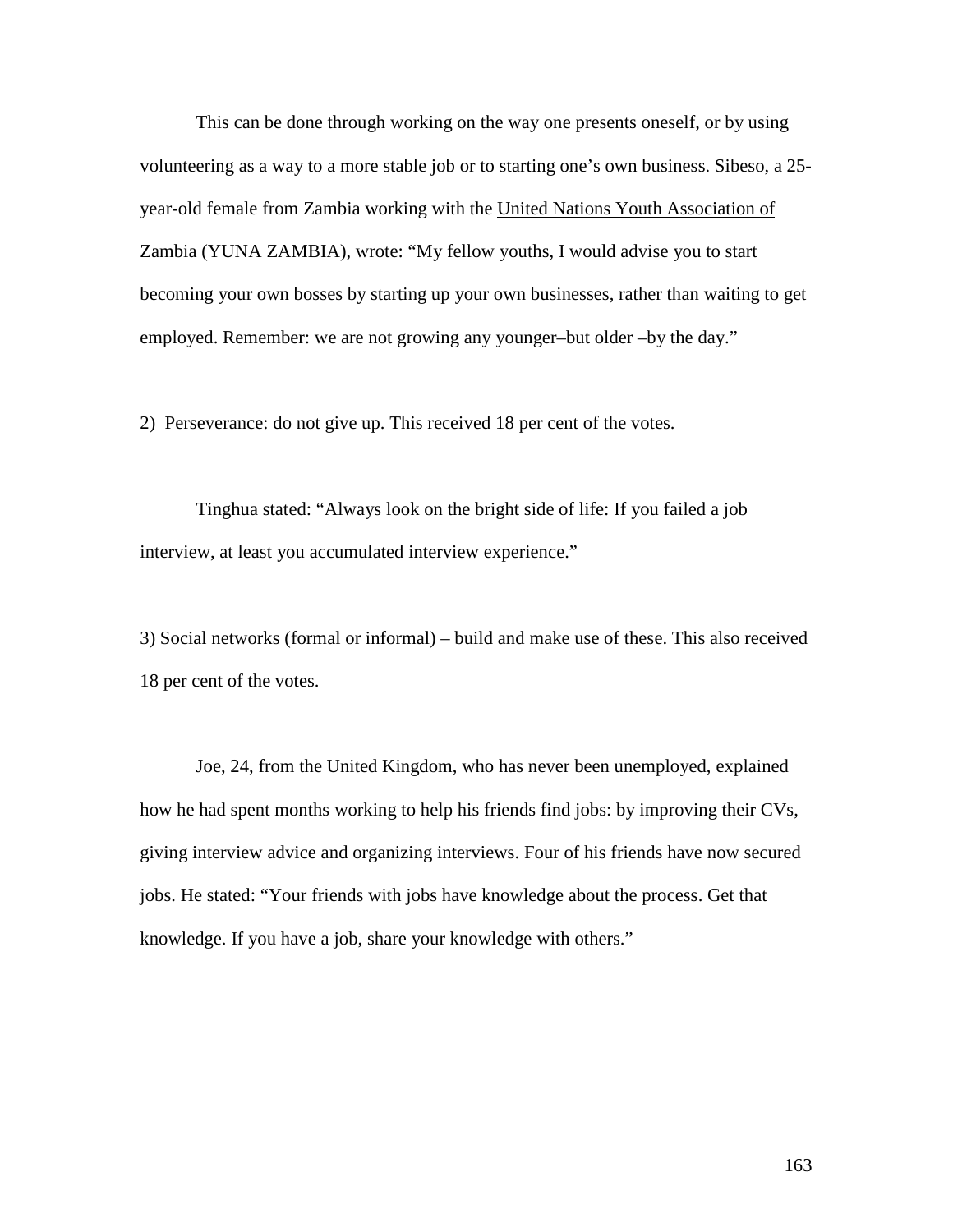**Chapter IV's vote corner: If you were the Chief Executive of a large foundation, where would you spend your money in order to increase and improve youth employment, both within and beyond your organization?** 

- Shruti, 24, from Mumbai, India, said that if she was a Chief Executive, she would invest within her organization "in building youth ambassadors…who have beenthere-done-that and can prove a good role model for the students/youth outside my organization. [Each of] these youth ambassadors would be responsible for mentoring at least one underprivileged young person."
- Karuna, 23, also from India said that she would create a paid internship programme for fresh graduates within her organization. "Paid internships can help with both a decent income and experience. Outside the organization, I would promote corporate social responsibility strategies and create capacity-building and skills development courses and workshops for young people."

The top three recommendations selected from the e-discussion platform and voted on by participants on the International Year of the Youth Facebook page were:

1) Open up vocational training institutes for both rural and urban youth (64 per cent of votes)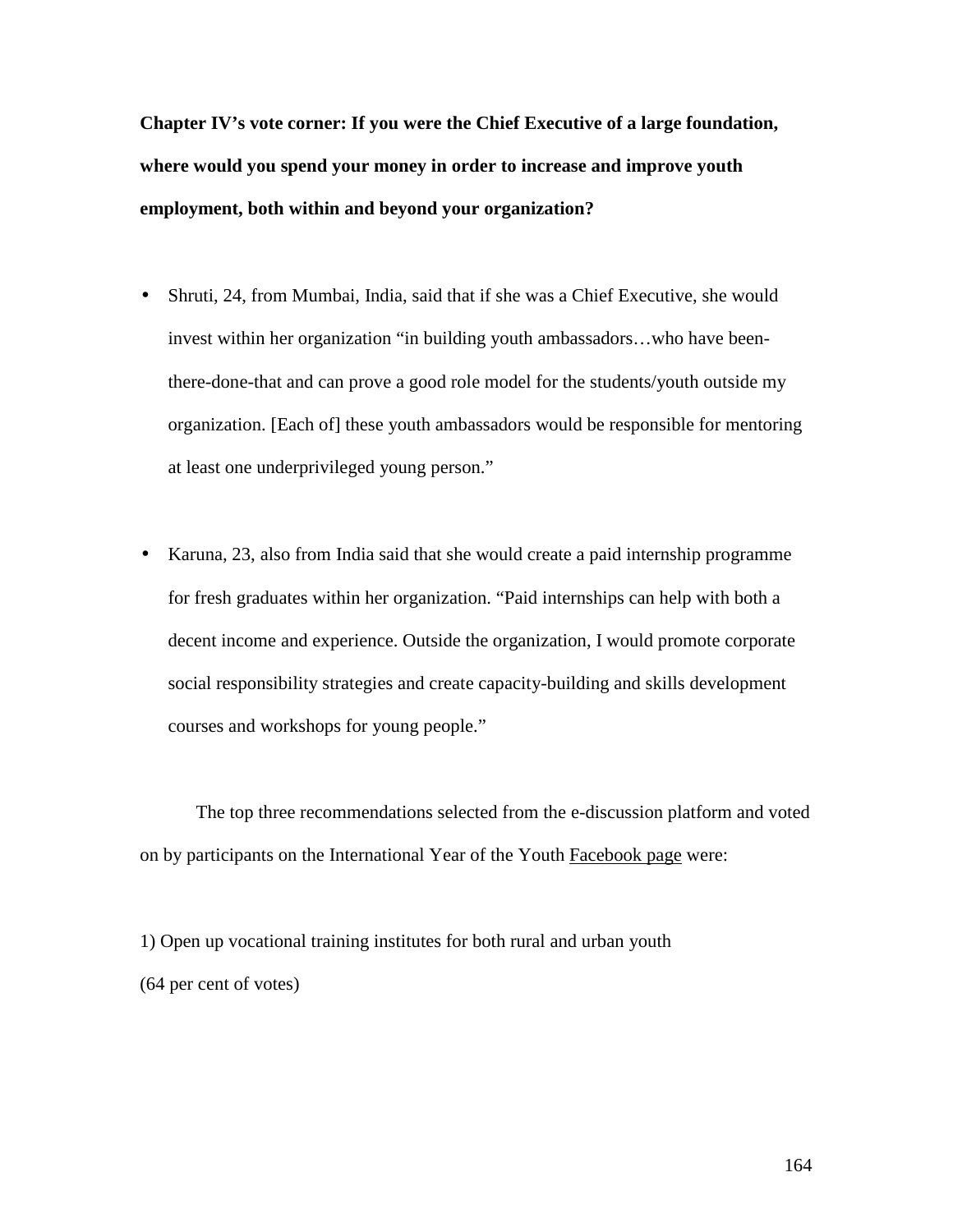- 2) Focus on empowering youth through small grants
- (19 per cent of votes)
- 3) Sponsor secondary education for marginalized young people
- (17 per cent of votes)

Several of the other recommendations included:

- Invest in social businesses led by and focused on employing young people
- Invest money in improving community relations and employment opportunities for young graduates
- Provide field-specific scholarships for college and university students
- Invest in a strong internship programme that would recruit new graduates to work for my company for an extended period of time; for example, the Ontario government has a highly selective and popular two-year internship programme, after which young people get to work with Ontario Ministries (Canada)
- Create a pool of funds to invest in young entrepreneurs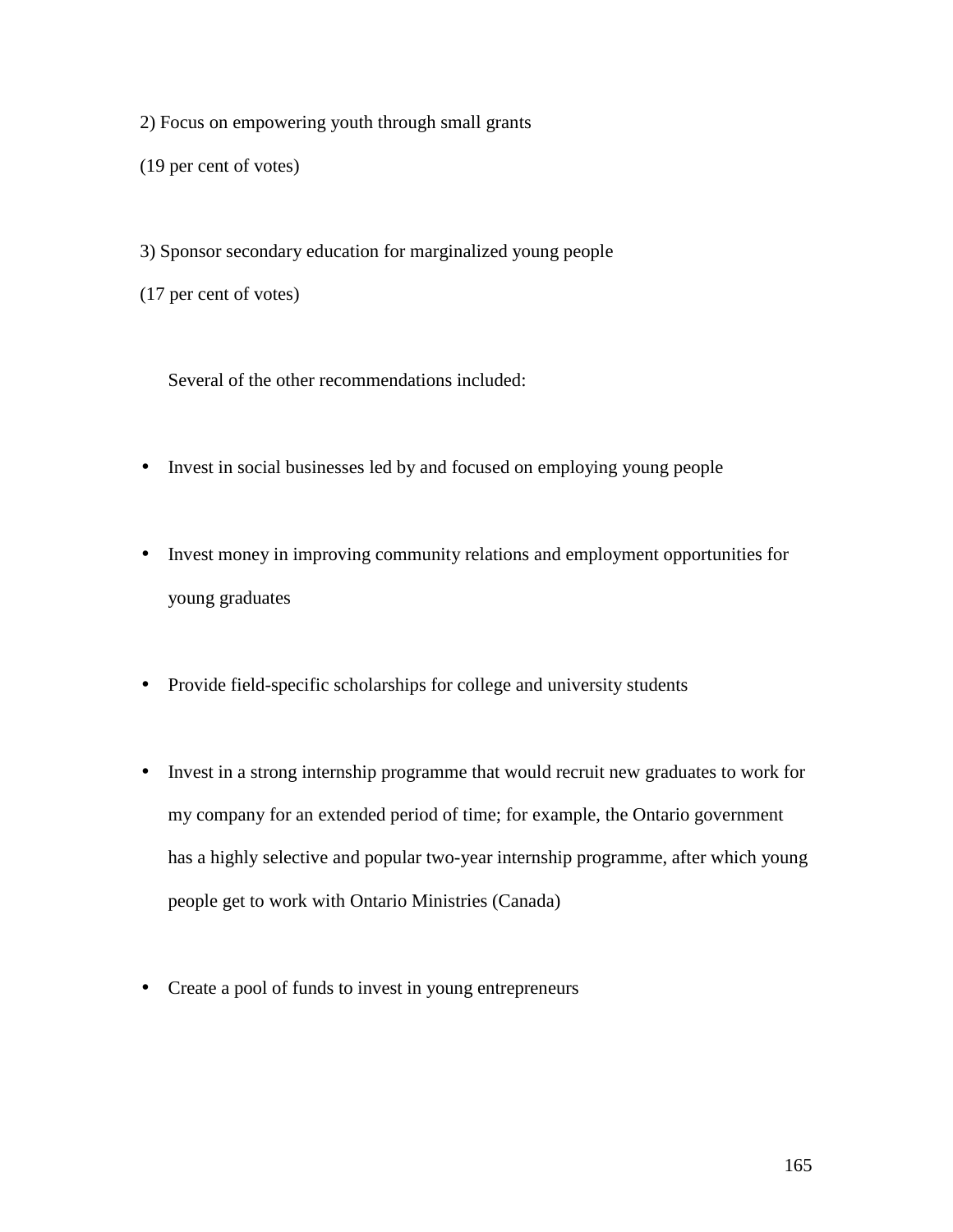- Align scholarship opportunities to communities; decentralize opportunities to universities or private businesses and allow them to select the candidates
- Invest in information and communication technologies and provide leadership opportunities to young people through trainings in the private and non-profit sectors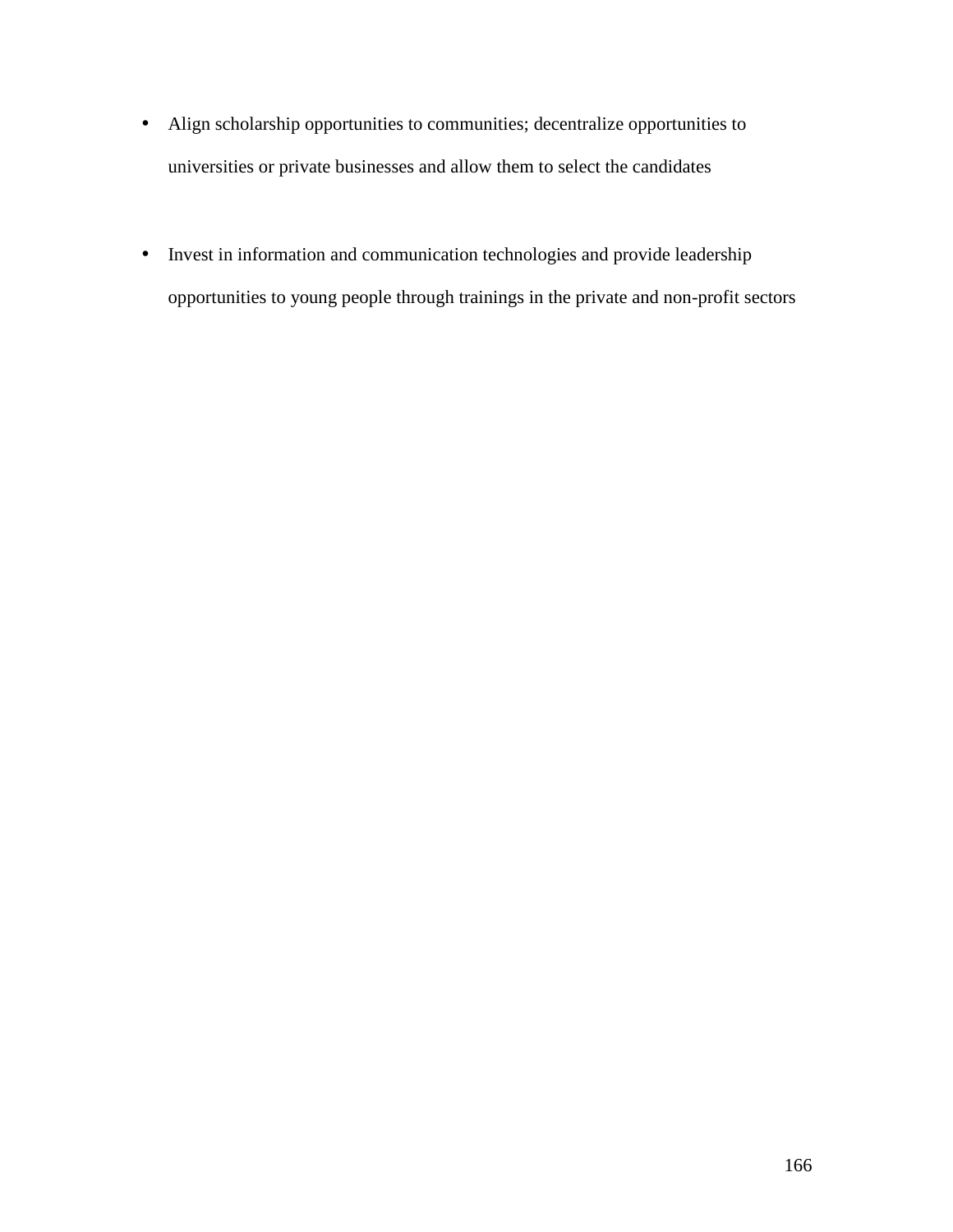### **Resources**

• Information on youth participation in creating national action plans from "Review of national action plans on youth employment: putting commitment into action" (United Nations, Department of Economic and Social Affairs, 2007):

"In some countries efforts are underway to create 'a space at the table' for youth participation in the decision-making processes through formal mechanisms such as youth advisory groups or the creation of a youth 'seat' in national coordinating structures designing and implementing [national action plans] NAPs. It is evident that some Governments are meeting their commitment to involve youth in the development of National Action Plans, but significantly more effort must be made not only to promote youth employment as a central development issue for Member States, but also to ensure the active involvement of youth and youth organizations in policy development at all levels" (p. 23).

• For a country case study on the Democratic Republic of Congo (DRC) (Youth Employment Network):

http://www.ilo.org/public/english/employment/yen/whatwedo/success/alice.htm "[The Youth Employment Network] YEN-DRC and YWCA continued to lobby the government for accession to the YEN. On May 22, 2005, our cries were finally heard when the President signed a letter to the UN Secretary-General requesting our country to become a YEN Lead Country.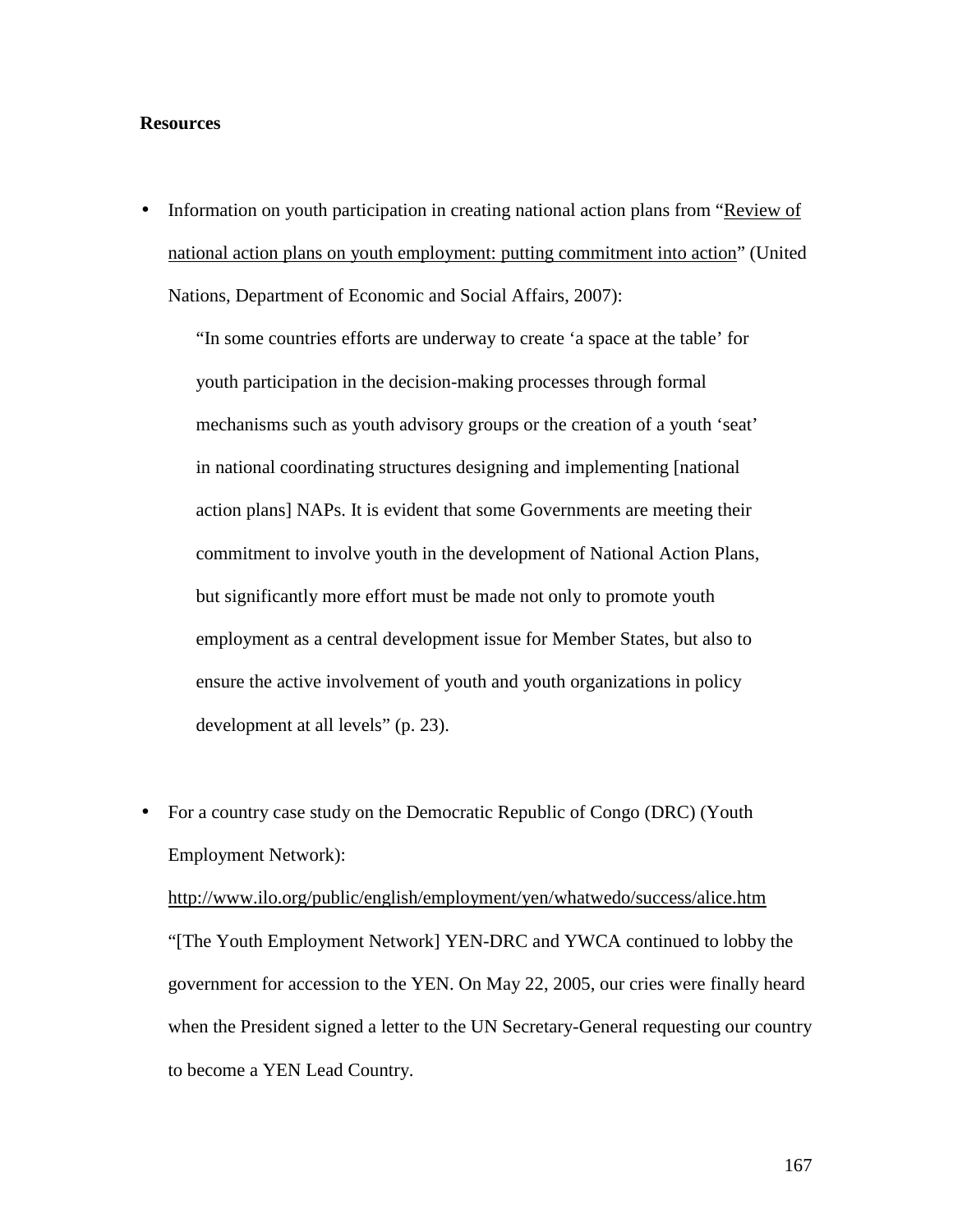Since that time I have been heavily involved in the drafting of DRC's [National Action Plan] NAP on Youth Employment including the coordination of the Youth Consultative Group. The Youth Consultative Group is responsible for youth inputs on the NAP development process alongside the Government, [the United Nations Development Programme] UNDP and [the International Labour Organization] ILO."

• Youth Employment Inventory (YEI) - information on youth employment interventions around the world:

http://www.youth-employment-inventory.org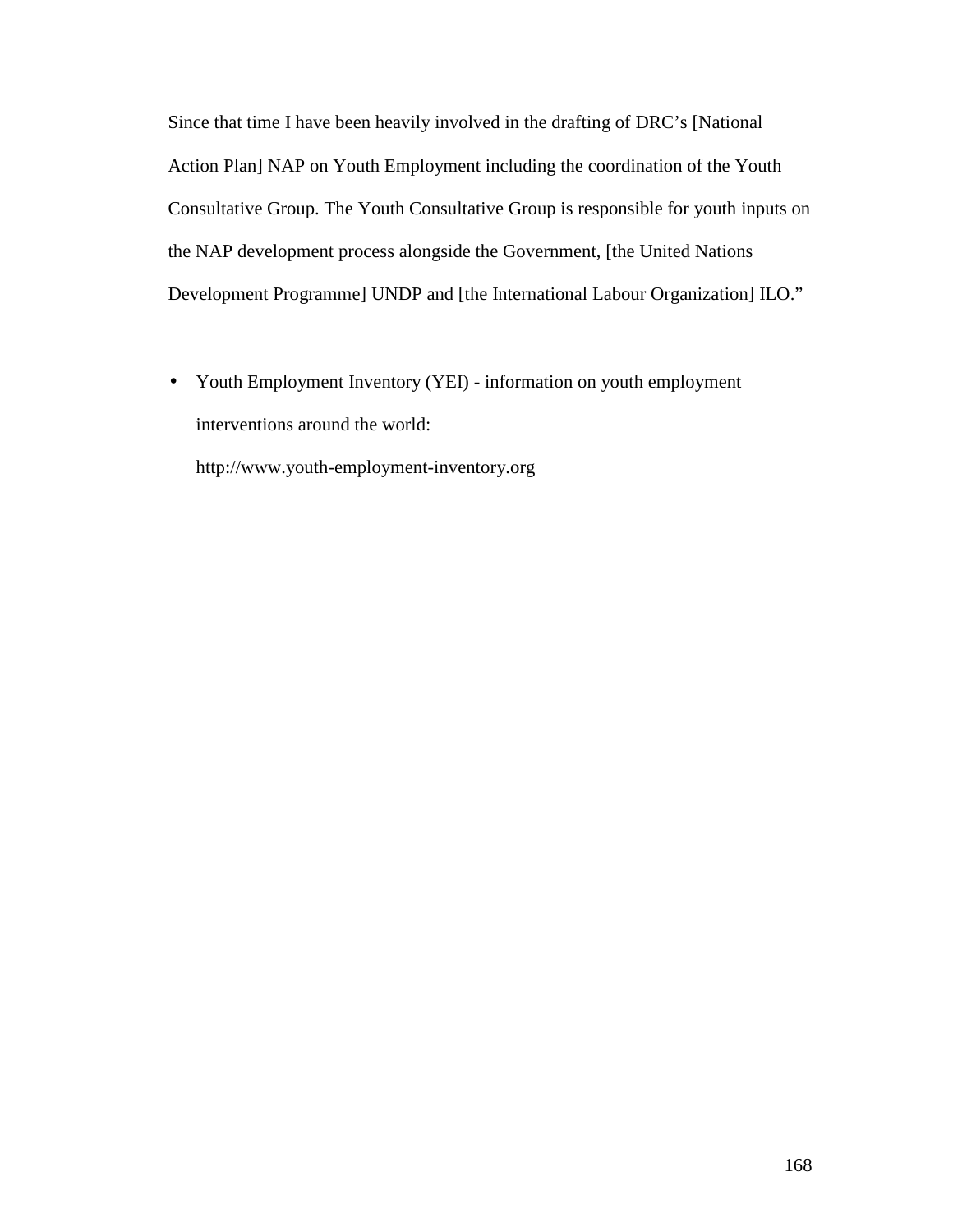# **References**

Allen, Katie (2011). Youth unemployment hits 1 million. *The Guardian*, 16 November, Business.

British Broadcasting Corporation (2011). World Biz Podcast: The great reset. Accessed 6 November 2011.

Chamie, Joseph (2011). A 'youth bulge' feeds Arab discontent. *The Daily Star*, 15 April, Commentary, p. 7.

De Boeck, Filip, and Alcinda Honwana (2005). *Makers and Breakers: Children and Youth in Postcolonial Africa.* London: James Currey.

European Commission (2011). Eurostat Unemployment Statistics, data up to October 2011. Available from

http://epp.eurostat.ec.europa.eu/statistics\_explained/index.php/Unemployment\_statistics.

International Labour Organization (2010). *Global Employment Trends for Youth: Special issue on the impact of the global economic crisis on youth*. Geneva: International Labour Office.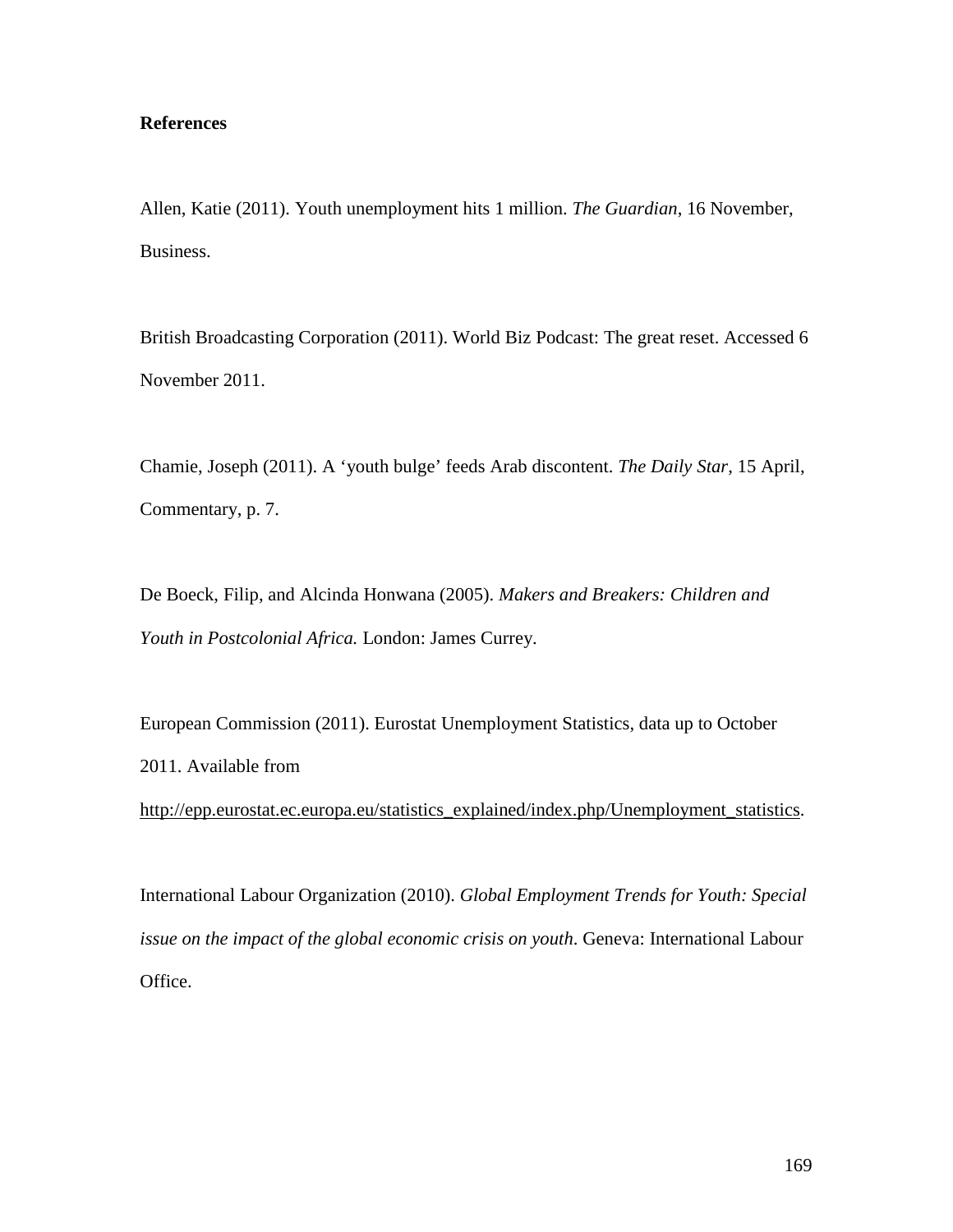International Labour Organization (2011a). *Global Employment Trends 2011: the challenge of a jobs recovery*. Geneva: International Labour Office.

\_\_\_\_\_\_\_\_\_\_(2011b). *Global Employment Trends for Youth: 2011 update*. Geneva: International Labour Office.

International Labour Organization, Communication and Public Information (2000). Press release: ILO Director-General highlights need for 'Decent Work', 10 November 2000, ILO/00/42. Available from http://www.ilo.org/global/about-the-ilo/press-and-media centre/ news/ WCMS\_007916/lang--en/index.htm

International Labour Organization, International Institute for Labour Studies (2010). *World of Work Report 2010: From one crisis to the next?* Geneva: International Labour Office.

International Labour Organization, International Programme on the Elimination of Child Labour (2011). *Children in Hazardous Work: What we know, what we need to do*. Geneva: International Labour Office.

International Labour Organization, Regional Office for Latin America and the Caribbean (2009). *Panorama Laboral 2009*. Lima: International Labour Organization, Regional Office for Latin America and the Caribbean, p. 52.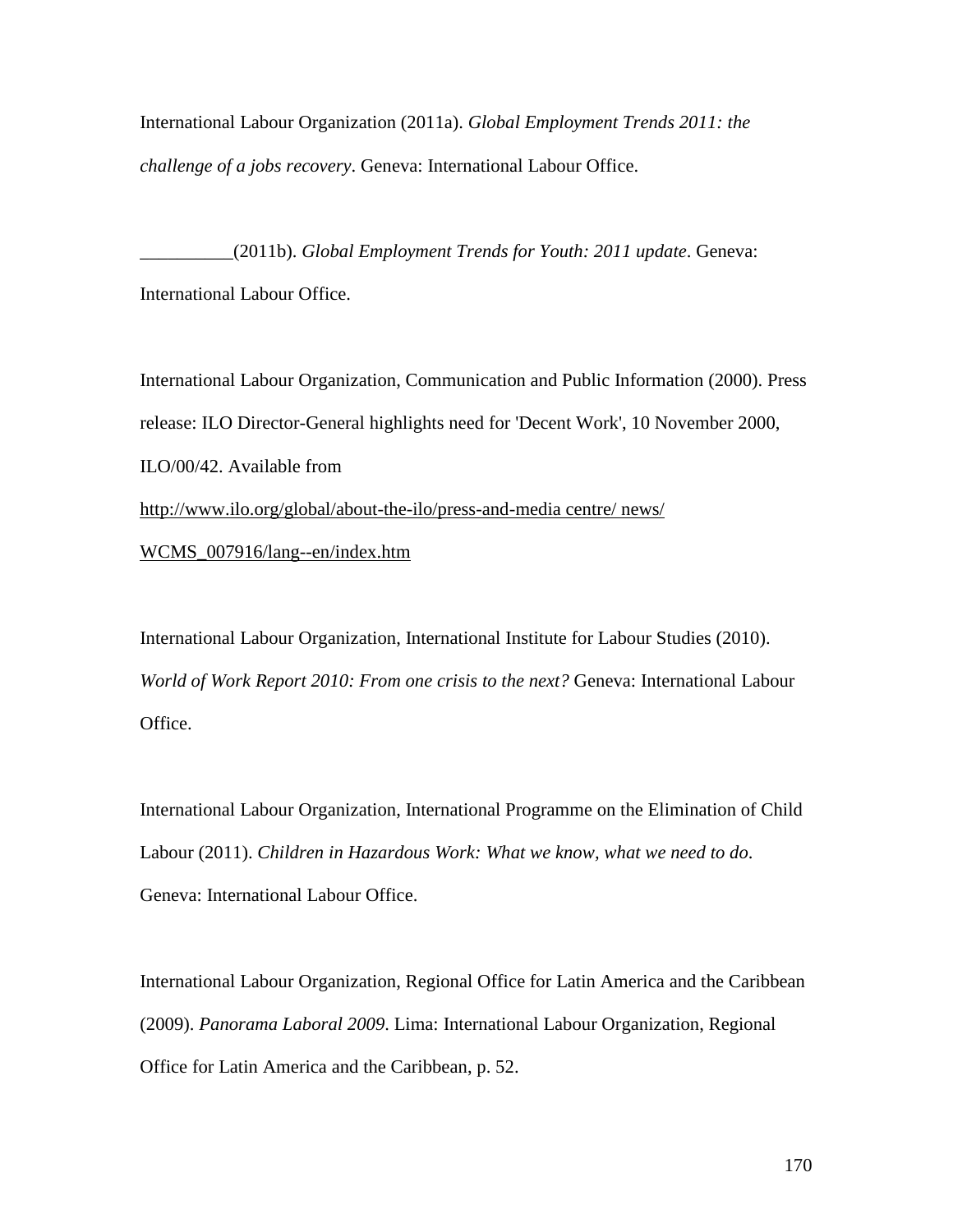Kahn, Lauren, Mary Abdo, Sarah Hewes and others (2011). The Way to Work: young people speak out on transitions to employment. The Youth of Today. Available from: http://www.youngfoundation.org/files/images/The\_Way\_to\_Work.pdf.

Kim, Soo-yeon (2011). Economic burdens prompting Koreans to delay marriage. *Yonhap News*, 10 January.

Organization for Economic Cooperation and Development (2011). *OECD Employment Outlook 2011*. Organization for Economic Cooperation and Development.

Rocyn-Jones, Gemma (2011). *Youth unemployment: looking past the headlines*. Blog for the Young Foundation. Available from http://www.youngfoundation.org/blog/youth-leadership/youth-unemployment-lookingpast-headlines. Accessed 6 November 2011.

Secretariat of the Africa Commission (2009). *Realizing the Potential of Africa's Youth.*  Copenhagen: Ministry of Foreign Affairs of Denmark. Available from http://www.africacommission.um.dk/NR/rdonlyres/3B1B9EC7-98C9-4EB1-84F0- 1132B5DCFBBF/0/ReportoftheAfricaCommission2ndedition.pdf

South African Institute of Race Relations (2011). *One in two youths unemployed*. Press Release 31 January 2011. Unpublished. Available from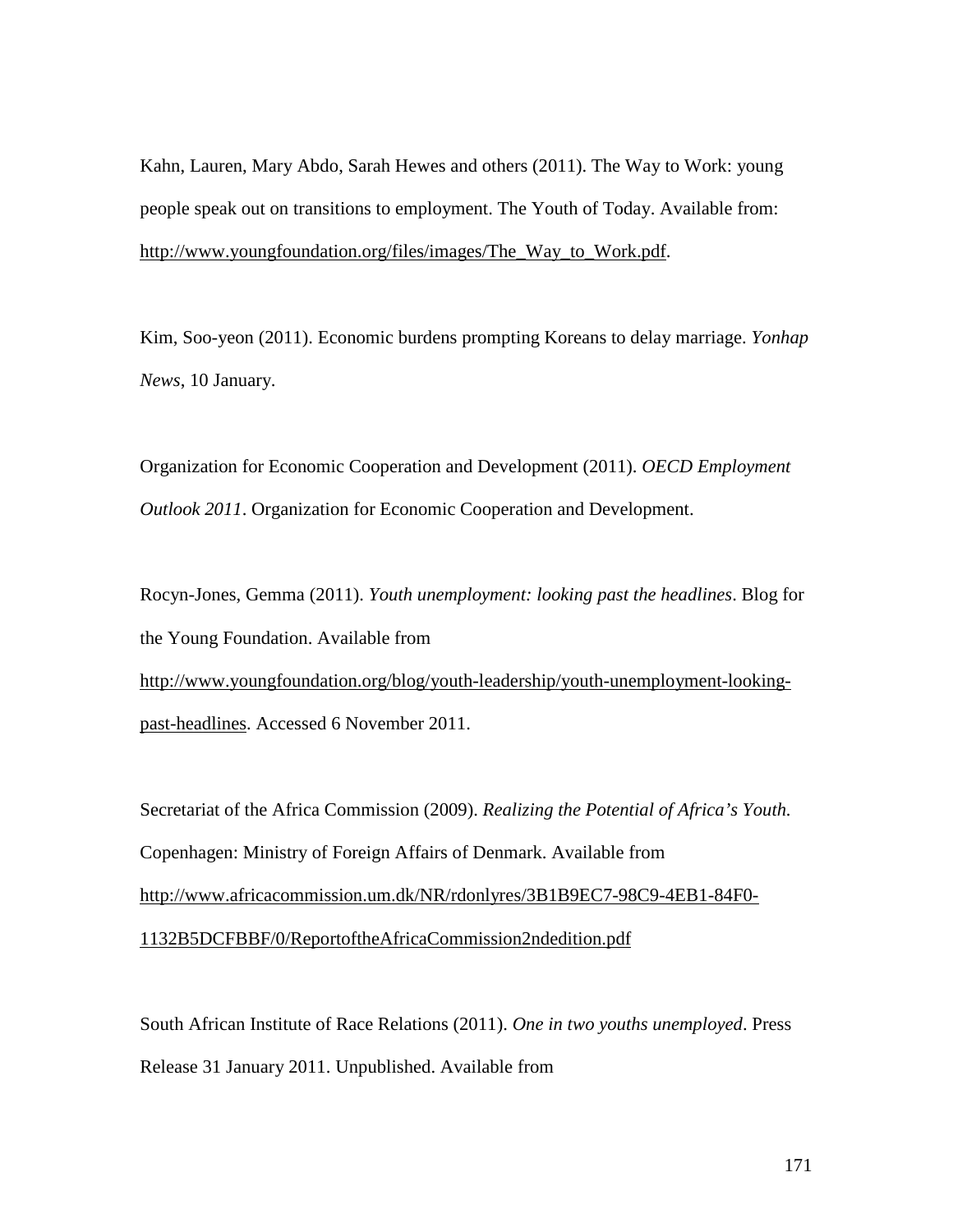http://www.sairr.org.za/media/mediareleases/One%20in%20two%20youths%20unemplo yed%20-%2031%20January%202011.pdf/view?searchterm=youth+unem

Stobbe, Mike (2011). Lower birth rates for young women tied to economy. *Associated Press*, 17 November.

United Nations (1995). World Programme of Action for Youth to the Year 2000 and Beyond. General Assembly resolution 50/81 of 14 December 1995. A/RES/50/81. Available from

http://www.un.org/Docs/journal/asp/ws.asp?m=A/RES/50/81

United Nations, Department of Economic and Social Affairs (2007). Review of national action plans on youth employment: putting commitment into action. New York: United Nations. Available from http://www.un.org/esa/socdev/publications/National-Action-Plans.pdf.

United Nations, Department of Economic and Social Affairs, Population Division (2011). *World Population Prospects, the 2010 Revision*. New York: United Nations.

United Nations, Department of Public Information (2011). Empowering youth is key to lasting peace, sustainable development, stresses Deputy Secretary-General in address at African Union Summit. Press release, DSG/SM/564, AFR/2204, 1 July. Available from http://www.un.org/News/Press/docs/2011/dsgsm564.doc.htm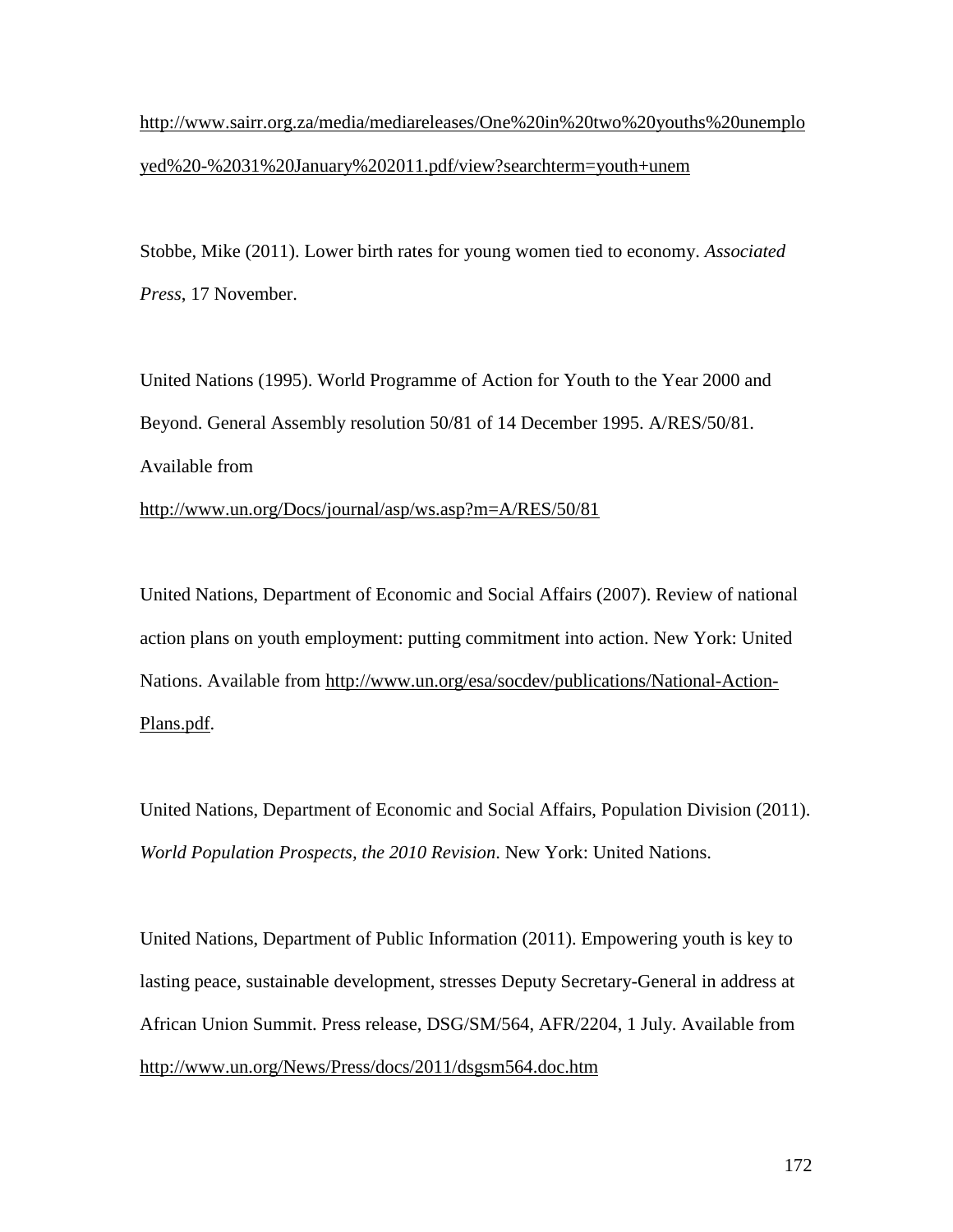United Nations, Economic Commission for Africa (2011). *Africa Youth Report 2011: Addressing the youth education and employment nexus in the new global economy.* Addis Ababa: United Nations Economic Commission for Africa. Available from http://www.uneca.org/ayr2011/African%20Youth%20Report\_2011\_Final.pdf

United Nations, Educational, Scientific and Cultural Organization (2011a). *The Education for All Global Monitoring Report 2011: The hidden crisis - armed conflict and education*. Paris: United Nations Educational, Scientific and Cultural Organization. Available from http://www.unesco.org/new/en/education/themes/leading-the-internationalagenda/efareport/reports/2011-conflict/

United Nations, Educational, Scientific and Cultural Organization (2011b). Final report of the 7<sup>th</sup> UNESCO Youth Forum. 26 October. 36 C/47. Available from http://unesdoc.unesco.org/images/0021/002134/213427e.pdf

United Nations, Educational, Scientific and Cultural Organization (1997). International standard classification of education - ISCED 1997. November.

United Nations, Human Settlements Programme (2010). *State of the Urban Youth 2010/2011: Leveling the playing field*. London: Earthscan. Available from http://www.unhabitat.org/pmss/listItemDetails.aspx?publicationID=2928